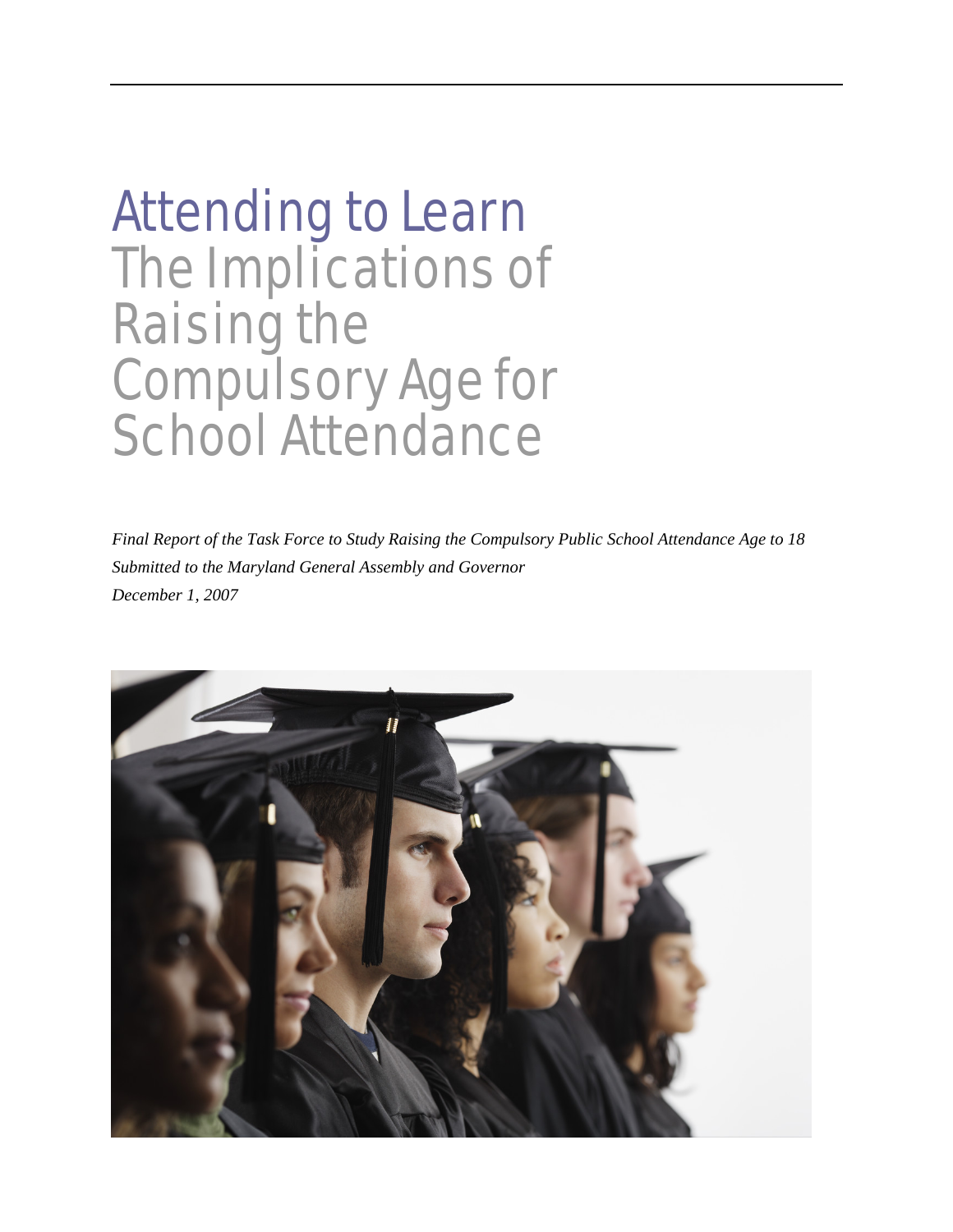# Attending to Learn: The Implications of Raising the Compulsory Age for School Attendance

Martin O'Malley Governor

Maryland State Board of Education

Mr. Dunbar Brooks (President) Ms. Beverly A. Cooper (Vice President) Dr. Lelia T. Allen Mr. J. Henry Butta

Mr. Blair G. Ewing Dr. Mary Kay Finan Ms. Rosa M. Garcia Mr. Richard L. Goodall Dr. Charlene M. Dukes

Dr. Karabelle Pizzigati Mr. David F. Tufaro Mr. Renford Freemantle (Student)

Nancy S. Grasmick Secretary/Treasurer of the Board State Superintendent of Schools

JoAnne L. Carter Deputy State Superintendent Office of Instruction and Academic Acceleration

Ann E. Chafin Assistant State Superintendent Division of Student, Family, and School Support

The Maryland State Department of Education does not discriminate on the basis of race, color, sex, age, national origin, religion, disability, or sexual orientation in matters affecting employment or in providing access to programs. For inquiries related to departmental policy, contact the Equity Assurance and Compliance Branch, Maryland State Department of Education, 200 W. Baltimore Street, Baltimore, Maryland 21201. 410.767.0433 (voice) 410.767.0431 (fax) 410.333.6442 (TTY/TDD) For more information about the contents of this document, contact 410.767.0307.

©Maryland State Department of Education 2007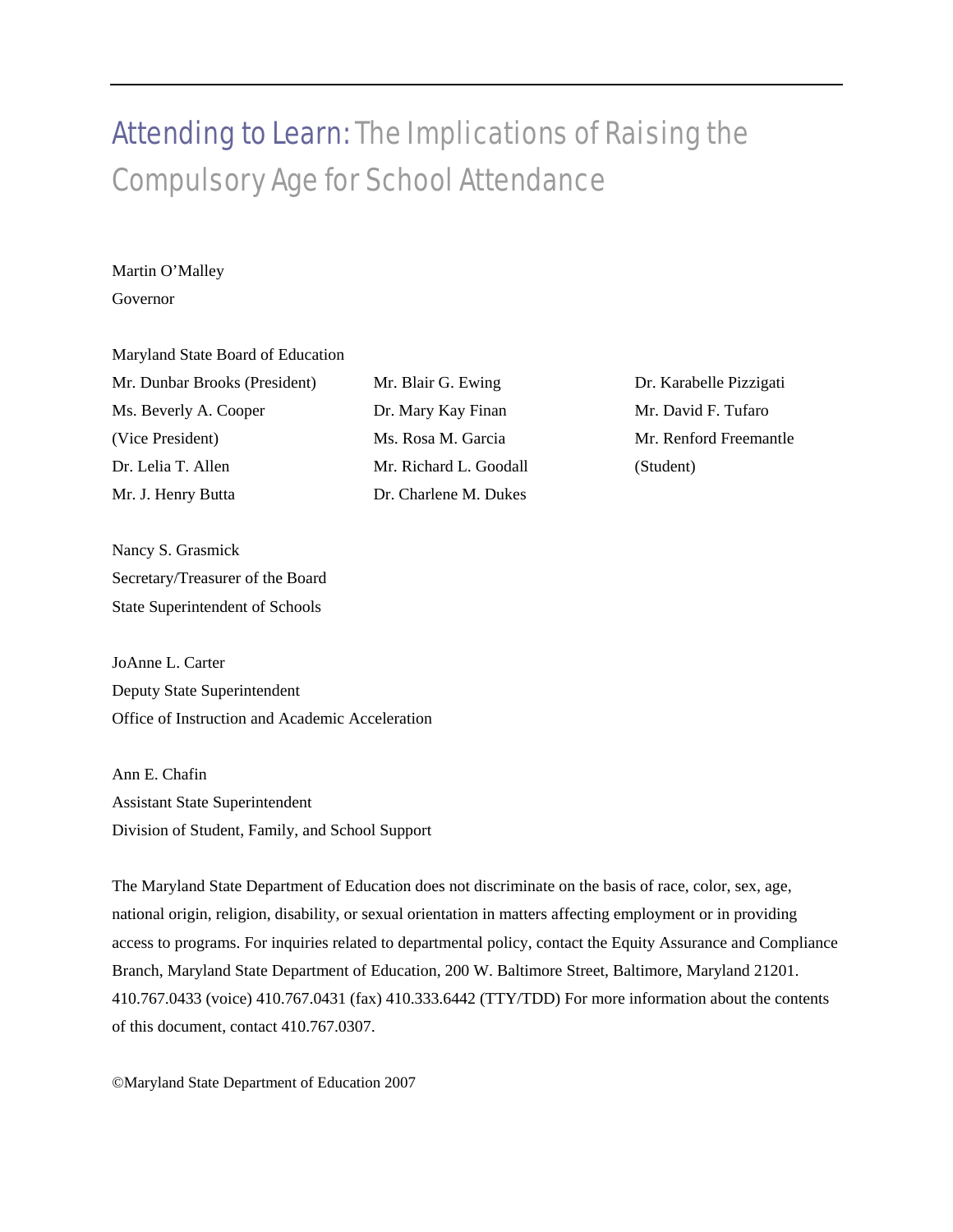# Setting the Stage for the Discussion…

"Most students don't wake up on a single morning and decide to drop out of school. Rather, dropping out is the end of a long-term process of disengagement, as students find school to be disconnected from even at odds with — the rest of their lives."

—Geoff Garin, President, Peter D. Hart Research Associates

"No problem can be solved by the same level of consciousness that created it."

—Albert Einstein

"More of the same ... will not work.... Intensifying efforts that have repeatedly failed is not a route to success. However, the necessary first step toward success is not very complicated: it lies in simply recognizing that, when it comes to schools, one size cannot possibly fit all. Thus, if a student has demonstrated she's not going to make it in one kind of school, we should let her try another. And it can't reasonably be another that is essentially the same as the one she left. Let her try a different kind of school."

—Mary Anne Raywid, Professor Emeritus, Hofstra University

"Contrary to popular belief, most dropouts demonstrate remarkable persistence and drive to achieve their education goals. In search of a second chance, they find and enter a wide variety of "second chance" programs in pursuit of a high school credential."

—*Making Good on a Promise: What Policymakers Can Do to Support the Educational Persistence of Dropouts*, Double the Numbers: A Jobs for the Future Initiative.

"When parents talk to their children about school, expect them to do well, help them plan for college, and make sure that out-of-school activities are constructive, their children do better in school."

—*A New Wave of Evidence: The Impact of School, Family and Community Connections on Student Achievement*, National Coalition for Parent Involvement in Education.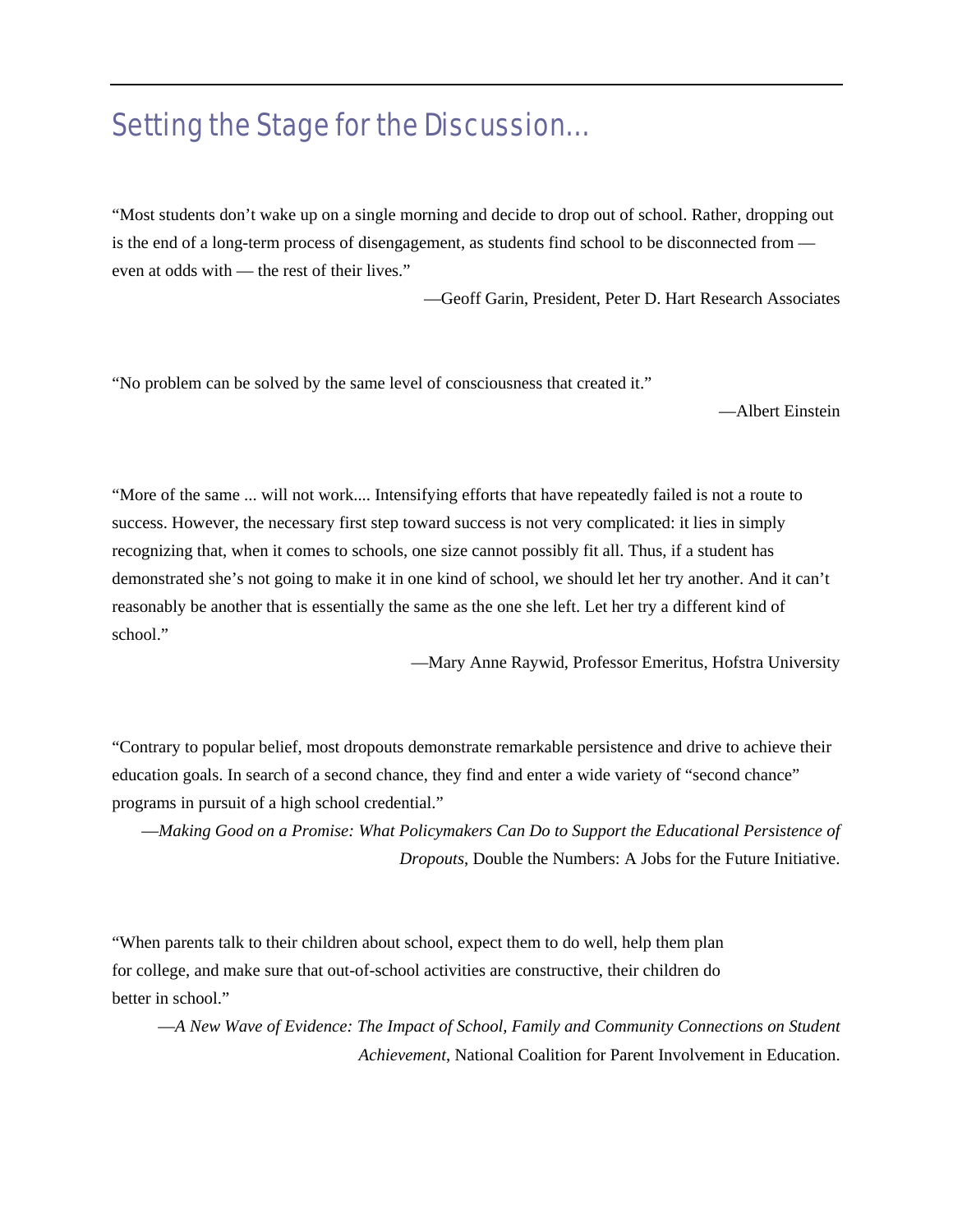# **Table of Contents**

| Subcommittee Two: Maryland Programs and Motivation/Engagement Strategies 60 |  |
|-----------------------------------------------------------------------------|--|
|                                                                             |  |
|                                                                             |  |
|                                                                             |  |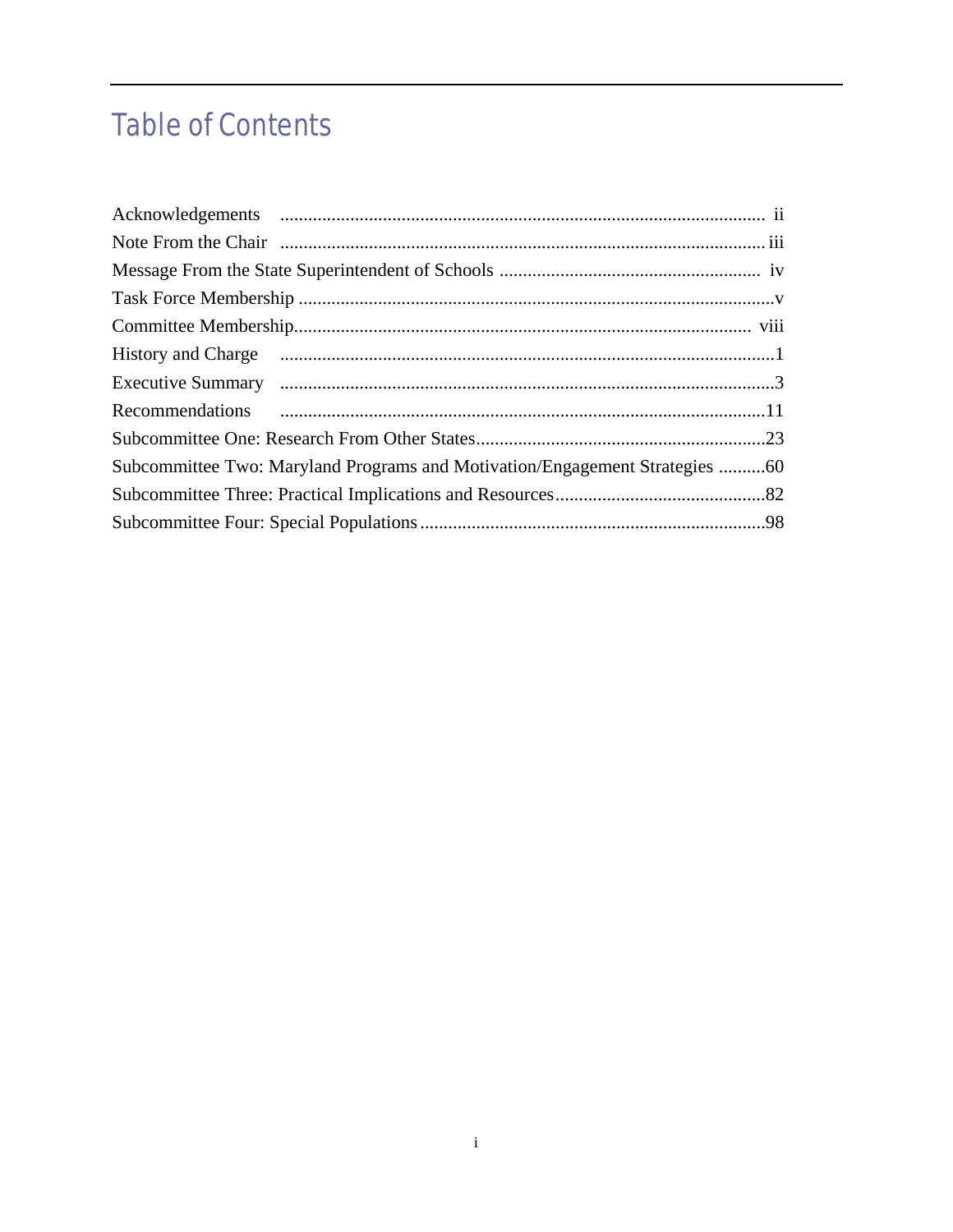# Acknowledgements

The Task Force would like to recognize all those who shared their time and expertise. Your contributions were invaluable to our work and instrumental in helping us complete this report. Thank you.

**Patricia Alvey**, Section Chief, Maryland State Department of Education: GED Exam.

**Mark Goldstein**, Maryland Department of Planning: Enrollment.

**Gary Heath**, Assistant Superintendent, Maryland State Department of Education: Calculating the dropout percentage.

**Barbara Bice**, Branch Chief, Maryland State Department of Education: School construction.

**John Smealie**, Assistant Superintendent, Maryland State Department of Education: Highly qualified teachers and the teacher shortage.

**Catherine Pugh**, State Senator: Alternatives to dropping out.

**Stuart Bounds**, President, Chesapeake Community College: Alternatives for at-risk students.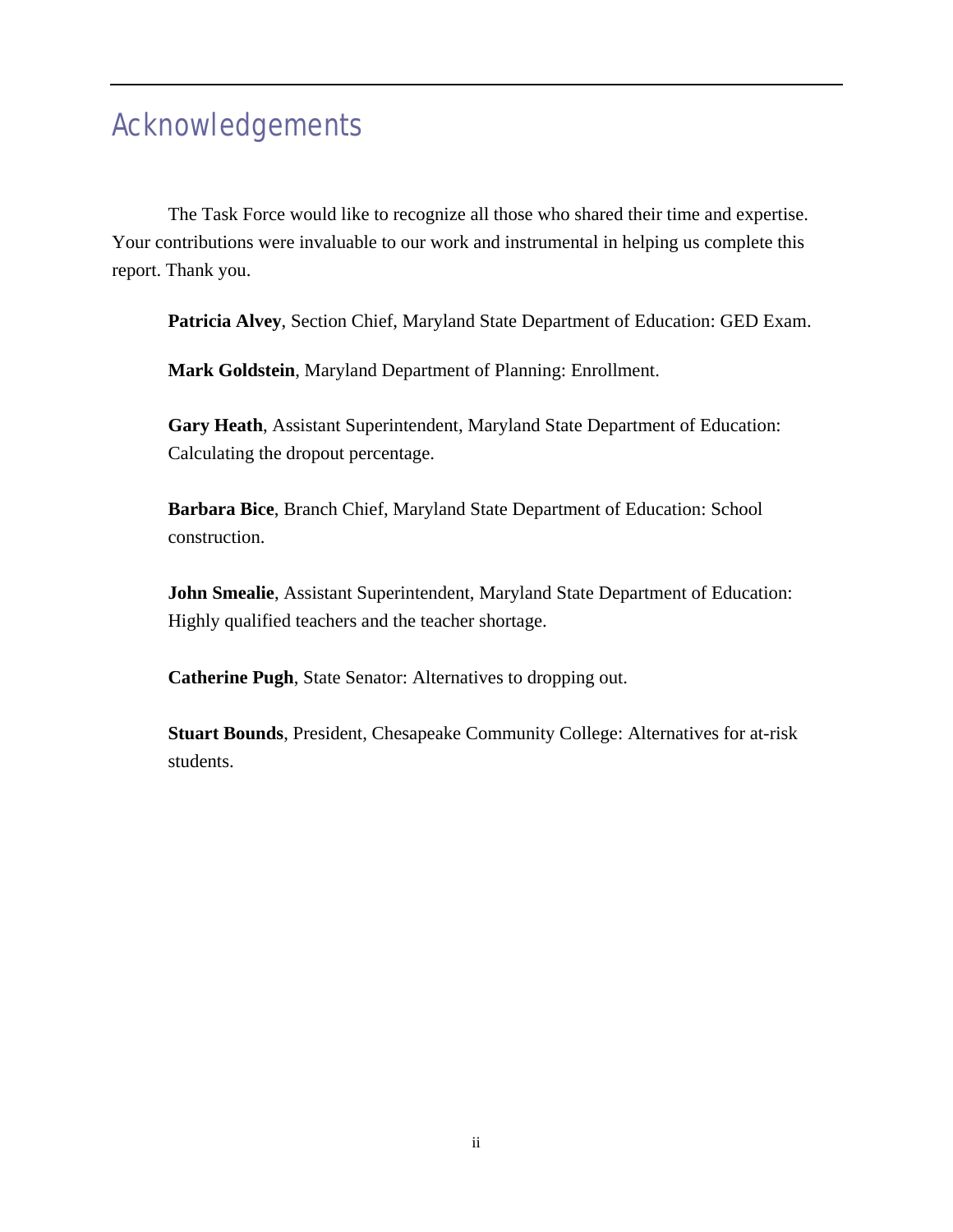# Note From the Chair

On behalf of the Task Force to Study Raising the Compulsory Public School Attendance Age to 18, I am pleased to submit this report. It reflects the hard work, experience, and thoughtfulness of the more than 50 people involved in our deliberations over the past year.

Youth are society's greatest resource. Thus, one of society's greatest interests must be to empower youth through education, allowing them to realize their human potential. This imperative is moral, economic, and social and requires leadership at every level.

Schools need to create cultures in which every student is valued, and generate a menu of creative approaches to engage each student. We must engage all students at a very early age, set high expectations for them, and inspire and motivate them to learn. We must strive toward the ideal that every student succeeds, eliminating those barriers to success where we can. Globalization and automation require us to alter traditional thinking and exercise creativity in engaging students. Additionally, Maryland's student demographics have changed dramatically over the past 20 years, underscoring the need for culturally competent and diverse teachers.

While schools can and must play an integral role in shaping the lives of young people, they are not a panacea for the family, social, environmental, and other societal forces that can impact a student's ability to achieve. There are myriad factors this Task Force had neither the time nor specific mandate to address, but are germane in determining whether to raise the compulsory public school attendance age. We urge the Maryland General Assembly and Governor to consider all relevant issues in determining how we can most effectively and efficiently empower Maryland's young people to achieve their potential. There is no greater investment we can make than the investment in children. We urge the State of Maryland to invest the resources required to promote the success of all Maryland students.

It has been a pleasure to serve as Task Force Chair. The Task Force is deeply indebted to Marcia Lathroum, Ann Chafin, and other members of the Maryland State Department of Education who provided invaluable input. The Task Force also appreciates the input provided by the 24 local school systems. I am most thankful for this opportunity to serve Maryland's youth.

Sincerely,

Ranjit S. Dhindsa, President, Maryland Leadership Workshops, Inc.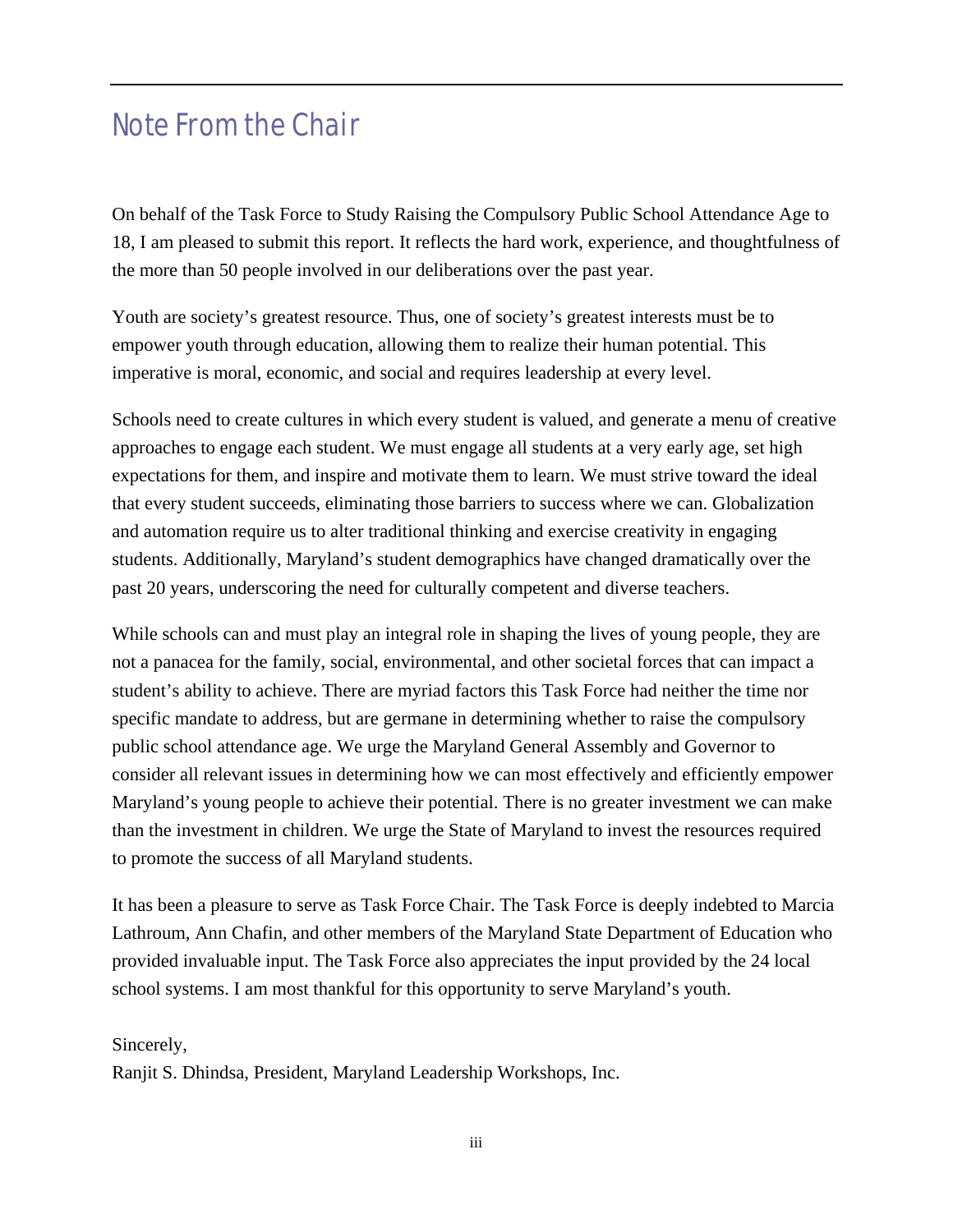# Message From the State Superintendent of Schools

During the Maryland General Assembly Session 2006, House Bill (HB) 36 was amended to establish a task force that would study raising the age of compulsory attendance from 16 to 18 years of age. The Bill was signed into law by Governor Robert L. Ehrlich on May 16, 2006.

The Task Force convened in December 2006 and concluded in December 2007. The work and recommendations of this Task Force could impact current law and have implications for many State and local agencies. Also impacted by the outcome of this work are the children of Maryland, their families, schools, and the State of Maryland.

This is a complicated topic, and this Task Force was charged with studying all aspects of the issue. Maryland prides itself on its diversity. That diversity is also found in the students of Maryland. There are some students, despite myriad interventions, that find it impossible to continue in a comprehensive school setting. Although it is sometimes behavioral, just as often it is a result of family obligations, financial needs, and personal commitments. Engaging some children and young adults in the learning process is a challenge for instructional leaders and teachers. This committee looked at not only engaging 16-year-old students in school, but exposing students at an early age to a positive learning experience.

The Maryland State Department of Education is committed to providing a safe and orderly environment that is conducive to learning and high achievement for all students. The work of this committee is yet another effort to move forward. Although the Task Force has completed its work, we must now take these recommendations to our legislators and collaborate with our elected State and national officials to address the needs of our students who are leaving schools without high school diplomas. We are committed to establishing an educational system that will ensure that all students can graduate.

#### Sincerely,

Nancy S. Grasmick, Maryland State Superintendent of Schools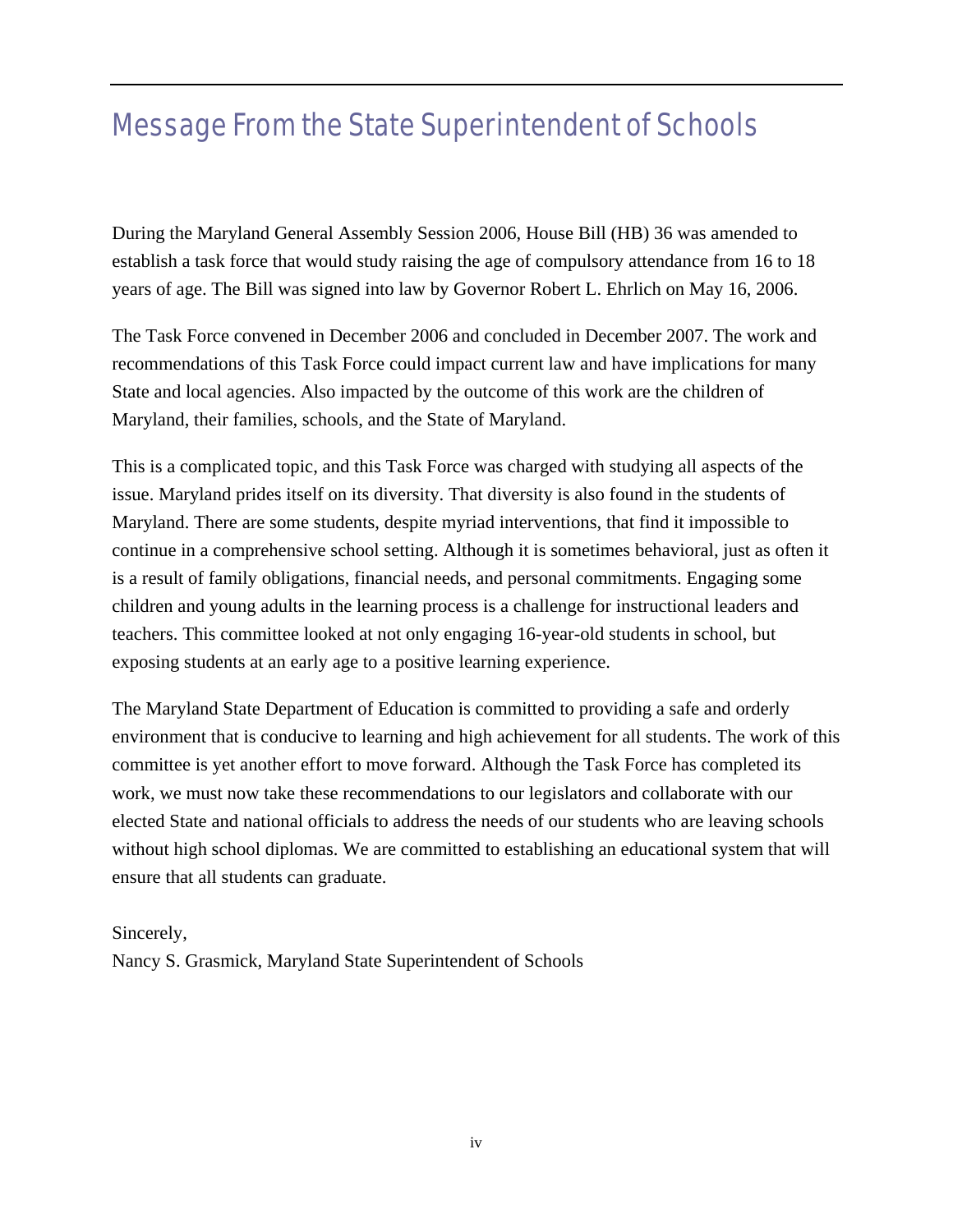# Task Force Membership

Ranjit S. Dhindsa, Esq., Chair

#### APPOINTED BY THE GOVERNOR

Cassandra Abdelmeguid, PMP, Maryland PTA

Adela M. Acosta, Director of Intergovernmental Relations, Office of the Governor

Stuart M. Bounds, Ph.D., President, Chesapeake Community College

Catherine P. Bradshaw, Ph.D., Assistant Professor, Johns Hopkins Bloomberg School of Public Health

John Carroll Byrnes, Judge

Lisa C. Cox, Maryland PTA

Sharon W. Cox, Member at Large, Montgomery County Board of Education

John E. Deasy, Ph.D., CEO, Prince George's County Public Schools

Nneka Dennie, Maryland Association of Student Councils

Ranjit S. Dhindsa, Esq., President, Maryland Leadership Workshops, Inc.

Carolyn S. Graham, Coordinator of Staff Development (ret.), Charles County Public Schools

Joe A. Hairston, Ed.D., Superintendent, Baltimore County Public Schools

George E. Hohl, School Principal (ret.)

Eugene Peterson, Vice President, Anne Arundel County Board of Education

Sherry A. Riggleman, Esq., Washington County

LaToya Ivory Simmons, Office Clerk, Maryland Parole Commission

Major Otha Edward Thornton, Jr., Human Resources Manager, U.S. Army

Henry V. Wagner, Jr., Director of Secondary Education, Wicomico County Public Schools

#### APPOINTED BY SENATE PRESIDENT

Honorable Nathaniel J. McFadden

#### APPOINTED BY HOUSE SPEAKER

Honorable John A. Olszewski, Jr.

#### DESIGNEE OF THE STATE SUPERINTENDENT OF SCHOOLS

Ann E. Chafin, Assistant Superintendent of Student, Family, and School Support, Maryland State Department of Education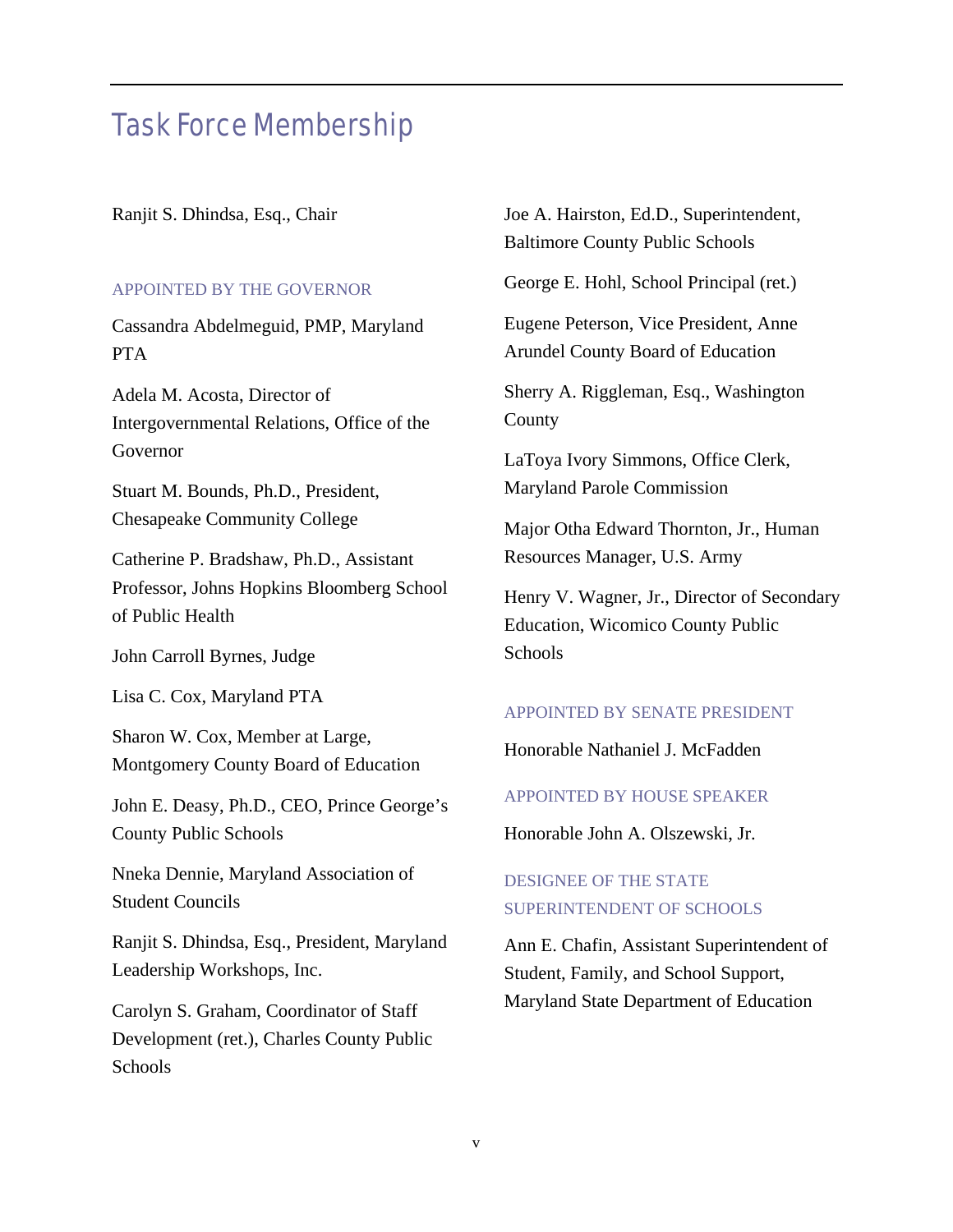#### DESIGNEE OF THE STATE SECRETARY OF JUVENILE SERVICES

Sheri M. Meisel, Ph.D., Superintendent of Education, Maryland Department of Juvenile Services

#### MARYLAND STATE DEPARTMENT OF EDUCATION APPOINTEES

Mary Anne Adkins, Supervisor of Pupil Services, Caroline County Public Schools

Supreet Anand, Specialist, English Language Learners, Maryland State Department of Education

Mark Baden, Jr., ELL Teacher Specialist/Program Coordinator, Caroline County Public Schools

Paul Balides, Assistant Superintendent for Finance, Business and Administration, and Technology, Charles County Public Schools

Tom Barkley, Transition Specialist, Maryland State Department of Education

Lin Bartle, Ph.D., Facilitator, Pupil Personnel, Howard County Public Schools

Barbara Bice, Branch Chief, School Facilities Branch, Maryland State Department of Education

Chuck Buckler, Director, Student Services and Alternative Programs Branch, Maryland State Department of Education

Linda D. Burgee, Ed.D., Superintendent, Frederick County Public Schools

Vicky Ciulla, Coordinator of Alternative Education, Dropout Prevention and Summer School, Baltimore County Public Schools

Carol Costello, Coordinator of Alternative Education, Washington County Public Schools

Bill Dooley, Student Records Specialist, Prince George's County Public Schools

Gabrielle Fair, Director of Student Services, Prince George's County Public Schools

Glory Folker, Field Office Specialist, Montgomery County Public Schools

Keith Gayler, Policy Analyst, Maryland State Department of Education

Rhonda Harris, Supervisor of Pupil Services, St. Mary's County Public Schools

Louise Johnson, Department Chair, ESOL Center at Parkville High School

Dr. Kathy Kolan, Supervisor for Transition Services, Montgomery County Public Schools

Carroll Kozlowski, Chief, Budget Branch, Maryland State Department of Education

John LeMaster, Section Chief, Adult Instructional Services, Maryland State Department of Education

Michael Linkins, Specialist, School Counseling, Maryland State Department of Education

John McGinnis, Pupil Personnel Specialist, Maryland State Department of Education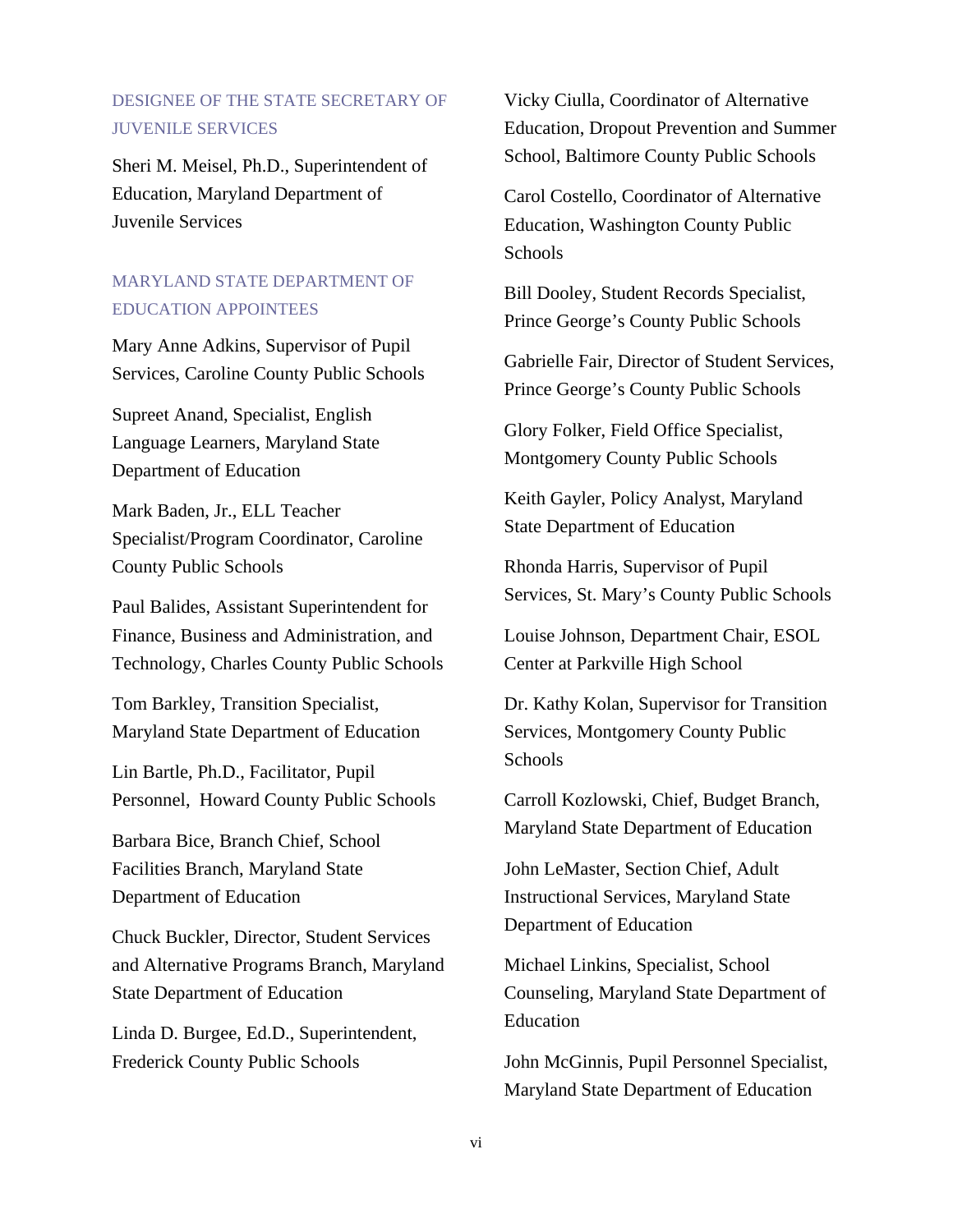Lori Miller, ESOL Counselor, International Student Registration Center, Howard County Public Schools

Robert Murphy, Dropout Prevention Specialist, Maryland State Department of Education

Bonnie Naef, Title III/ELL Specialist, Maryland State Department of Education

Mary Thomas Newsom, Chief of Staff, Office of Senate President Pro Tem

Beverly Pariser Foster, Counselor, International School Counseling Office, Prince George's County Public Schools

Leonard Proden, Court Liaison Specialist, Prince George's County Public Schools

Kim Roof, Director of Student Services, Calvert County Public Schools

Richard Sarfino, Pupil Personnel, Baltimore County Public Schools

Tony Silva, Transition Coordinator, Charles County Public Schools

Jack R. Smith, Superintendent, Calvert County Public Schools

Martha Speciale, School Counselor, Harford County Public Schools

Dixie Stack, Director of Curriculum, Maryland State Department of Education

Diane L. Stulz, Coordinator of Dropout Prevention and Recovery, Worcester County Public Schools

#### **STAFF**

Marcia R. Lathroum, School Counseling Specialist, Maryland State Department of Education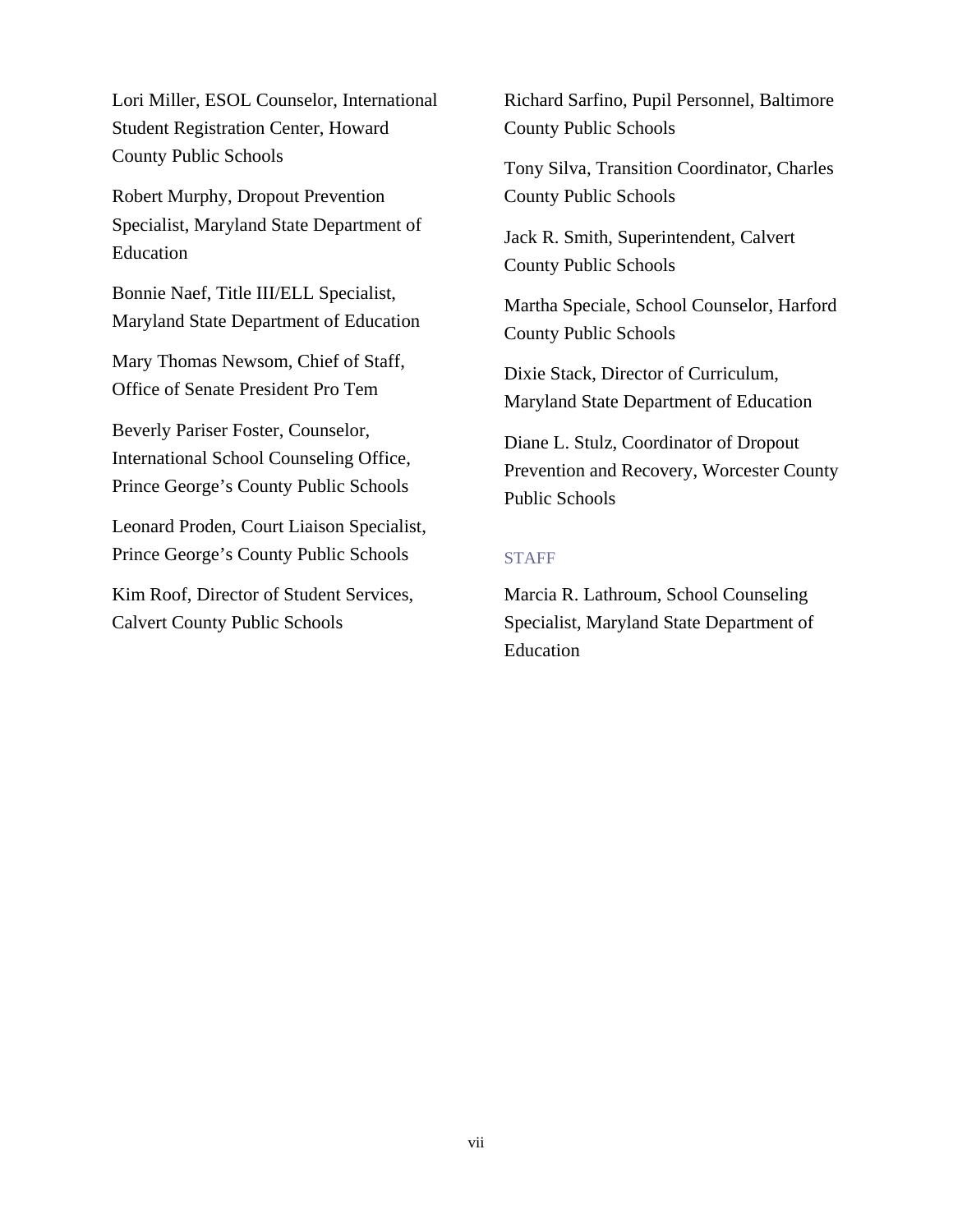# Committee Membership

#### MARYLAND PROGRAMS & MOTIVATION/ENGAGEMENT STRATEGIES

*Cause/Risk/Protective Factors*  Robert Murphy (Chair) Cassandra Abdelmeguid Catherine Bradshaw Honorable John Byrnes Carol Costello Sharon Cox Henry Wagner

*Remedies/Best Practices*  George Hohl (Chair) Lisa Cox Carolyn Graham Sheri Meisel Diane Stultz Otha Thornton

#### RESEARCH FROM OTHER STATES

| Mary Thomas Newsom (Chair) | John LeMaster                |
|----------------------------|------------------------------|
| Mary Anne Adkins           | Honorable Nathanial McFadden |
| Lin Bartle                 | John McGinnis                |
| Gloria Folker              | <b>Sherry Riggleman</b>      |

#### PRACTICAL IMPLICATIONS AND RESOURCES

| Eugene Peterson (Co-chair) | Rhonda Harris            |
|----------------------------|--------------------------|
| Jack Smith (Co-chair)      | <b>Michael Linkins</b>   |
| Barbara Bice               | Honorable John Olszewski |
| <b>Stuart Bounds</b>       | Kim Roof                 |
| Vicki Ciulla               | Dixie Stack              |
| Joe Hairston               |                          |

#### SPECIAL POPULATIONS

| Tom Barkley (Chair)   |
|-----------------------|
| <b>Supreet Anand</b>  |
| Mark Baden            |
| Linda Burgee          |
| <b>Beverly Foster</b> |

Kathy Kolan Lori Miller Bonnie Naef Martha Speciale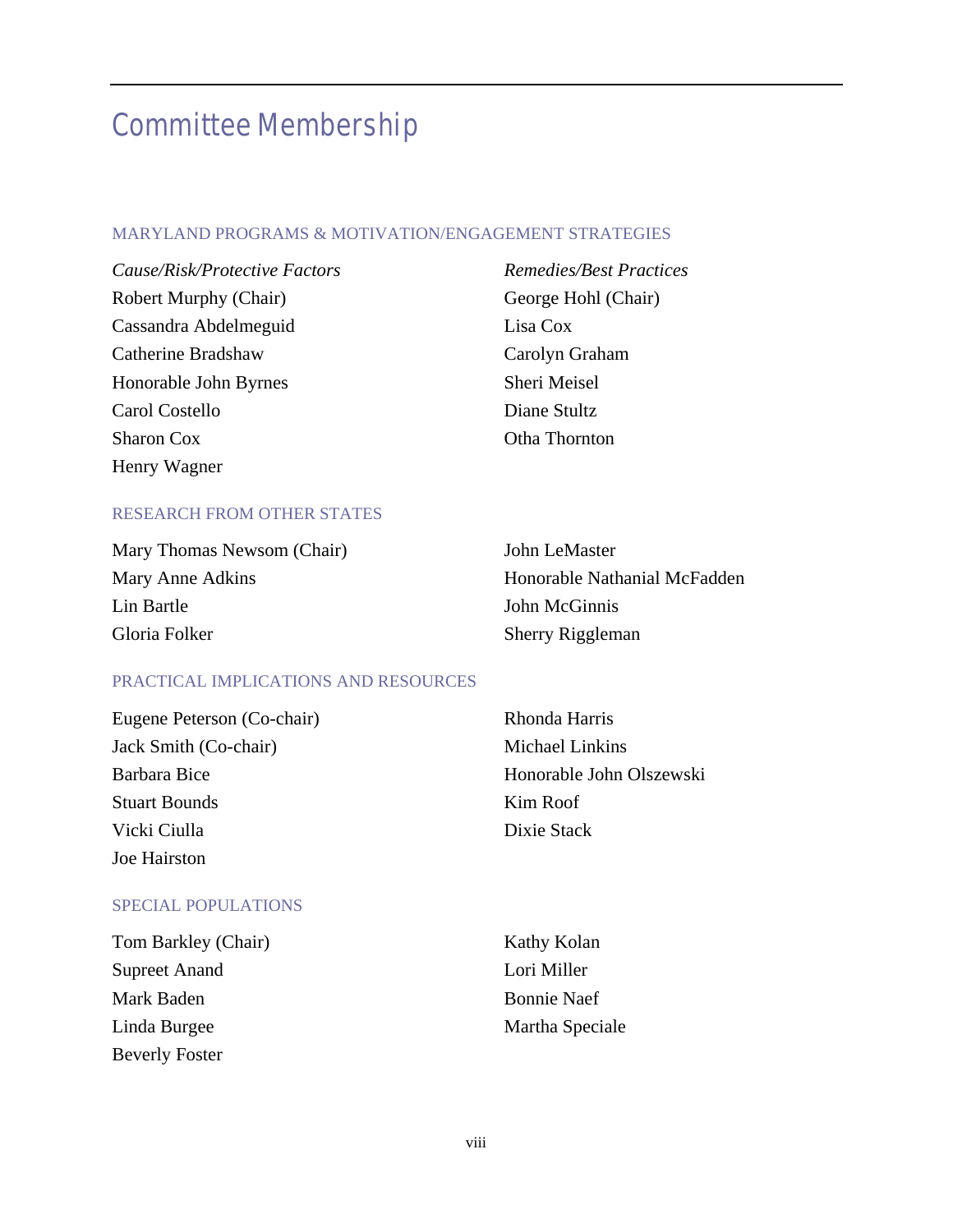# History and Charge

The General Assembly has introduced bills for the last four years that would, if passed, amend §7-301 of the Annotated Code of Maryland by raising the age of compulsory attendance from 16 to 18. Although these bills have not been signed into law, interest in the topic and concerns related to students who drop out of school without a high school diploma have not waned. Therefore, during the 2006 Maryland General Assembly session, House Bill 36 was amended to create a task force that would study this issue from a variety of perspectives.

House Bill 36 succinctly outlined membership and questions to which the Task Force was required to respond. These questions covered a broad perspective of issues surrounding the act of raising the age of compulsory attendance. The Task Force was charged with evaluating the impact of extending the compulsory public school attendance age to 18, and providing the General Assembly and Governor with an impact statement, recommendations, and an action plan for guidelines and resources needed to effectively implement such a change in statute. The overarching charge posed to the Task Force had to do with examining the *impact* of raising the age of compulsory attendance, and what issues would need to be addressed if this change were to occur, rather than making a recommendation on whether to raise the age. It was incumbent among the members of this Task Force to research, brainstorm, evaluate, and reach consensus on myriad topics. Experts in each of the areas to be studied were invited to the Task Force meetings to share existing practices, policies, and data on dropouts, enrollment, existing facilities, staffing, best practices, and alternatives to comprehensive or "traditional" high school. During their last full meeting, the Task Force members crafted recommendations.

The main Task Force oversaw the work of four subcommittees, which were organized around the following categories: laws of other states; best practices in Maryland and strategies to motivate and engage students in school; the practical implications of raising the age of compulsory attendance and resources needed to effect the change; and the impact of changing the age of compulsory attendance on special populations. Additional members who could bring expertise to the subcommittees were invited to join the Task Force. Each subcommittee was asked to focus its work primarily on the statutory provisions of House Bill 36 that pertained to its area of study. Subcommittees met periodically throughout the process, and reported to the full Task Force at each of the four Task Force meetings.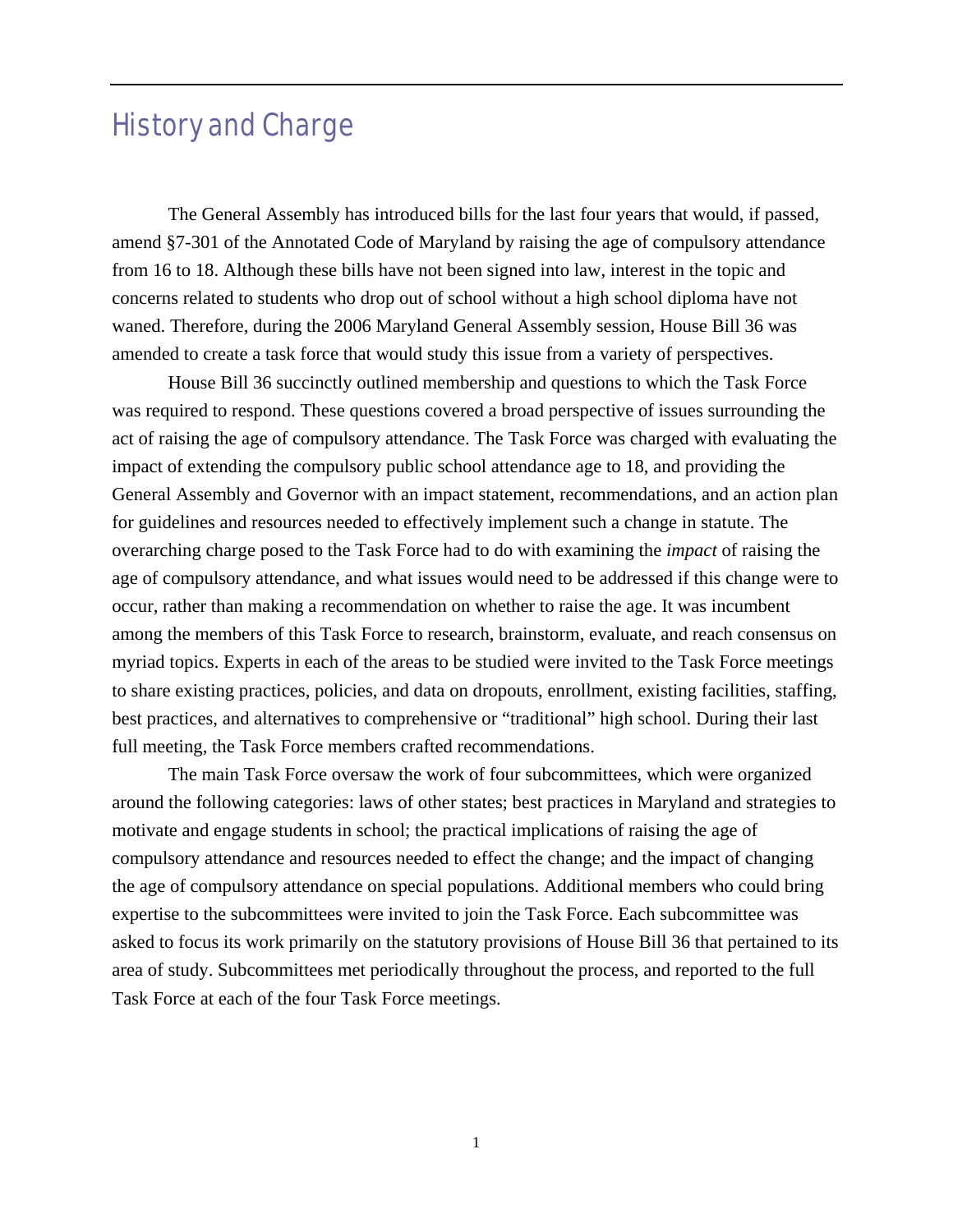The following are the mandates that the Task Force addressed from House Bill 36:

- 1. "Gather and review data on relevant best practices related to extended learning opportunities for teens between the ages of 15 and 18, including recommendations put forth under the federal No Child Left Behind legislation (P.L. 107-110);"
- 2. "Examine the adequacy of facilities, staffing, programming, instructional time, and resources to accommodate raising the compulsory public school attendance age to 18;"
- 3. "Project the impact on student attendance and achievement outcomes, and assess the fiscal and social benefits to the students and to the State, of raising the compulsory public school attendance age to 18;"
- 4. "Develop an action plan to implement, provide professional development opportunities, and foster partnerships among governmental agencies, county boards of education, and the business community to support the successful implementation of an initiative to raise the compulsory public school attendance age to 18 throughout the State;"
- 5. "Examine the implications for raising the compulsory public school attendance age to 18 on standards-based outcomes, students with disabilities, and students with limited English proficiency;" and
- 6. "Provide any other guidance and make any other recommendations the Task Force deems appropriate."

Although the work of the Task Force is complete, the Maryland State Department of Education realizes its responsibility to continue to work toward engaging all students in the educational process, ensuring that all students achieve and graduate with a Maryland High School Diploma. The Department hopes to continue to work collaboratively with State and federal legislators to promote this end.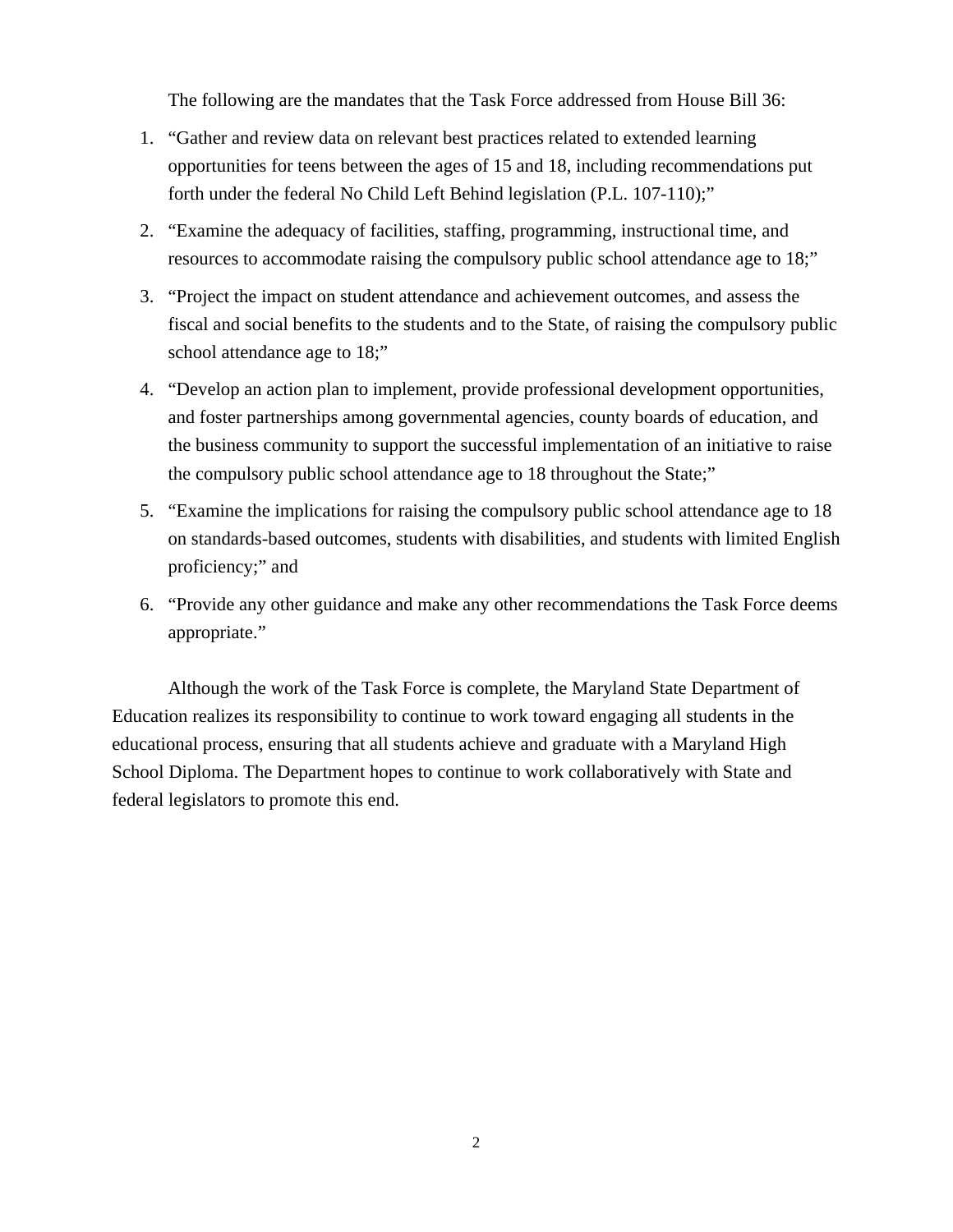# Executive Summary

The motivation for virtually all education initiatives—such as House Bill 36 and No Child Left Behind—is to enable children to succeed, maximize their human potential, and lead productive lives. Research tells us that young people in Maryland can achieve these objectives by staying in school, mastering a body of work through grade 12, and earning a Maryland High School Diploma.

#### FRAMING THE PROBLEM

The high school diploma is a prerequisite for selfsufficiency in America, and yet in the 2005-06 school year alone, 1.2 million students nationally ("Diplomas Count," 2007), and 11,058 in Maryland (Maryland State Department of Education, 2006), left high school before earning one.

These students face a harsh future. Without diplomas, young adults earn lower salaries and face reduced earning potential. It is estimated that American adults without diplomas earn 27 percent less than those with diplomas(Day & Newburger, 2002). High school dropouts are also disproportionately represented in prison. In 2004, dropouts made up 41 percent of the nation's prison inmates (Harlow, 2003). Dropouts can even expect a shorter life span and more instances of heart disease, diabetes, and obesity (Belfield & Levin, 2007).

*"Most students don't wake up on a single morning and decide to drop out of school. Rather, dropping out is the end of a longterm process of disengagement, as students find school to be disconnected from—even at odds with —the rest of their lives." —Geoff Garin, President, Peter D. Hart Research Associates* 

Beyond individual consequences, the problem of high school dropouts affects everyone. Less education is associated with an increased dependency on public assistance (Heckman, 2000). Further, research indicates that low educational achievement directly correlates to crime committed by juveniles and adults (Bonczar, 2003). It costs Maryland from \$8,237 to \$11,740 per year to educate a student (Maryland State Department of Education, "The Fact Book," 2006). Consider the costs of incarceration. In FY 2004, the average daily population in a secure detention facility under the Maryland Department of Juvenile Services Administration was 291 children. The average daily cost in FY 2004 for children was \$243. The State spends over \$70,000 per day for children incarcerated in a secure facility. This does not represent children in alternative placements or programs (Maryland Department of Juvenile Services, 2004).

3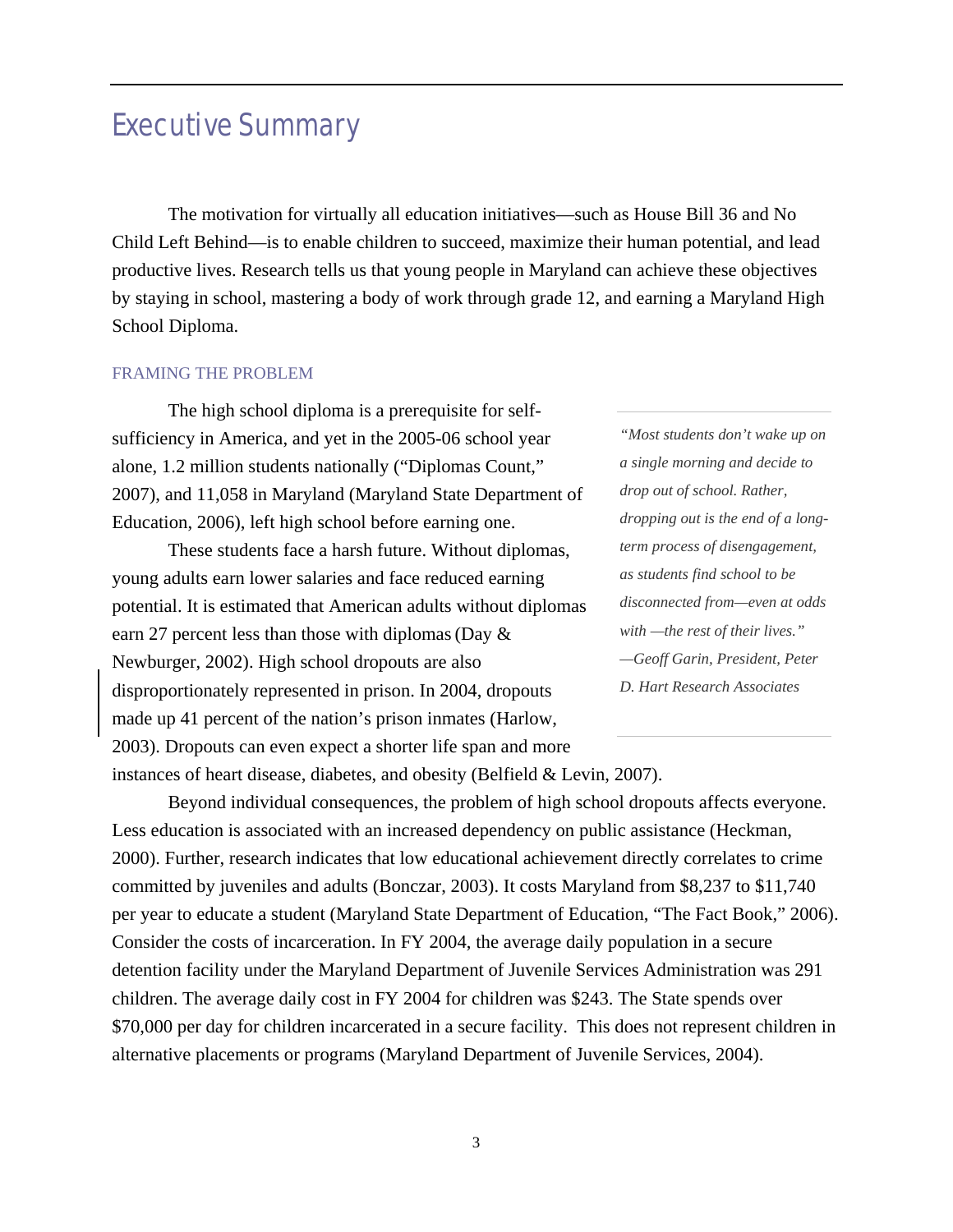#### CONTRIBUTING FACTORS

As Geoff Garin, President of Peter D. Hart Research Associates puts it: "Most students don't wake up on a single morning and decide to drop out of school." On the contrary, the cycle of habitual truancy begins as early as elementary school. Poverty, dysfunctional families, learning disabilities, emotional issues, environmental issues, substance abuse, lack of parental engagement, language barriers, and low expectations on the part of the student or society—all of these factors and more lead students to abandon their education.

When asked, students who drop out of school tell us that schools did not motivate them to work hard, were not sufficiently demanding, and did not provide necessary academic and personal supports. Other students stated that as they grew older, increased freedom and other distractions drew them away from school. Significant reasons given by students for dropping out included not being sufficiently challenged, and feeling unmotivated, bored, and unsupported. Other, more personal reasons, were also significant: needing a job, becoming a parent, taking care of a sick family member (Bridgeland, DiJulio, & Morison, 2006).

#### EVERY CHILD NEEDS A CARING ADULT

The family is likely the most important factor in determining a child's educational

*When parents talk to their children about school, expect them to do well, help them plan for college, and make sure that out-of-school activities are constructive, their children do better in school. —A New Wave of Evidence: The* 

*Impact of School, Family and Community Connections on Student Achievement, National Coalition for Parent Involvement in Education.* 

success. Children need daily encouragement and validation. But not all parents are engaged or even interested in their children's education. While parent and family involvement is not within the purview of this Task Force, it is inextricably linked to student success. Therefore, the Task Force must emphasize that successfully reducing the dropout rate hinges upon children having a parent or other responsible adult, which includes a qualified mentor, to support and encourage them. Knowing this, the school community should confirm that each child has at least one responsible adult in his life encouraging him to be successful in school. If that adult cannot be confirmed, then one must be found for him. That adult should stress to the student the importance of schoolwork, and should help the family understand that allowing the child too much access to distractions (television, video games, etc.) will thwart her learning.

 Title I schools currently require a "School-Parent Compact," which is an effective tool for describing how schools and parents will share the responsibility for improved student academic achievement. Compacts, developed jointly between parents and school staff, describe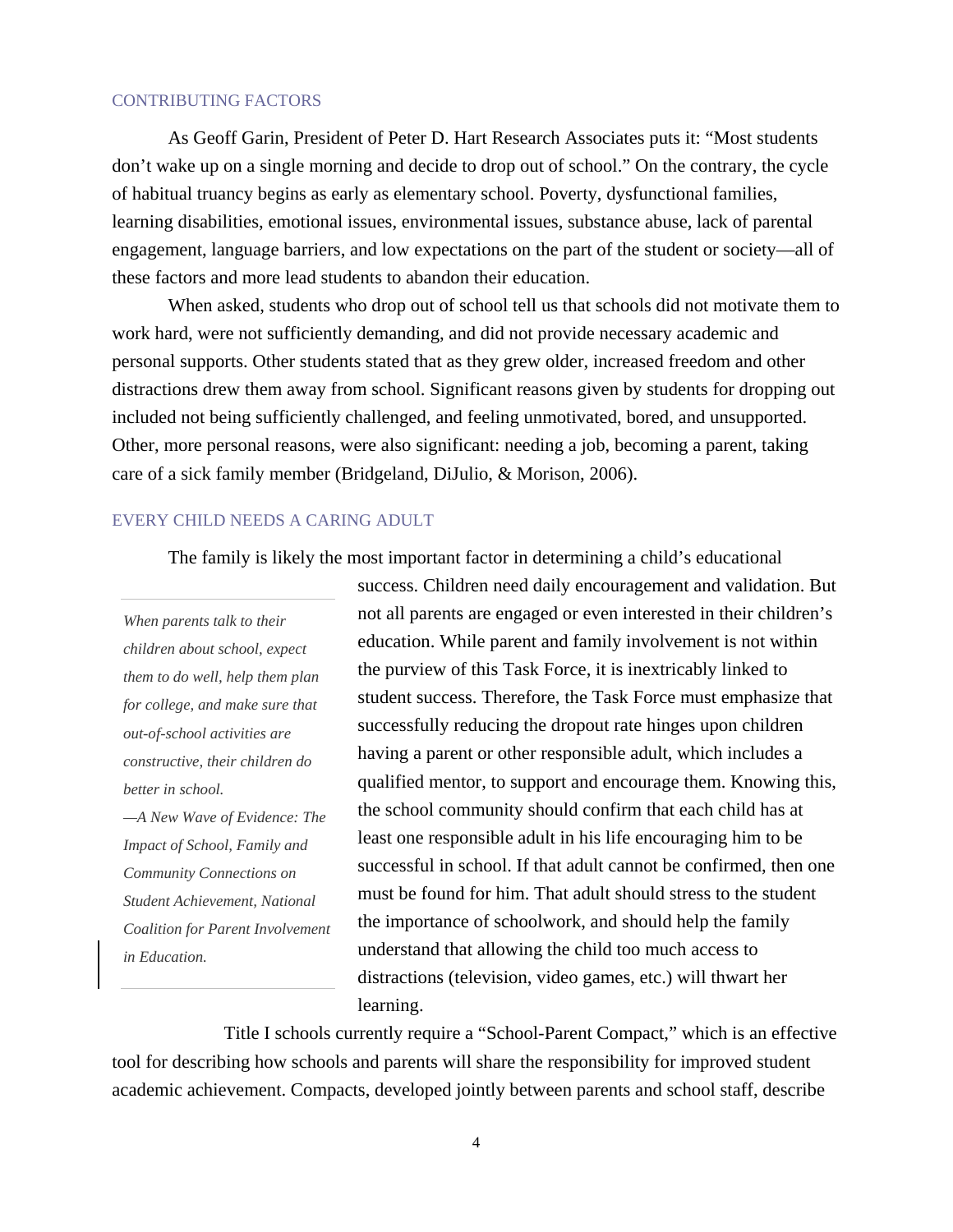the responsibilities of both parties as they relate to academic, attendance, and behavioral standards, and serve as a basis for productive, two-way communication. It would be beneficial to expand this practice to every student who does not have an adult in his or her education life.

#### NO SINGLE REMEDY

Studying the impact of changing the age of compulsory attendance from age 16 to age 18 has been the focus of the Task Force. Some states have instituted a compulsory attendance age of 17 or 18, though most have included exceptions to allow principals and superintendents the latitude to continue to remove students who prove disruptive or habitually truant. This Task Force has explored the complexities of raising the compulsory attendance age and ensuring student success. Fundamental to our consideration is recognizing that students who drop out of school are diverse and thus there is no single remedy for the ills that lead them to drop out.

Education is the first step in breaking the cycle of poverty that is exacerbated by the lack of opportunity that dropping out of high school brings. Engaging students in a positive learning environment is critical whether or not students are legally allowed to leave at 16 or 18.

#### INTERVENTIONS ENGAGE STUDENTS AND KEEP THEM IN SCHOOL

There is a spectrum of interventions that would engage students who leave school prior to graduation. These interventions could include anything from more effectively engaging students within the traditional classroom and school, to offering alternative and creative solutions to educate students outside of the traditional classroom or school. Since there is no standard definition for "alternative programming" in Maryland, the framework on which these interventions can be created is limited only by resources. There are certain factors or characteristics, however, that any program designed to effect change in the at-risk student should include. These are: (1) effective organization and administration (program design that supports

low student/adult ratios or alternative education with supports); (2) safe school climate (family atmosphere, cultural sensitivity);

(3) student-centered service and instruction delivery (targeted interventions and monitoring); (4) appropriate

content/curriculum (combination of academic and work-based learning); and (5) a staff culture of high expectations and commitment to knowing students as individuals. In addition to program needs, it is also important that students feel a sense of

*"No problem can be solved by the same level of consciousness that created it" —Albert Einstein* 

support and empowerment (from family, neighborhood, school); positive values/identity (character, sense of purpose); boundaries/expectations (role models, family, positive peer influence); commitment to learning (life-long learning); and social competency and constructive use of time (decision-making skills, conflict resolution, youth programs and activities).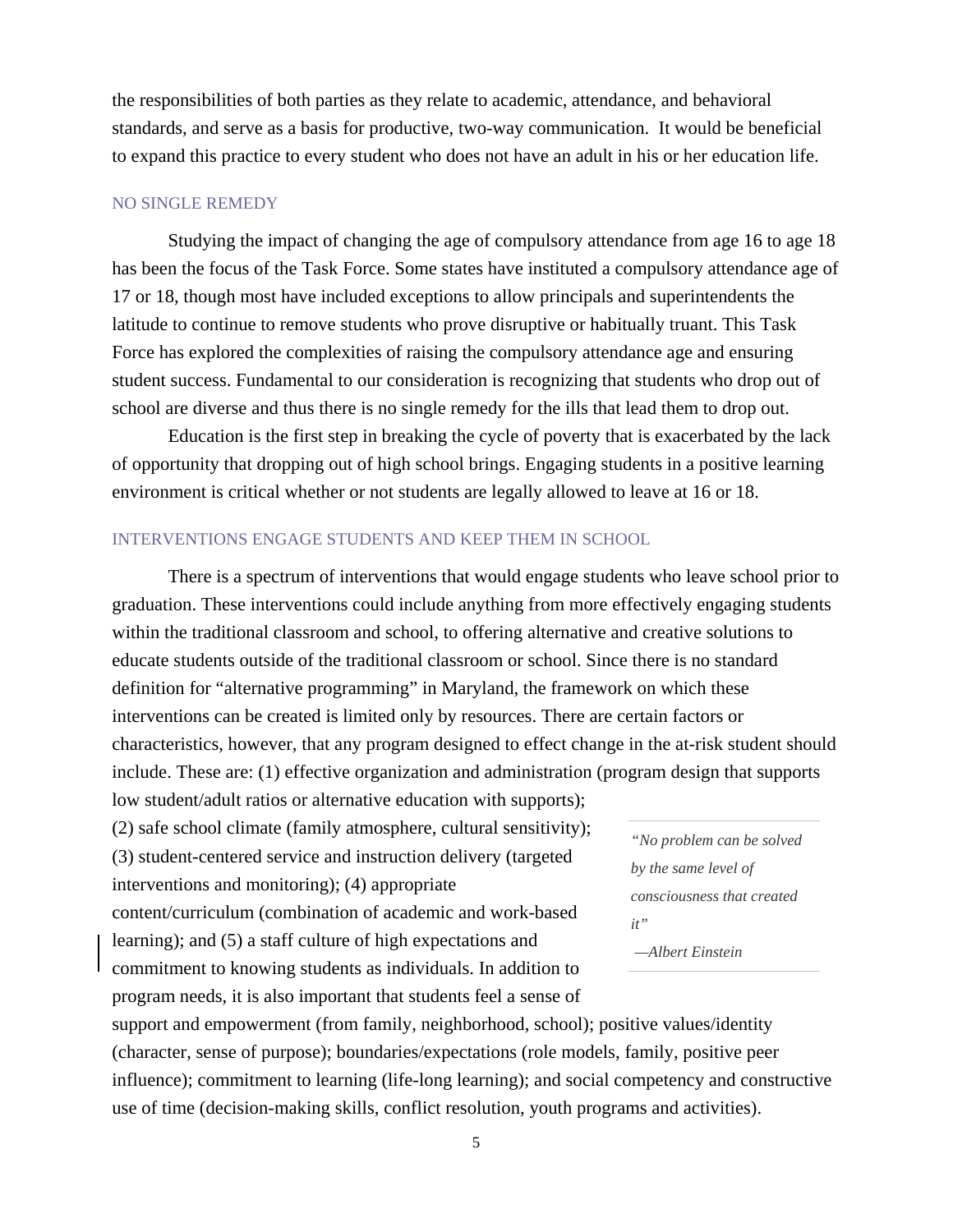There are currently programs aimed at providing students with skills and assistance to graduate high school or complete a GED program, attain post-secondary education, and develop entry-level job skills. These programs enable students to feel a sense of purpose and connection to their learning environments. Students feel connected in a variety of ways. Connectedness can take the form of an individual relationship with a staff member, participation in an extracurricular activity, a positive peer group, or recognition for academics. Model programs tend to enable students to meaningfully connect their education to the work world and emphasize the importance of relationships. These programs address the diversity of reasons that precipitate students leaving high school early. Because students leave high school early for a wide variety of reasons, we must consider a multi-faceted approach in exploring ways to foster and guarantee student success. All Marylanders benefit when Maryland youth realize their human potential and lead productive lives as members of our community.

#### THE FISCAL IMPACT OF INCREASED INTERVENTIONS

Although the overall socioeconomic impact of these programs is significant, substantial resources are needed to successfully implement them. Assessing the fiscal impact on the State

*"More of the same ... will not work.... Intensifying efforts that have repeatedly failed is not a route to success. However, the necessary first step toward success is not very complicated: it lies in simply recognizing that, when it comes to schools, one size cannot possibly fit all. Thus, if a student has demonstrated she's not going to make it in one kind of school, we should let her try another. And it can't reasonably be another that is essentially the same as the one she left. Let her try a different kind of school." —Mary Anne Raywid, Professor* 

*Emeritus, Hofstra University* 

and local governments seems imperative as families, business leaders, politicians, and educators consider raising the compulsory age of attendance from 16 to 18 years of age.

Based on figures from the Maryland State Department of Education, the average number of students dropping out of Maryland's public schools each year is approximately 10,500. For calculation purposes we projected that this number would remain unchanged so that a two-year total would be approximately 21,000 students. Facility analysis was based on an assumption that students would return to a typical classroom with 20–25 students. Based on the present Public School Construction Program facilities capacity formula (25 students per teaching station at 85 percent utilization), we assumed 21.25 students per classroom. The committee took into account each system's present overall high school capacity without regard for the fact that some geographical areas of a local school system might be more heavily impacted by returning students than other neighborhoods. Statewide usage capacity is already at 100 percent with 11 systems above 100 percent. The number of high school students is projected to decline in the state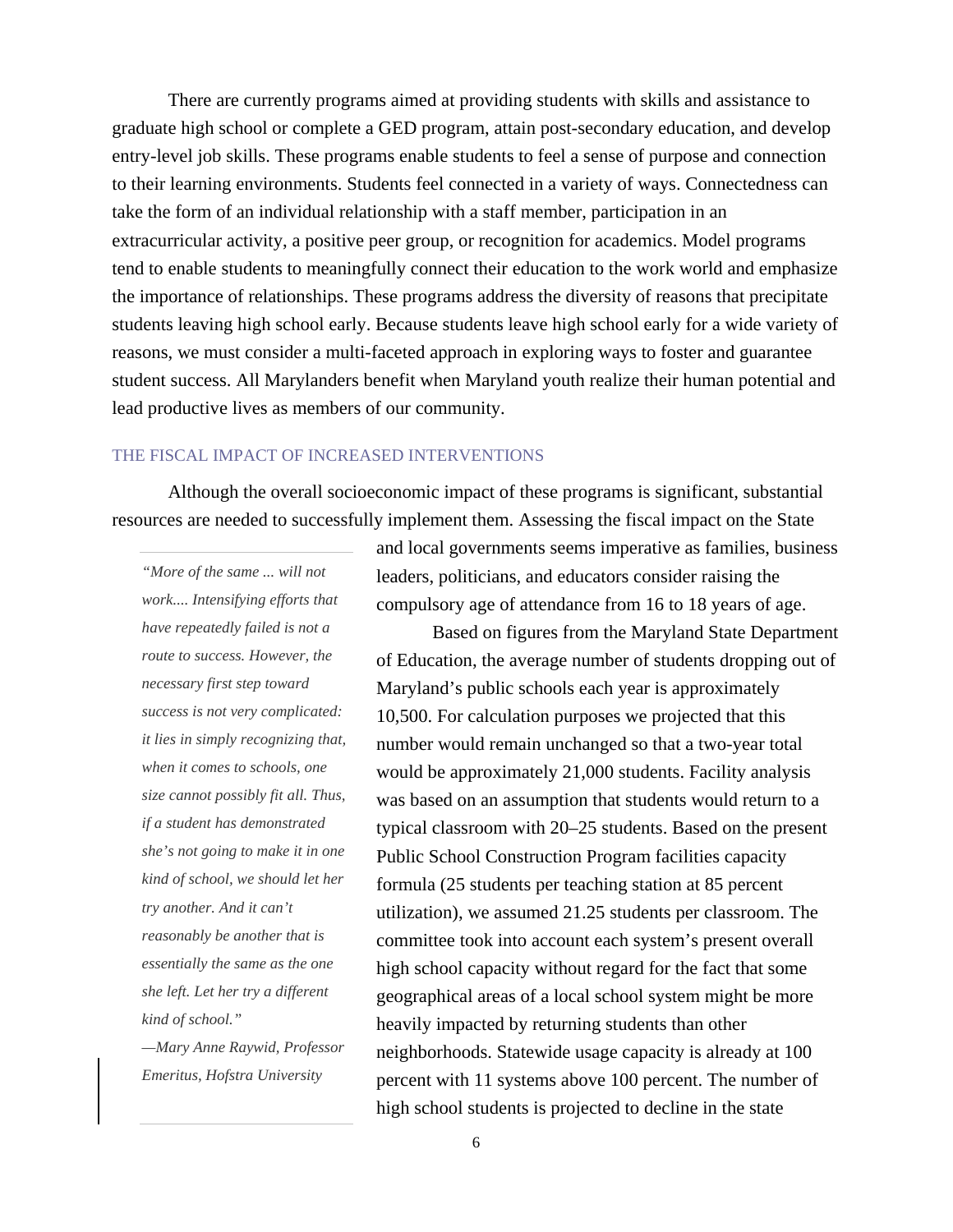through 2014, but the total public school enrollment in Maryland in 2015 is trending upward.

To calculate the staffing needs, we used the statewide average of one instructor for every 19 students. Recognizing that "new construction" often takes years to come to fruition, the subcommittee decided to provide both the cost to provide newly constructed classroom space and the cost to provide portable classrooms to expand facility capacity in the short term. New construction costs and portable classroom costs are based on current Public School Construction Program budget estimates. New construction was calculated at \$247 per square foot. The purchase and installation of portable classrooms is estimated at \$80,000 per unit. The more likely approach of purchasing portable classrooms to accommodate the additional 21,000 students totals approximately \$46 million. Additional space is required in 15 of the 24 school systems.

The total additional costs for providing educational and related services to the additional students exceed \$200 million per year. (See the "State Summary of Additional Costs" table below.) This figure varies in the projected impact on local jurisdictions, from a low of \$385,000 in Talbot County to a high of \$60 million in Baltimore City. (For specific district information, see tables 1–6 in the report of Subcommittee Three: Practical Implications and Resources.)

The State Summary of Additional Costs table is based on data currently collected by the Maryland State Department of Education. The State Summary of Additional Costs table does not include certain other potential costs, including costs associated with: alternative education programs for students ages 17 or 18; alternative education programs associated with early interventions at much younger ages; professional development; or costs associated with enforcing daily attendance and monitoring truancy of students.

| STATE SUMMARY OF ADDITIONAL COSTS              |               |  |
|------------------------------------------------|---------------|--|
| Additional Pupils (17 and 18 year olds)        | 21,044        |  |
| <b>Additional Instructional Staff</b>          | 1,108         |  |
| <b>Additional Classrooms Needed</b>            | 571           |  |
| Cost for Additional Pupils (rounded, annual)   | \$200,015,000 |  |
| <b>Cost for Additional Portable Classrooms</b> | \$45,660,000  |  |

*Numbers are rounded, one time.* 

#### STAFFING AND PROFESSIONAL DEVELOPMENT CONSIDERATIONS

An action plan to implement a change in the age of compulsory attendance must address both the critical shortage of highly qualified teachers in Maryland—17.8 percent of classes in core academic subjects are presently *not* taught by highly qualified teachers, as defined by the No Child Left Behind Act of 2001—and the need for professional development opportunities to train teachers to more effectively engage students at risk of dropping out of school (Maryland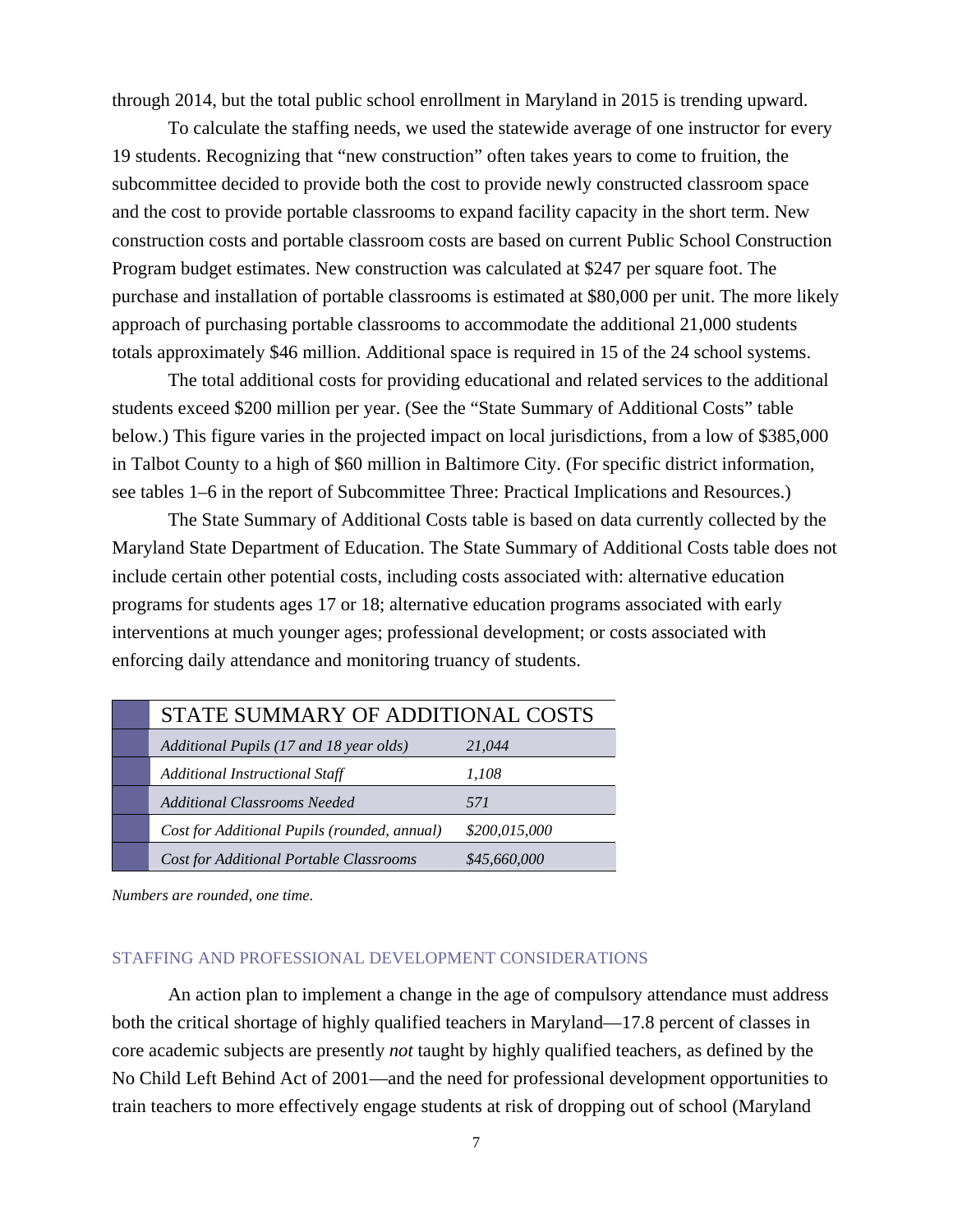Report Card, 2007). This is particularly important given the potential additional strain on the existing teacher shortage that may be precipitated by military base realignment. Additionally, the move toward all-day kindergarten will likely further deplete the availability of highly qualified teachers in Maryland. The challenge is underscored by the fact that Maryland institutions of higher education cannot meet Maryland's current demand for highly qualified teachers. While the above figures include the total number of teachers needed to fill the positions created by the additional students, assuming the current teacher-student ratio remains the same, it does not include costs associated with professional development needs.

Educators must use diverse and, in some cases, nontraditional pedagogical methods to engage potential dropouts. Moreover, educators must identify and engage these students at ages much younger than 16 with creative and nontraditional strategies to enable these students to become successful. We must create professional development opportunities to train teachers to more effectively engage the increasingly diverse students which are withdrawing from the traditional high school.

#### CHRONICALLY DISRUPTIVE STUDENTS

One subset of students that leaves school early is those who are chronically disruptive and leave either by choice or by invitation. The potential benefits to students who would otherwise drop out of Maryland public schools by requiring them to attend beyond the age of 16

must be weighed against the potential detriment to their peers in cases of highly disruptive students. However, with appropriate professional development training, perhaps some of these chronically disruptive students could be better managed within the traditional classroom setting. Appropriate alternative programming could be the remedy for those who can't be managed within the regular classroom setting.

#### GED IS AN EXISTING ALTERNATIVE ROUTE TO A DIPLOMA

The General Educational Development (GED) Program offers students an alternative route to earning a high school diploma. In FY 2007, 5,720 GEDs were awarded in Maryland (Maryland State Department of Education, 2007). Although students who are awarded a high school diploma through the GED Tests are eligible to attend community colleges, those students are not considered high school completers under No Child Left Behind. A recipient who earns a High School

*"Contrary to popular belief, most dropouts demonstrate remarkable persistence and drive to achieve their education goals. In search of a second chance, they find and enter a wide variety of "second chance" programs in pursuit of a high school credential."* 

*—Making Good on a Promise: What Policymakers Can Do to Support the Educational Persistence of Dropouts, Double the Numbers, a Jobs for the Future Initiative.*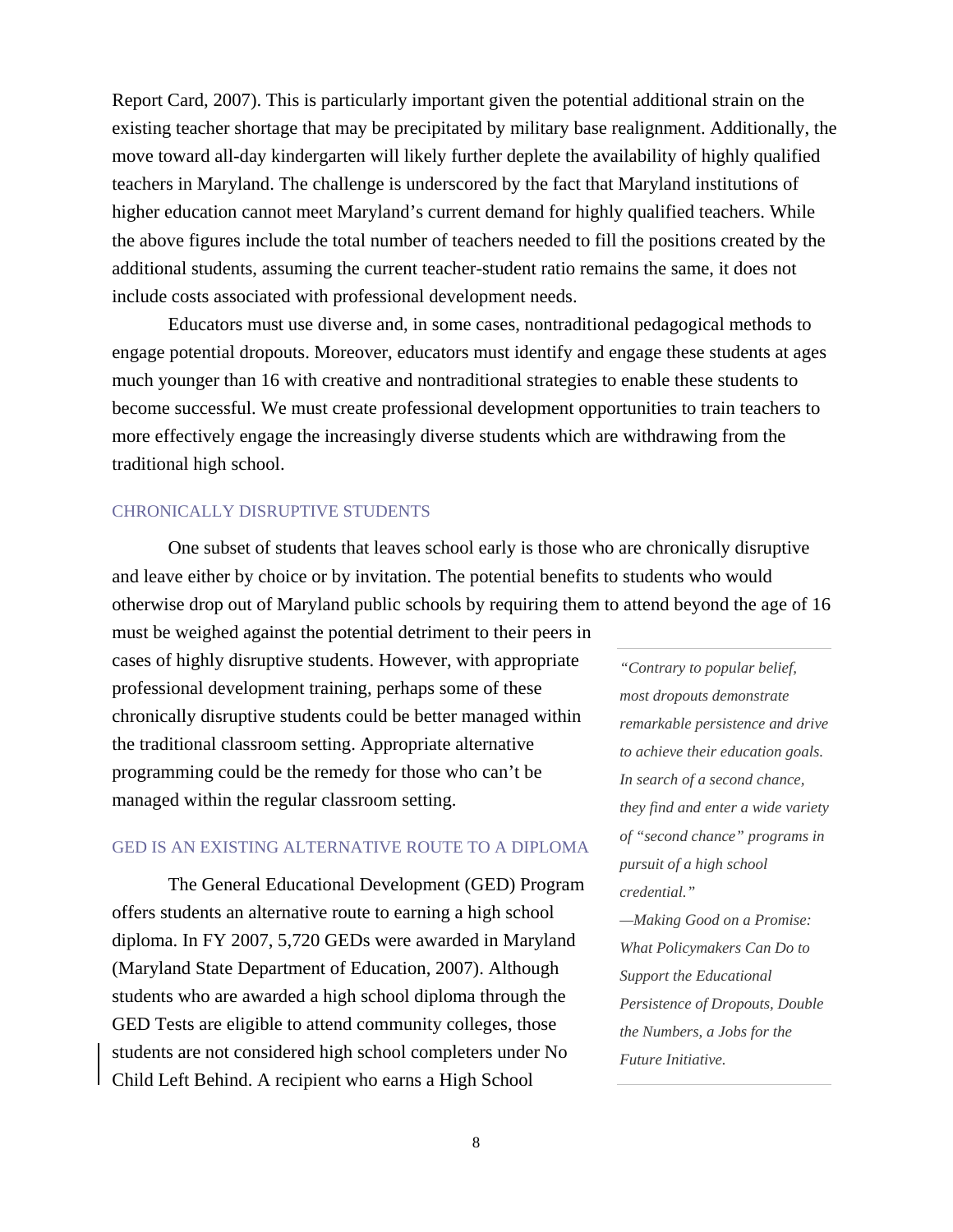Diploma by Assessment is nevertheless deemed a high school dropout. As a result, this viable alternative is not counted as a positive educational outcome for local school systems.

#### THOUGHTS ON SPECIAL POPULATIONS

Students with disabilities receive special education and related services designed specifically to meet their unique needs. These services and specialized instruction are provided to the student at no cost to the parents. The Individuals with Disabilities Education Act (IDEA 2004) is the federal law mandating that all children with disabilities between the ages of 3 and 21 are entitled to a free appropriate public education, sometimes referred to as FAPE. Additionally, the Annonated Code of Maryland, §7-701, mandates that all individuals 5 years or older and under 21 shall be admitted, free of charge, to the public schools of Maryland.

Another special student population is that of Limited English Proficient (LEP) students. These students have a primary or home language other than English, and have been assessed as having no ability, or limited ability, to understand, speak, read, or write English. LEP students are also entitled to a public education between the ages of 3 and 21 (COMAR 13A.01.04.02 (11)). Some research and data indicate, however, that being entitled to FAPE until age 21 does not necessarily result in a higher rate of school completion for these special populations.

To meet the needs of these diverse subgroups of students, appropriate educational program options, services, and supports are necessary. As the discussion of raising the compulsory attendance age continues, policymakers and educators must be sure to consider the unique needs and concerns of these students.

#### NEXT STEPS

 This Task Force urges consideration of this report in concert with the work of other groups that have been convened to address ways for students to achieve, including Maryland's Parent Advisory Council, the Task Force on the Education of Maryland's African-American Males, and the Task Force on Universal Preschool Education. The research and recommendations of these other groups, coupled with this Task Force's work: (1) elucidate the complexities impacting student success; and (2) underscore the importance of identification and early intervention with students who are at risk for dropping out or otherwise failing to realize their academic potential and potential to become successful community members. Additionally, creating partnerships with local business leaders and workforce development organizations will enable local school systems to create and tailor educational programming to meet the workforce needs of their local communities. Further, this will engage the business community in education.

We must identify students at risk for dropping out at very early ages; create and make accessible sustained interventions to prevent them from dropping out; encourage and provide alternative routes to success for those students who ultimately drop out notwithstanding all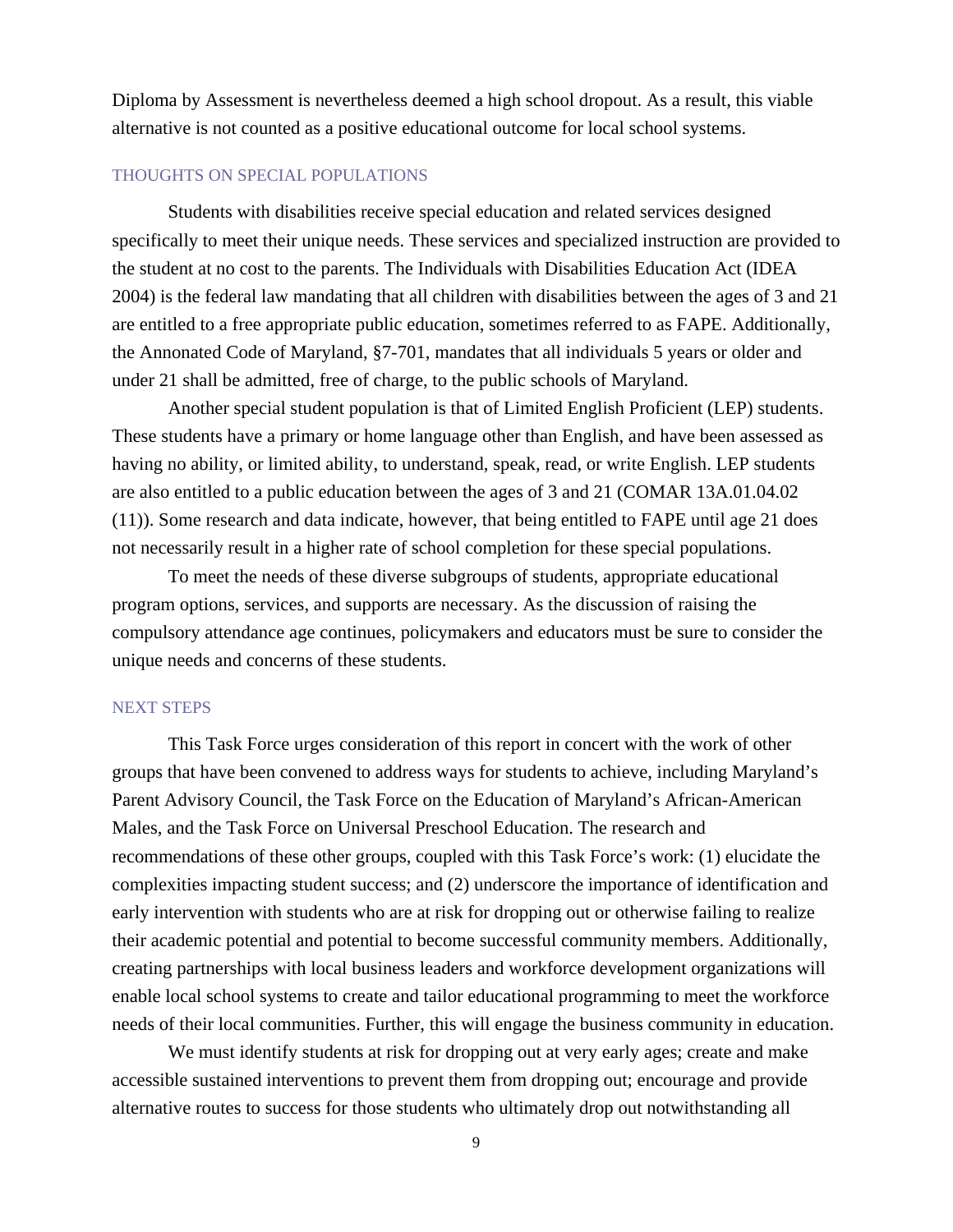efforts; provide professional development; and allocate the resources, both financial and otherwise, to ensure that all Maryland students maximize their educational potential.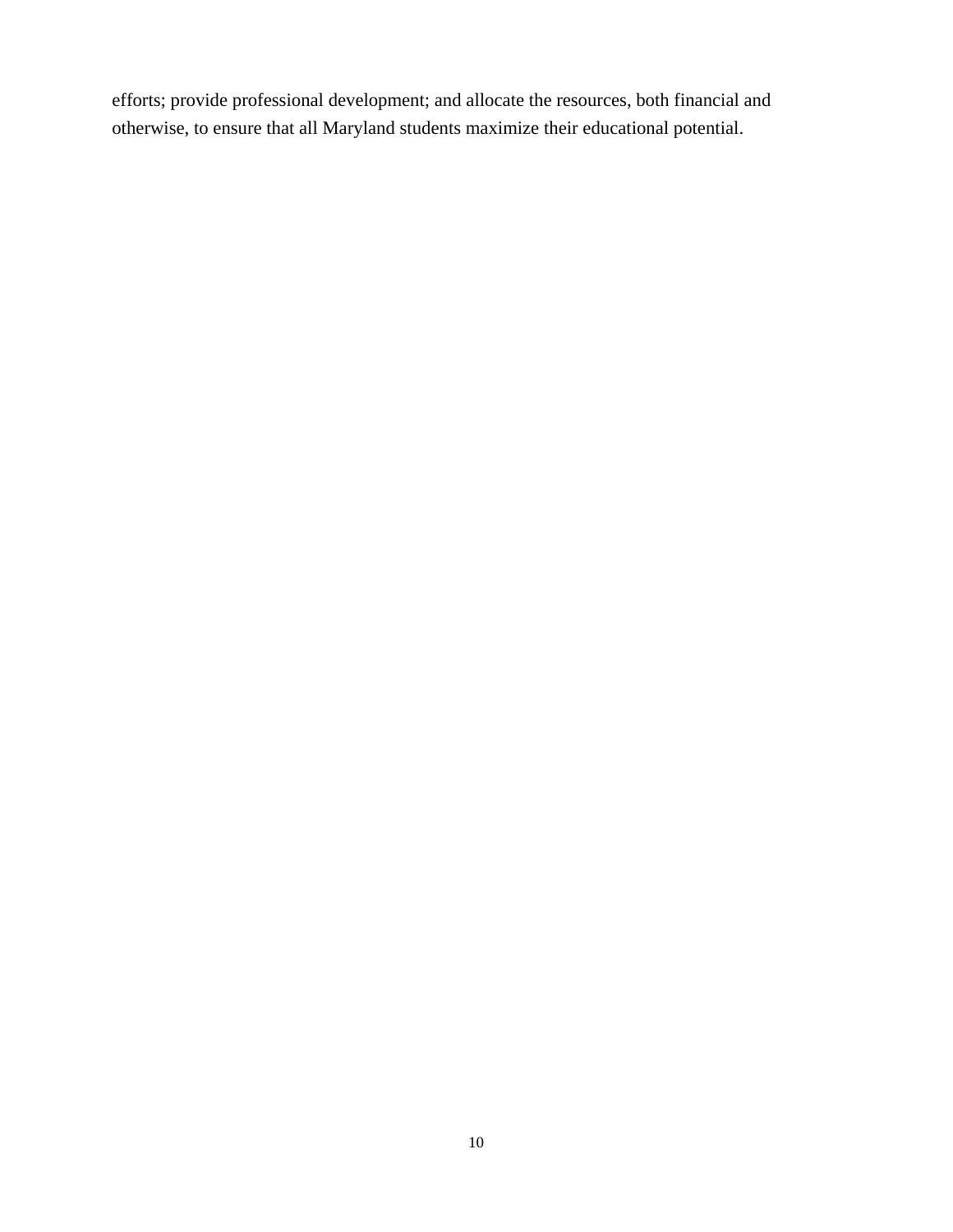# Recommendations

The Task Force believes that Maryland must do more to engage children and keep them in school. However, the Task Force agrees that in isolation, a change in the compulsory attendance age will not reduce the dropout rate. The reality is a policy change can require students to attend school, but it can't make them learn. Whether the students benefit from being in school depends largely upon the programs and support they receive there. Accordingly, the Task Force supports the implementation of these recommendations, and the engagement of students at an earlier age, in order to address the needs of children at risk of dropping out of school. In the context of strengthened, expanded supports for the students who would be affected, students who would otherwise drop out, would, of their own volition, choose to remain in school and earn a diploma. Thereby, addressing the issue of legally mandating students to remain in school would become unnecessary.

### Recommendation One

Establish a statewide initiative that will:

- a) Be flexible while maintaining a consistent approach to meeting the needs of 16- to 18 year old dropouts and potential dropouts, regardless of where they live or attended school;
- b) Expand the data collection work on existing dropout-prevention and re-entry programs that has been done, and design and implement a program to analyze the effectiveness of these dropout-prevention programs;
- c) Establish pilot model programs based on proven or promising approaches, and evaluate their success prior to statewide implementation. (Consideration should be given to geographic location, size, and diversity of school systems.);
- d) Provide an infrastructure (people, organization, time of day, location, resources, community and family involvement), and identify reallocation of funding and new funding that guarantee effective interagency services and assure increased numbers of students will stay in school and graduate; and,
- e) Examine articulation and funding agreements and formulas among agencies and institutions to determine which of these enhance students' opportunities and which serve as barriers.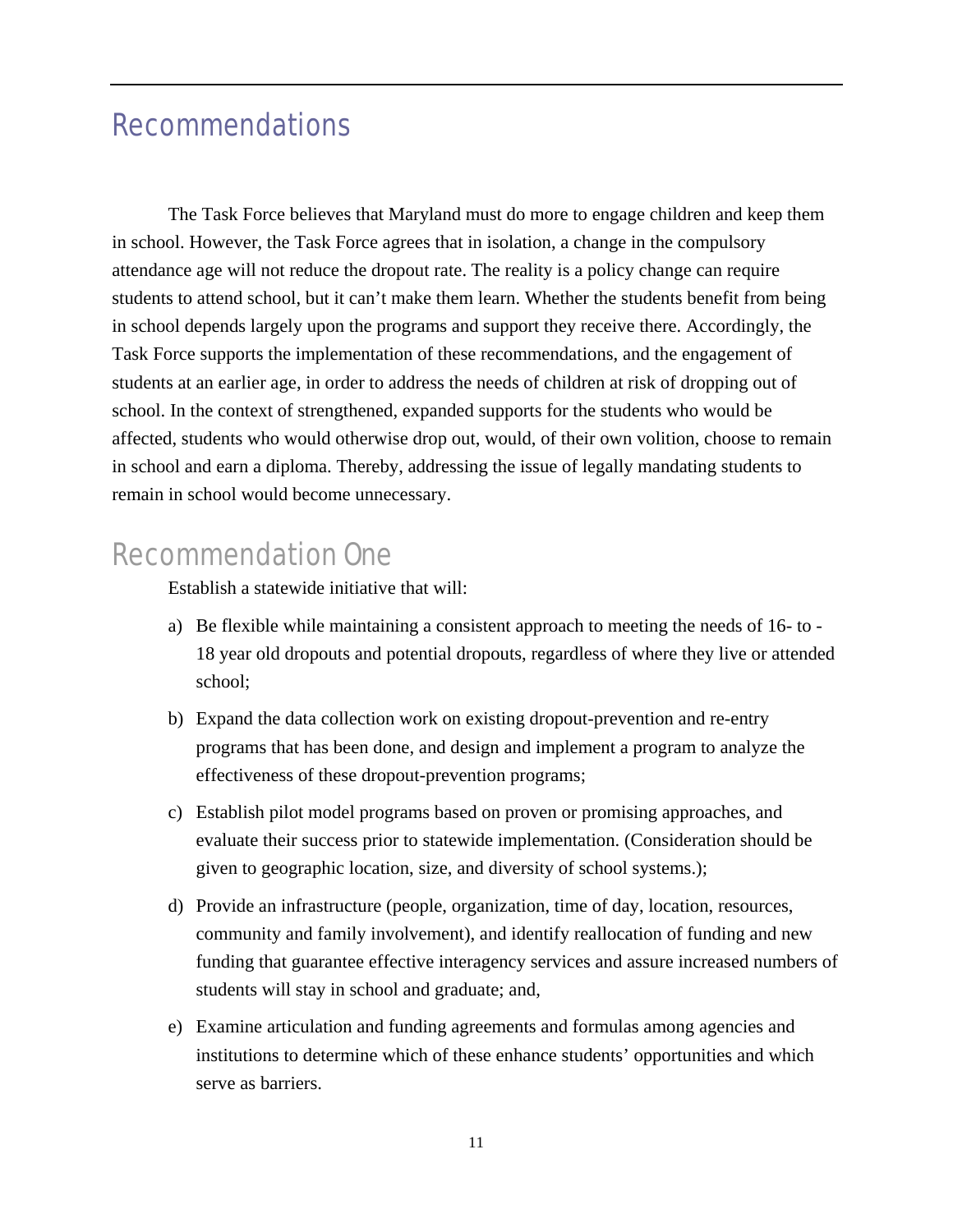### Rationale

If the compulsory attendance age is raised, Maryland will immediately need to put in place a system of supports and services for students who under the previous requirement would have dropped out, and for those young adults who have already dropped out but will be required to return to school. A statewide framework must be built to accommodate these students; this multi-faceted recommendation can serve as the blueprint.

Before Maryland puts dropout prevention and intervention programs and practices in place, devoting staff, resources, and time, we must know that these programs and practices will be effective.

Task Force research on current practices and programs included collecting data from school systems on existing programs. Members analyzed the evidence shared by districts, and examined the findings of national longitudinal dropout studies. This process revealed weaknesses in data collected on programs across the state. Task Force findings in this area included the following:

- There is a significant discrepancy among districts in what is identified as an alternative education or dropout-prevention program.
- The data evaluating these programs are inconsistent.
- It is difficult, if not impossible, to compare the costs per student of these programs.

Better data collection is essential to confirming programs' success before statewide implementation. It is also essential for reasons of accountability. Although there are programs that address at-risk students, there have been limited studies done on the effectiveness of these programs. This lack of robust data has inhibited the Task Force from making more specific recommendations regarding the designs of ideal dropout-prevention and re-entry programs. Scant data has also constrained this Task Force's analysis of the need for alternative programming, the additional years to educate students, and the associated costs. Before moving forward with costly initiatives, it is imperative that evidence-based decisions be made that support both the need for change, as well as the justification for funding.

 A review of promising practices in other states indicated a significant expense (around \$200 million dollars per year) to simply raise the compulsory age requirement to 18 under the present school environment and current instructional delivery systems. The additional expenses associated with truly alternative programs—over and above the school systems' commitment to the typical child served—should be based on research that has taken place in Maryland, with Maryland children, ideally in multiple settings. The analysis of these pilot programs would then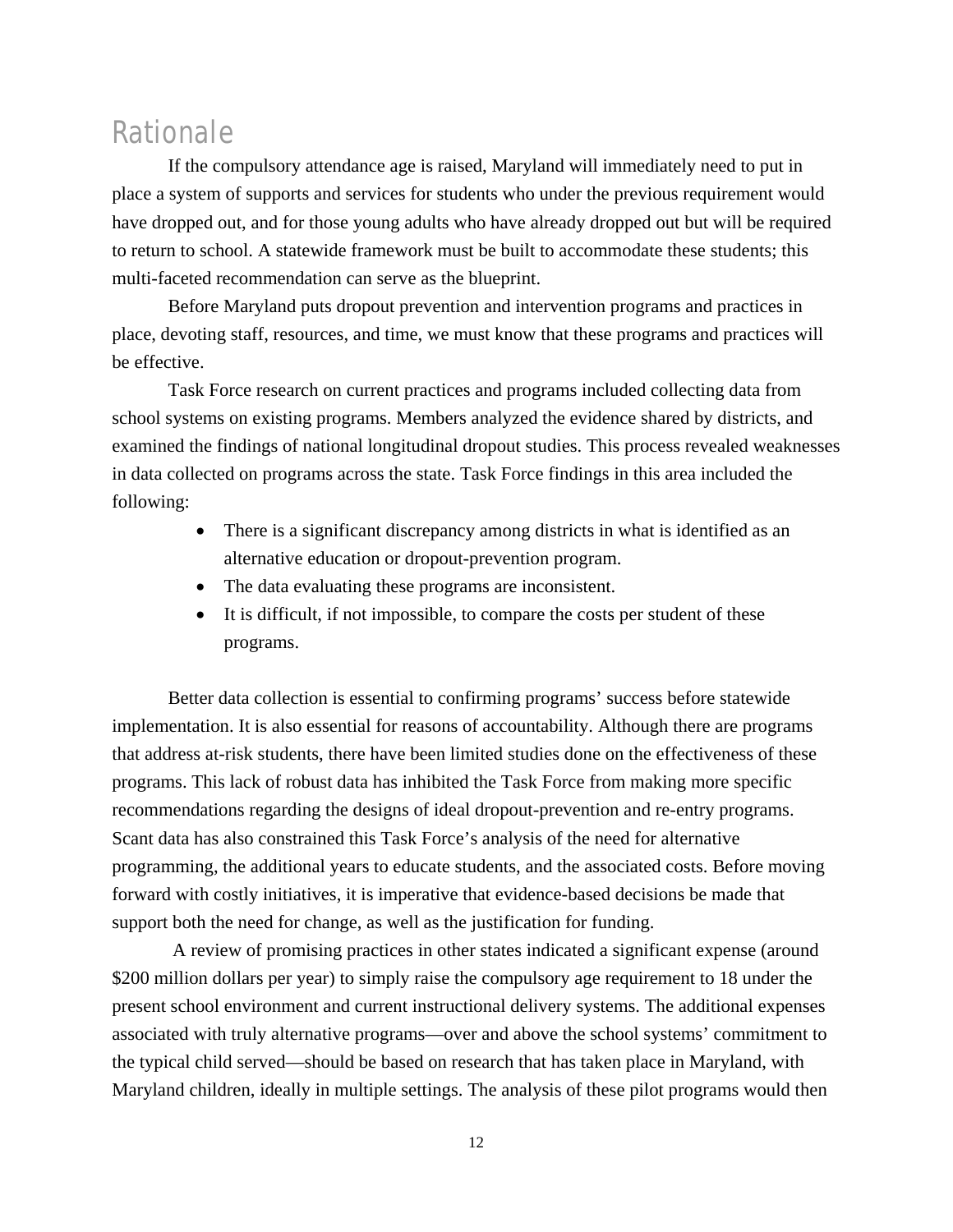inform further discussion of the fiscal support needed for an alternative program to meet the needs of Maryland's students, teachers, businesses, and families.

### Recommendation Two

Support and promote the awarding of a High School Diploma by Assessment as a valid credential, and work with the federal government to remove any disincentives for recognizing a high school diploma earned by passing the national GED Tests.

### Rationale

The traditional route to the diploma must remain the preferred pathway. However, Maryland must acknowledge that the traditional, four-year high school experience is an unrealistic expectation for some children. Alternatives, including the awarding of a High School Diploma by Assessment through the GED Tests, must be provided, supported, and promoted. Maryland must support and promote alternative pathways for those students for whom it is appropriate. Certainly, these pathways should not be promoted to every child at risk of dropping out.

#### INCREASE ACCESS TO GED INSTRUCTION AND TESTING

GED instructional programs should be more effectively publicized and more widely available. Schools should be encouraged to distribute accurate information about local GED instructional programs, including the cost of testing, both to students who have already dropped out of school and to students at risk of dropping out. Students also need to know that a High School Diploma by Assessment is a valid credential to enter Maryland community colleges. They also need to know that without a college degree their future income potential is limited compared to that of a college graduate. One opportunity for providing this information is the exit interview that COMAR requires of all students who withdraw from Maryland public schools. In order to implement this recommendation, instructional programs and testing services would need to be expanded. For example, demand for GED instruction exceeds current capacity.

#### IMPLEMENT THE "GED OPTION" PROGRAM

Maryland students wishing to attempt the GED Tests must first drop out of school to conform to the American Council on Education (ACE) requirement. ACE does offer an alternative for targeted students who remain in school. The GED Option program targets students who are able to complete high school requirements, but who, for a variety of circumstances, are behind in the credits needed to graduate with their class. With the GED Option, the student remains enrolled and attends high school for at least 15 hours of instruction per week. This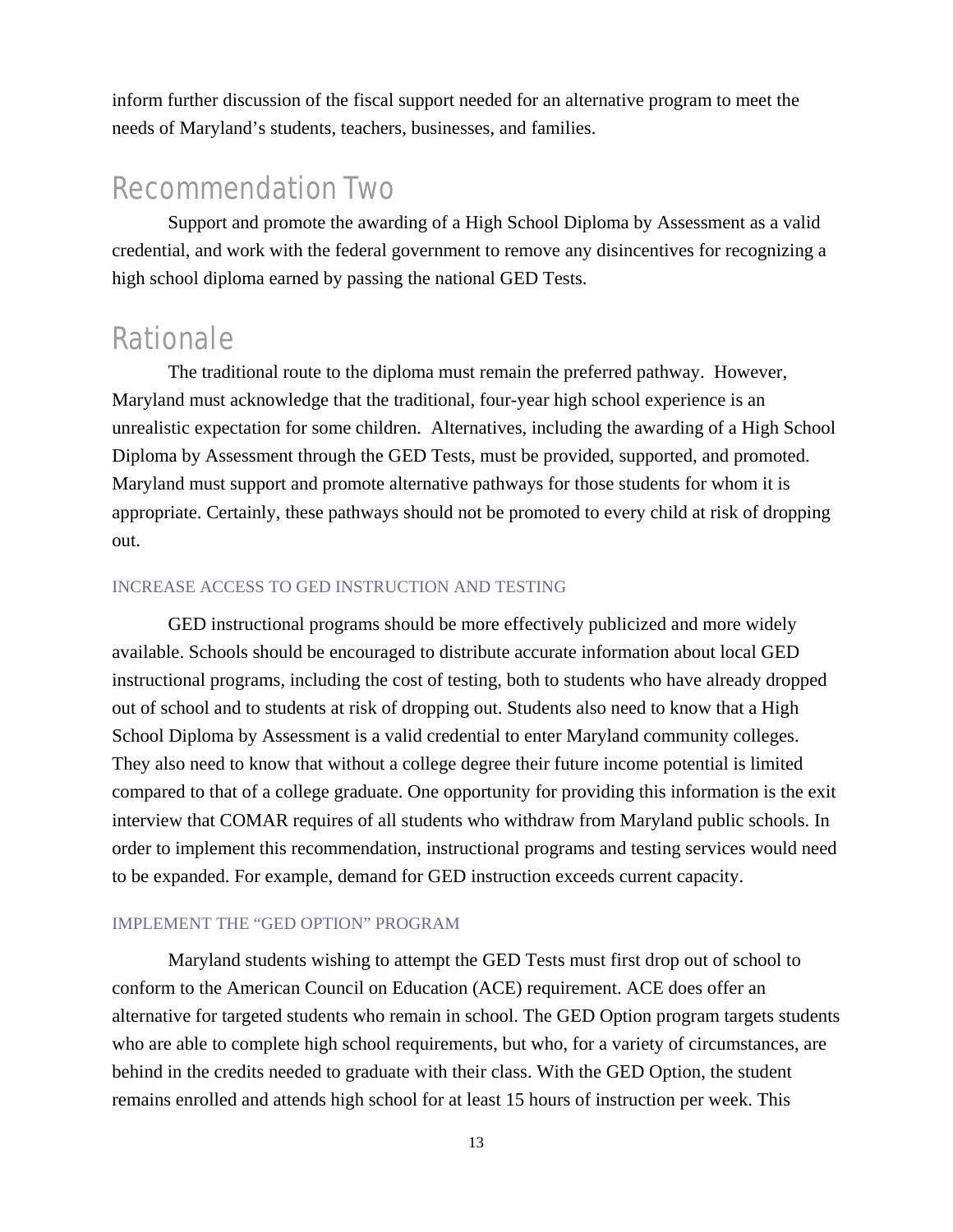instruction includes not only GED preparation, but also workforce development skills and/or career and technology education. As the GED Tests are a valid method of earning a diploma, Maryland should consider implementing the GED Option program, which has been adopted in 11 states, including New York and Virginia. To implement a similar GED Option in Maryland, the State Board of Education would need to amend COMAR to recognize the GED Option program as an approved pathway leading to a Maryland high school diploma.

#### REMOVE DISINCENTIVES

The GED Tests are a valid route to the diploma and should be promoted as such, regardless of how the federal government categorizes GED Tests under No Child Left Behind (NCLB). Currently, NCLB requires Maryland to count its graduates with a High School Diploma by Assessment as dropouts. As a result, these students negatively affect the school, school system, and state graduation rates, which are used in the determination of Adequate Yearly Progress. There is much at stake here for schools and school systems. Those not making Adequate Yearly Progress are subject to a series of escalating consequences that include corrective actions and complete restructuring of the school or school system. It is easy to see why a school or school system might not promote the GED program as positively or as often as it should. This is a damaging disincentive to meeting students' needs, and it must be eliminated. This Task Force urges the Maryland Congressional delegation to work with the Congress and the President to amend No Child Left Behind to allow students who earn a GED to be counted as high school graduates. Implementing this recommendation would increase Maryland's high school graduates by five percent (based on FY 2006 data).

#### CHOOSE DIPLOMA PATHS INDIVIDUALLY

Identifying the GED Tests as the most appropriate path for a student to earn a diploma must be done with careful consideration for each student. However, the GED Tests are not appropriate or attainable for every child. Some students, including some English Language Learners and some students with special needs, would not be successful on the GED Tests. Together, parents, school personnel, and the student must review the student's skills, needs, and future goals against all of the diploma routes and choose the best one for the student.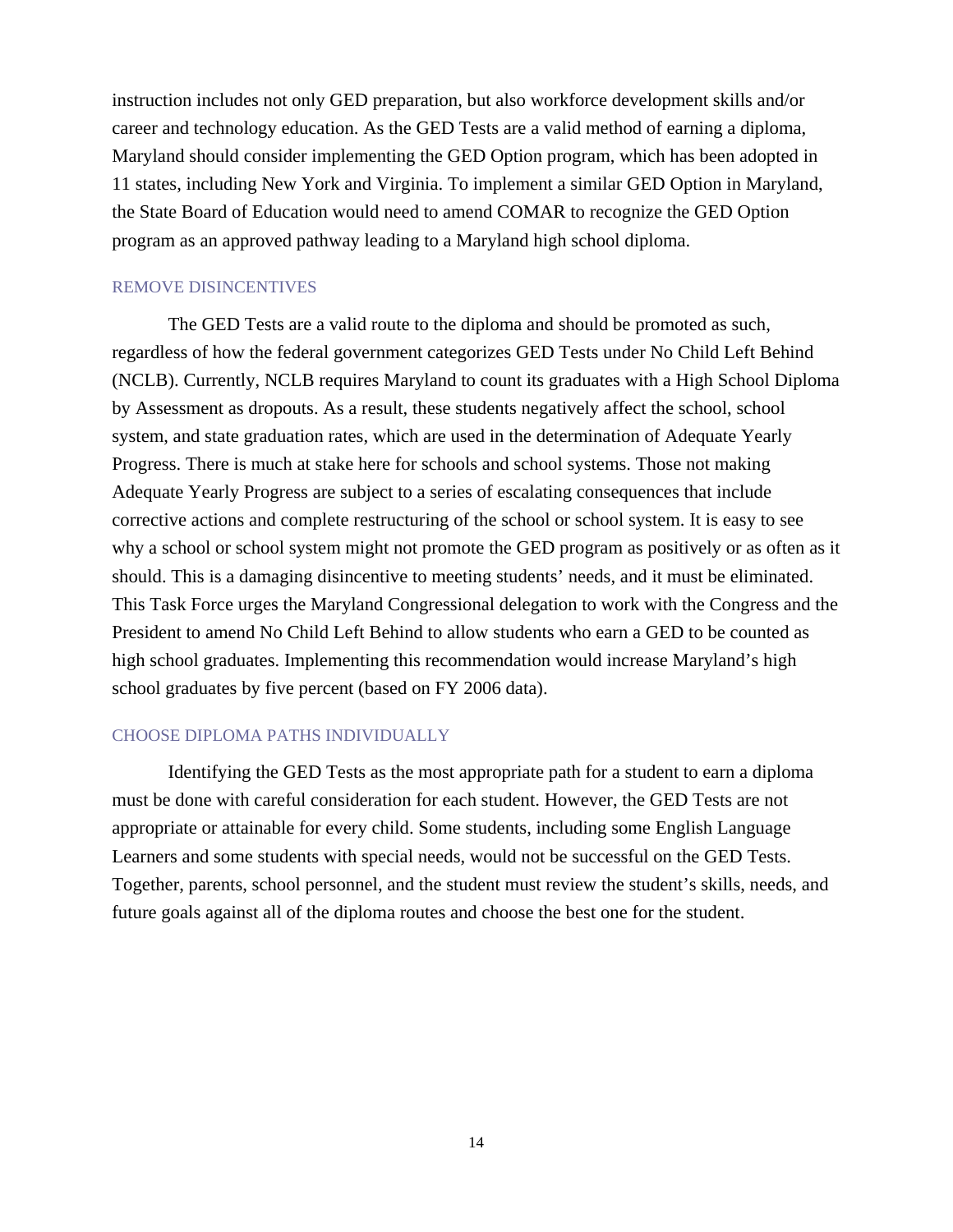# Recommendation Three

Create multiple pathways to the Maryland High School Diploma for students with disabilities and English Language Learners. These diploma pathways should include these options: work study beginning in grade 9; a five-year high school program; and instruction at times outside of the traditional school schedule.

# **Rationale**

Raising the compulsory attendance age alone will not produce more high school graduates. Indeed, whether the compulsory attendance age is raised or not, other actions and new alternatives to help students complete a path to graduation are needed. Particularly in need of alternatives to traditional high school programs are students with disabilities and students with little or no English language skills, referred to as English Language Learners.

Flexible, alternative routes to the Maryland High School Diploma will provide these students additional opportunities to be successful. Allowing five-year high school programs, for example, will allow more time for remediation for students having difficulty passing the High School Assessments. The additional time may also be used to meet the requirements for a Maryland High School Diploma. Another consideration in creating these diploma pathways is the age of English Language Learners at the time of enrollment. For example, an English Language Learner may enroll in high school at age 17 speaking no English. To be successful, some students may need to be enrolled for a period of time past age 18.

An alternative route to the Maryland High School Diploma that offers instruction outside of the traditional school schedule is also essential. It is not unusual for some families to place obligations (e.g., working to support the family or supervising siblings) on students that make it difficult for the students to fully participate in school. A flexible schedule with opportunities for learning in the evening, on the weekend, or during the summer would allow these students to attend school while still fulfilling their familial responsibilities.

Based on student feedback on a Maryland school district survey (Cecil County Public Schools, 2007), a five-year high school program could address the special needs of students at risk by providing:

- Additional help in academic subjects;
- Work-study opportunities that can be built into student schedules beginning at an earlier age; and,
- Additional time to meet graduation requirements, including the High School Assessments.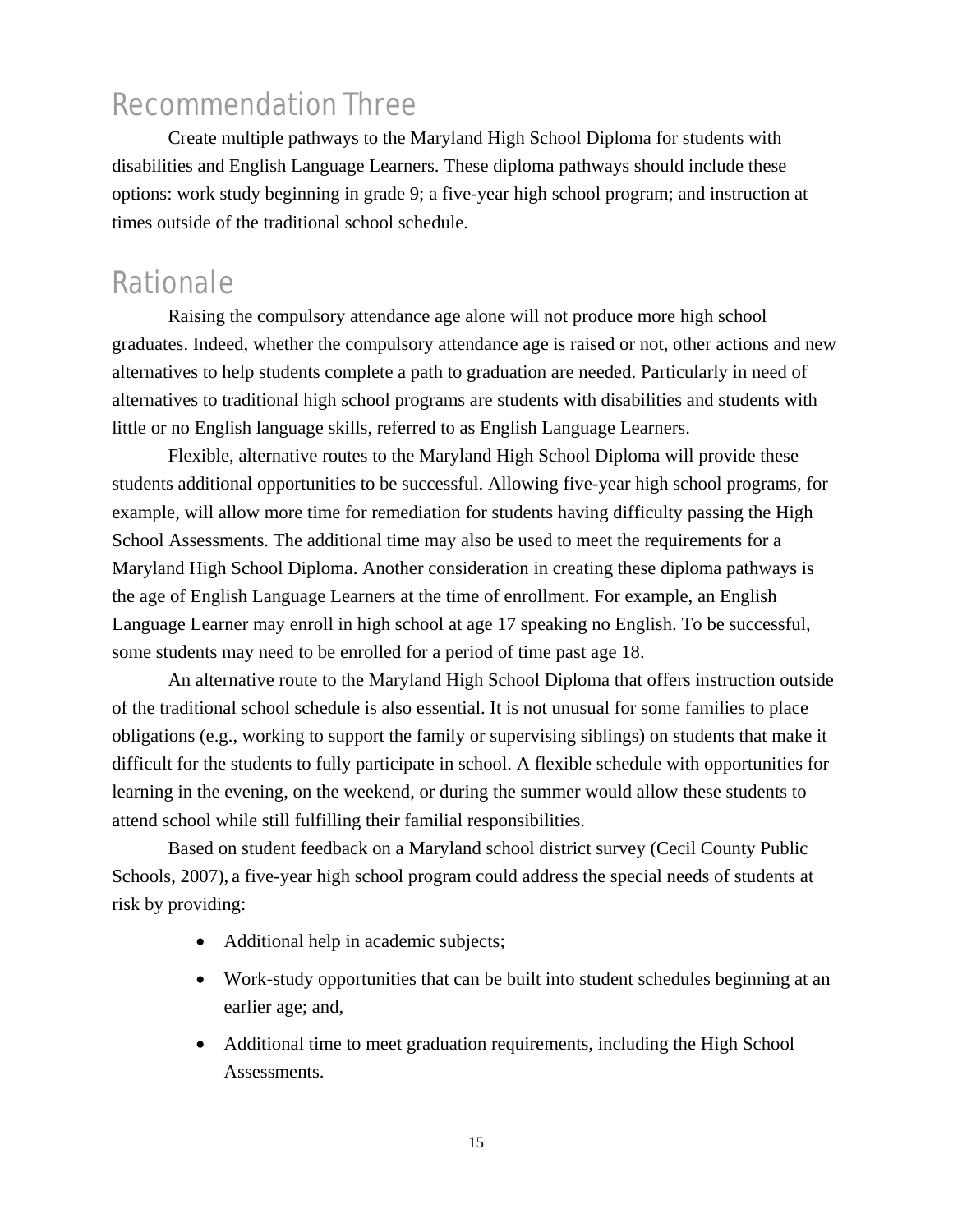Alternate formats and creative solutions for instruction may enable students to complete their education. For example, school schedules may use part-time day classes; combine part-time day classes with night school; and/or include work study and technical post-secondary education.

# Recommendation Four

The State Board of Education must adopt a definition of alternative education that addresses different modes of instruction and appropriate strategies for current dropouts and for children and young adults at risk of dropping out.

# Rationale

Unlike several other states, Maryland has no formal definition of alternative education. This omission must be addressed promptly. Adopting a formal definition in state regulations is necessary: to ensure that alternative education programs deliver instruction that meets content standards; to offer appropriate, targeted courses that enable students to reintegrate into a comprehensive school when ready; to address individual learning styles of students; and generally to meet standards for education as set forth by the Maryland State Board of Education. The Task Force must emphasize that flexible schedules should be considered for these programs to meet the needs of students with personal obligations such as job responsibilities and other family obligations.

A review of the literature and current practices for alternative education programs across the nation revealed common types of program locations and common elements of quality practice and programming, summarized below.

#### **Alternative Education Program Locations**

- o Separate room or teacher within a comprehensive high school where additional services are provided
- o School within a comprehensive high school
- o Separate facility

(Source: State of Wisconsin, Department of Public Instruction)

#### **Elements of Quality Practice and Programming**

- o Low student/teacher ratio
- o Accredited
- o Authority to grant credentials (High School Diplomas or GED)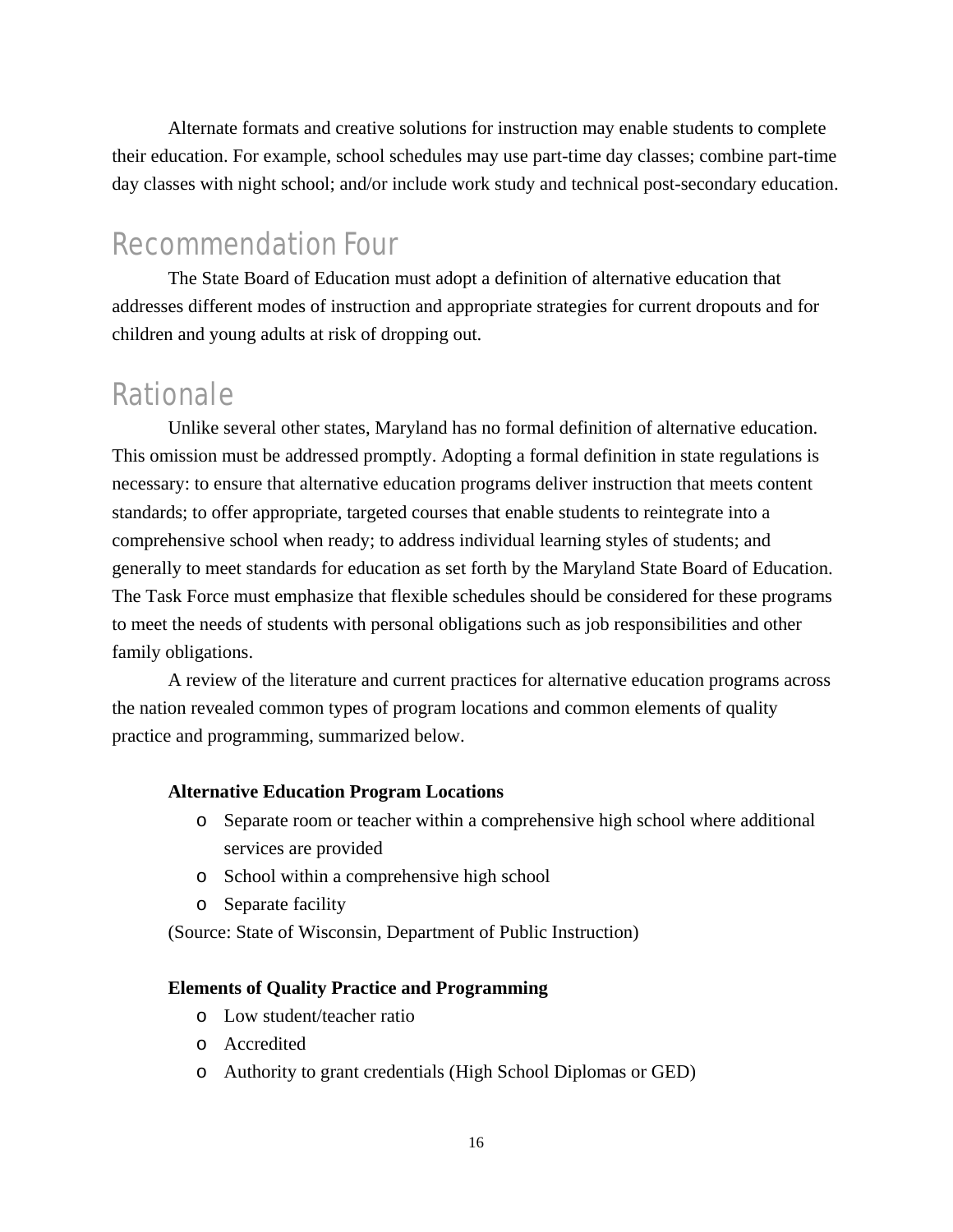- o Credit recovery (allowing students the opportunity to make up credits that were lost due to failure)
- o Certified teachers
- o Flexible scheduling
- o Strong relationships with the district office and other high schools
- o Private funding and/or public-private partnerships

(Source: State of Wisconsin, Department of Public Instruction)

To support students, alternative education models need to offer a range of services and instruction, including anger management; small group instruction; some individualized instruction; computerized, self-paced instruction; guidance services; and study skills. Strong, consistent and persistent support services are critical to students' success.

In crafting a regulatory definition for alternative programs, the State Board of Education should consider the aforementioned program locations, elements of quality practice and programming, and range of services and instruction. Also important to the process is encouraging and considering the input of stakeholders, such as local school systems, higher education, community organizations, experts in alternative programs, parents, and students.

During the process of developing the alternative program definition, the State Board of Education and/or Maryland State Department of Education should also work to change perceptions of alternative programs. Too often, alternative education programs carry a reputation in their respective communities as programs for "bad kids." This view must be changed as an alternative program infrastructure is put into place. While these programs do serve some students with behavioral problems, they also serve many other students who do not have behavior issues but do require an alternative educational setting in order to be successful. Alternative programs have great potential for helping children achieve success; communities must understand this so they can get involved with and support the school and its students.

# Recommendation Five

Should the compulsory age of attendance be raised to 18, Maryland should provide the adequate financial support to raise the age of compulsory attendance to age 18.

### Rationale

This Task Force has identified many, but not all, of the costs that would be associated with an increase in the compulsory attendance age. Raising the compulsory attendance age can be done responsibly and effectively only by providing the resources necessary to engage all students at a young age and keep them engaged until they successfully complete high school.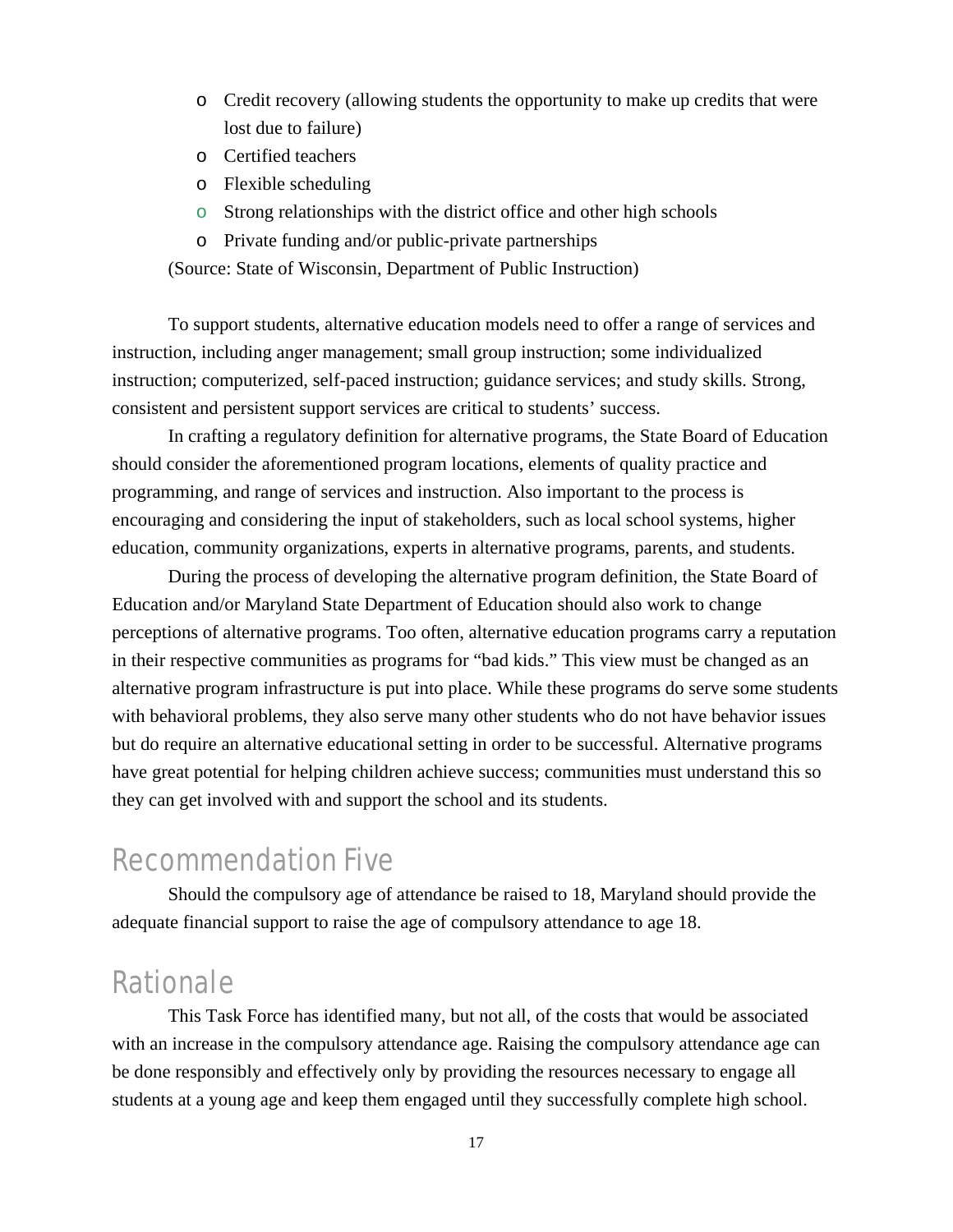While it is not the job of this Task Force to identify specific funding sources necessary to support an increase in the compulsory attendance age, or otherwise implement these recommendations, students will not benefit from an unfunded mandate. The subcommittee recognized that much more than an infusion of money would be necessary to effect this legislated change should it come to fruition. Preparation time would need to be built into the implementation date to allow systems to hire and professionally develop additional teachers, build additional classrooms, purchase and outfit relocatable classrooms, order needed textbooks and supplies, redraw school boundaries, analyze transportation needs, account for the special needs of the physically and educationally disabled students returning or remaining, and include the appropriate amount of money in the local school boards' funding requests to the local political jurisdictions in time to meet all of the deadlines for adequate consideration in the budgetary process. Public-private partnerships may need to be explored as the State and local school systems attempt to marshal sufficient resources to implement any changes to the compulsory age of attendance.

### Recommendation Six

Appoint a group to study Maryland's existing truancy courts, examine their structure, assess their effectiveness, and, if appropriate, make a recommendation for expanding truancy courts statewide.

### Rationale

Currently, Maryland lacks an established system of support and consequences for frequently truant students. And while Maryland has established consequences for parents/guardians, they are rarely enforced. Without enforcement in place, the compulsory attendance law is insignificant, and raising the compulsory attendance age will have little or no influence on keeping students in school. Therefore, the State should consider a truancy court system in each county to instill hope, improve student attendance, enhance achievement, and reduce delinquent behavior through a proactive partnership of schools, courts, and families.

Truancy courts currently exist in several Maryland counties, but data on their effectiveness is not known. Truancy courts have been used with strong success in several states, including North Carolina, where a newly developed truancy court has successfully transformed truant elementary and middle school students in two counties into perfect or nearly perfect attendance students. According to Judge Richard Chaney of Durham, North Carolina, only one student failed to graduate high school out of the students who regularly came into his courtroom. In St. Louis County, Missouri, a three-year evaluation of the truancy court showed 60 percent of students significantly improved their attendance rates, reducing absences by an average of 44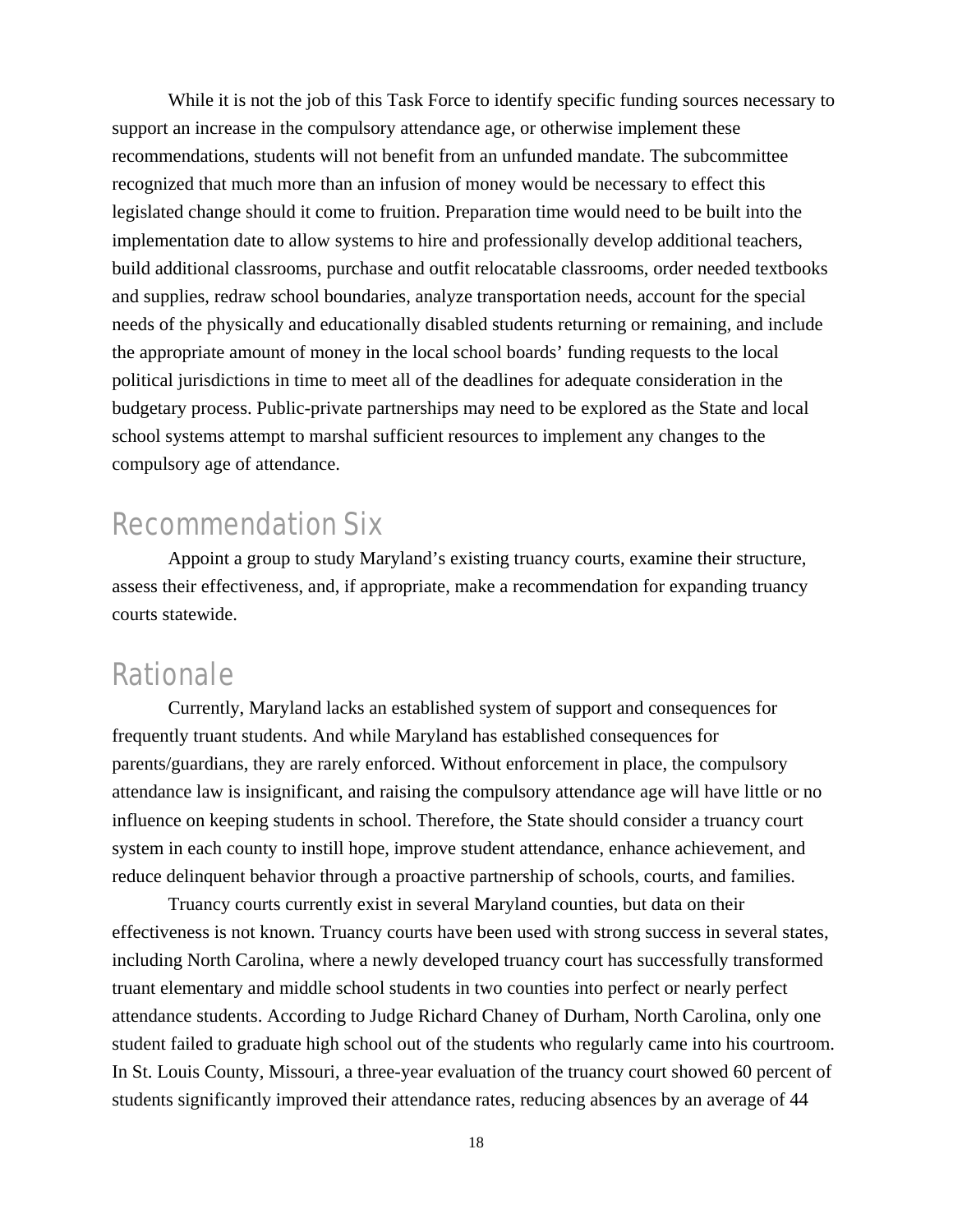percent (St. Louis County Truancy Court, 2005). Additionally, in Ingham County, Michigan, approximately 63 percent of the 600 students referred to truancy court in the first two years have improved their attendance (Burton, 2003). Dramatic successes have also been found in Delaware. In 2003, 55 percent of the 739 students with cases closed achieved overall compliance with the truancy court; 94 percent of the students achieving full compliance remained in school at the end of the year; 70 percent of all students were still in school at the end of the year; and, 66 percent of all 2002 students involved with the truancy court continued to remain in school more than a year later (State of Delaware Justice of the Peace Court, 2003).

Should truancy courts be established, Maryland should consider a system whereby each truancy court works closely with the local State's Attorneys office, Sheriff's department, Department of Social Services, local leaders, and local boards of education to ensure compliance with compulsory attendance laws.

A statewide truancy court system should consider targeting students who were absent between 10 and 30 times. One judge, volunteer or appointed, per court could handle truancy cases once a week before or after school. The truancy judge would review a student's attendance, behavior, and academic performance. After an accumulation of multiple absences, the student would be placed on probation. If there is no improvement, the student might face community service, juvenile detention, or parental supervision in school.

The court would also intervene with issues underlying a student's truancy, including depression and drug and/or alcohol abuse, and make the appropriate referrals and placements.

Suggestions for keeping students in school through the truancy court system include transportation assistance; parent participation; counseling; parenting classes; support groups; and positive reinforcement, such as praise for small accomplishments and rewards for attendance and compliance with the truancy system.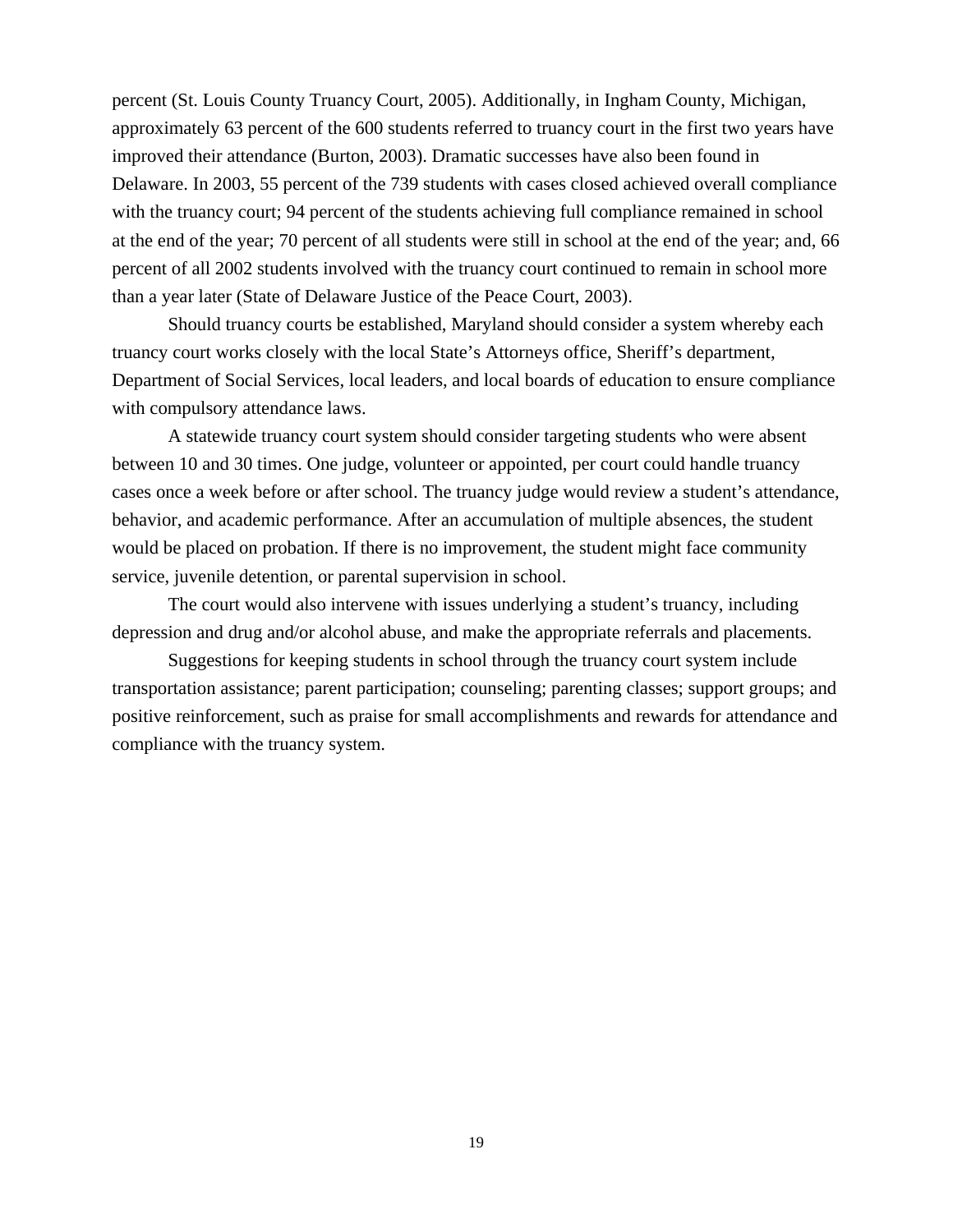# References

- Administrative Office of the Courts of North Carolina. (2001). *Truancy court keeps kids in school*. Retrieved October 26, 2007, from: http://www.aoc.state.nc.us/www/ public/aoc/pr/truancy.htm
- Belfield, C. and Levin, H. (2007). The economic losses from high school dropouts in California. *California Dropout Research Project: Policy Brief One*. U.C. Santa Barbara.
- Bonczar, T. P. (2003). Prevalence of imprisonment in the U.S. population, 1974-2001. *Bureau of Justice Statistics Special Report*. (NCJ 197976). Washington DC: U.S. Bureau of Justice.
- Bridgeland, J., DiJulio, J. and Morison, K.B. (2006). The silent epidemic: Perspectives of high school dropouts. Washington, DC: Civic Enterprises.
- Burton, T. (2003, September 1). Judge urges schools to use truancy court. *Lansing State Journal*. Retrieved October 26, 2007, from: http://www.lsj.com/news/schools/ 030901\_truancy\_4b.html
- Cecil County Public Schools. (2007). *Survey of students dropping out of school during the 2006- 2007 school year*. Survey conducted by Coordinator of Student Services Joseph Millward.
- Day, J.C. & Newburger, E.C. (2002). The big payoff: Educational attainment and synthetic estimates of work-life earnings. *Current Population Reports*. Washington, DC: U.S. Department of Commerce.
- Diplomas count: Ready for what? Preparing students for college, careers, and life after high school. (2007). *Education Week, 26* (40).
- Harlow, C. W. (2003). Education and correctional populations. *Bureau of Justice Statistics Special Report*. Washington, DC: U.S. Department of Justice. Retrieved from www.ojp.usdoj.gov/bjs/pub/pdf/ecp.pdf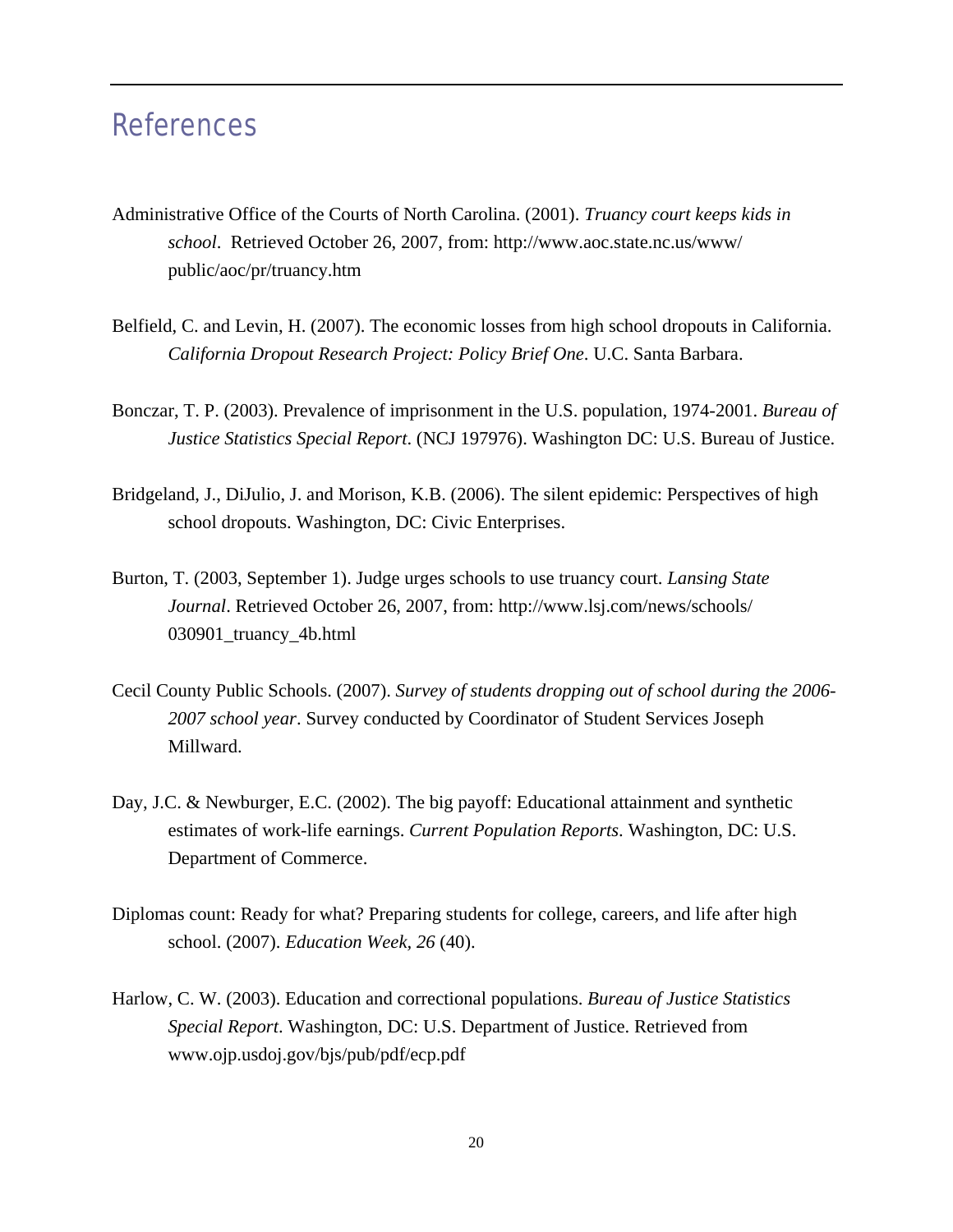Heckman, J. J. (2000). Policies to foster human capital. *Research in Economics.* 

Maryland Department of Juvenile Services. (2004). *Gap analysis report.* Retrieved from: http://www.djs.state.md.us/pdf/gap/gap\_analysis.html

Maryland Report Card 2007 Web site: http://mdreportcard.org

- Maryland State Department of Education, GED Office. (2007). *Statistical report by center, period covered 7/1/06 through 6/30/07.*
- Maryland State Department of Education, Division of Accountability and Assessment. (2006). *Summary of attendance, Maryland public schools, 2005-2006.* Retrieved October 17, 2007, from: http://marylandpublicschools.org/MSDE/divisions/ planningresultstest/2005-2006+Student+Publications.htm
- Maryland State Department of Education. (2006). *The fact book 2005-2006: A statistical handbook.* Retrieved October 14, 2007, from http://marylandpublicschools.org/NR/rdonlyres/FCB60C1D-6CC2-4270-BDAA-153D67247324/12105/FACTBOOK2007.pdf
- St. Louis County Truancy Court. (2005). *Schools, families and courts working together to improve student attendance*. Retrieved October 26, 2007, from: http://www.co.stlouis.mo.us/circuitcourt/truancy.html
- State of Delaware Justice of the Peace Court. (2003). *Truancy court annual report 2002-2003*. Retrieved October 26, 2007, from: http://courts.delaware.gov/Courts/ Justice%20of%20the%20Peace%20Court/?2003truancyreport.pdf
- State of Wisconsin, Department of Public Instruction. (n.d.). Teacher Education, Professional Development and Licensing (TEPDL) home page, http: dpi.wi.gov:80/tepdl/index.html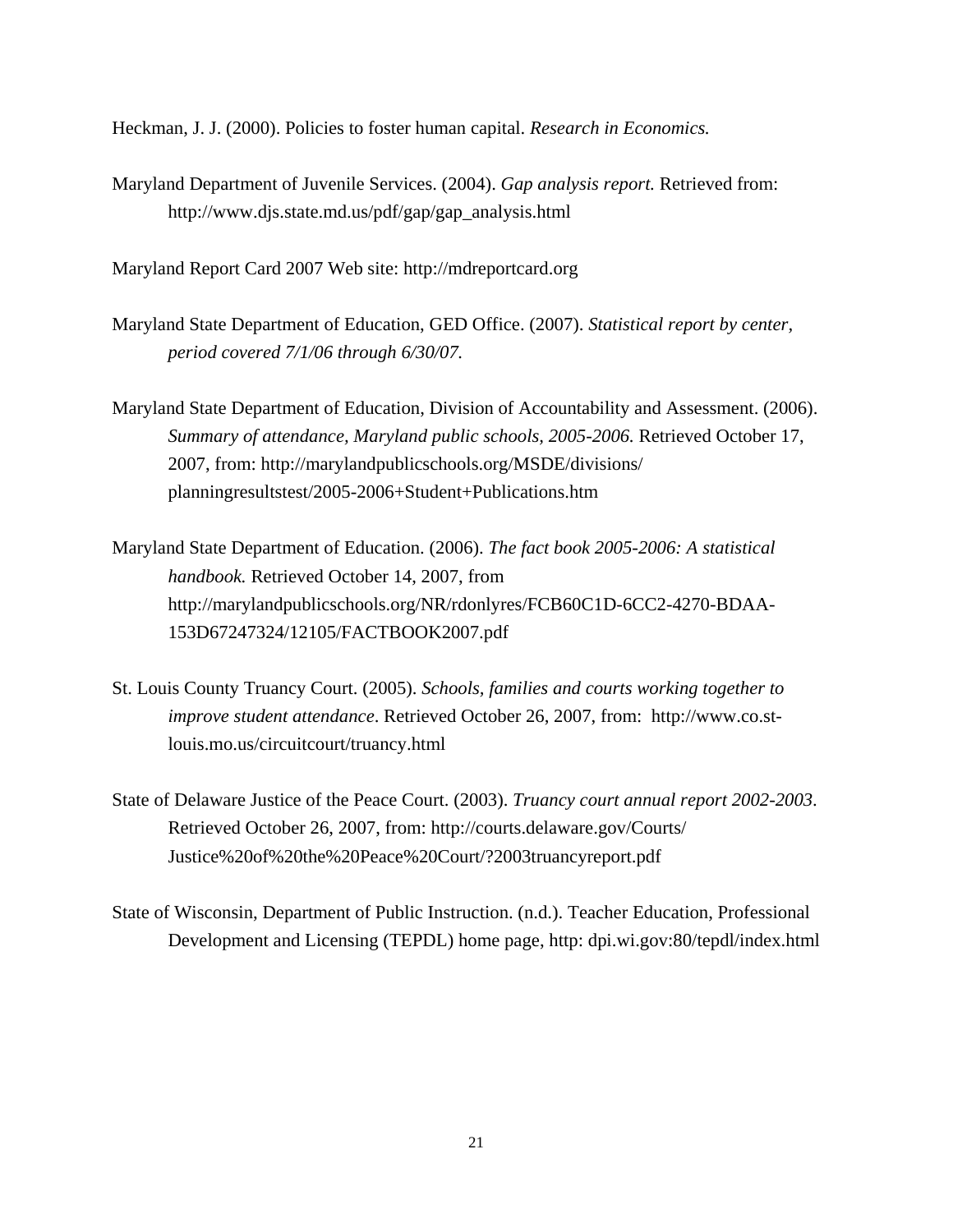# Subcommittee Reports

The following subcomittee reports represent the work, findings, recommendations, and opinions of the individual committees. These reports were considered by the entire Task Force, along with the Task Force's charge set forth in House Bill 36, in generating the consensus recommendations discussed previously. The content of the subcommittee reports does not necessarily represent the opinions of the entire Task Force.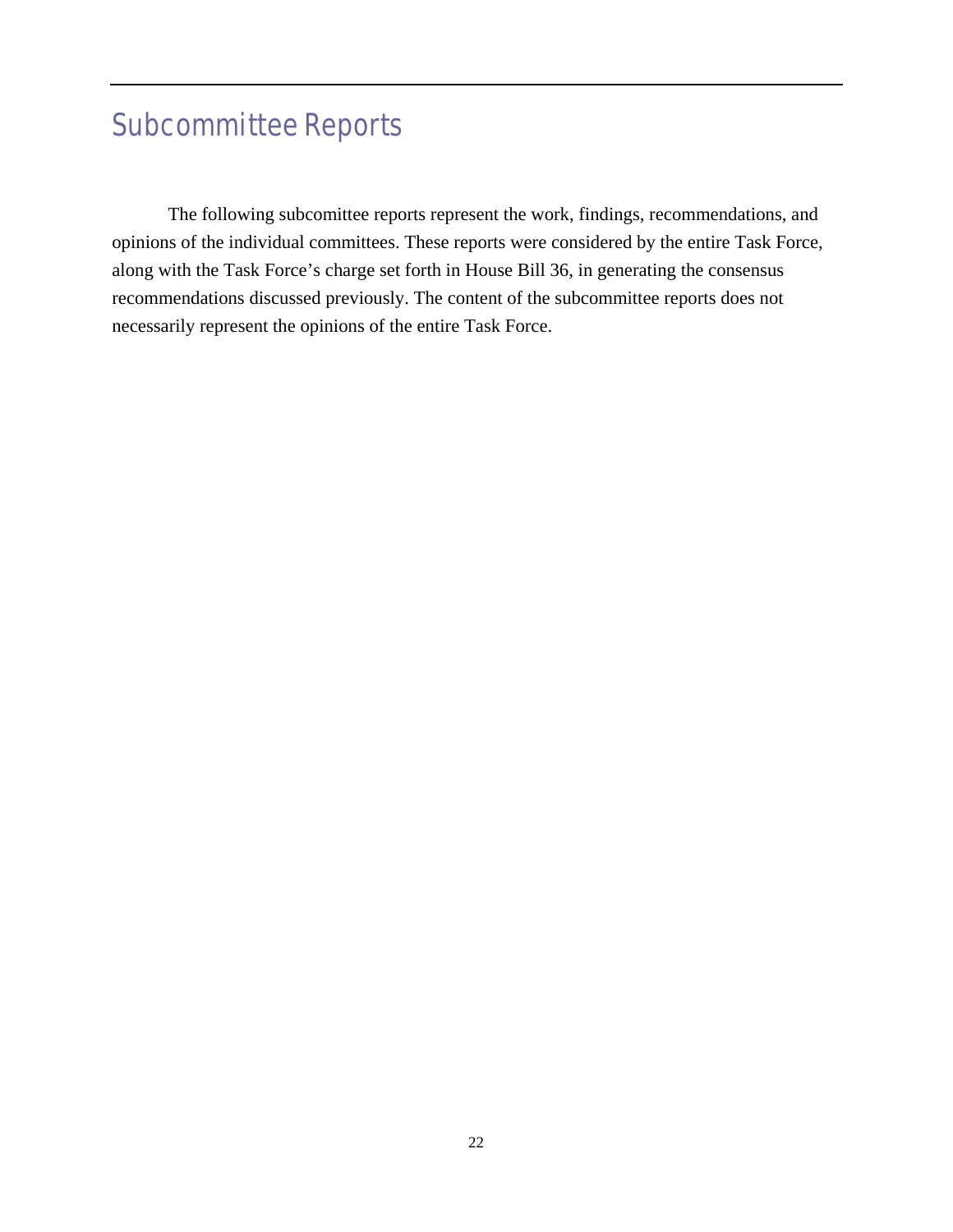# Subcommittee One: Research From Other States

# Subcommittee Charge

During the 2006 Legislative Session, Senator Nathaniel J. McFadden introduced legislation which established a task force to study the effects of raising the compulsory attendance age from 16 to 18 years of age and to provide guidance and recommendations to the Maryland General Assembly on its findings.

This Subcommittee of the Task Force was charged with:

- Researching, studying, and evaluating the laws of other states that raised or attempted to raise the compulsory attendance age;
- Identifying and evaluating the best practices for educating students between the ages of 16 and 18;
- Gathering data and other rationales to justify the existing laws and practices;
- Determining any fiscal impact due to a change in compulsory attendance;
- Unveiling outcomes of changes made in other states' laws; and,
- Analyzing how changes were implemented.

To accomplish its assignment, Subcommittee One researched graduation rates, dropout rates, economic statistics—including the earning power of a dropout as compared to a high school graduate—incarceration rates, truancy penalties, legislative exemptions to compulsory attendance, factors contributing to dropping out of school, and alternative programs for students and for high school dropouts.

In a review of states' legislative actions to raise the compulsory age of attendance, the Subcommittee found that the compulsory age is 16 in 23 states, 17 in nine states, and 18 in 19 states. (See Nationwide Snapshot on page 24.) Since 1996, eight states have raised the age of compulsory attendance to either 17 or 18 years of age; and in nine states, legislation was defeated or died in committee. (See Appendix F: State Legislative Comparisons.)

### **Findings**

The Subcommittee was charged with researching, studying, and evaluating the laws of other states regarding the compulsory attendance age. Interviews were conducted with representatives from the state legislature or board of education to determine the outcome and rationale of recent attempts to change compulsory attendance laws. (See Appendix A: Summary of Interviews With State Representatives or Boards of Education.) In surveying the states that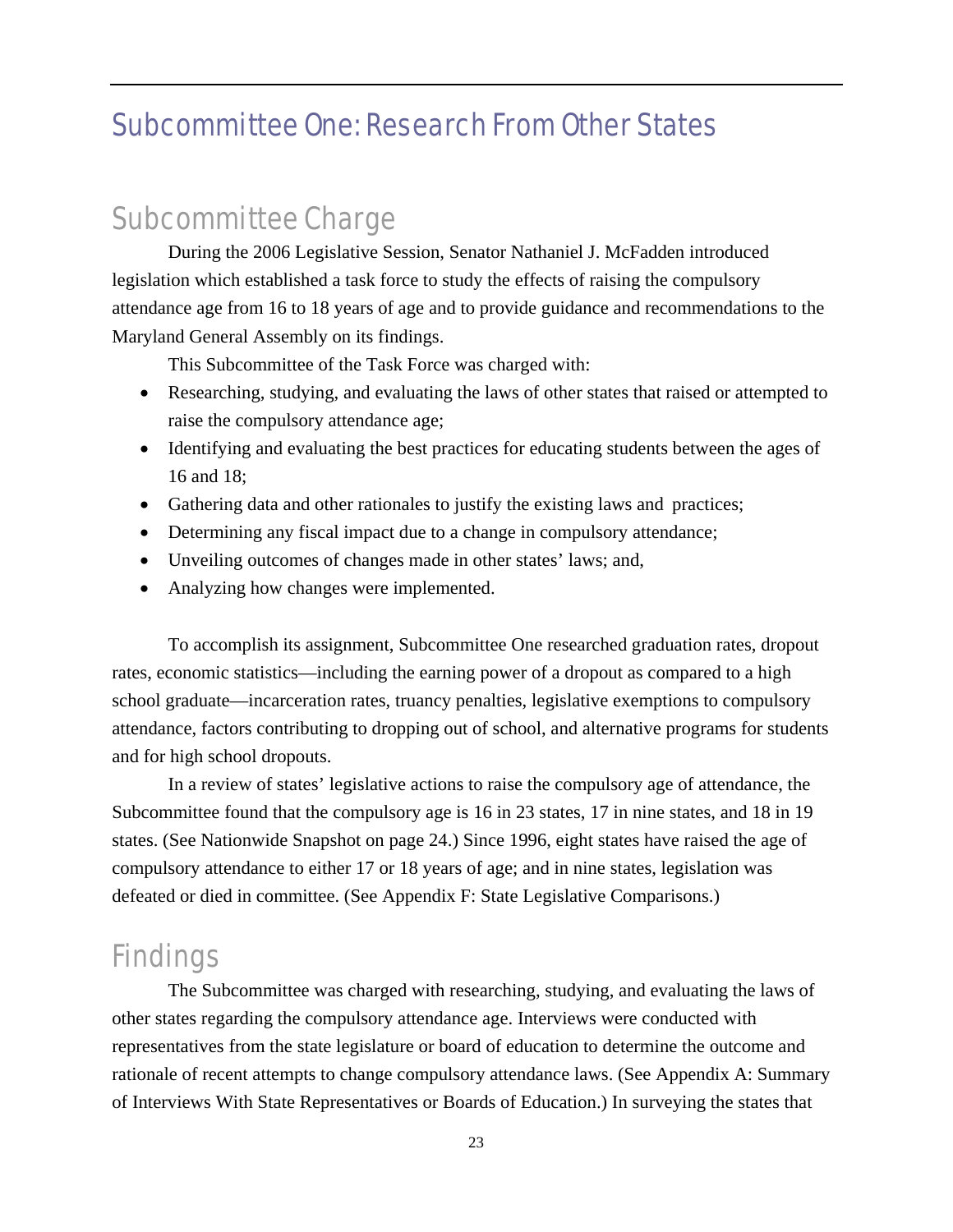recently increased or attempted to increase the age of attendance, representatives of the legislature or state board of education indicated there were various rationales for the change, including a moral obligation, a desire to increase the graduation rate, an attempt to reduce the dropout rate, and an attempt to affect academic standing by increasing standardized scores.

Those states that were unsuccessful in attempting to change the compulsory attendance age cited such reasons as opposition from home school educators, parents, students, business/industry, legislature and local school systems or advocacy groups; being unable to determine if an increase in graduation and attendance rates or decrease in the dropout rate can be attributed to increasing the compulsory attendance age or the No Child Left Behind Act; and the fiscal estimate would increase financial burden on schools and community.

The Subcommittee charge also included identifying and evaluating some of the best practices for educating students between the ages of 16 and 18. A body of educational literature, commonly known as effective schooling research, documents educational practices in classrooms, schools, and local educational agencies. The literature studies student academic performance and behavior in educational settings. Effective schooling research compares and

contrasts students, classrooms, and schools where students reach high academic achievement and demonstrate appropriate behavior to those where students are not successful.

Many educational agencies, labs, and other enterprises have engaged in collecting and reviewing effective schools research. For example, the Northwest Regional Educational Laboratory, Office of Educational Research and Improvement Clearinghouse (ERIC), National Dropout

#### NATIONWIDE SNAPSHOT

Compulsory attendance ages



Prevention Center/Network at Clemson University, and the Center for Research of Students Placed at Risk at Johns Hopkins and Howard University have devoted time to reviewing and writing promising practices in education.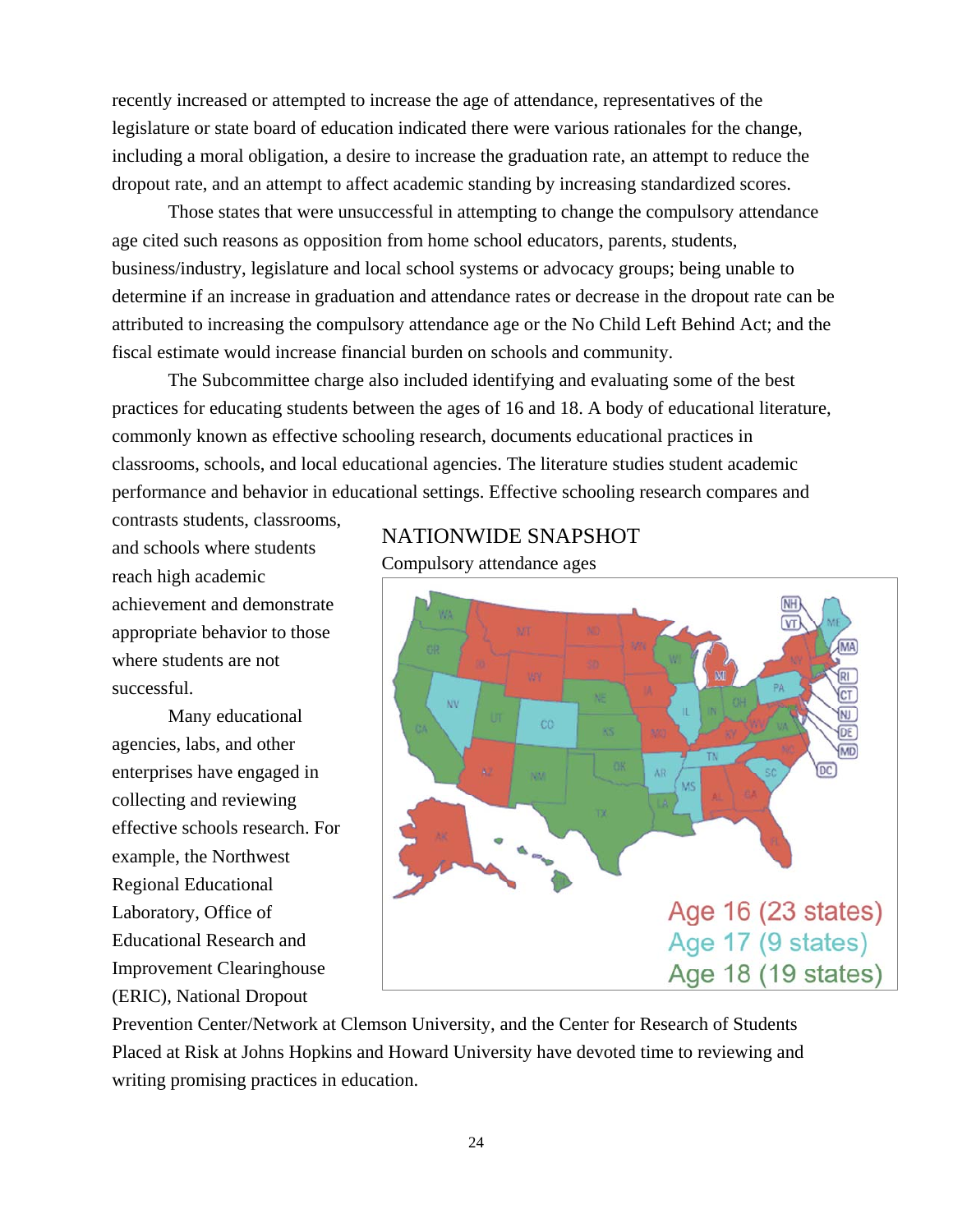An overview of promising practices specifically targeted to students 16 to 18 years of age is provided in this document. The results are positive when schools acknowledge and incorporate best practices in the curriculum creating a positive and inviting climate where personal relationships are stressed. Also appearing in the literature is the need for proactive collaboration with families, students, and community, beginning in the early ages through high school.

Additionally, Subcommittee One researched data and reviewed other rationales to justify the existing laws and practices of compulsory attendance. A review of the literature and data from governmental organizations and agencies demonstrates the apparent correlation between dropping out of school, fiscal earning, and crime. State representatives indicated that some motivating reasons to increase the compulsory age of attendance were influenced by national research that including the following:

- **Education and Crime**—Broadly speaking, crime research indicates that higher educational achievement reduces crime committed by juvenile and adults. The clearest correlation can be drawn when examining the relationship between dropout status and incarceration:
	- o Dropouts constitute less than 20 percent of the overall population.
	- o Over 50 percent of the inmate population are dropouts (Bonczar, 2003).
	- o Dropouts make up a disproportionately higher percentage (41 percent) of the nation's prison inmates (U.S. Department of Justice, 2004).
- **Education and Welfare**—According to Heckman (2000), higher education is associated with a decreased dependency on public assistance payments or subsidies. The relationship may directly result from lower rates of single motherhood or teenage pregnancy commensurate with high school graduation. High school graduation is also associated with higher incomes, better health, lower crime activity, and fewer welfare recipients.
- **Fiscal Impact**—According to a 2006 U.S. Bureau of Labor Statistics report, in October 2005, 68.6 percent of high school graduates from the class of 2005 were enrolled in colleges or universities. This enrollment rate was a historical high dating back to 1959.

The report also provides that the unemployment rate for those students not enrolled in college was 20.6 percent in October 2005. After examining approximately 400,000 young people who dropped out of school during this same period of time, the report indicates participation in the labor force for these dropouts (52.7 percent) was considerably lower than the participation rate for recent high school graduates who had not enrolled in college (78.5 percent).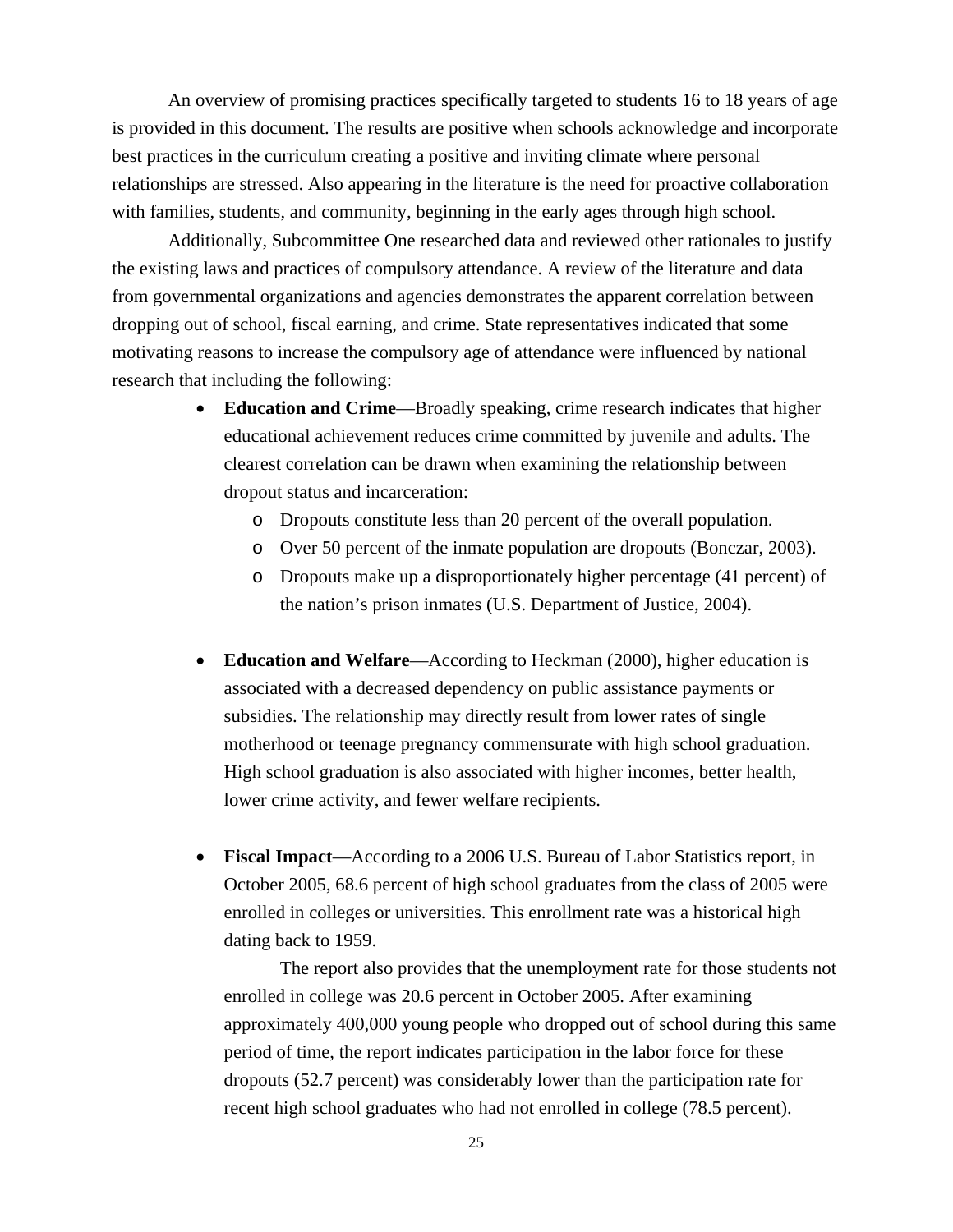The unemployment rates for dropouts were lower than those with higher education. Males without a high school diploma had unemployment rates of 15.3 percent and females had a rate of 21.2 percent. Thus, dropping out of high school correlates to the following outcomes:

- o The median income of high school dropouts ages 18 and over was \$12,184 in 2003; and
- o The median income of those ages 18 and over who completed their education with a high school/GED certificate was \$20,431 (U.S. Census Bureau 2005).

Further, in reviewing the literature and conducting personal interviews, committee members investigated how changes were implemented as statutes were changed. As stated previously, several states changed the compulsory attendance age to 18. However, most statutes provide for various exceptions allowing for a student to leave school earlier than the required age. The majority of states have an exception for students who have completed the high school graduation requirements and received a high school diploma or its equivalent. For example, in Ohio, a student is exempted from compulsory attendance if he/she has received a high school diploma, completed the high school curriculum, completed an education program or received a schooling certificate. Additionally, there are exceptions for students with temporary illness or injury or with a physical, mental, and/or emotional disability. Students in a number of states, such as Connecticut, Nebraska, and New Mexico, are also not required to attend school if they have parental consent to drop out. A number of states (Colorado, Hawaii) and the District of Columbia also allow students to leave school early for employment or higher education purposes. In rural areas of the country, such as Alaska, Pennsylvania, and Virginia, students are exempt if they live a certain distance from a school, bus stop, or public highway. Also, a few states, like Illinois and Oklahoma, have a religious exception. Thus, raising the compulsory attendance age is not a bright-line rule; exemptions can be added to accommodate special circumstances. (See Appendix G: Exemptions and Penalties.)

 Also, several states incorporate criminal penalties to force parents to ensure their child attends school. The vast majority of states inflict a monetary fine ranging from \$25 to \$1,000. A number of states, such as Louisiana, Mississippi, New Mexico, Oklahoma, Pennsylvania, South Carolina, and Wisconsin, impose incarceration up to one year. Community service may be ordered in lieu of a fine or incarceration in some states like Ohio, Oklahoma, Pennsylvania, and Wisconsin. There are also provisions allowing for alternative penalties to be imposed on parents, including parent education and counseling programs, such as in California and Pennsylvania.

A handful of states, including Arkansas, Mississippi, New Mexico, and Pennsylvania, impose penalties upon truant students. In Arkansas, students may be denied course credit,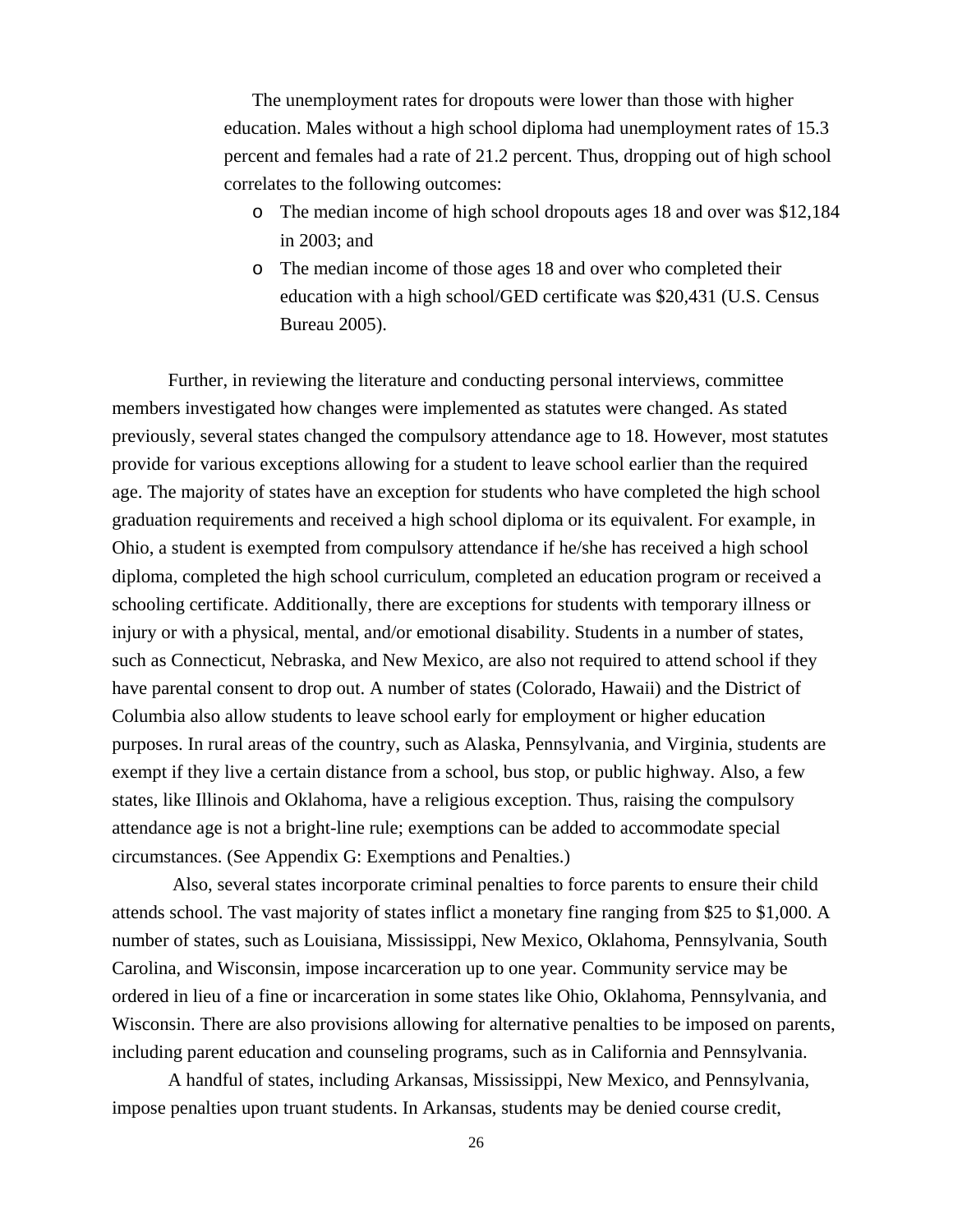promotion, or graduation and face suspension of their driver's license. In New Mexico, truant students may also lose their driving privileges for up to one year. (See Appendix G: Exceptions and Penalties.)

## Subcommittee Recommendations

#### RECOMMENDATION ONE

Create a model program devoted to helping students stay in school.

#### RATIONALE

Based on the research conducted by Subcommittee One, it became apparent that the State and/or the local boards of education should create model programs aimed to keep students in school. An underlying structural system targeted toward students can assist in raising graduation rates, lowering dropout rates, and providing a positive future.

Our research indicated that model programs have positive results.

The JAG Model is aimed at providing students grades 9 through 12 with skills and assistance to graduate high school or complete a GED program and/or to obtain postsecondary education and/or entry level job. The program's success rates for the class of 2002 are: graduation rate, 84.56 percent; positive outcomes rate, 72.28 percent; aggregate job placement rate, 52.4 percent; full-time jobs rate, 65.89 percent; full-time placement rate, 88.13 percent; and further education rate, 19.88 percent.

The Stanley Hall Enrichment Center in Evansville, Indiana, was created in 1988 as an open-concept alternative school program focusing on empowering students to earn a high school diploma and advance to post-secondary education or gainful employment. During the 1999-00 school year, 60 of the 89 seniors received a high school diploma. The remaining students reported attaining their identified goals. In 2004–05, 74 of the 103 seniors completed graduation requirements.

Kalamazoo Communities in School (KCIS) was created to meet the physical, social, and emotional needs of students to help them learn and, ultimately, to create a strong workforce and strong leaders, parents, and communities. The vast majority of teachers and mentors participating in a recent survey saw improvements in the academic achievement and conduct of students in the program. Many students surveyed liked their mentors so much they wanted to spend more time with them.

The Coca-Cola Valued Youth Program is devoted to helping students stay in school by giving personal and academic responsibility to Valued Youth tutors, who develop self-discipline and self-esteem. Results show that tutors stay in school, increase academic performance,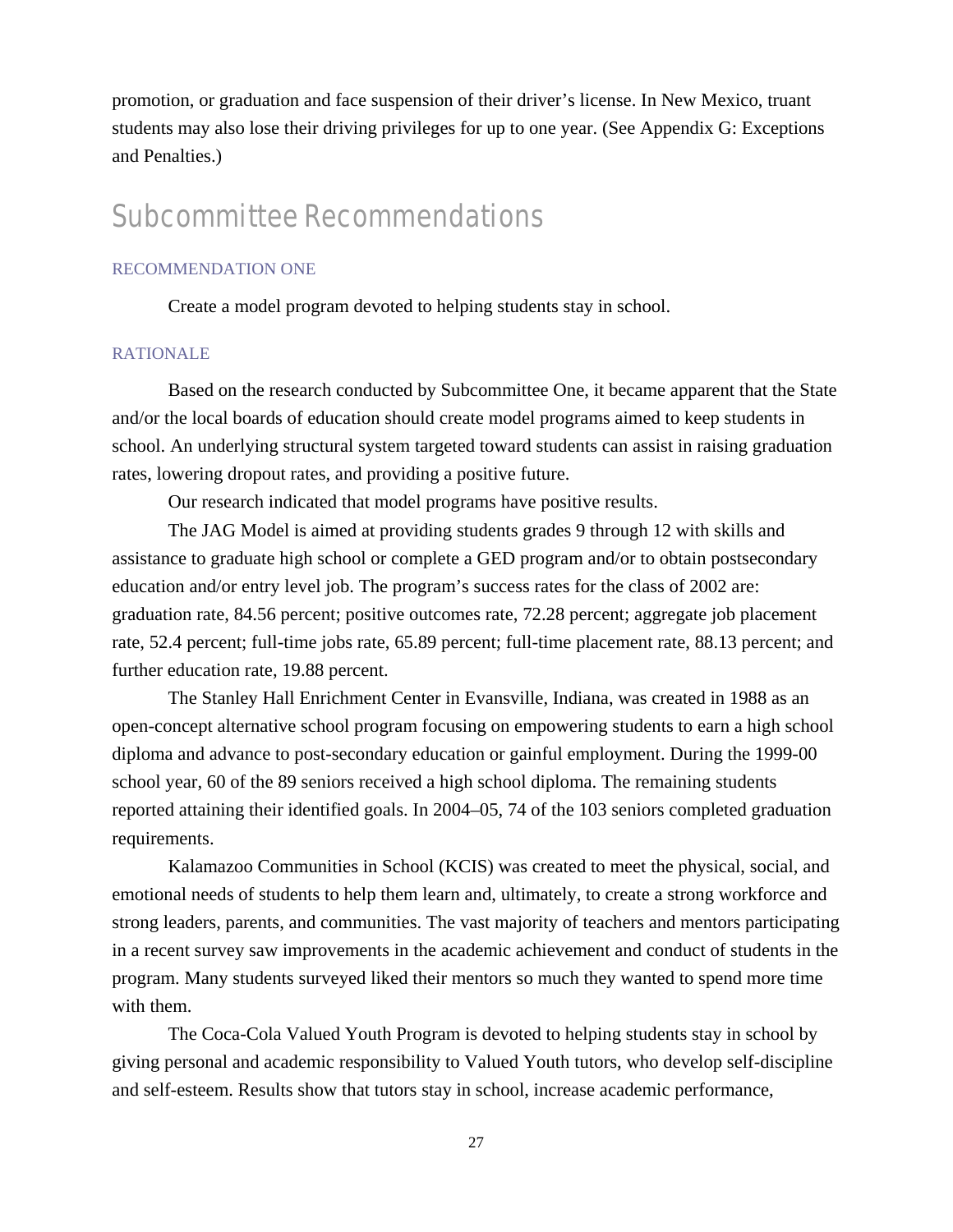improve school attendance, and advance to higher education. Since its inception in 1984, the program has helped schools keep 98 percent of program participants in school, more than 12,300 young people who were previously at risk of dropping out. The program has positively impacted over 220,000 children, families, and educators. Research results indicate that the Coca-Cola Valued Youth Program had a statistically significant impact on the dropout rate, reading grades, self-concept, and attitudes toward school. Only one tutor out of 101 (one percent) dropped out of school toward the end of the second year of the program, compared to 11 students of the 93 comparison group students (12 percent). Similar results were found for reading grades, selfconcept, and attitudes toward school.

Check and Connect is a data-driven program grounded in research on resiliency and home-school collaboration. After two years, participants showed dramatic decreases in tardiness and truancy. A study of students ages 11 to 17 found a reduction in absenteeism and a school attendance rate of 95 percent after two years in the program.

Funding for these programs varies and is provided by a variety of sources. The Check and Connect Model is approximately \$1,100 per student, and the Coca-Cola Valued Youth Program ranges from \$150-\$250. KCIS is funded through a grant by the Kalamazoo Chamber of Commerce. The JAG Model is approximately \$1,500; however, full-time employed graduates or completers repay the cost through payroll or sales taxes within 14 months. The programs may be funded through the local boards of education, local or state government, or business community. While there may be a fiscal impact with the implementation of a model program, the overall socio-economic impact is far greater. (See Appendix E: Model Programs to Address School Dropouts.)

#### RECOMMENDATION TWO

Create a truancy court.

#### RATIONALE

Currently, Maryland lacks an established punishment system for frequently truant students. Also, even though penalties are established for parents/guardians, they are rarely enforced. Thus, Maryland should institute a system to strictly enforce the penalties. Accordingly, we recommend a truancy court system in each county. Truancy courts would instill hope, improve student attendance, enhance achievement, and reduce delinquent behavior through a proactive partnership of schools, courts, and families. Specifically, each truancy court would work closely with the local State's Attorneys office, Sheriff's department, Department of Social Services, local leaders, and local boards of education to ensure compliance with compulsory attendance laws.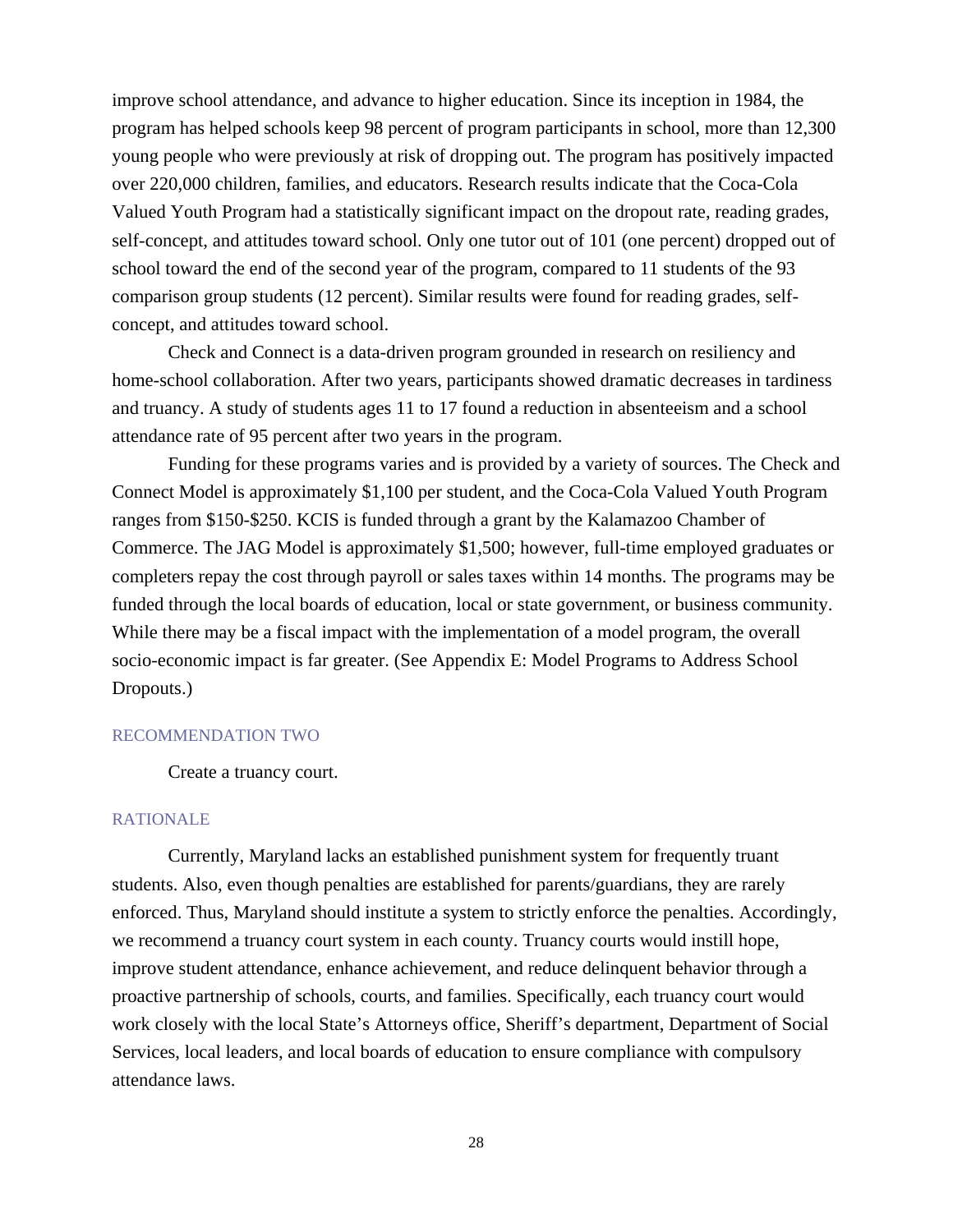The truancy court system would target students who were absent between 10 and 30 times. Truancy courts would have one judge, who either volunteers or is appointed, to handle truancy cases once a week before or after school. The truancy judge would review the student's attendance, behavior, and academic performance. After an accumulation of multiple absences, the student would be placed on probation. If there is no improvement, the student faces community service, juvenile detention, or parental supervision in school.

The court also intervenes with issues underlying a student's truancy, including depression and substance abuse, and makes the appropriate referrals and placements into programs.

Suggestions for keeping students in school through the truancy court system include:

- Positive reinforcement
- Praise for small accomplishments
- Rewards for attendance and compliance with truancy system
- Transportation assistance
- Parent participation
- Counseling
- Parenting classes
- Support groups
- Parents and students signing an agreement to abide by the conditions of the truancy court. Upon successful completion, the student's truancy case is dismissed.

#### **RATIONALE**

Throughout the Subcommittee's work, the necessity for a structural system to ensure and enforce compulsory attendance laws was evident. Without enforcement in place, the compulsory attendance law is insignificant; students and parents must take compulsory attendance seriously. It is necessary for parents to take an active role in their children's education.

The research compiled by the Subcommittee demonstrates the negative impacts on society when students drop out or are excessively truant. There is a direct correlation between students who are not in school and crime. Students who are not in school are more likely to be involved in gang activity, vandalism, substance abuse, and other crimes. Additionally, students who are not in school are more likely to commit crimes as adults. Students who are not in school also have lower incomes, higher unemployment rates, and higher dependency on public assistance payments or subsidies. Also, students who are not in school have lower academic achievement and are less likely to graduate from high school or go to college.

The success rates for truancy court systems are evident in several states. In North Carolina, specifically in Durham and Mecklenburg counties, a newly developed truancy court has successfully transformed truant elementary and middle school students into perfect or nearly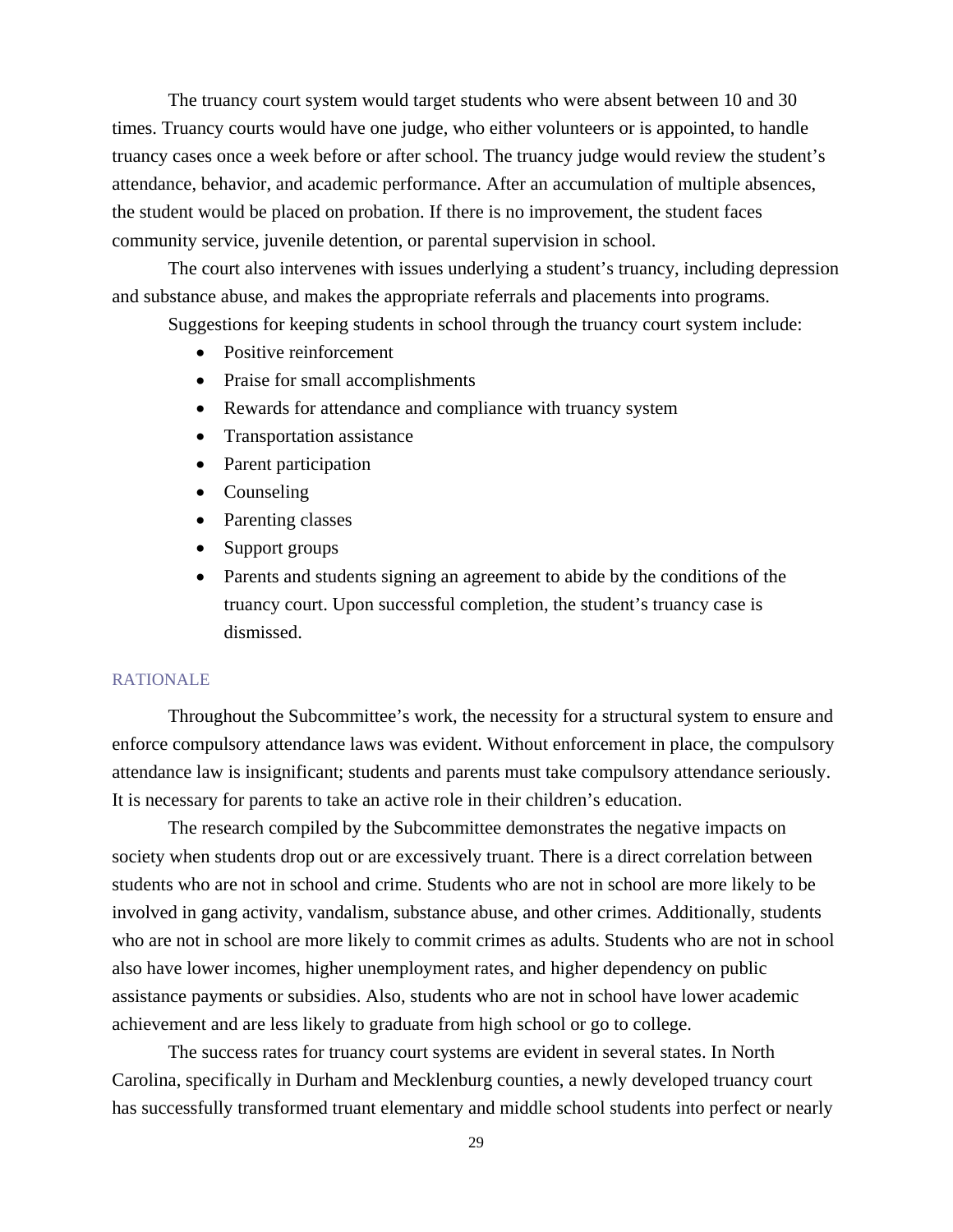perfect attendance students. Judge Richard Chaney of Durham, North Carolina, stated that only one student failed to graduate high school out of the students who regularly came into his courtroom (Administrative Office of the Courts of North Carolina, 2001). Also, in St. Louis County, Missouri, a three-year evaluation concluded that 60 percent of students significantly improved their attendance rates, reducing absences by an average of 44 percent (St. Louis County Truancy Court, 2005). In Ingham County, Michigan, approximately 63 percent of the 600 students referred to truancy court in the first two years have improved their attendance (Burton, 2003).

Most significantly is the truancy court in Delaware. Between the 1995-96 and 2002-03 school year, there was a 41 percent decrease in the average number of unexcused absences. Recently, in 2003, 55 percent of the 739 students with closed cases achieved overall compliance with the truancy court; 94 percent of the students achieving full compliance remained in school at the end of the year; 70 percent of all students were still in school at the end of the year; and 66 percent of all 2002 students involved with the truancy court continued to remain in school more than a year later (State of Delaware Justice of the Peace Court, 2003).

Thus, our subcommittee feels a truancy court system will lower truancy rates and raise graduation rates. Most importantly, parents and students will be complying with compulsory attendance laws and bettering themselves and their community.

#### RECOMMENDATION THREE

Increase the age of compulsory school attendance from 16 to 18.

#### RATIONALE

Legislators and the public are demanding increased accountability from the nation's educational system. (Just one example of this demand is the Alliance for Excellent Education.) Often the word crisis describes the state of education in America. States are being asked to address this crisis since it is predicted to have devastating effects on our national economy and ability to compete internationally. The data below highlight aspects of the crisis in education and provide insight into what some states are doing to address the crisis.

- Currently, 26 states and the District of Columbia have compulsory education laws for students over the age of 16. Of these, 17 have compulsory attendance to age 18 (or until high school graduation) and nine require students to attend school until the age of 17. Compulsory education is historically imposed on students and families for the public good and their individual rights as citizens.
- Baltimore, the largest city in Maryland, has a dropout rate that exceeds neighboring cities such as Washington, D.C., and Philadelphia.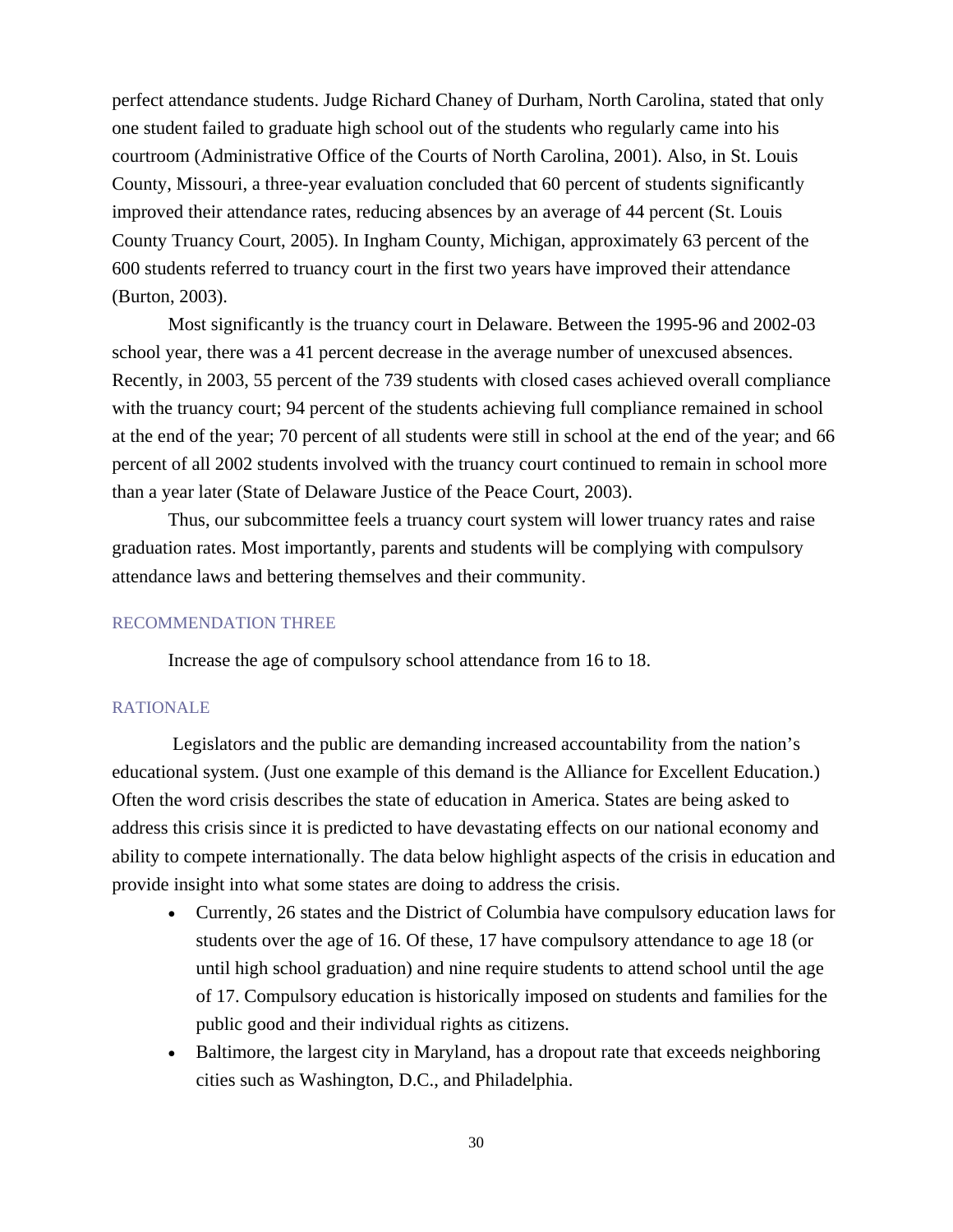- The average income of persons ages 18 through 65 who have not completed high school was approximately \$20,100 in 2005 (U.S. Department of Commerce, 2006).
- By comparison, the average income of persons aged 18 through 65 who completed their education with a high school credential, including a General Educational Development (GED) certificate, was nearly \$29,700 (U.S. Census Bureau, 2006).
- Dropouts are less likely to participate in the labor force than those with a high school credential or higher (U.S. Bureau of Labor Statistics, 2004).
- Dropouts make up a disproportionately higher percentage (41 percent) of the nation's prison inmates (Harlow, 2003).
- Unemployed youth spend time on the streets, create families they cannot support, or participate in anti-social activities. It costs from \$8,237 to 11,740 per year to educate a student (Maryland State Department of Education, 2006). In FY 2004, the Average Daily Population (ADP) in a secure detention facility under the Maryland Department of Juvenile Services Administration was 291 children. The Average Daily Cost (ADC) in FY 2004 for these children was \$243. The State spends over \$70,000 per day for children incarnated in a secure facility. This does not represent children in alternative placements or programs (Maryland Department of Juvenile Services, 2004).
- Those who cannot earn an adequate living often resort to welfare to support their families.
- Of the 12 million new jobs created nationally in the past decade, only 700,000 of those did not require a college education. Many high-paying jobs in manufacturing, telecommunications, and other industries have been eliminated. Technology has replaced people in recent years, spawning layoffs and the elimination of countless jobs that require minimal education (Mariani, 1999).
- Based on the comments from interviews conducted by Subcommittee One, interview subjects from 19 states that recently increased the compulsory attendance age stated that there was no foreseeable fiscal impact at the state or local boards of education, since all local school systems have alternative programs to address the needs of students between 16 and 18 years old.
- Representatives from 20 states interviewed by Subcommittee One identified rationales such as moral obligation, desire to increase graduation rate, attempt to reduce the dropout rate, and attempt to affect academic standing by increasing standardized scores for increasing the compulsory attendance age.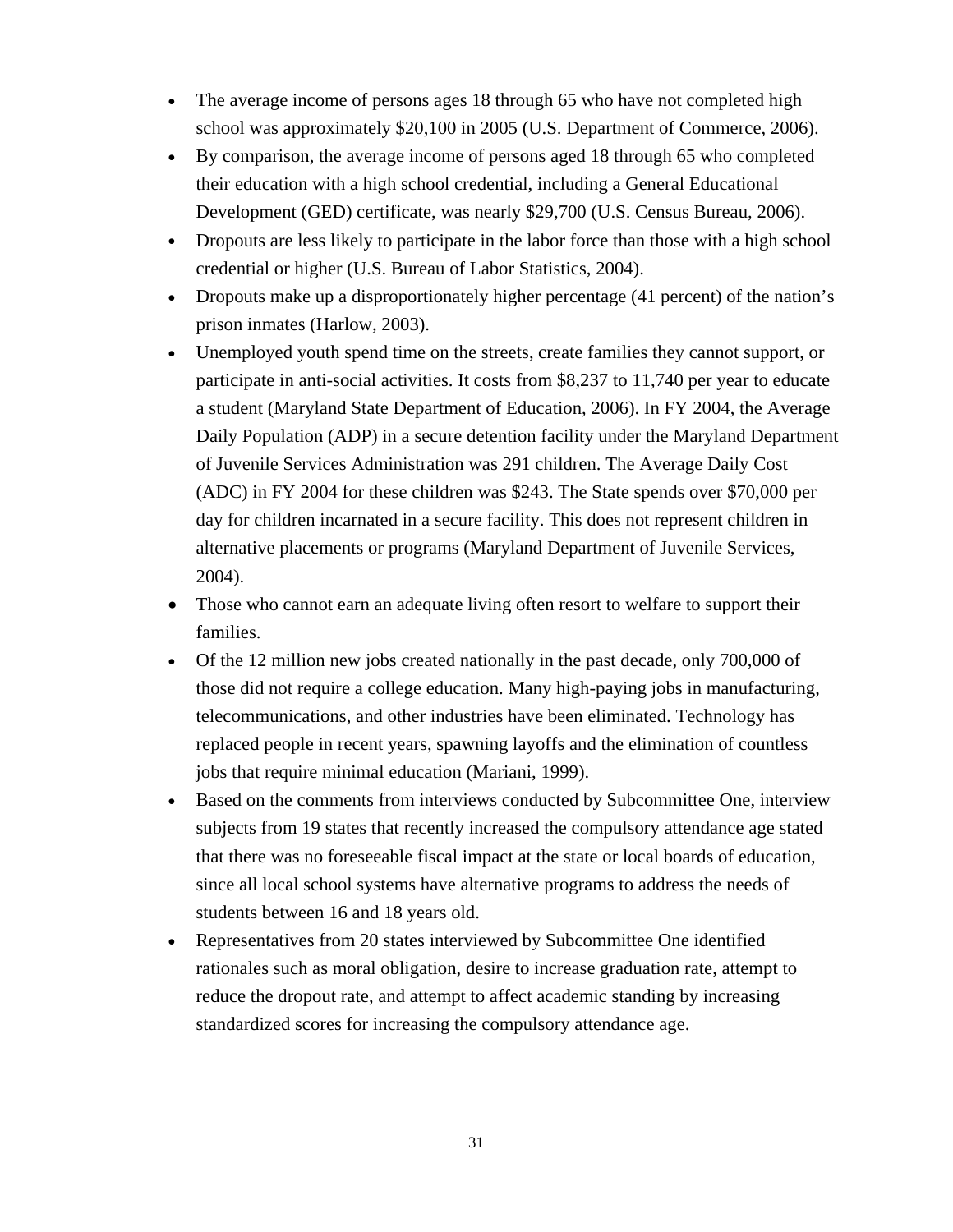## Appendix A: Summary of Interviews with State Representatives or Boards of Education

#### Alabama: No response

Alaska: Currently, the compulsory attendance age is 17. The Alaska State Department of Education is submitting a bill to the Legislature to raise the age to 18. Past attempts have failed, and strong opposition from the Legislature, local school systems, and several advocacy groups remains. At this time, there is no completed fiscal note. The Legislature is in session until May; the State Department of Education will develop a fiscal note later in the session.

Colorado: No response.

Connecticut: No response.

Hawaii: Hawaii has had a compulsory education age of 18 since its addition to the Union in 1959. Statistics place the graduation rate at 80 percent and dropout rate at 14 percent. The Hawaii State Department of Education, however, believes the information is inaccurate because the state has a high transient population that is difficult to track.

Illinois: No response.

Iowa: Last year, an introduced bill received an unfavorable report from the legislative committee. The current House Bill is attempting to raise the age to 18. If passed, the law will take effect in 2009 to allow the State Department of Education an opportunity to study the fiscal and academic impact, among other issues. However, the Department estimates they have 825 students in the range of 16 to 18 years of age. Because the current per student cost totals \$5,700 for over 1,000 school districts, there should not be a financial hardship for any school district. Currently, all school districts have alternative programs and resources to address any students needing assistance. However, there are many other issues to study if the law is passed. Kansas: The Legislature raised the age to 18 in 1996. No study has been conducted before or after the legislation. The Legislature felt it was in the best interest of the State and the students to raise the compulsory attendance age. At age 16, students can withdraw with parental permission. There has been no significant cost to the local school systems. There are 296 districts that have implemented various interventions, such as alternative programs, a virtual high school curriculum, and positive behavioral programs.

Kentucky: During the 2007 legislative sessions, two bills were introduced to raise the compulsory attendance age. One bill would raise the age to 17, and the other would raise it to 18. Neither bill received a hearing, effectively ensuring that neither became law. A similar bill introduced in previous years suffered the same fate. Opponents of the bills argued strongly against the estimated \$30 million in costs. Proponents argued that dropouts cost the State billions of dollars in lost wages, uncollected taxes, and productivity.

Louisiana: In 2001, the Louisiana State Legislature increased the compulsory age from 17 to 18. In 1999, similar legislation failed, presumably because of the estimated \$30 million cost associated with the increase. The 2001 fiscal note did not contain a cost estimate, but rather the possibility that in a given year there could be a reduction of state-level general fund expenditures. For example, if the number of dropouts decreased, there could be a resulting decrease in the number of students in the custody of the Department of Corrections and a decrease in the number of students dependent on assistance programs, such as welfare and food stamps.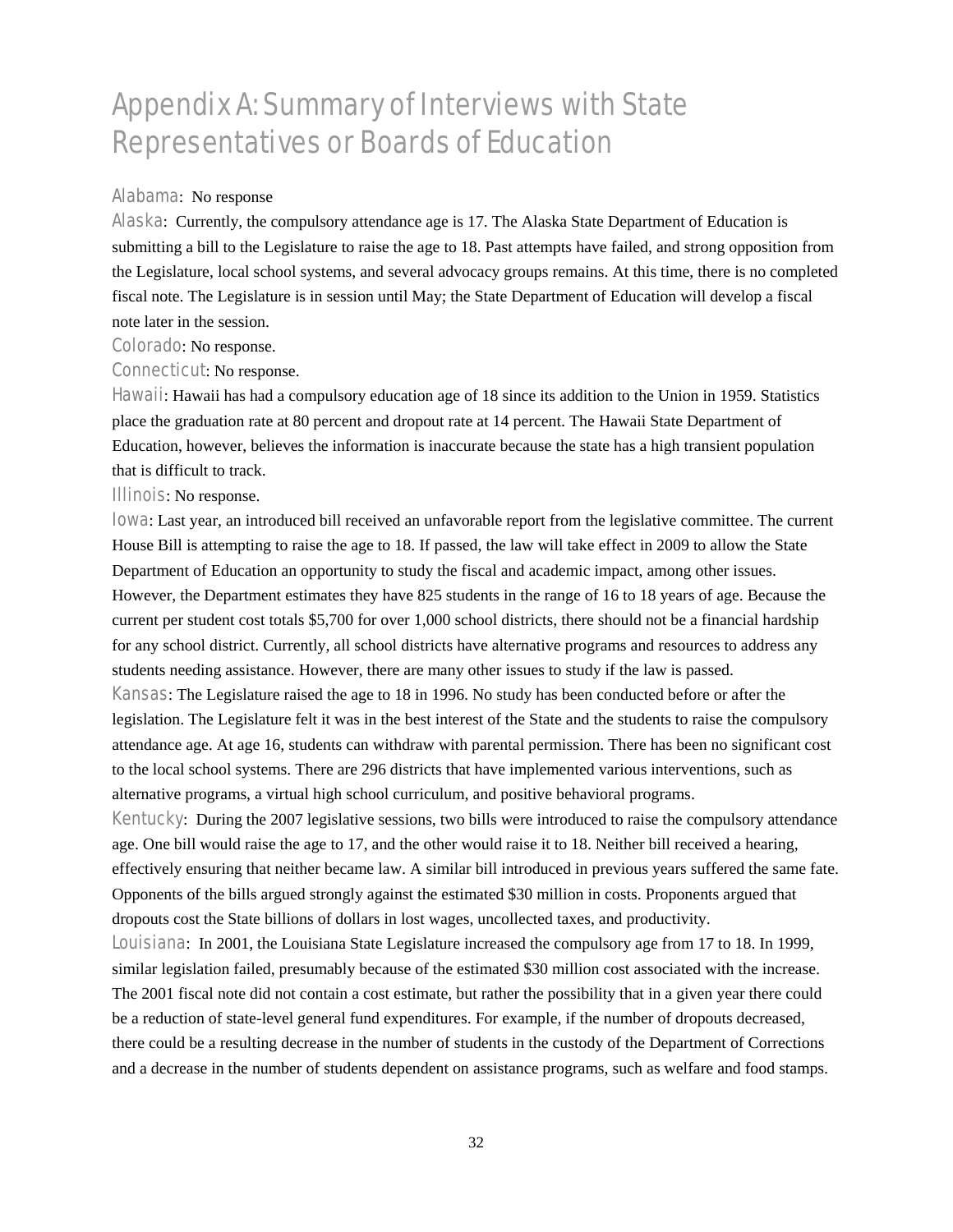A review of available data suggests that the graduation rate in Louisiana has improved. The rate went from 63.7 percent during 2000–01, the year prior to the change, to 69.4 percent in 2003–04, according to the latest data available through NCES. Dropout data suggests an improvement the year following the change, but none thereafter. The dropout rate fell from 9.2 percent in 2000-01 to 6.6 percent the year following the change. Since then, it has ranged between 7.0 and 7.4 percent.

Michigan: In Michigan, the following two bills were introduced: Senate Bill 4 in 2006 and Senate Bill 11 in 2007. There have been eighteen bills in the past several legislative sessions; however, until last year, no bill was ever scheduled for a hearing. The bill received an unfavorable report due to financial reasons and a concern for the impact of disruptive students on school staff.

Minnesota: Minnesota changed its compulsory attendance age in 1998, though it was delayed for several years due to financial reasons. Minnesota offers two types of diplomas: a district-issued diploma and a stateissued GED.

Missouri: In 2001, Senate Bill 363, which provides that the compulsory attendance age shall be 16 years, or 17 years in the Board of St. Louis Public Schools, was introduced. The Board of St. Louis Public Schools may also adopt a resolution lowering the compulsory attendance age to 16. In 2006, House Bill 1277 was introduced, which would have raised the compulsory attendance age from 16 to 18. A student's parent or guardian could withdraw a student and had to agree in writing to excuse students from school for work or drop from school rolls. A religious exemption to compulsory school attendance was also added. The Bill stated that students who successfully completed all elementary and secondary grade levels before the age of 18 were exempt from the compulsory school age.

 House Bill 1277 was not scheduled for a hearing; therefore, the bill died in committee. Support for the bill was present because it addressed what was perceived as the "gray area" of students ages 16 to 18—too old to be forced to attend school by their parents, but too young to make the decision as an adult. No known opposition was present; however, the Bill failed due to the perceived increase in costs and the competition for funding by other legislation. A fiscal note was not completed, but increased costs at both the state and local levels were foreseeable. (The Bill was not re-introduced this year.)

Nebraska: In 2004, Nebraska passed Legislative Bill 868, which raised compulsory attendance from age 16 to age 18 beginning in the 2005–06 school year. The Bill would not apply to any child who obtained a high school diploma and allows for any child over the age of 16 to attend alternative educational programs.

According to conversations with representatives from Nebraska, there were six proponents of the Bill, and four of those were from school boards. There were eight opponents, who did not represent a particular group, to the Bill. The fiscal note projected minimal financial increases, but did not specify a figure.

New Hampshire: New Hampshire has attempted to raise the compulsory attendance from age 16 to age 18 several times over the past 10 years, most recently in 2006 and 2007. In 2007, a bill was passed that raised the age to 18 and exempted home-schooled children, physically or mentally handicapped children, and children who obtained a high school diploma. The fiscal note states a possible increase in local expenditures by an indeterminable amount.

New York: Under New York State Education Law § 3205, the compulsory attendance age ranges from 6 to 16 years of age. The law requires students to attend school until the end of the school year in which they turn 16. The law also permits city school districts and union-free school districts with a population over 4,500 to require unemployed minors from 16 to 17 years of age to attend school. In April 2007, § 4686 was introduced,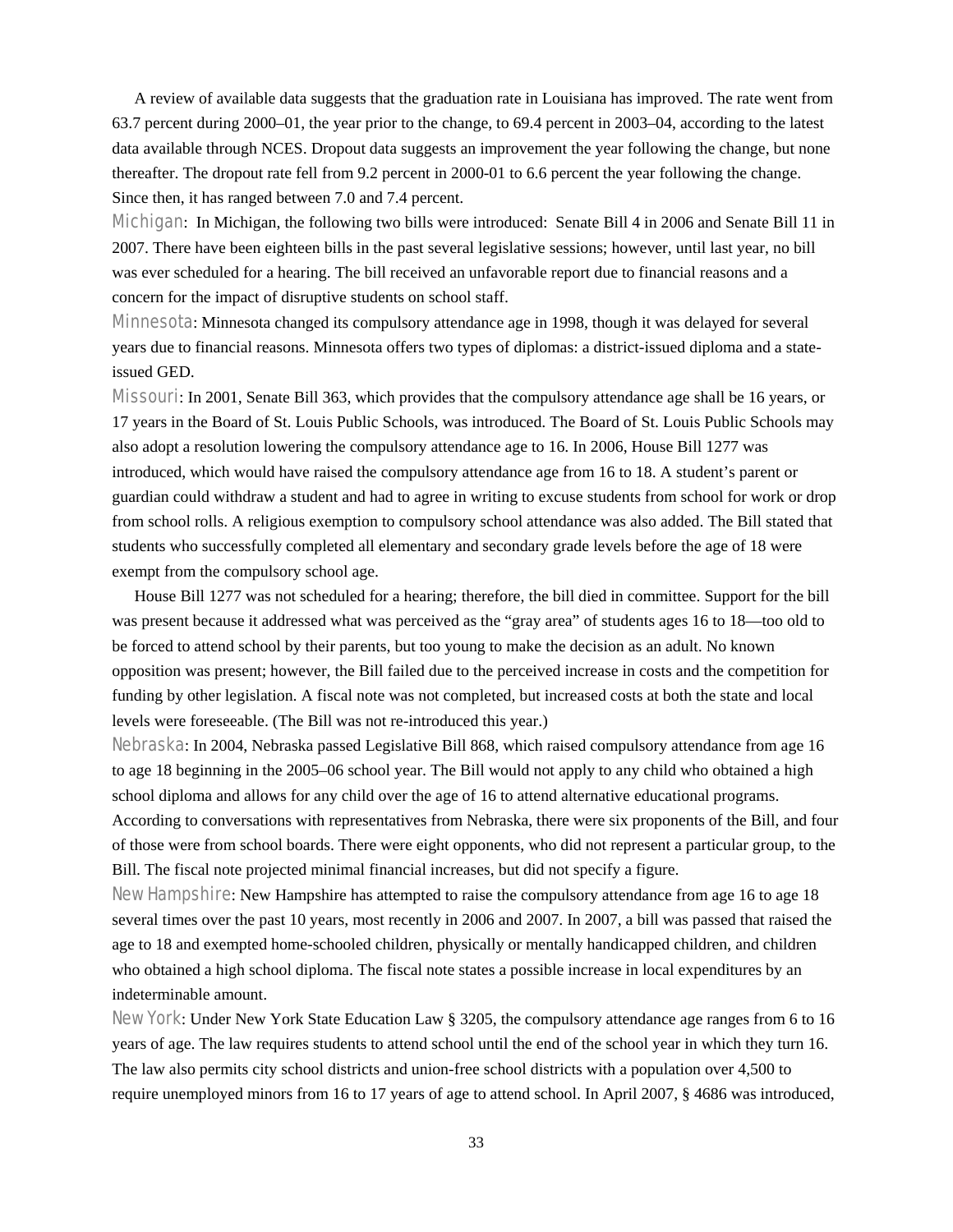but defeated. If § 4686 had passed, it would have required students in all districts to attend school until the end of the school year in which they turn 18. The State Education Department estimates that up to 8,500 additional 16 year olds would have been impacted by this bill. The total annual cost was between \$59 million and \$89 million. The State would have funded \$27 million to \$41 million. Furthermore, the cost estimate assumes that these students did not require more expensive programs and services than would be covered by the average per-pupil expenditure in New York. To the extent that this population of disaffected students required even more intensive services, costs would have increased accordingly.

Texas: In 1996, the State legislature passed a bill to raise the compulsory attendance age from 17 to 18. The legislation was unsuccessful, but only received minor opposition. The Bill did not provide financial assistance to the local school systems (LSS). Some of the LSS have hired Dropout Prevention Specialists to assist in having students re-enter school, but the expense for additional staff is the responsibility of the LSS. In contrast to the State, the LSS have instituted alternative interventions, such as additional programs and alternative schools. Attendance cases are referred to juvenile court, which has cooperated extensively to compel students to return to school. The increase in the age requirement and the cooperation of the juvenile court has contributed to increasing the graduation and attendance rates in Texas. Additionally, Texas' dropout rate continues to decline.

Utah: A law requiring compulsory education until age 18 was passed in 1919 with amendments in 1999. There has been no significant fiscal burden to the State.

Wyoming: A bill failed last legislative session due to lobbying by the home-schooling community and organization. There were many new legislators who did not understand the lobbying was from a "group," not individual voters. This year, the Bill is being introduced with the following additional provision: the State will pay full funding for each of the 48 school districts to establish programs for "at-risk" students. The district will need to create/provide after-school programs, summer school, tutors, and alternative high schools. There are three caveats for the funding: 1. The school district is accountable for demonstrating how the money for at-risk students is spent; 2. The parent/guardian must meet with school officials to withdraw underage students; and, 3. The student is accountable for demonstrating proficiency in reading, writing, and math. Students with an Individualized Education Program (IEP) must meet the goals of the plan. The State will provide a refund to all 48 school districts in the amount of the cost-per-pupil. There was no fiscal note taken into consideration.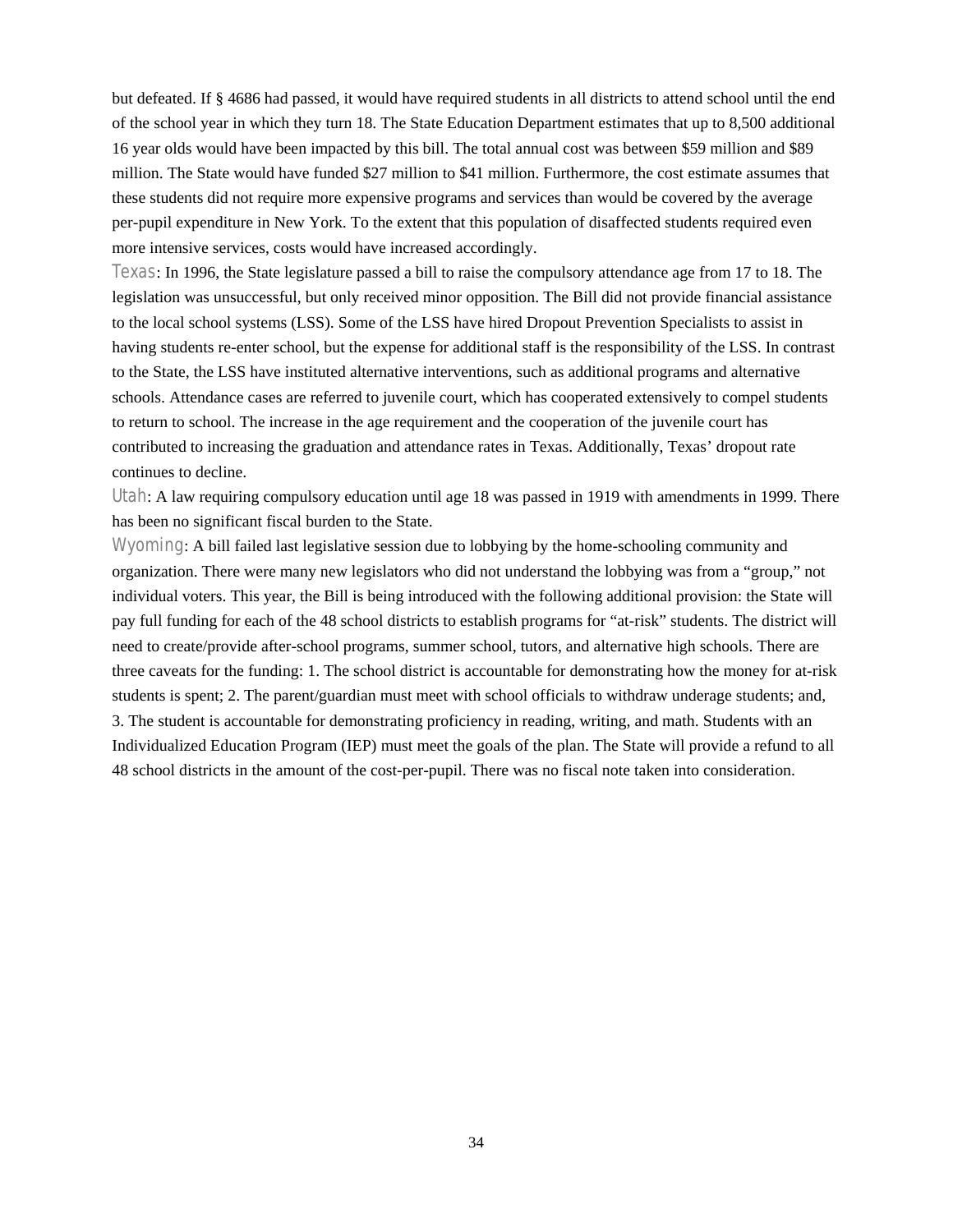# Appendix B: Who is at risk of dropping out?

Reports from the United States Department of Education and the National Center for Education Statistics calculate the event dropout rate, which estimates the percentage of both private and public high school students who left high school between the beginning of one school year and the beginning of the next without earning a high school diploma or its equivalent. Looking at national event dropout rates, the following facts emerge during the period of October 2002 to October 2003:

- Four out of every 100 students enrolled in high school left school before October 2003.
- Hispanic high school students are more likely to drop out than students of other races/ethnicities. The event dropout rate for Hispanics was 7.1 percent compared with rates of 3.2 percent for Whites and 2.4 percent for Asians.
- African-American students and students who indicate more than one race had event dropout rates of 4.8 percent and 6.1 percent, respectively.
- Students living in low-income families were approximately 5 times more likely than their peers in high-income families to drop out of school.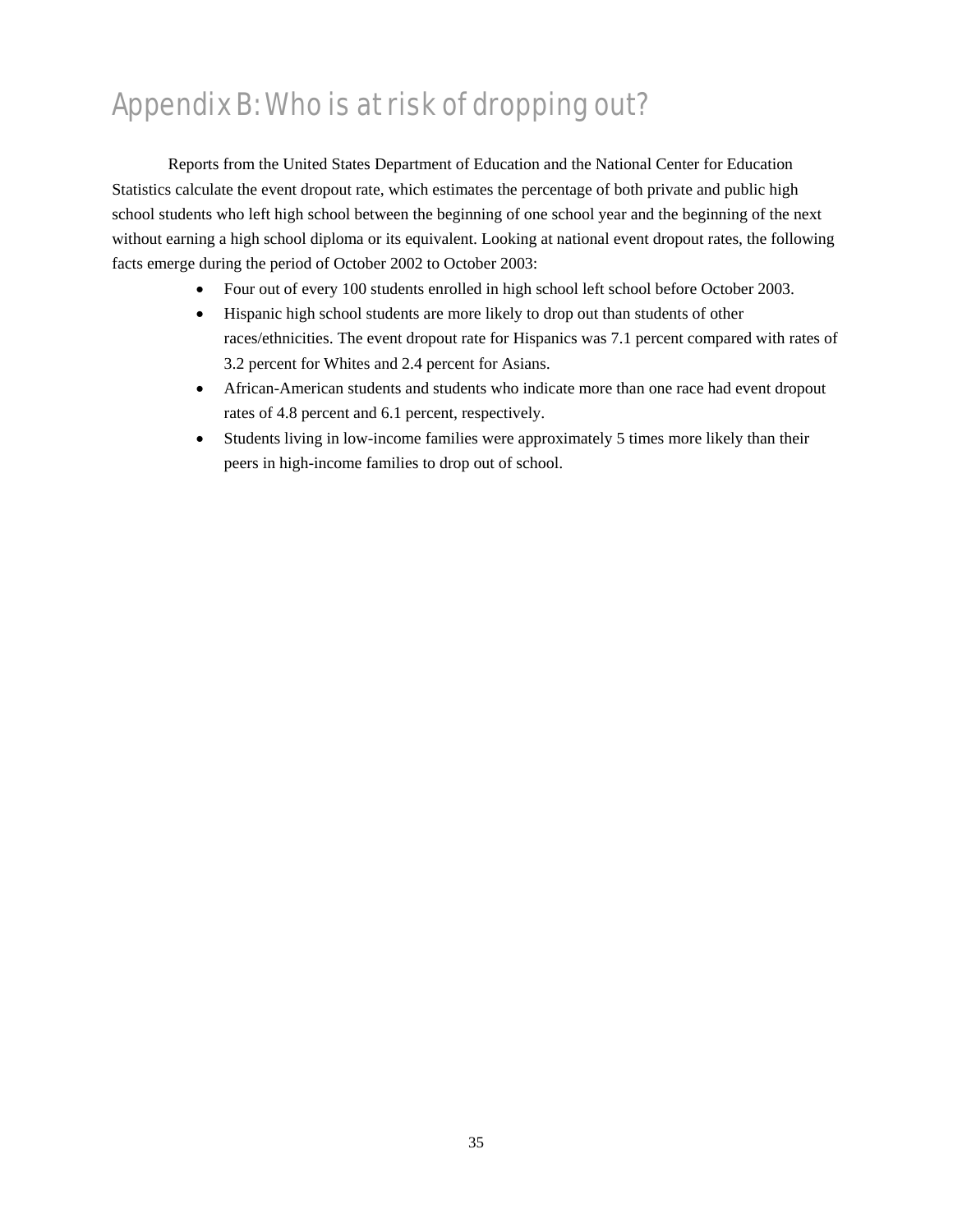# Appendix C: Why do students drop out?

Dropping out of school is not a sudden act, but a gradual disengagement process. "The Silent Epidemic: Perspectives of High School Dropouts" (Bridgeland, Dijulio, & Morison, 2006) presents the central message that most students drop out for one of the following reasons:

- Significant academic challenges
- Lack of connection to the school environment
- Lack of interest in school
- Employment
- Pregnancy
- Ailing/unhealthy family member

Other significant elements that influence students with disabilities to leave school include:

- Failing in school
- Being poorly prepared for high school
- Repeating at least one grade
- Being truant
- Having too much freedom
- Lacking parental involvement in school

At the 2006 National State Education Agency Forum in Clemson, South Carolina, Dr. Jay Smink and Dr. Terry Cash discussed National Dropout Prevention Center studies that revealed status factors and other variables associated with students dropping out of school, including:

#### Status Factors

| Age                      | Native language       | Parental involvement    |
|--------------------------|-----------------------|-------------------------|
| Gender                   | Region of the country | School size             |
| Socioeconomic background | Academic ability      | <b>Family structure</b> |
| Ethnicity                | <b>Disability</b>     | Mobility                |

#### Other variables associated with dropouts

| School climate          | Educational support in the |
|-------------------------|----------------------------|
| Parenting               | home                       |
| Attitudes toward school | Retention                  |
| Sense of belonging      | Stressful life events      |
|                         |                            |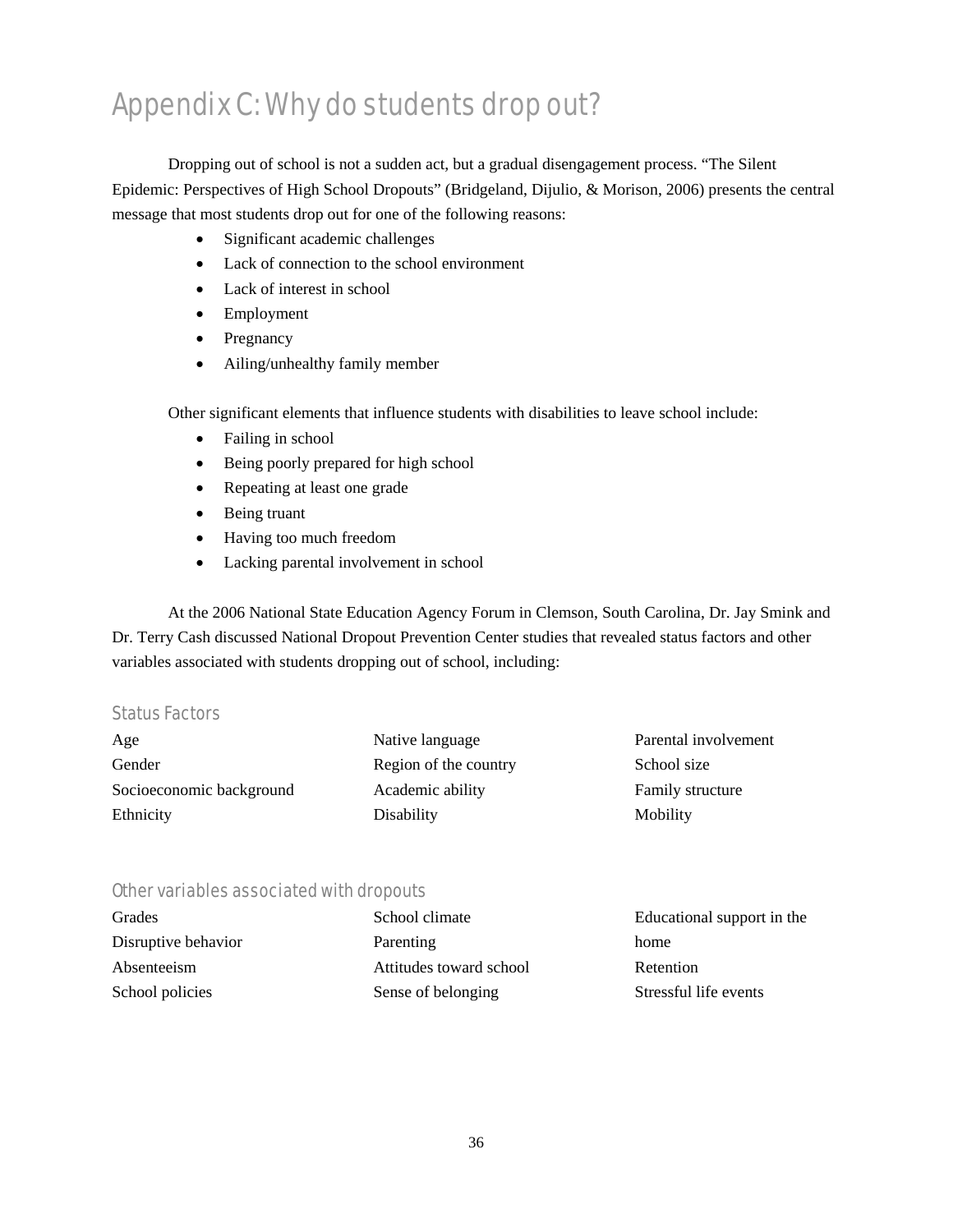# Appendix D: Research Findings on Dropout Prevention

What can we do to prevent students from dropping out of school? What are some of the key components that will keep students in school and be successful in their endeavor to obtain a high school diploma? The research of Dynarski (2001), Slavin and Fashola (1998), Schargel and Smink (2001), and Smink and Cash (2006) leads us in the right direction:

- Creating small school communities with small classes.
- Allowing teachers to build relationships and enhanced communication [creating personal bonds between students and teachers].
- Providing individual academic and behavioral assistance [early intervention includes comprehensive family involvement, early childhood education and strong reading and writing programs].
- Focusing on helping students address personal and family issues through counseling and access to social services.
- Recognizing the importance of families in school success.
- Developing problem solving skills to meet the demands of the school environment.

The work of Jay Smink and Franklin P. Schargel describes fifteen strategies identified through nationwide research reviewed by the National Dropout Prevention Center/Network at Clemson University, including:

#### School and Community Perspective

- o Systemic renewal
- o School-community collaboration
- o Safe learning environments

#### Basic Core Strategies

- o Mentoring/Tutoring
- o Service learning
- o Alternative schooling
- o After school opportunities

#### Early Interventions

- o Family engagement
- o Early childhood education
- o Early literacy development

#### Making the Most of Instruction

- o Professional development
- o Active learning
- o Educational technology
- o Individualized instruction
- o Career and technical education

Dr. E. Gregory Woods, from the Northwest Regional Educational Laboratory, reviewed the research findings regarding the [characteristics of effective dropout-prevention programs](http://www.nwrel.org/scpd/sirs/9/c017.html), including:

Organization/Administration: Program design and administration have an effect on the retention of at-risk students. Research has shown that schools-within-schools, low student-teacher ratios and alternative schools have had some success in lowering dropout rates.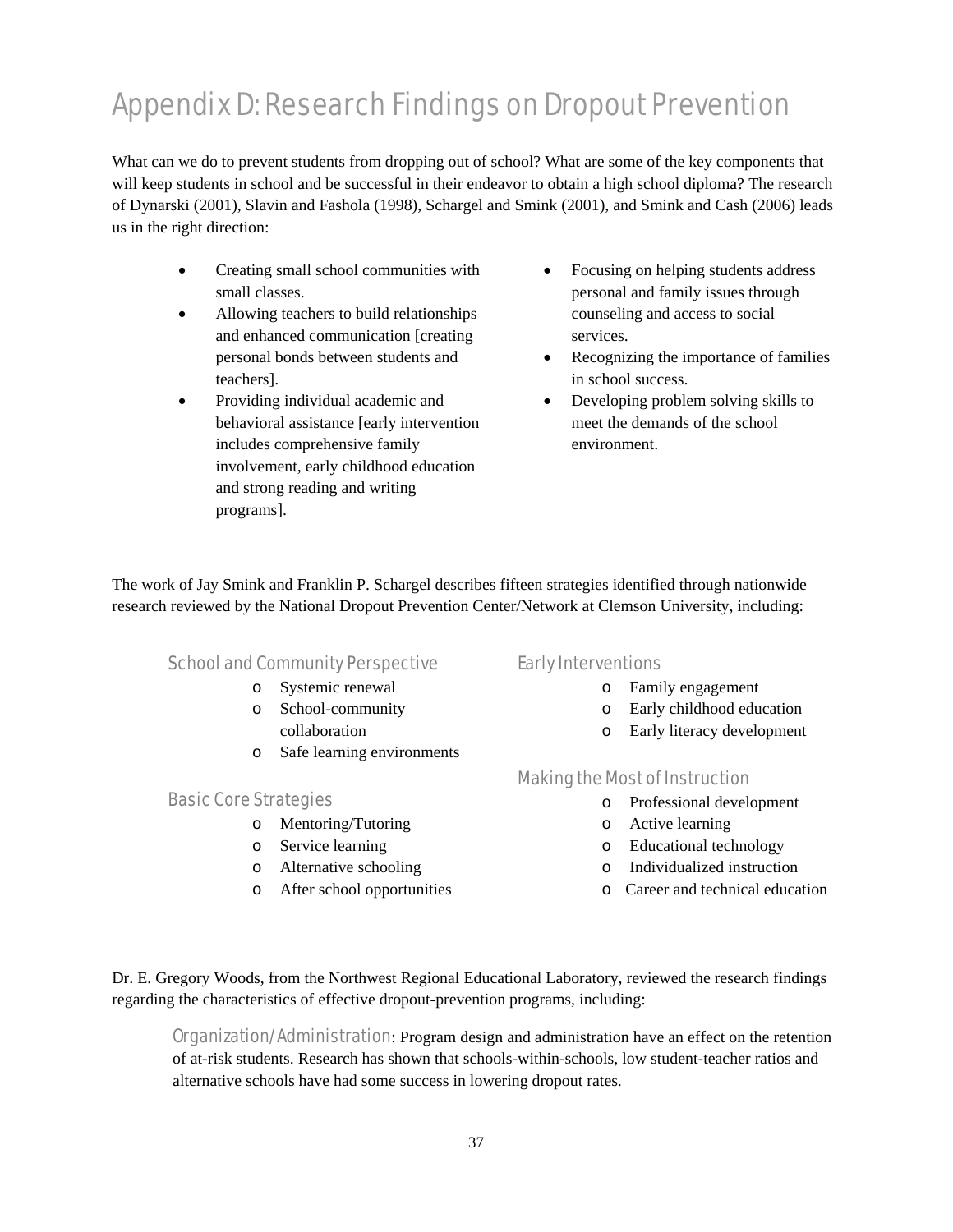School Climate: Safe, orderly, non-threatening environments contribute to dropout prevention. Staff training to build cultural sensitivity and developing "family" atmospheres have also proven to be effective strategies.

Service Delivery/Instruction: Instruction needs to be student-centered. Students at risk of dropping out should be identified as early as possible so that the appropriate intervention can be implemented. Research shows that early identification, family involvement, clear instructional objectives and monitoring student progress are effective in dropout prevention.

Instructional Content/Curriculum: A combination of academic and work-based learning has been shown to be beneficial.

Staff/Teacher Culture: Staff members in successful programs are committed to the program and have high standards for all students.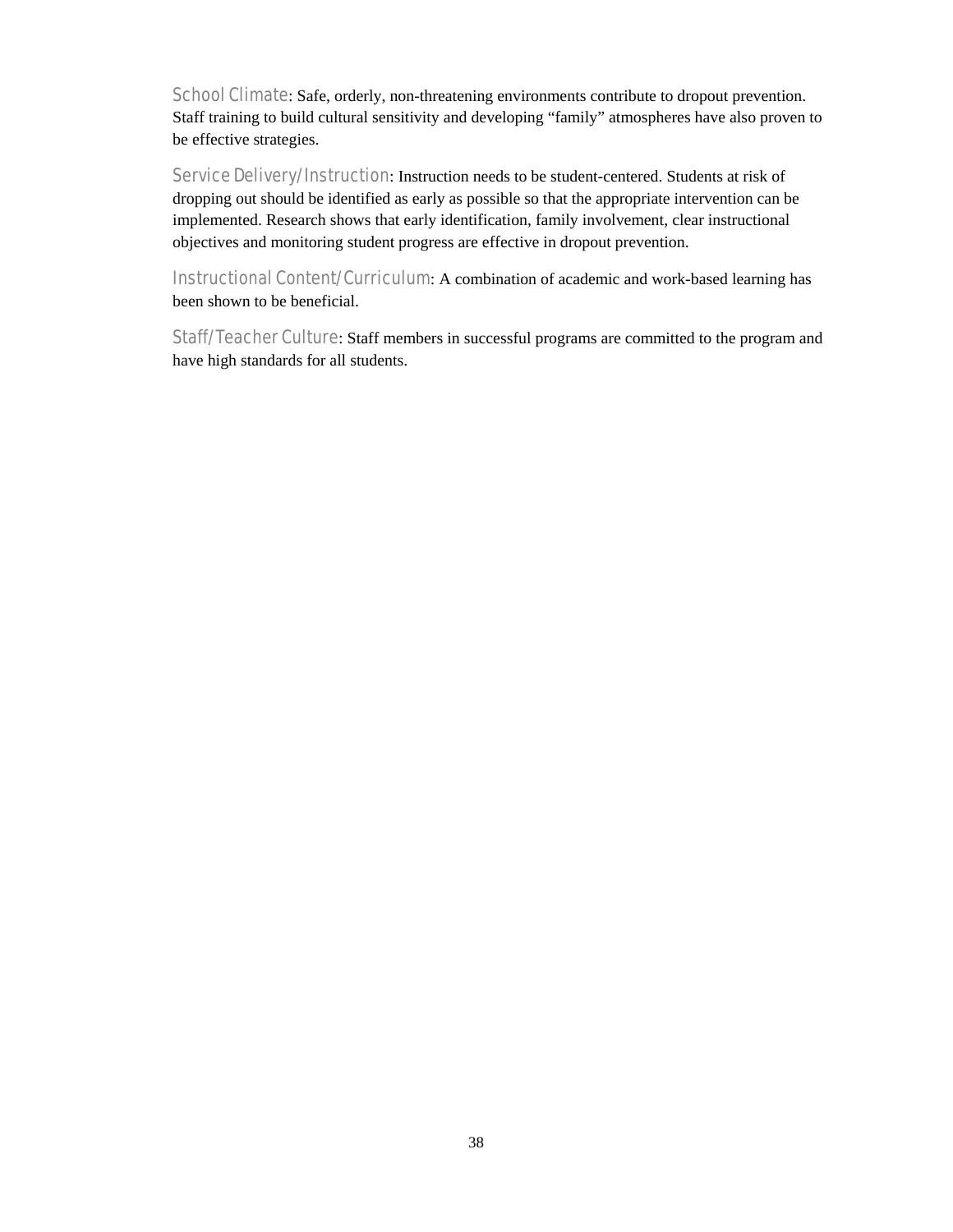# Appendix E: Model Programs to Address School Dropouts

### AGORA CYBER CHARTER SCHOOL

The Agora Cyber Charter School is a tuition-free public virtual school that gives parents the curriculum, tools, and support to provide students a high-quality, well-rounded education. The newest public education option in Pennsylvania is modeled by curriculum experts at K12 Inc. and professional teachers and administrators to form a virtual public school for students in grades K-12.

#### TARGETED POPULATION

Agora Cyber Charter School focuses on students from kindergarten through grade 12. Students are placed in the curriculum per assessment data in reading, mathematics, and writing. Experts in the special education area are available to assist those students who have an Individualized Education Program (IEP).

#### MAJOR COMPONENTS

Extensive instructional materials—including textbooks, workbooks, art supplies, science equipment, and maps—to support the learning environment are provided. Desktop computers, printers, and internet reimbursements are also available. Clearly defined mastery objectives are monitored daily and recorded on students' daily sheets. Students are required to keep accurate attendance by noting the hours spent on each course. Online, synchronous teacher conferences with other students in the class are a major component of the Agora Cyber Charter Schools. Agora Cyber Charter Schools also offers foreign-language opportunities, online clubs, and extracurricular activities. Also, part of the success of the Cyber Charter Schools is attributed to workshops for parents that address specific needs of students and lessons paced for student success.

#### EVIDENCE OF EFFECTIVENESS

- Increase in students' grades
- Positive feedback from students, including pace is a factor in success and more time allotted to acquire the knowledge presented for success

#### COST PER STUDENT

Agora Cyber Charter School is based on the cost per student in the district in which the parent/guardian resides and is paid by the State Department of Education. In Pennsylvania, Agora Cyber Charter School is funded through the tax base of each district.

#### **SUMMARY**

http://www.agora.org/

### CHECK AND CONNECT MODEL

Check and Connect is a model of sustained intervention for promoting students' engagement at school and with learning. Demonstrated outcomes include:

- Decrease in truancy
- Decrease in dropout rates
- Increase in obtaining credits
- Increase in school completion
- Impact on literacy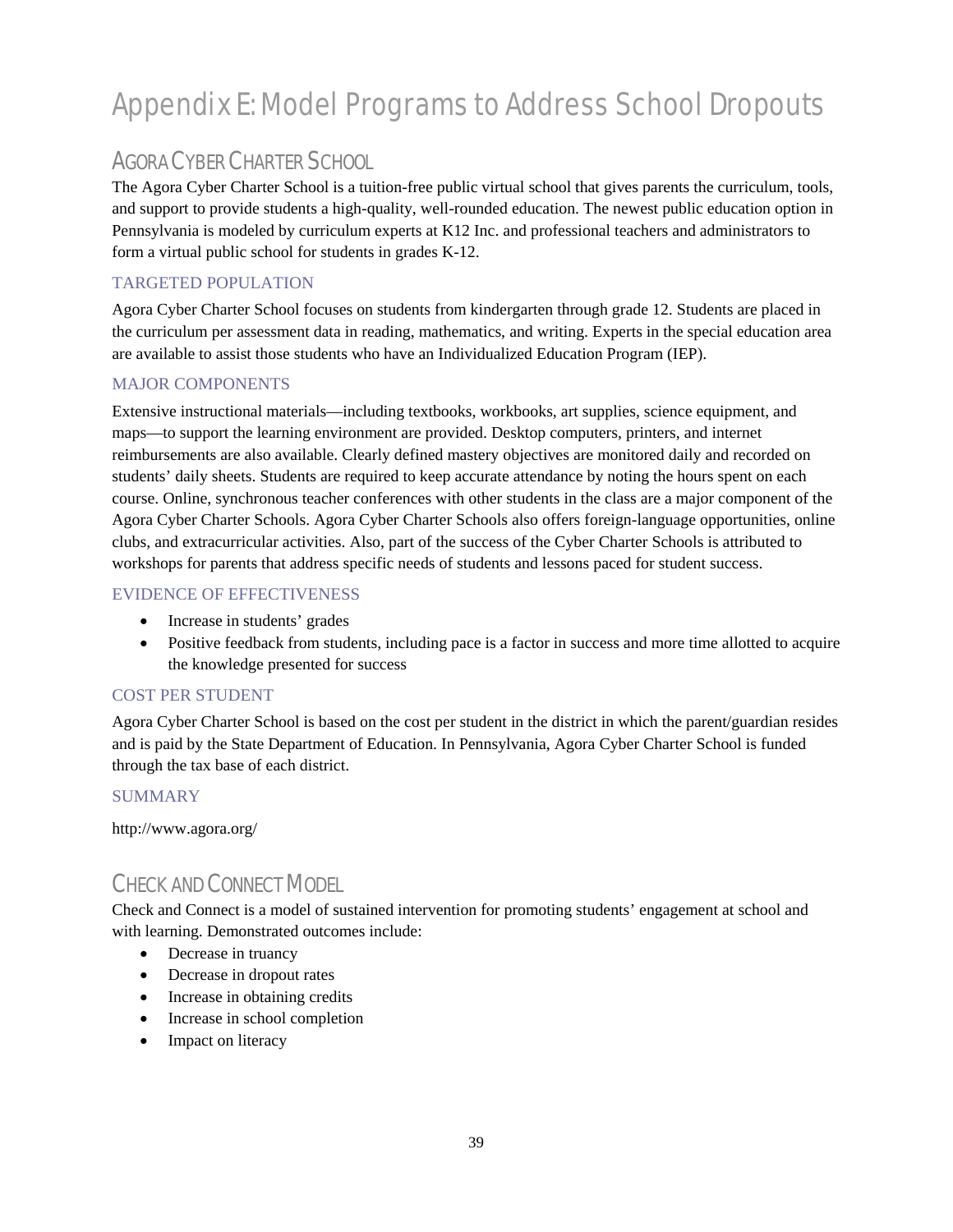#### TARGET POPULATION

Check and Connect is data-driven and grounded in research on resiliency and home and school collaboration. The model was first developed in Minneapolis for urban middle school students with learning and behavioral disabilities. Today, it has been replicated for all students, grades K-12.

#### MAJOR COMPONENTS

Check and Connect promotes student engagement with school using seven components:

- 1. Relationship building
- 2. Routine monitoring and alterable indicators
- 3. Individualized and timely intervention
- 4. Long-term commitment
- 5. Persistence plus
- 6. Problem-solving
- 7. Affiliation with school and learning

A key factor in the Check and Connect model is the "monitor," who ensures a student "connects" with school and learning. An effective monitor must be persistent, willing to work closely with families using a nonblaming approach, and able to work well in different settings. Additionally, a successful monitor must believe that all children have abilities, advocate for the student, commit to documenting the intervention, and work well in different settings. The monitor must establish trust with the students and their families.

The monitor regularly checks on student attendance and academic performance, talks to the families, and listens to students, which establishes a strong connection throughout the year. The monitor periodically checks student engagement by using several indicators, including attendance, social/behavior performance and academic performance. Using these indicators, the monitor can "connect" with the student by using either basic or intensive interventions.

All students receive basic interventions, which primarily comprise purposeful conversations with the monitors once a month for secondary students and once a week for elementary students. The monitor talks to the student about progresses made in school, the connection to graduation, and possible conflicts or concerns and the resolutions.

The intensive intervention is triggered by a student exhibiting early warning signs of dropping out of school (e.g., attendance, academic performance, behavior). The monitor taps existing support services when necessary and increases the degree of interaction with the student, including calling the student and parent in the morning to ensure the student attends school.

#### EVIDENCE OF EFFECTIVENESS

Check and Connect has been used in grades K through 6. Participants included students with and without disabilities and their families. After two years, participants showed dramatic decreases in tardiness and truancy. A study of students ages 11 to 17 found a reduction in absenteeism and a school attendance rate of 95 percent after two years in the program.

#### COST

Cost per student is approximately \$1,100.

#### **CONTACT**

Josie Danni Cortez, M.A., Intercultural Development Research Association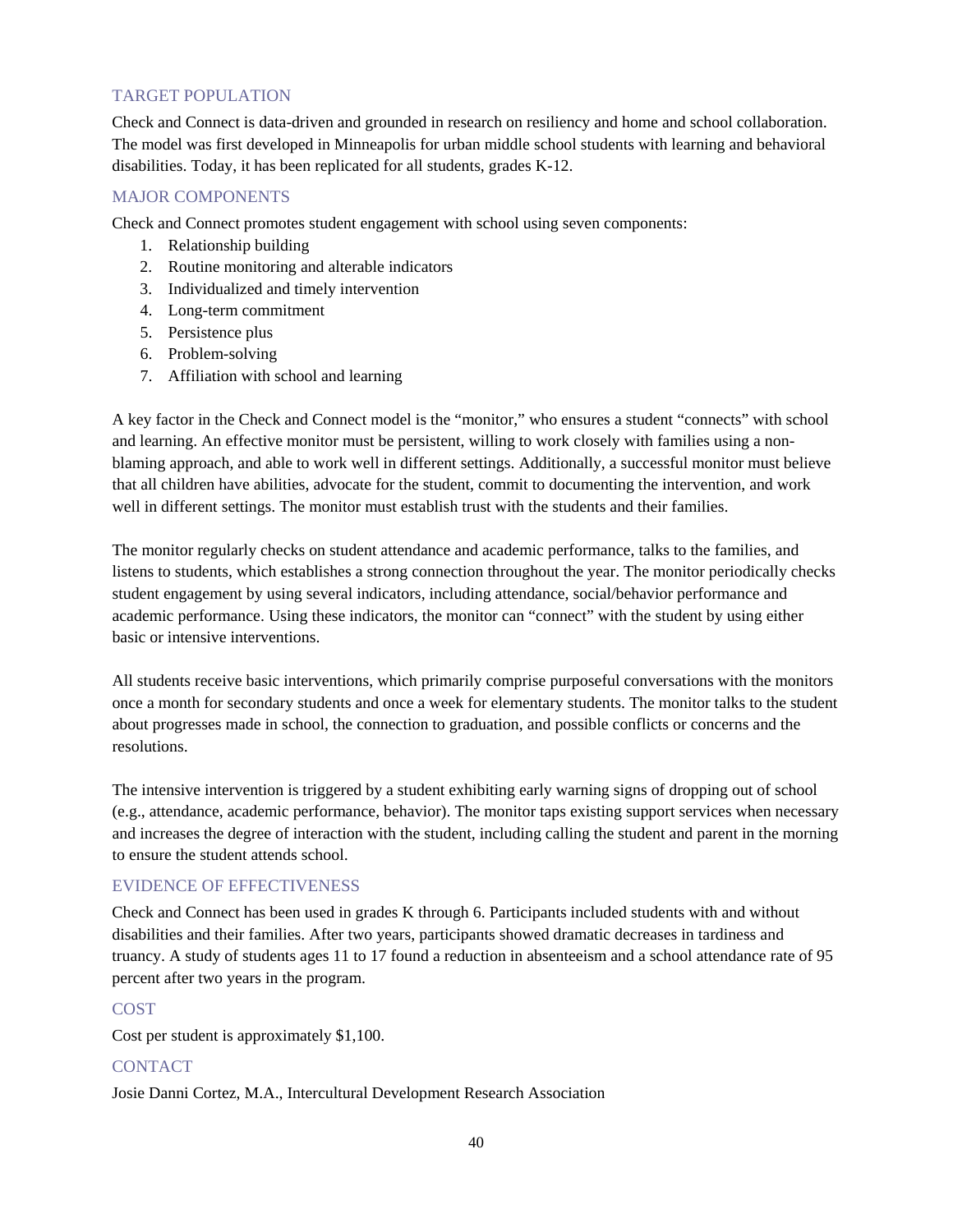### COCA-COLA VALUED YOUTH PROGRAM

The Coca-Cola Valued Youth Program is devoted to helping students stay in school by giving personal and academic responsibility to Valued Youth tutors. The program also provides schools with the ability to change longstanding philosophy and practices of devaluing at-risk students. Results show that tutors stay in school, have increased academic performance, have improved school attendance, and advance to higher education.

#### TARGETED POPULATION

First developed by the Intercultural Development Research Association (IDRA) in 1984, this cross-age tutoring program takes students at risk of dropping out of school and places them as tutors for younger students.

#### MAJOR COMPONENTS

Seven important tenets express the philosophy of the Coca-Cola Valued Youth Program. They are:

- 1. All students can learn;
- 2. The school values all students;
- 3. All students can actively contribute to their own education and to the education of others;
- 4. All students, parents, and teachers have the right to participate fully in creating and maintaining excellent schools;
- 5. Excellence in schools contributes to individual and collective economic growth, stability, and advancement;
- 6. Commitment to educational excellence is created by including students, parents, and teachers in setting goals, making decisions, monitoring progress, and evaluating outcomes; and,
- 7. Students, parents, and teachers must be provided extensive, consistent support in ways that allow students to teach, teachers to teach, and parents to be involved.

#### FIVE INSTRUCTIONAL COMPONENTS

CLASSES FOR TUTORS:Tutors meet with their secondary school teacher/coordinator once a week in order to: Develop tutoring skills; Reflect on and celebrate successes and contributions; and, Improve reading, writing, and other subject matter skills, enabling the students to teach these skills to elementary school students. The class for tutors and the tutoring sessions, which occur four times a week during the same class period, is offered as an elective or as a state or local course credit.

TUTORING SESSIONS: There is a minimum of four hours of tutoring per week—one class period a day. The student tutors earn a minimum wage stipend for their efforts and are expected to adhere to the employee guidelines of their host school. The tutors' primary responsibility is to work in a one-to-three ratio with tutees. Tutoring young children (at least a four-year grade level difference) forces the tutors to use their own experiences and apply them to the difficult task of teaching.

EDUCATIONAL FIELD TRIPS:Between two and three times throughout the year, students are invited to explore economic and cultural opportunities in the community. The field trips are an opportunity for career awareness by exposing the students to a variety of professional environments. The students can make connections among school, career, and being a professional.

MENTORS AND ROLE MODELS:Career and leadership awareness is developed through five guest speakers who model a variety of professions and experiences. Adults, who are considered successful in their fields and who represent students' ethnic background(s), are invited to participate. A person who has overcome serious barriers can also be a powerful role model.

STUDENT RECOGNITION:Students are acknowledged for their efforts and contributions while fulfilling their responsibilities as tutors. Throughout the year, students receive certificates of merit and appreciation, are invited on field trips with their tutees, receive media attention, and are honored at a luncheon or supper. These events help students understand the importance of their tutoring within their school, district, and community.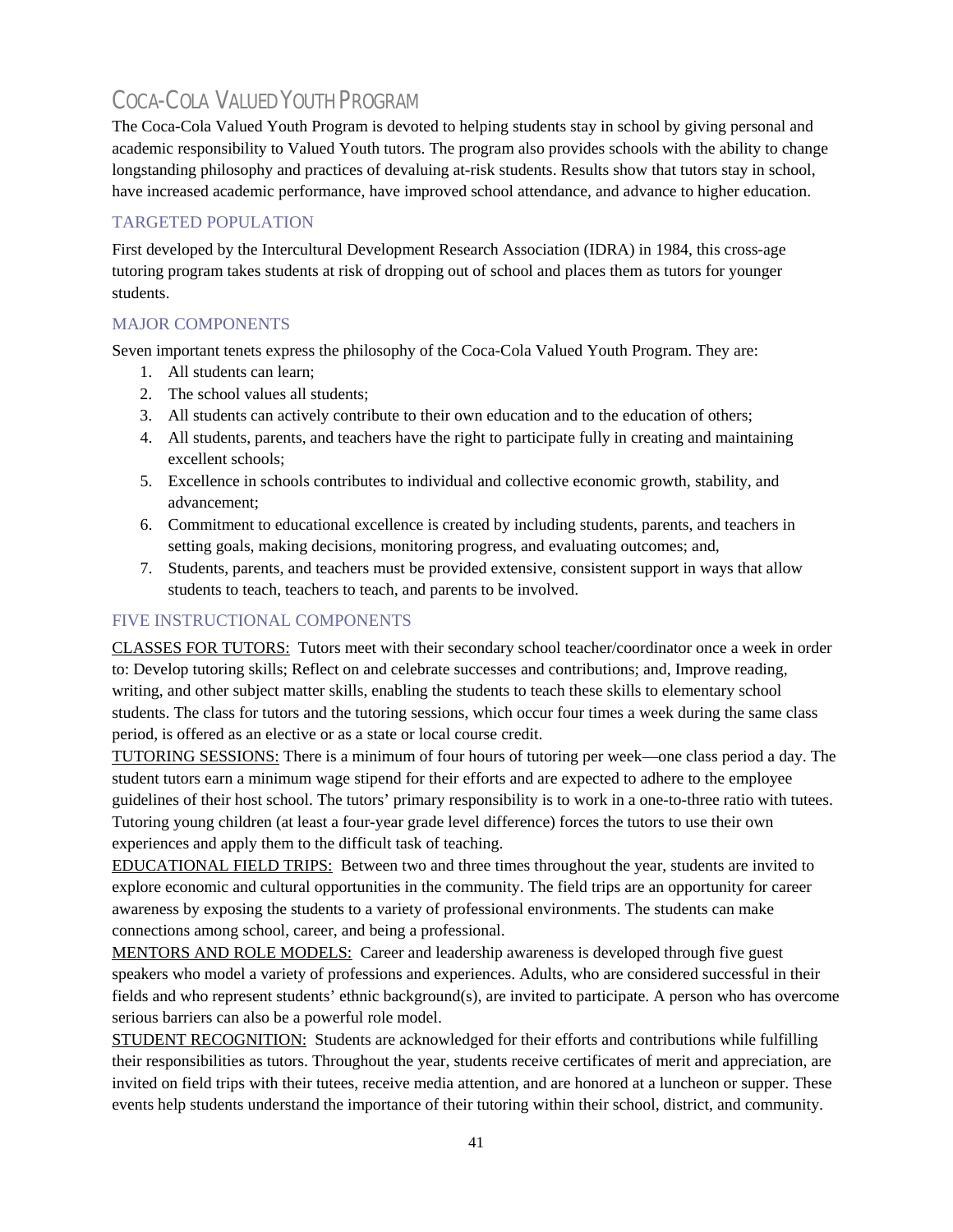#### SUPPORT COMPONENTS

CURRICULUM: A primary goal of the curricular framework is to prepare secondary school students to tutor elementary school students. The objectives of the curricular framework include improving the students' selfconcept, tutoring skills, and literacy skills.

COORDINATION: Periodic meetings are held to coordinate all activities, facilitate communication among personnel, and provide first-hand information for monitoring the program. Coordination is formalized through the Coca-Cola Valued Youth Program implementation team at each participating site. The team includes the teacher coordinators at the secondary school, the secondary school counselor, the evaluation liaison, the family liaison, an elementary school receiving teacher representative, and the principals of the participating schools. STAFF ENRICHMENT: Training and other instructive or enriching experiences strengthen the individual program components. The Coca-Cola Valued Youth Program includes training and technical assistance in response to the participants' needs assessments. Staff enrichment is achieved through technical assistance and training.

PARENT INVOLVEMENT: Great efforts are taken to involve the tutors' families in the Coca-Cola Valued Youth Program. The goal of family involvement is to show that the school takes the children's education seriously and values the families' contributions. Empowering minority and disadvantaged families requires vigorous outreach and meaningful school activities. Parent meetings and sessions, a minimum of four per year, are conducted partially or fully in the language of the parents.

#### EVIDENCE OF EFFECTIVENESS

Since its inception in 1984, the program has helped schools keep 98 percent of program participants in school, more than 12,300 young people who were previously at risk of dropping out. The program has positively impacted over 220,000 children, families, and educators.

The key to the program's success is valuing students who are considered at risk of dropping out of school and sustaining the students' efforts with effective, coordinated strategies. The program is flexible and readily adaptable to individual schools. Its careful design and assessment have shown that certain elements are critical, such as paying tutors for the work accomplished and having experienced content-area teachers serve as the program's teacher coordinators.

The Coca-Cola Valued Youth Program was extensively researched in 1989 using a longitudinal, quasiexperimental design with data collected for the treatment and comparison group students before tutoring began, during implementation, and at the end of the first and second program years. The results from the research showed that the Coca-Cola Valued Youth Program had a statistically significant impact on the dropout rate, reading grades, self-concept, and attitudes toward school. Only one tutor out of 101 (one percent) dropped out of school toward the end of the second year of the program, compared to 11 students of the 93 comparison group students (12 percent). Similar results were found for reading grades, self-concept, and attitudes toward school.

The research unveiled critical elements of the program's implementation and success, allowing for replication as the program expanded across the country. The research also served as the basis for the evaluation design, which continues to be one of the most rigorous dropout-prevention models.

The research and ongoing program evaluation indicates the strength of the program. It continues to be acknowledged as one of only a few proven dropout-prevention programs in the country. In fact, the Coca-Cola Valued Youth Program was identified as an effective program in "Show Me the Evidence! Proven and Promising Programs for America's Schools" (Slavin & Fashola, 1998). The article states that the Coca-Cola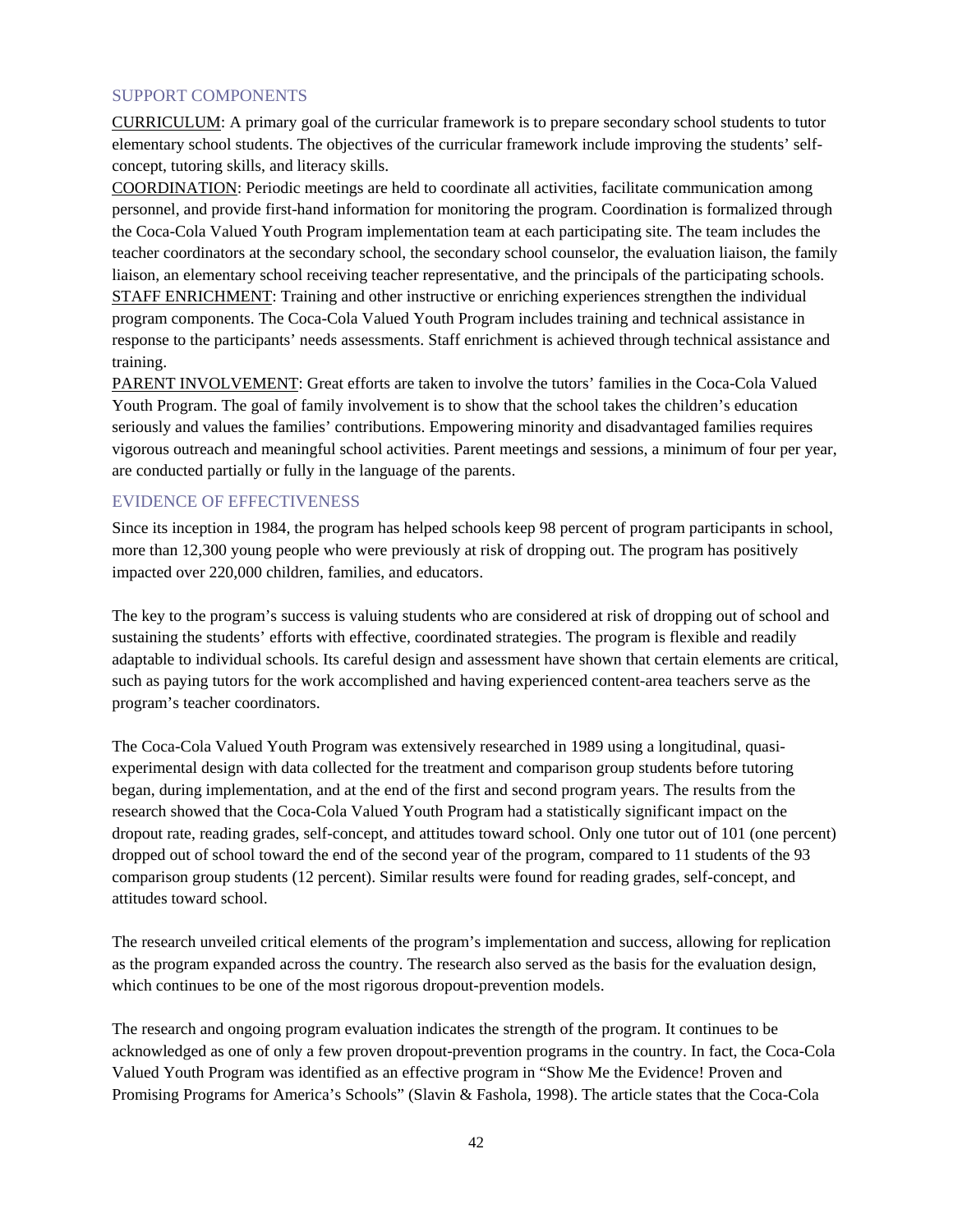Valued Youth Program is one of only two programs in the country designed to increase the high school graduation rates of at-risk students.

The program has also been recognized by the U.S. Department of Education's Program Effectiveness Panel for Inclusion in the National Diffusion Network, the Corporation for National and Community Service, the Secretary of the U.S. Department of Education, and President George Bush. Also, it has been featured as an educational model in books by the American Council on Education, the Committee for Economic Development, the Hamilton Fish National Institute on School and Community Violence, Jobs for the Future, the National Center for Service-Learning in Early Adolescence, and the Urban Institute.

#### **COST**

Cost per student/user (based on 25 tutors and 75 tutees) ranges from \$150-\$250, which includes tutor stipends, and recognition awards, staff training, technical assistance and evaluation.

#### **CONTACT**

Josie D. Supik, Intercultural Development Research Association

## KALAMAZOO AREA ACADEMIC ACHIEVEMENT PROGRAM (KAAAP) KALAMAZOO COMMUNITIES IN SCHOOLS!

In 1992, the Kalamazoo Chamber of Commerce created the Kalamazoo Area Academic Achievement Program (KAAAP). The business community's goal was to create goal-oriented students and graduates who would join the business community and contribute to economic development.

Recently, KAAAP has merged with two similar programs to form the Kalamazoo Communities in Schools (KCIS). KCIS is a compilation of major service providers, school officials, community volunteers, business leaders, and other concerned citizens. The purpose of KCIS is to meet the physical, social, and emotional needs of students to help them learn and, ultimately, to create a strong workforce, leaders, parents, and community in the future. By creating partnerships within the community, KCIS is able to assist schools with a wider variety of services.

#### TARGETED POPULATION

KCIS focuses on all students, K through 12, to help them successfully learn, stay in school, and prepare for life.

#### MAJOR COMPONENTS

KCIS repositions community resources into schools so students can access needed services. There are 10 fullservice schools with on-site coordinators who have full access to dental services, mental health services, career exposure, and other support services to promote excellence in education and high achievement. The on-site coordinators are in contact with teachers, students, and families and make direct connections between community partners and students referred for services.

Activities and services offered by full-service schools are varied and include:

- Academic and emotional support through mentoring and tutoring services
- Behavioral health that includes mental health, substance abuse, grief counseling, and peer mediation
- Service learning and academic enrichment
- Health services that include health education, nutrition, dental screening, x-rays, cleaning, sealants and referral, a nurse pilot project and nurse interns, vision checks and eyeglasses
- Food pantry projects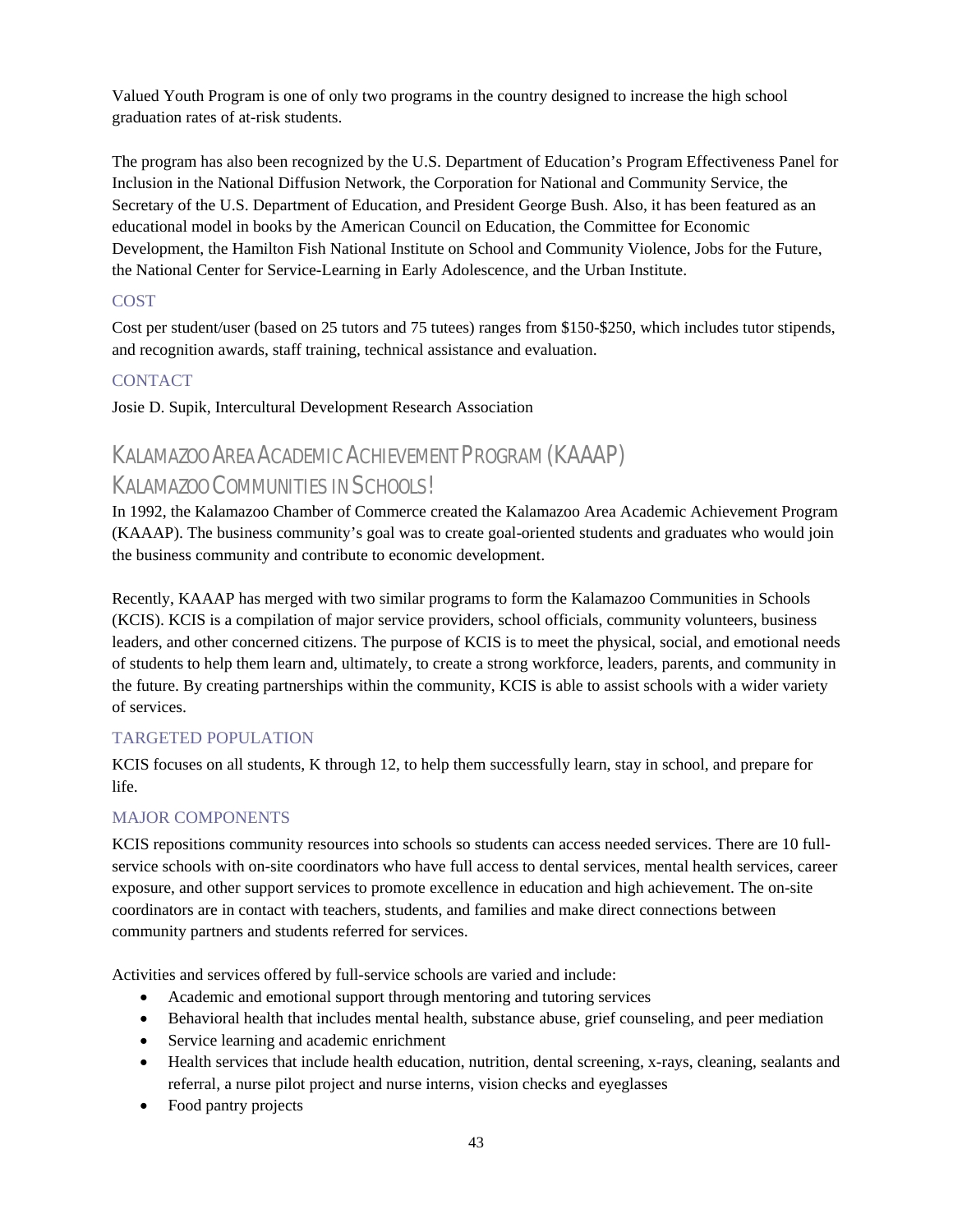- Coats, boots, hats, and mittens
- Housing support services
- Academic enrichment
- Parent outreach and support
- Internships and volunteer support from AmeriCorps VISTA

Additionally, KCIS offers a mentoring program, which pairs students with adult mentors who model strong lifestyles and work ethics and provide scholastic support. The mentors meet with the students at least once a week. KCIS also offers grants and scholarships to students and staff to further training in projects directly involving students and academic achievement.

#### EVIDENCE OF EFFECTIVENESS

The vast majority of teachers and mentors participating in a recent survey saw improvements in the academic achievement and conduct of students in the program. Many students surveyed liked their mentors so much they wanted to spend more time with them.

#### COST PER STUDENT

Kalamazoo Chamber of Commerce Grant

#### SUMMARY

http://www.kcisfkidsfirst.org/index.php?inc=content

### STANLEY HALL ENRICHMENT CENTER

The Stanley Hall Enrichment Center in Evansville, Indiana, was created in 1988 as an open-concept alternative school program focusing on empowering students to earn a high school diploma and advance to postsecondary education or gainful employment.

#### TARGETED POPULATION

High school students who are experiencing difficulty staying in school.

#### MAJOR COMPONENTS

The Center maintains a success-oriented program designed to assist students to build self esteem, develop and apply desired work habits, gain computer skills and career information, and increase awareness of the importance of high school graduation.

To meet the needs of diverse students, the program uses:

- Self-paced curricula
- Technology
- Student-operated branch bank
- Job shadowing
- Internships
- Service learning
- Service programs

All students must achieve a letter grade of "C" or higher for assignments and courses. Frequent conferences keep students, faculty, and families informed of academic progress. In addition, student achievement is recognized daily at Stanley Hall. Each time a student earns a credit, the teacher and class offer congratulations, and the student calls a family member to share his/her success.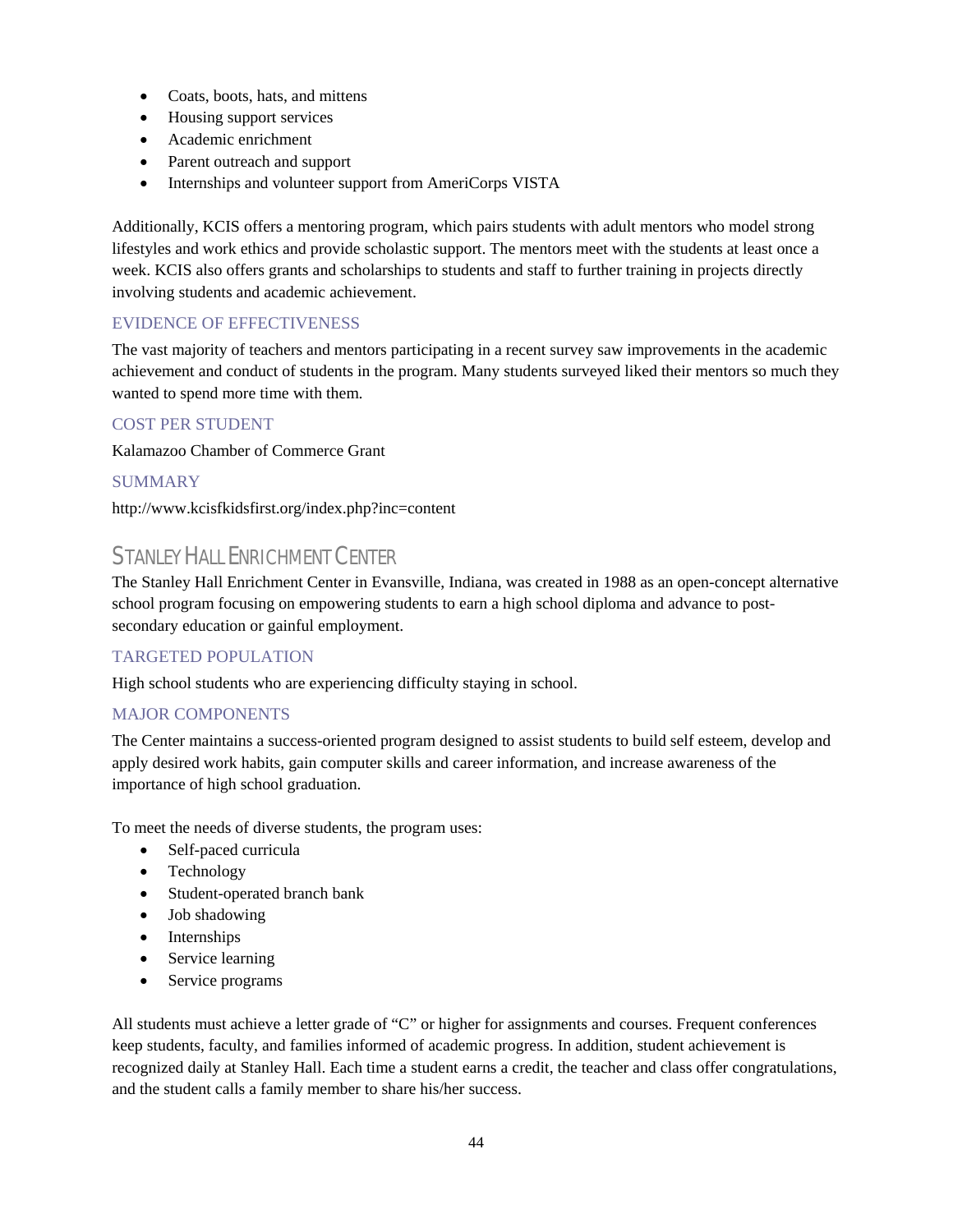The Center promotes a strong connection with the community through guest speakers, college field trips, contests, and presentation opportunities. By participating in these activities, students are encouraged to be active in the community, remain in school, and assume responsibility for their future.

Additionally, the Center has partnered with the Department of Natural Resources and Vanderburgh County Soil and Water Conservation to establish a seasonal wetland at Angel Mounds State Historic Site and Nature Preserve. Students use the site as a lab facility and have planted native grasses and cypress trees, designed a walkway for visitors to view wildlife, and installed signage. As a reward for their efforts, the students have received an environmental stewardship award and have been nominated for a National Wetlands competition. Each year, the students also participate in the United Way's Day of Caring and spend the day at the food bank getting supplies ready for distribution.

Center students are also involved with building financial literacy among students at Lodge Elementary. As a result, students strengthen their communication and organizational skills by facilitating group activities and class discussions to improve financial skills. Center students also speak one-on-one with elementary and middle school students regarding problems they encountered during their school years. During these talks, students stress attendance, citizenship, bullying, and staying in school.

#### EVIDENCE OF EFFECTIVENESS

During the 1999-00 school year, 60 of the 89 seniors received a high school diploma. The remaining students reported attaining their identified goals. The success of the Stanley Hall Enrichment Center Program has been judged by the number of students who are retained in high school, graduate from high school, earn a GED, and secure legitimate employment. In 2004-05, 150 students attended Stanley Hall, and 74 of the 103 seniors completed graduation requirements.

#### COST PER STUDENT

Unknown

#### THE BUDDY SYSTEM PROJECT

The Buddy System is a mentoring program designed to improve participants' academic and social behaviors and promote interaction between youth and older role models. The program is based on individual and group mentoring and encouraging positive behaviors through financial incentives.

#### TARGETED POPULATION

Children ages 10 to 17 and multi-ethnic children

| Component               | <b>Provided by</b>    | <b>Duration</b>                              | <b>Description</b>                                                                                                                                                    |
|-------------------------|-----------------------|----------------------------------------------|-----------------------------------------------------------------------------------------------------------------------------------------------------------------------|
| One-on-one<br>mentoring | Community<br>resident | Less than 1 year<br>for most<br>participants | Weekly meetings engaging in social activities; mentors<br>are trained to establish warm, trusting relationships and<br>to create a plan to change targeted behaviors. |
| Group<br>mentoring      | Community<br>resident |                                              | When appropriate, mentors met with their mentees in<br>group activities.                                                                                              |
| Financial<br>incentive  | Program               |                                              | Students were given \$10/month if their behaviors<br>improved.                                                                                                        |

#### MAJOR COMPONENTS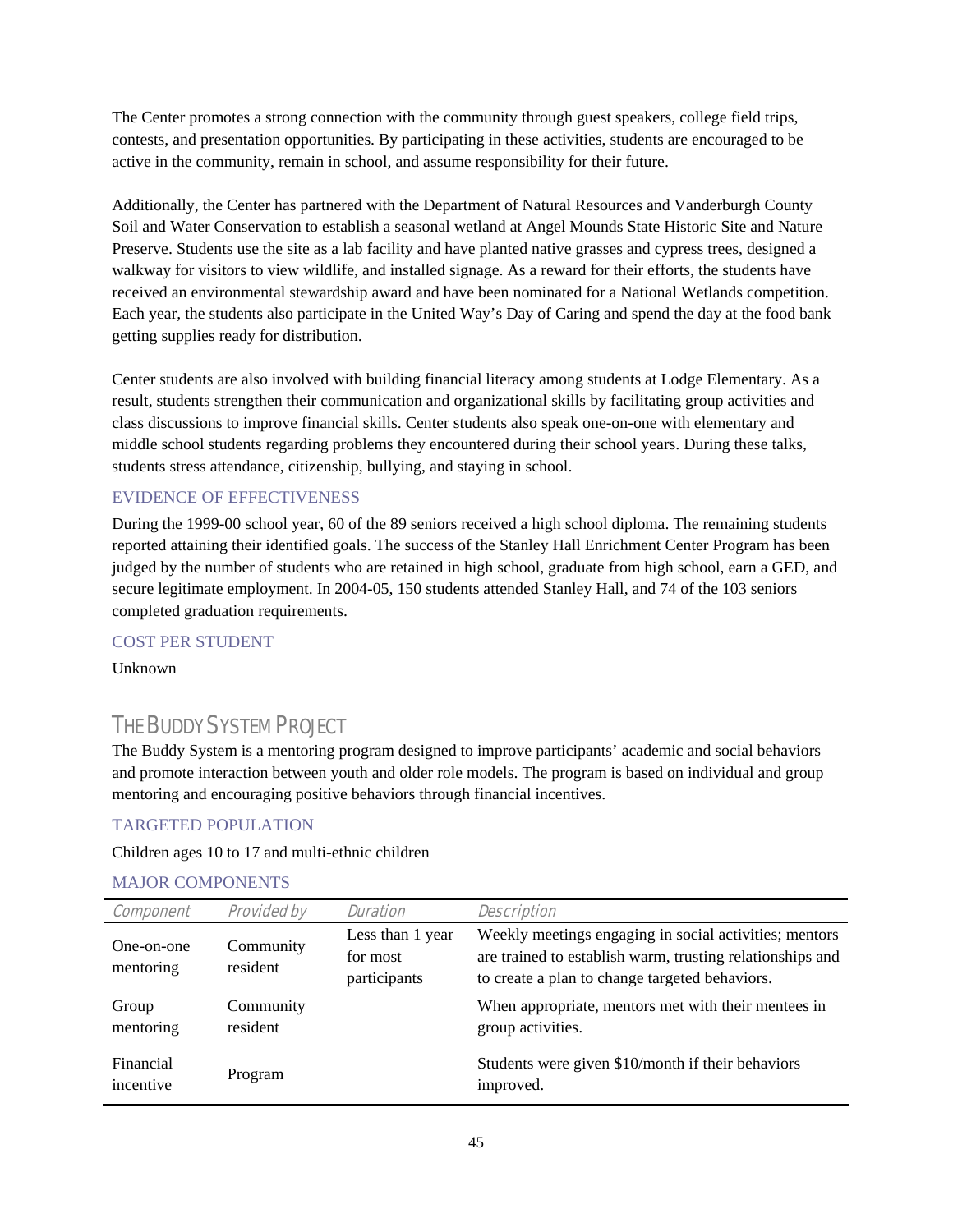#### EVIDENCE OF EFFECTIVENESS

**STUDY 1:** *The Buddy System: Effects of community intervention on delinquent offenses*. *Behavior Therapy*, 6, 522-524. Fo, W. S., & O'Donnell, C. R. (1975).

**Evaluated population:** Youth referred to program; treatment  $n=264$  and control group  $n=178$ .

**Objective:** To determine the effects of the program on delinquent acts.

**Measurement instrument:** Records on the delinquent offenses of participants and control group.

**Evaluation:** *Type:* Experimental, random assignment, treatment n=264 and control group n=178. *Statistical techniques:* Z test, Significance Level=.05.

**Outcome:** For youth who had committed major offenses in the year prior to entering the project, program youth were significantly less likely to have committed major offenses during the Buddy System year (37.5 percent) than were the youth in the control group (64 percent). The pattern was opposite, however, for youths with no record of major offenses in the preceding year; in this case, program youth were significantly more likely to have committed major offenses (15.7 percent) than the control youth (7.2 percent).

#### **STUDY 2:** *The Buddy System: Review and follow-up*. *Child Behavior Therapy*, 1, 161-169. O'Donnell, C. R., Lydgate, T., & Fo, W. S. (1979).

**Evaluated population:** 335 youths (206 boys and 129 girls) in the experimental group. 218 youths (151 boys and 67 girls) in the control group. In the experimental group 255 were in the program for one year, 73 for two years, and seven for three years. In the control group 195 were assigned to one year, 23 for two years and none for three years.

**Objective:** To evaluate the effectiveness of the program based on the arrest data (for major offenses only) of participants over a three-year span.

**Measurement instrument:** Arrest records of participants and control group one year before participation, the year(s) of participation, and two years after the initial year of participation.

**Evaluation:** *Type:* Experimental *Statistical techniques:* Two tailed Z tests, Significance Level=.05.

**Outcome:** The Buddy System was most effective for youth who had been arrested for major offenses in the year preceding participation in the program: 56 percent of these participants vs. 78 percent of the control group (p<.04) were arrested for a major offense in the program year or two years after. Of participants without prior arrests, those in the treatment group were more likely to commit a major offense than those in the control group: 22.5 percent vs. 16.4 percent  $(p<.05)$ .

#### COST PER STUDENT

Not provided. Funding provided through the U.S. Department of Housing and Urban Development's Model Cities and the U.S. Department of Health, Education, and Welfare's Office of Juvenile Delinquency and Youth Development.

### **THE JAG MODEL**

The JAG Model has several purposes, including:

- Keeping program participants in school through graduation or passing the GED and assisting graduates to obtain an entry-level job that would lead to a career
- Assisting graduates or GED passers in pursuit of a postsecondary education and/or an entry-level job that would lead to a career
- Extending program services to participants for 12 months after graduation or completion of a GED
- Delivering services to non-graduates and to those who did not pass the GED during the 12-month follow-up period to attain a GED or a high school diploma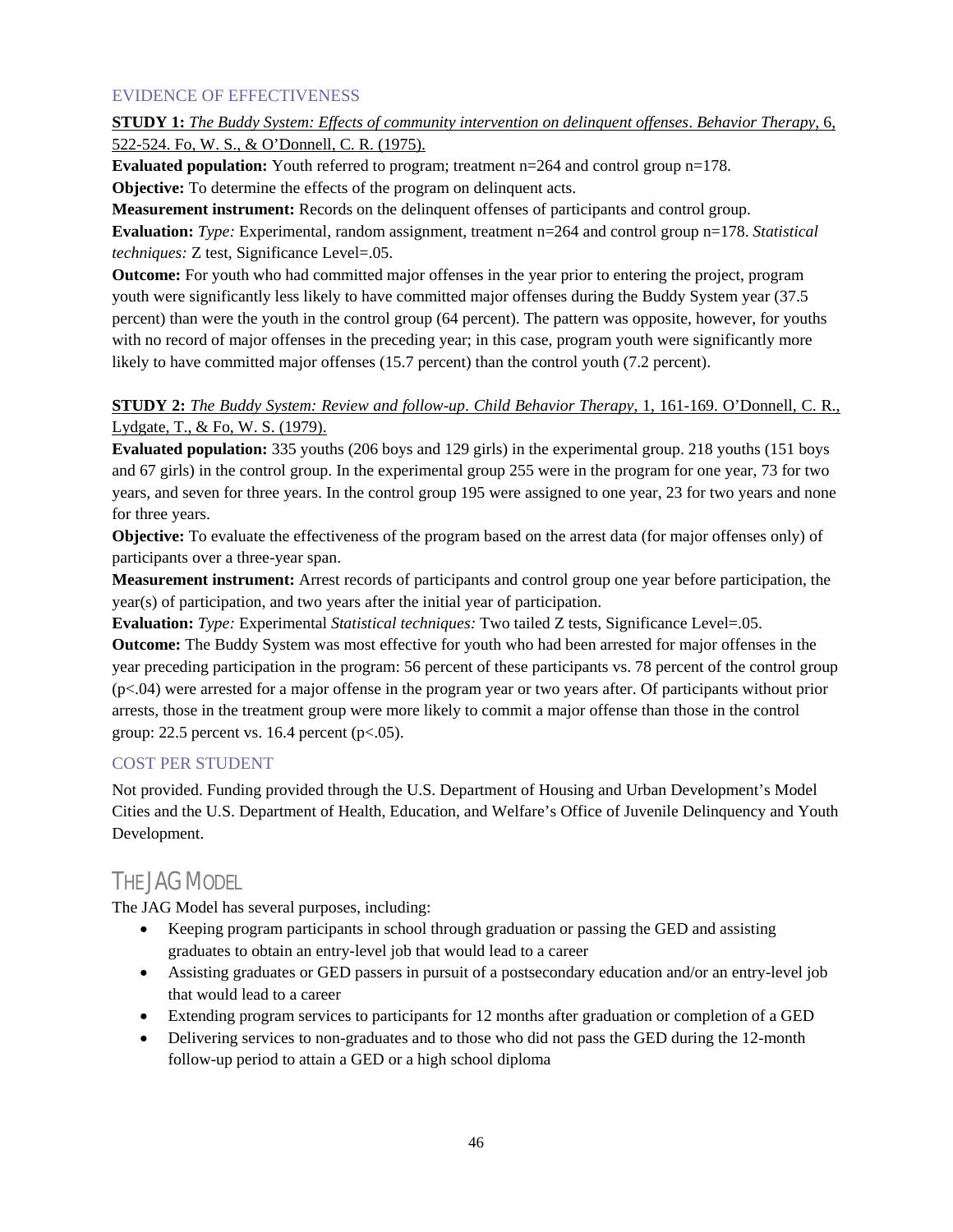#### TARGETED POPULATION

Students, grades 9–12, and dropouts in alternative school programs or community-based programs leading to a high school diploma or GED

#### MAJOR COMPONENTS

The JAG Model provides performance standards and best practices for serving students ages 15–21. Examples of program applications include: School-to-Career Program (grade 12); Multi-Year Dropout Prevention Program (grades 9–12); and, Out-of-School Program (dropouts and alternative schools).

#### EVIDENCE OF EFFECTIVENESS

Program outcome goals include: graduation (90 percent), positive outcomes (80 percent), employment (60 percent), full-time employment (60 percent), and full-time placement (80 percent).

For the class of 2002, the JAG Network's performance outcomes were:

- Graduation Rate, 84.56 percent
- Positive Outcomes Rate, 72.28 percent
- Aggregate Job Placement Rate, 52.40 percent
- Full-time Jobs Rate, 65.89 percent
- Full-time Placement Rate, 88.13 percent
- Further Education Rate, 19.88 percent
- Average Wage, \$7.54

#### COST PER STUDENT

The average cost per participant is \$1,500 for the in-school phase of the program. Full-time employed graduates or completers repay the cost within 14 months after leaving school through payroll or sales taxes.

#### SUMMARY

Since its inception in 1980, JAG achieved extraordinary success in achieving the objectives of a JAG Model Program. This model operates in 29 states, including the East Coast and Midwest, as well as Washington, D.C.

### MIDDLE COLLEGE HIGH SCHOOLS

Middle College High Schools are alternative high schools located on college campuses aimed to help and encourage at-risk students complete high school and attend college. The schools offer a project-centered, interdisciplinary curriculum with an emphasis on team teaching, individualized attention, and development of critical thinking skills. Students are also offered support services, including specialized counseling, peer support, and career experience opportunities. As recently as December 2006, the Middle College High Schools program was operating in 31 school districts in 12 states.

#### TARGETED POPULATION

Dropouts or students at risk of dropping out

#### MAJOR COMPONENTS

- Small schools (fewer than 100 students per grade) with substantially lower student-to-staff ratios
- Career-oriented courses, internships, and community service, which connects what is learned to realworld experiences
- Alternative assessment strategies, such as portfolios and oral presentations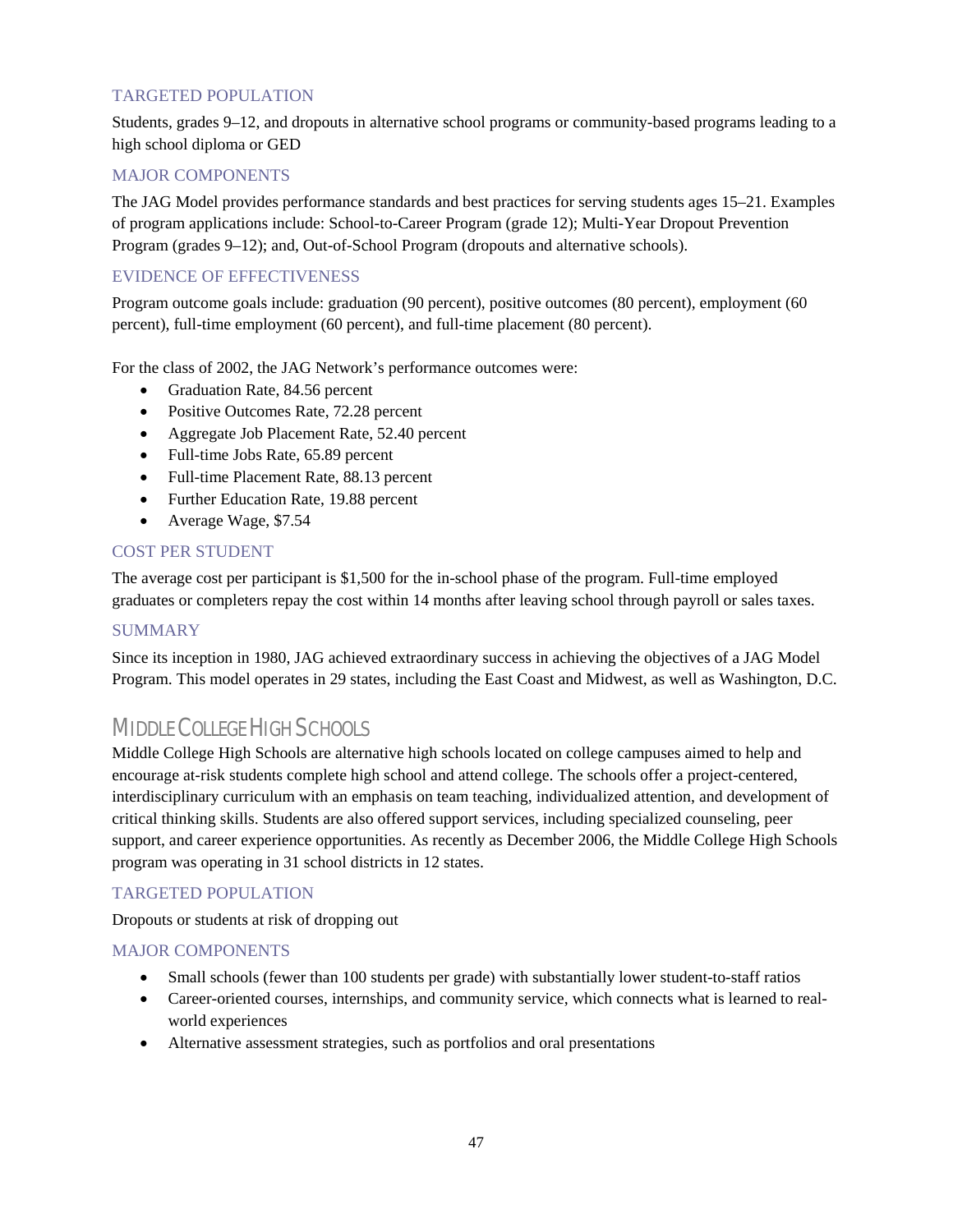#### EVIDENCE OF EFFECTIVENESS

The What Works Clearinghouse (WWC) examined six studies on the effectiveness of the Middle College High Schools. Only one study, a randomized controlled trial, met WWC evidence standards. The program was found to have no discernible effects on staying in school.

#### COST PER STUDENT

Researchers estimated the cost of educating a student in a Middle College High School to be about 50 percent higher than the cost of educating a student in a regular school within the district.

#### SUMMARY

Middle College National Consortium (MCNC)— [http://www.mcnc.us](http://www.mcnc.us/) What Works Clearinghouse (WWC)—[http://www.whatworks.ed.gov](http://www.whatworks.ed.gov/)

### CAREER ACADEMIES

Career Academies are school-within-school programs operating in high schools. The program offers careerrelated curricula based on a career theme, academic coursework, and work experience through partnerships with local employers. Currently, the National Career Academy Coalition (NCAC) reports that at least 1,500 Career Academies are operable. A registry by the Career Academy Support Network (CASN) includes more than 1,600 Career Academies.

#### TARGETED POPULATION

Career Academies were originally developed over 30 years ago as a dropout-prevention strategy, targeting students at risk of dropping out of high school. Recently, Career Academies have broadened to serve all categories of students.

#### MAJOR COMPONENTS

- School-within-school organization with a career theme (health care, business and finance, technology, communications)
- Academic and vocational curricula related to career themes and taught by a core group of teachers
- Partnerships with local employers who provide internship opportunities and mentoring to students

#### EVIDENCE OF EFFECTIVENESS

The What Works Clearinghouse (WWC) examined seven studies on the effectiveness of the Career Academies. Only one study met WWC evidence standards. The program was found to have potentially positive effects on progressing and remaining in school and no discernible effects on completing school.

#### COST PER STUDENT

The cost of Career Academies is approximately \$600 per pupil more than the average expenditure per pupil in the district. No information is available on the cost of delivering services to high-risk youth within the Career Academies.

#### SUMMARY

Career Academy Support Network (CASN) —[http://casn.berkeley.edu](http://casn.berkeley.edu/) National Career Academy Coalition (NCAC) — [http://www.ncacinc.org](http://www.ncacinc.org/) What Works Clearinghouse (WWC) [—http://www.whatworks.ed.gov](http://www.whatworks.ed.gov/)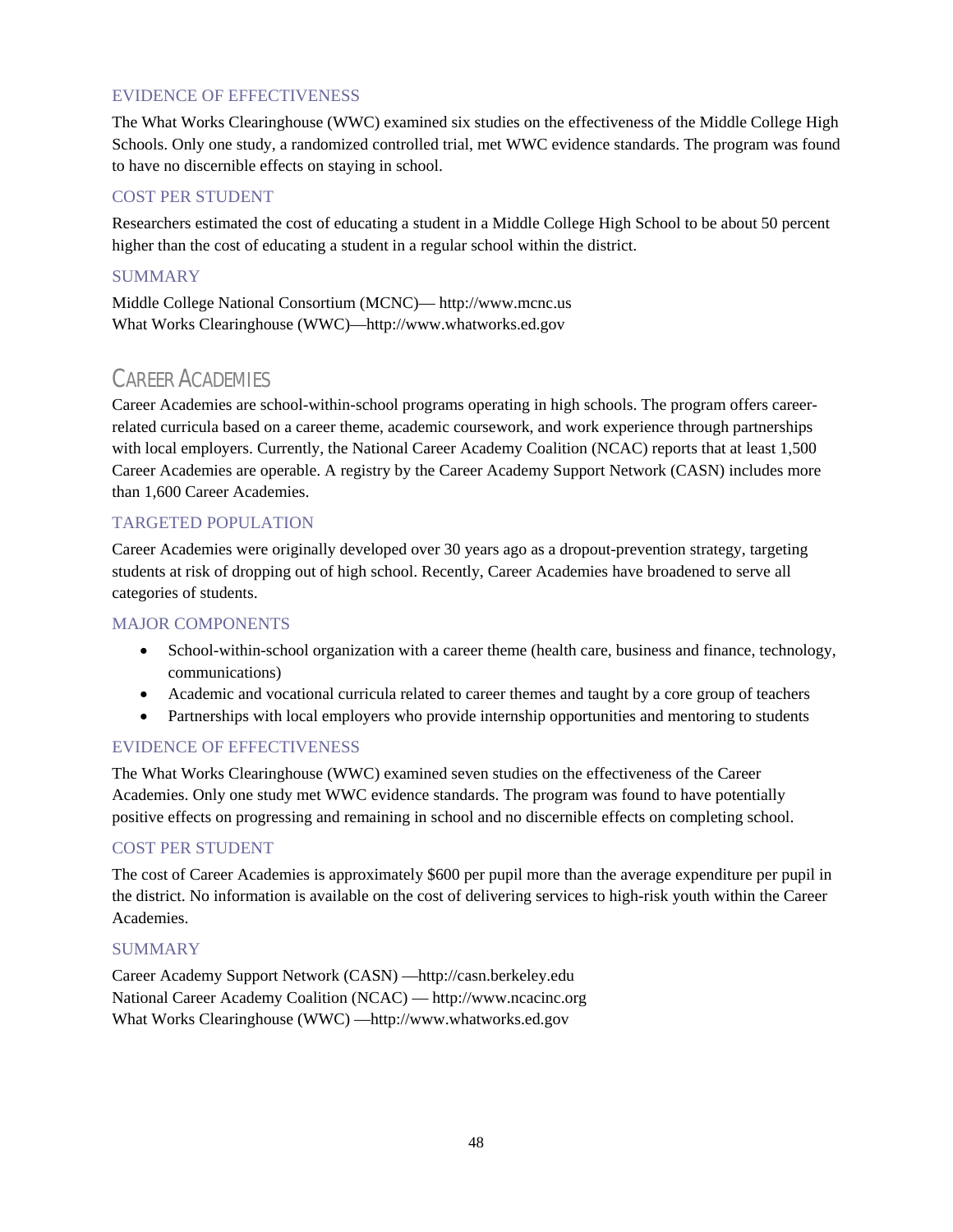## Appendix F: State Legislative Comparisons

| <b>State</b>            | Date of<br>Enactment<br>$(Rev.)$ <sup>1</sup> | <b>Compulsory</b><br>Attendance<br>Age <sup>2</sup> | <b>Recent Leg Proc</b>     | Avg<br>Daily<br>Mbrshp<br>$(02-03)^3$ | <b>Grad Rate</b><br>Prior to<br>Change | Grad<br>Rate<br>$(02-03)^4$ | Grad<br>Rate<br>$(03-04)$ <sup>5</sup> | <b>Dropout</b><br><b>Rates</b><br>$(01-02)$ <sup>6</sup> | <b>Dropout</b><br>Rate<br>Prior to<br>Change <sup><math>7</math></sup> |
|-------------------------|-----------------------------------------------|-----------------------------------------------------|----------------------------|---------------------------------------|----------------------------------------|-----------------------------|----------------------------------------|----------------------------------------------------------|------------------------------------------------------------------------|
| Alabama                 | 1915                                          | 7 to 16                                             | 2006-Leg.<br>adjourned     | 96.6                                  |                                        | 64.7                        | 65.0                                   | 3.7                                                      |                                                                        |
| Alaska                  | 2004                                          | 7 to 16                                             |                            | 91.3                                  |                                        | 68.0                        | 67.2                                   | $\overline{8.1}$                                         |                                                                        |
| Arizona                 | 1899                                          | 6 to 16                                             |                            | 86.8                                  |                                        | 68.0                        | 66.8                                   | 10.5                                                     |                                                                        |
| Arkansas                | 1909                                          | 5 to 17                                             |                            | 93.6                                  |                                        | 75.9                        | 76.8                                   | 5.3                                                      |                                                                        |
| California              | 1874                                          | 6 to 18                                             |                            | 99.5                                  |                                        | 74.1                        | 73.9                                   | $---$                                                    |                                                                        |
| Colorado                | 2006                                          | 6 to 17                                             | 2006-To 17                 | 88.8                                  |                                        | 76.4                        | 78.7                                   | $---$                                                    |                                                                        |
| Connecticut             | 2002                                          | 5 to 18                                             |                            | 97.3                                  | 77.5                                   | 80.9                        | 80.7                                   | 2.6                                                      | $\overline{3.0}$                                                       |
| Delaware                | 1907                                          | 5 to 16                                             |                            | 92.4                                  |                                        | 73.0                        | 72.9                                   | 6.2                                                      |                                                                        |
| *D.C.                   | 1864                                          | 5 to 18                                             |                            | 84.0                                  |                                        | 59.6                        | 68.2                                   | $---$                                                    |                                                                        |
| Florida                 | 2006                                          | 6 to 16                                             | LSS to raise age to<br>18  | 93.4                                  |                                        | 66.7                        | 66.4                                   | 5.1                                                      |                                                                        |
| Georgia                 | 1916                                          | 6 to 16                                             |                            | 93.5                                  |                                        | 60.8                        | 61.2                                   | 6.5                                                      |                                                                        |
| Hawaii                  | 1959                                          | 6 to 18                                             |                            | 91.3                                  | 68.3                                   | 71.3                        | 72.6                                   | $\overline{5.1}$                                         | 5.3                                                                    |
| Idaho                   | 1887                                          | 7 to 16                                             |                            | 94.0                                  |                                        | 81.4                        | 81.5                                   | 3.9                                                      |                                                                        |
| <b>Illinois</b>         | 2004                                          | 7 to 17                                             |                            | 88.6                                  | 75.9                                   | 75.9                        | 80.3                                   | $\overline{3.1}$                                         | $---$                                                                  |
| Indiana                 | 1897                                          | 7 to 18                                             |                            | 93.3                                  |                                        | 75.5                        | 73.5                                   | $\overline{2.3}$                                         |                                                                        |
| Iowa                    | 2006                                          | 6 to 16                                             | 2006-Leg. Failed           | 95.1                                  |                                        | 85.3                        | 85.8                                   | 2.4                                                      |                                                                        |
| Kansas                  | 1996                                          | $7$ to $18\,$                                       | 1996-To 18                 | 88.3                                  |                                        | 76.9                        | 77.9                                   | $\overline{3.1}$                                         | $---$                                                                  |
| Kentucky                | 2001                                          | 6 to 16                                             | 2001-Leg. Failed           | 85.9                                  |                                        | 71.7                        | 73.0                                   | $\overline{4.0}$                                         |                                                                        |
| Louisiana               | 2001                                          | 7 to 18                                             | 2001-To 18                 | 92.6                                  | 63.7                                   | 64.1                        | 69.4                                   | 6.6                                                      | 9.2                                                                    |
| Maine                   | 1875                                          | 7 to 17                                             |                            | 92.7                                  |                                        | 76.3                        | 77.6                                   | 2.8                                                      |                                                                        |
| Maryland                | 1902                                          | 5 to 16                                             |                            | 93.0                                  |                                        | 79.2                        | 79.5                                   | 3.9                                                      |                                                                        |
| Massachusetts           | 1852                                          | 6 to 16                                             |                            | 95.1                                  |                                        | 75.7                        | 79.3                                   | $---$                                                    |                                                                        |
| Michigan                | 1871                                          | 6 to 16                                             | 2002-Leg. Failed           | 94.0                                  |                                        | 74.0                        | 72.5                                   | $---$                                                    |                                                                        |
| Minnesota               | 1998                                          | 7 to 16                                             |                            | 94.0                                  | 77.0                                   | 84.8                        | 84.7                                   | 3.8                                                      | 5.5                                                                    |
| Mississippi             | 1918                                          | 6 to 17                                             |                            | 93.9                                  |                                        | 62.7                        | 62.7                                   | 3.9                                                      |                                                                        |
| Missouri                | 1905                                          | 7 to 16                                             | 2001-Leg. Failed           | 94.0                                  |                                        | 78.3                        | 80.4                                   | 3.6                                                      |                                                                        |
| Montana                 | 1883                                          | 7 to 16                                             |                            | 89.2                                  |                                        | 81.0                        | 80.4                                   | 3.9                                                      |                                                                        |
| Nebraska                | $\frac{2005}{ }$                              | $6$ to $18$                                         |                            | 91.1                                  |                                        | 85.2                        | 87.6                                   | 4.2                                                      |                                                                        |
| Nevada                  | 1973                                          | 7 to 17                                             |                            | 94.5                                  |                                        | 72.3                        | 57.4                                   | 6.4                                                      |                                                                        |
| <b>New</b><br>Hampshire | 2007                                          | 6 to 18                                             | 2007-Legislation<br>Passed | 97.5                                  |                                        | 78.2                        | 78.7                                   | 4.0                                                      |                                                                        |
| New Jersey              | 1875                                          | 6 to 16                                             | $2006 - In$<br>committee   | 96.8                                  |                                        | 87.0                        | 86.3                                   | 2.5                                                      |                                                                        |
| New Mexico              | 1891                                          | 5 to 18                                             | 2007-To 18                 | 98.9                                  |                                        | 63.1                        | 67.0                                   | $\overline{5.2}$                                         |                                                                        |

 $\overline{a}$ 

<sup>&</sup>lt;sup>1</sup> U.S. Department of Education, National Center for Education Statistics. (2004). *Digest of educational statistics*.

<span id="page-59-1"></span><span id="page-59-0"></span>U.S. Department of Education, National Center for Education Statistics. (2006). *Common core of data.* <sup>3</sup>

<span id="page-59-2"></span><sup>&</sup>lt;sup>3</sup> U.S. Department of Education, National Center for Education Statistics Information. Blank states do not report dropouts that are consistent with NCES definition. <sup>4</sup>

<span id="page-59-3"></span>U.S. Department of Education, National Center for Education Statistics. *User's guide to computing high school graduation rates, volume 2.* 5 U.S. Department of Education, National Center for Education Statistics. *User's guide to computing high school graduation* 

<span id="page-59-4"></span>*rates, volume 2.* 6 U.S. Department of Education, National Center for Education Statistics. (2006). *Dropout rates in the United States: 2004.*

<span id="page-59-5"></span>Some information not available. 7 U.S. Department of Education, National Center for Education Statistics. (2006). *Dropout rates in the United States: 2004.* 

<span id="page-59-6"></span>Some information not available.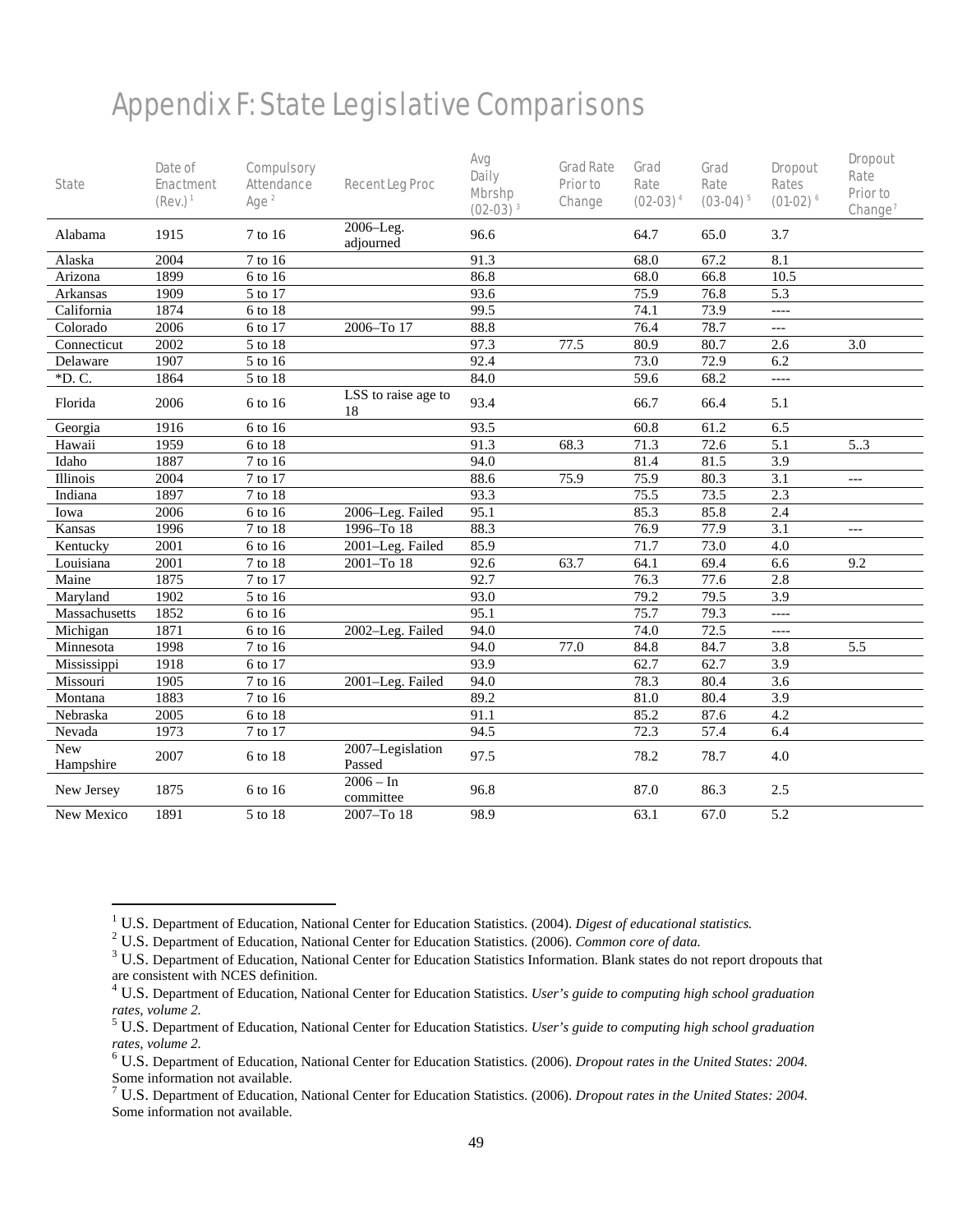| <b>State</b>      | Date of<br><b>Enactment</b><br>$(Rev.)$ <sup>8</sup> | <b>Compulsory</b><br><b>Attendance</b><br>Age <sup>9</sup> | <b>Recent Leg Proc</b>                     | Avg<br><b>Daily</b><br>Mbrshp<br>$(02-03)$ <sup>10</sup> | <b>Grad Rate</b><br>Prior to<br>Change | Grad<br>Rate<br>$(02-03)$ <sup>11</sup> | Grad<br>Rate<br>$(03-04)$ <sup>12</sup> | <b>Dropout</b><br>Rates<br>$(01-02)$ <sup>13</sup> | <b>Dropout</b><br>Rate<br>Prior to<br>Change $14$ |
|-------------------|------------------------------------------------------|------------------------------------------------------------|--------------------------------------------|----------------------------------------------------------|----------------------------------------|-----------------------------------------|-----------------------------------------|----------------------------------------------------|---------------------------------------------------|
| New York          | 1874                                                 | 6 to 16                                                    | Buffalo & NYC<br>$-172002-$<br>Leg. failed | 90.7                                                     |                                        |                                         | ---                                     | 7.1                                                |                                                   |
| North<br>Carolina | 1907                                                 | 7 to 16                                                    |                                            | 92.9                                                     |                                        | 70.1                                    | 71.4                                    | 5.7                                                |                                                   |
| North Dakota      | 1883                                                 | 7 to 16                                                    |                                            | 94.1                                                     |                                        | 86.4                                    | 86.1                                    | $2.0\,$                                            |                                                   |
| Ohio              | 1877                                                 | 6 to 18                                                    |                                            | 92.1                                                     |                                        | 79.0                                    | 81.3                                    | 3.1                                                |                                                   |
| Oklahoma          | 1907                                                 | 5 to 18                                                    |                                            | 93.2                                                     |                                        | 76.0                                    | 77.0                                    | 4.4                                                |                                                   |
| Oregon            | 1965                                                 | 7 to 18                                                    |                                            | 88.1                                                     |                                        | 73.7                                    | 74.2                                    | 4.9                                                |                                                   |
| Pennsylvania      | 1895                                                 | 8 to 17                                                    |                                            | 93.4                                                     |                                        | 81.7                                    | 82.2                                    | 3.3                                                |                                                   |
| Rhode Island      | 1883                                                 | 6 to 18                                                    | 2007-To 18                                 | 90.2                                                     |                                        | 77.7                                    | 75.9                                    | 4.3                                                |                                                   |
| South<br>Carolina | 1915                                                 | 6 to 17                                                    |                                            | 90.9                                                     |                                        | 59.7                                    | 60.6                                    | 3.3                                                |                                                   |
| South Dakota      | 1883                                                 | 6 to 16                                                    |                                            | 92.9                                                     |                                        | 83.0                                    | 83.7                                    | 2.8                                                |                                                   |
| Tennessee         | 1905                                                 | 6 to 17                                                    |                                            | 91.7                                                     |                                        | 63.4                                    | 66.1                                    | 3.8                                                |                                                   |
| Texas             | 1996                                                 | 6 to 18                                                    |                                            | 92.7                                                     | 62.9                                   | 75.5                                    | 76.7                                    | 3.8                                                | ---                                               |
| Utah              | 1999                                                 | 6 to 18                                                    | 1999-To 18                                 | 91.0                                                     | 78.0                                   | 80.2                                    | 83.0                                    | 3.7                                                | 5.2                                               |
| Vermont           | 1867                                                 | 6 to 16                                                    |                                            | 96.0                                                     |                                        | 83.6                                    | 85.4                                    | $4.0$                                              |                                                   |
| Virginia          | 1908                                                 | 5 to 18                                                    |                                            | 93.8                                                     |                                        | 80.6                                    | 79.3                                    | 2.9                                                |                                                   |
| Washington        | 1871                                                 | 8 to 18                                                    |                                            | 91.8                                                     |                                        | 74.2                                    | 74.6                                    | 7.1                                                |                                                   |
| W. Virginia       | 1897                                                 | 6 to 16                                                    | $2006 - In$<br>committee                   | 94.6                                                     |                                        | 75.7                                    | 76.9                                    | 3.7                                                |                                                   |
| Wisconsin         | 1879                                                 | 6 to 18                                                    |                                            | 93.9                                                     |                                        | 85.8                                    | $---$                                   | 1.9                                                |                                                   |
| Wyoming           | 1919                                                 | 6 to 16                                                    | 2007-Failed                                | 89.9                                                     |                                        | 73.9                                    | 76.0                                    | 5.8                                                | 6.2                                               |

<sup>&</sup>lt;sup>8</sup> U.S. Department of Education, National Center for Education Statistics. (2004). *Digest of educational statistics.*<br><sup>9</sup> U.S. Department of Education, National Center for Education Statistics. (2006). *General statistic* 

<span id="page-60-2"></span><span id="page-60-1"></span><span id="page-60-0"></span><sup>9</sup> U.S. Department of Education, National Center for Education Statistics. (2006). Common core of data.<br><sup>10</sup> U.S. Department of Education, National Center for Education Statistics Information. Blank states do not report dro are consistent with NCES definition.<br>
<sup>11</sup> U.S. Department of Education, National Center for Education Statistics. *User's guide to computing high school graduation* 

<span id="page-60-3"></span>*rates, volume 2.*

<span id="page-60-4"></span><sup>&</sup>lt;sup>12</sup> U.S. Department of Education, National Center for Education Statistics. *User's guide to computing high school graduation rates, volume 2*

<span id="page-60-5"></span><sup>&</sup>lt;sup>13</sup> U.S. Department of Education, National Center for Education Statistics. (2006). *Dropout Rates in the United States: 2004*. Some information not available.

<span id="page-60-6"></span><sup>&</sup>lt;sup>14</sup> U.S. Department of Education, National Center for Education Statistics. (2006). *Dropout Rates in the United States: 2004*. Some information not available.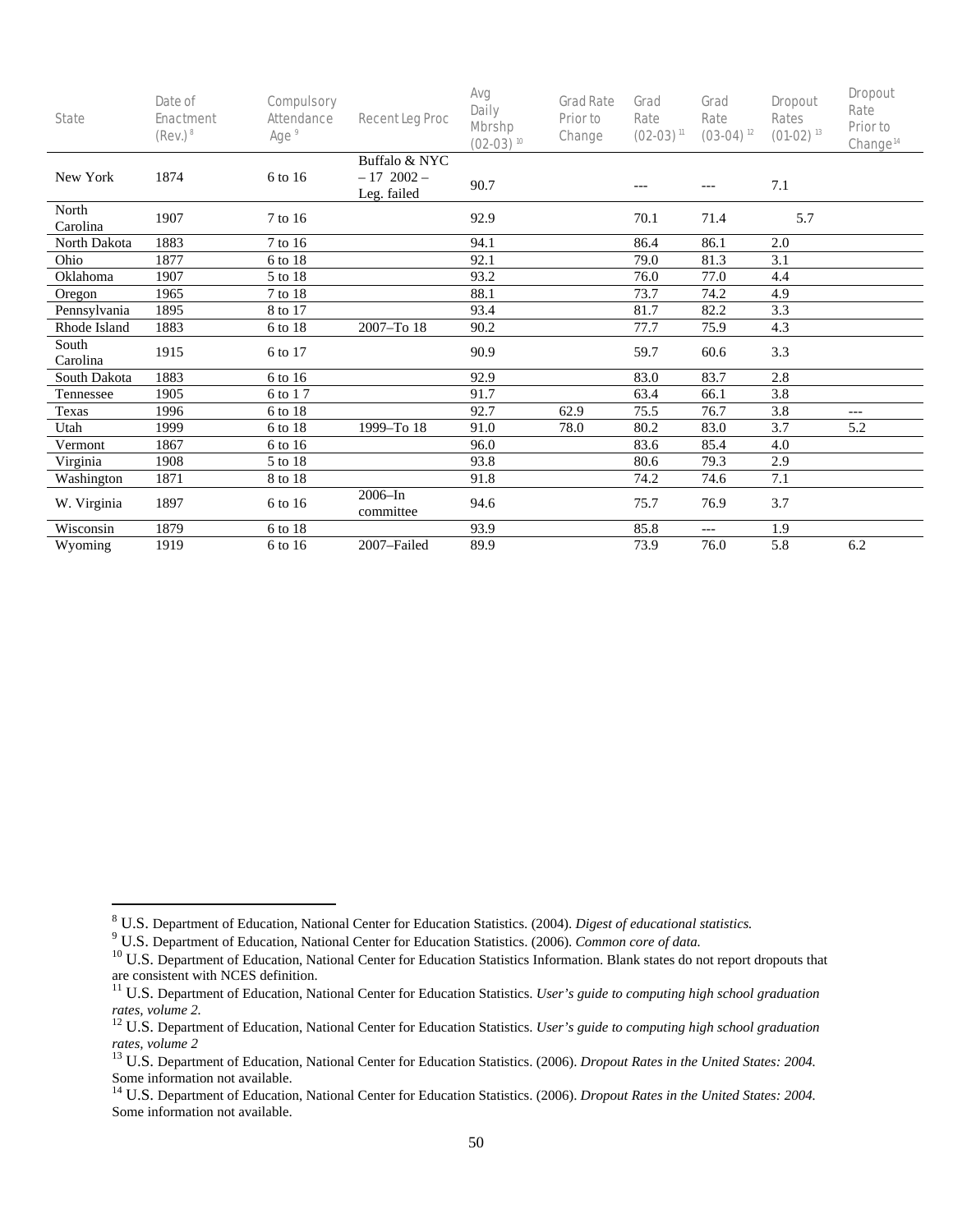# Appendix G: Exceptions and Penalties

| <b>State</b> | <b>Exceptions</b>                                                                                                                                                                                                                                                                                                                                                                                 | <b>Penalties</b>                                                                                                                                                     |
|--------------|---------------------------------------------------------------------------------------------------------------------------------------------------------------------------------------------------------------------------------------------------------------------------------------------------------------------------------------------------------------------------------------------------|----------------------------------------------------------------------------------------------------------------------------------------------------------------------|
| Alabama      |                                                                                                                                                                                                                                                                                                                                                                                                   |                                                                                                                                                                      |
| Alaska       | Physical or mental disability; Legal custody;<br>Temporary illness/injury; Suspension/Expulsion; Lives<br>more than two miles from school; Completed 12th grade;<br>Enrolled in State boarding school/district correspondence<br>program/centralized correspondence study program/other<br>alternative educational experience approved by board, upon<br>written request from parent; Home school | Parent: \$500 fine for every five days of<br>unlawful absence<br>Student: N/A                                                                                        |
| Arizona      |                                                                                                                                                                                                                                                                                                                                                                                                   |                                                                                                                                                                      |
| Arkansas     | Received high school diploma or equivalent; Enrolled<br>in postsecondary vocational-technical<br>institution/community college/two-year or four-year institution<br>of higher education; Enrolled in an adult<br>education program; Enrolled in Arkansas National<br>Guard Youth Challenge Program                                                                                                | Parent: \$500 fine (# unlawful absence<br>determined by school board)<br>Student: Denial of course<br>credit/promotion/graduation;<br>Suspension of driver's license |
| California   | None mentioned in statute                                                                                                                                                                                                                                                                                                                                                                         | Parent: N/A<br>Student: Four unexcused absences in one<br>month or 10 unexcused absences<br>during school year                                                       |
| Colorado     |                                                                                                                                                                                                                                                                                                                                                                                                   |                                                                                                                                                                      |
| Connecticut  | Graduated high school; Receiving equivalent instruction;<br>Parental consent                                                                                                                                                                                                                                                                                                                      | Parent: \$25 per day<br>Student: N/A                                                                                                                                 |
| Delaware     |                                                                                                                                                                                                                                                                                                                                                                                                   |                                                                                                                                                                      |
| *D.C.        | Received diploma or equivalent; Flexible hours for<br>students ages 17 to 18 for work purposes                                                                                                                                                                                                                                                                                                    | Parent: \$100 fine, jail, community service<br>for every two unlawful absences<br>Student: N/A                                                                       |
| Florida      |                                                                                                                                                                                                                                                                                                                                                                                                   |                                                                                                                                                                      |
| Georgia      |                                                                                                                                                                                                                                                                                                                                                                                                   |                                                                                                                                                                      |
| Hawaii       | Physical/mental disability; Employment if over 15 and<br>approved by superintendent; Family Court; Graduated<br>high school; Enrolled in alternative education program;<br>Home school; Enrolled in alternative education program<br>due to behavior issues and/or poor attendance (over 16)                                                                                                      | Parent: Guilty of misdemeanor<br>Student: N/A                                                                                                                        |
| Idaho        |                                                                                                                                                                                                                                                                                                                                                                                                   |                                                                                                                                                                      |
| Illinois     | Physical/mental disability; Employment; Confirmation;<br>Religious holidays                                                                                                                                                                                                                                                                                                                       | Parent: N/A<br>Student: N/A                                                                                                                                          |
| Indiana      |                                                                                                                                                                                                                                                                                                                                                                                                   |                                                                                                                                                                      |
| Iowa         |                                                                                                                                                                                                                                                                                                                                                                                                   |                                                                                                                                                                      |
| Kansas       | For students 16-17, enrolled in alternative educational<br>program; Enrolled postsecondary educational institution;<br>Attends final counseling session at which a disclaimer to<br>encourage the child to remain in school or to pursue                                                                                                                                                          | Parent: N/A<br>Student: N/A                                                                                                                                          |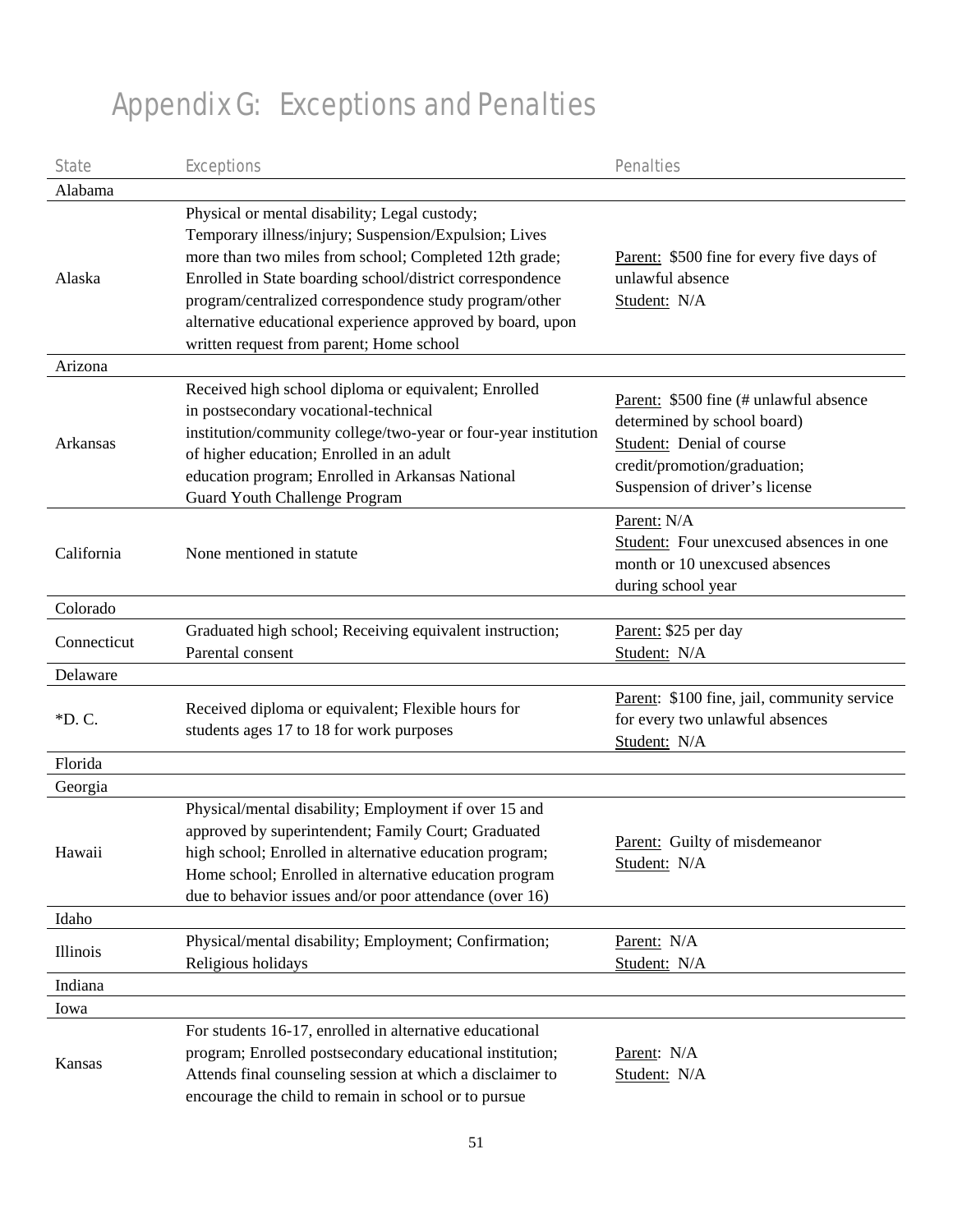| <b>State</b>             | <b>Exceptions</b>                                                                                                                                                                                                                                                                                                                                                                                                                                                                                                                                                                                            | <b>Penalties</b>                                                                                                                                                                                                                                                                                                                                                                                                     |
|--------------------------|--------------------------------------------------------------------------------------------------------------------------------------------------------------------------------------------------------------------------------------------------------------------------------------------------------------------------------------------------------------------------------------------------------------------------------------------------------------------------------------------------------------------------------------------------------------------------------------------------------------|----------------------------------------------------------------------------------------------------------------------------------------------------------------------------------------------------------------------------------------------------------------------------------------------------------------------------------------------------------------------------------------------------------------------|
|                          | educational alternatives is presented to and signed by<br>the child and the parent                                                                                                                                                                                                                                                                                                                                                                                                                                                                                                                           |                                                                                                                                                                                                                                                                                                                                                                                                                      |
| Kentucky                 |                                                                                                                                                                                                                                                                                                                                                                                                                                                                                                                                                                                                              |                                                                                                                                                                                                                                                                                                                                                                                                                      |
| Louisiana                | Written consent by parent; If over 16, enrolled in<br>alternative education program/vocational-technical<br>education program/adult education program;<br>Attending National Guard Youth Challenge Program                                                                                                                                                                                                                                                                                                                                                                                                   | Parent: \$250 and/or 30 days in jail—<br>penalty for violation of compulsory<br>attendance; \$100 and/or 10 days in jail-<br>penalty for enticing/soliciting children to<br>be absent from school<br>Student: N/A                                                                                                                                                                                                    |
| Maine                    | Enrolled in alternative education; Graduated high<br>school before age 17; If over 15 and completed<br>grade 9, work/home school; Habitual truancy                                                                                                                                                                                                                                                                                                                                                                                                                                                           | Parent: For every 10 full days of<br>unexcused absences or seven consecutive<br>school days of unexcused absences, a<br>parent is guilty of a civil violation; May be<br>ordered to take specific action to ensure<br>the student's attendance at school, enjoin<br>offender from engaging in specific<br>conduct which interferes with student's<br>attendance at school, or, undergo<br>counseling<br>Student: N/A |
| Maryland                 | Home school; Severe illness; Age 16 and lack of academic<br>success, continual disciplinary problems, or lack of interest;<br>Employment; Marriage; Military service; Court action; Age 16<br>to support family; Expulsion; Special cases with<br>superintendent's approval; Pregnancy/parenthood---if under<br>age 16, must enroll in appropriate educational program;<br>Completed high school diploma/equivalent requirements;<br>Early college admission; Disabled students, completed<br>requirements for a Maryland High School Certificate;<br>Physical/mental/emotional handicap; Dangerous students | Parent: If induces or harbors absent<br>student, \$500 fine and/or 30 days in jail; If<br>fails to see child attends, first offense, \$50<br>fine per day and or 10 days in jail, and,<br>second and subsequent offenses, \$100 fine<br>per day and/or 30 days in jail; Court may<br>suspend sentence and establish terms and<br>conditions to promote attendance<br>Student: Discretion of school system/staff      |
| Massachusetts            |                                                                                                                                                                                                                                                                                                                                                                                                                                                                                                                                                                                                              |                                                                                                                                                                                                                                                                                                                                                                                                                      |
| Michigan                 |                                                                                                                                                                                                                                                                                                                                                                                                                                                                                                                                                                                                              |                                                                                                                                                                                                                                                                                                                                                                                                                      |
| Minnesota<br>Mississippi | Physical/mental/emotional disability; Enrolled in special<br>education/remedial education/education for handicapped;<br>Home School; NOTE: Certificate of Enrollment must be<br>completed to participate in these programs                                                                                                                                                                                                                                                                                                                                                                                   | Parent: If child is absent within 18 days<br>after the first day of school or 12 unlawful<br>absences during school year, parent<br>subject to \$1,000 fine and/or 1 year in jail<br>Student: Subject to youth court discretion<br>to order child to enroll or re-enroll in<br>school; superintendent may assign child to<br>alternative school program                                                              |
| Missouri                 |                                                                                                                                                                                                                                                                                                                                                                                                                                                                                                                                                                                                              |                                                                                                                                                                                                                                                                                                                                                                                                                      |

Montana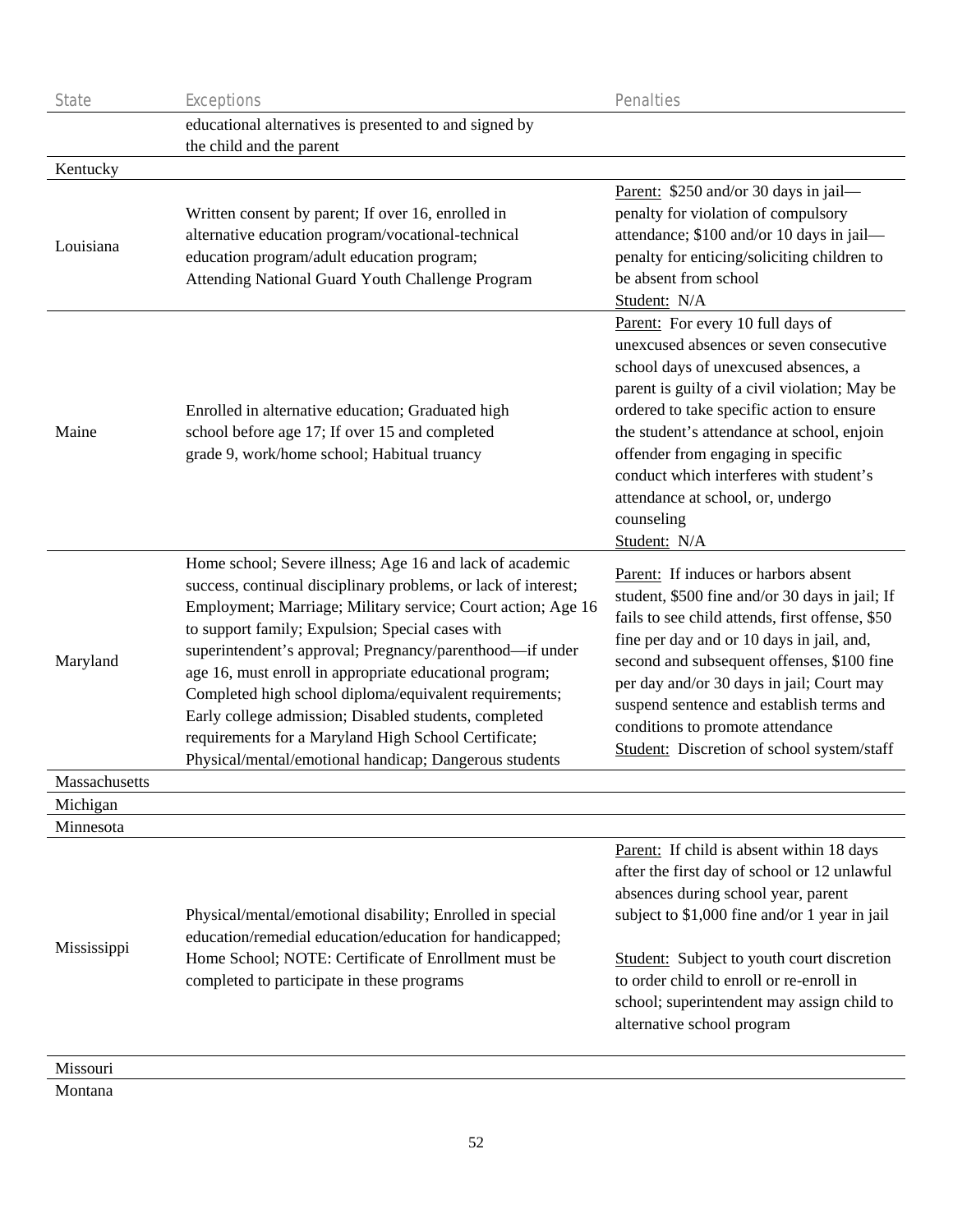| <b>State</b>   | <b>Exceptions</b>                                                                                                                                                                                                                                                                     | <b>Penalties</b>                                                                                                                                                                                                                                                                                                                                                                                                                                                                                                                                                                                                                                                                                                                                                                                                                                      |
|----------------|---------------------------------------------------------------------------------------------------------------------------------------------------------------------------------------------------------------------------------------------------------------------------------------|-------------------------------------------------------------------------------------------------------------------------------------------------------------------------------------------------------------------------------------------------------------------------------------------------------------------------------------------------------------------------------------------------------------------------------------------------------------------------------------------------------------------------------------------------------------------------------------------------------------------------------------------------------------------------------------------------------------------------------------------------------------------------------------------------------------------------------------------------------|
| Nebraska       | Met graduation requirements; Ages 16 to 17 to attend<br>alternative education programs; Age 16 with parental<br>permission                                                                                                                                                            | Parent: Class III misdemeanor<br>Student: N/A                                                                                                                                                                                                                                                                                                                                                                                                                                                                                                                                                                                                                                                                                                                                                                                                         |
| Nevada         | Obtained permission to take GED; Juvenile court may release<br>child who has completed grade 8; Age 14 if written evidence<br>shows child needs to support himself or family; Age 14 to 17<br>and completed grade 8 may be excused from full-time school<br>attendance for employment | Parent: N/A<br>Student: N/A                                                                                                                                                                                                                                                                                                                                                                                                                                                                                                                                                                                                                                                                                                                                                                                                                           |
| New Hampshire  |                                                                                                                                                                                                                                                                                       |                                                                                                                                                                                                                                                                                                                                                                                                                                                                                                                                                                                                                                                                                                                                                                                                                                                       |
| New Jersey     |                                                                                                                                                                                                                                                                                       |                                                                                                                                                                                                                                                                                                                                                                                                                                                                                                                                                                                                                                                                                                                                                                                                                                                       |
| New Mexico     | Graduated; Age 17 and employed w/parental consent; Parental<br>consent                                                                                                                                                                                                                | Parent: \$25-\$100 fine or community<br>service; second and subsequent violations,<br>\$500 fine and/or 6 months in jail<br>Student: For 10 or more unexcused<br>absences, 90 days suspended driving<br>privileges; second and subsequent<br>violations, 1 year suspended driving<br>privileges                                                                                                                                                                                                                                                                                                                                                                                                                                                                                                                                                       |
| New York       |                                                                                                                                                                                                                                                                                       |                                                                                                                                                                                                                                                                                                                                                                                                                                                                                                                                                                                                                                                                                                                                                                                                                                                       |
| North Carolina |                                                                                                                                                                                                                                                                                       |                                                                                                                                                                                                                                                                                                                                                                                                                                                                                                                                                                                                                                                                                                                                                                                                                                                       |
| North Dakota   |                                                                                                                                                                                                                                                                                       |                                                                                                                                                                                                                                                                                                                                                                                                                                                                                                                                                                                                                                                                                                                                                                                                                                                       |
| Ohio           | Received diploma; Completed high school curriculum;<br>Completed education program; Received an age and schooling<br>certificate; Special Education; Physical/mental disability;<br>Home school; Age 14 for employment to support himself or<br>family                                | Parent: \$500 fine or 70 hours community<br>service<br>Student: N/A                                                                                                                                                                                                                                                                                                                                                                                                                                                                                                                                                                                                                                                                                                                                                                                   |
| Oklahoma       | Physical/mental disability; Emergency; Age 16 with consent<br>of parent and school administrator; Religious holy days                                                                                                                                                                 | Parent: First offense, \$25-\$50 fine and/or<br>5 days in jail; Second offense, \$50-\$100<br>fine and/or 10 days in jail; Third and<br>subsequent offenses, \$100-\$250 fine<br>and/or 15 days in jail; Community service<br>may be ordered in lieu of fine/jail; Court<br>may order as a condition of a deferred<br>sentence or as a condition of sentence, the<br>following: 1. Verifying attendance of the<br>child with the school; 2. Attending<br>meetings with school officials; 3. Taking<br>the child to school; 4. Taking the child to<br>the bus stop; 5. Attending school with the<br>child; 6. Undergoing an evaluation for<br>drug, alcohol, or other substance abuse<br>and following the recommendations of the<br>evaluator; and 7. Taking the child for drug,<br>alcohol, or other substance abuse<br>evaluation and following the |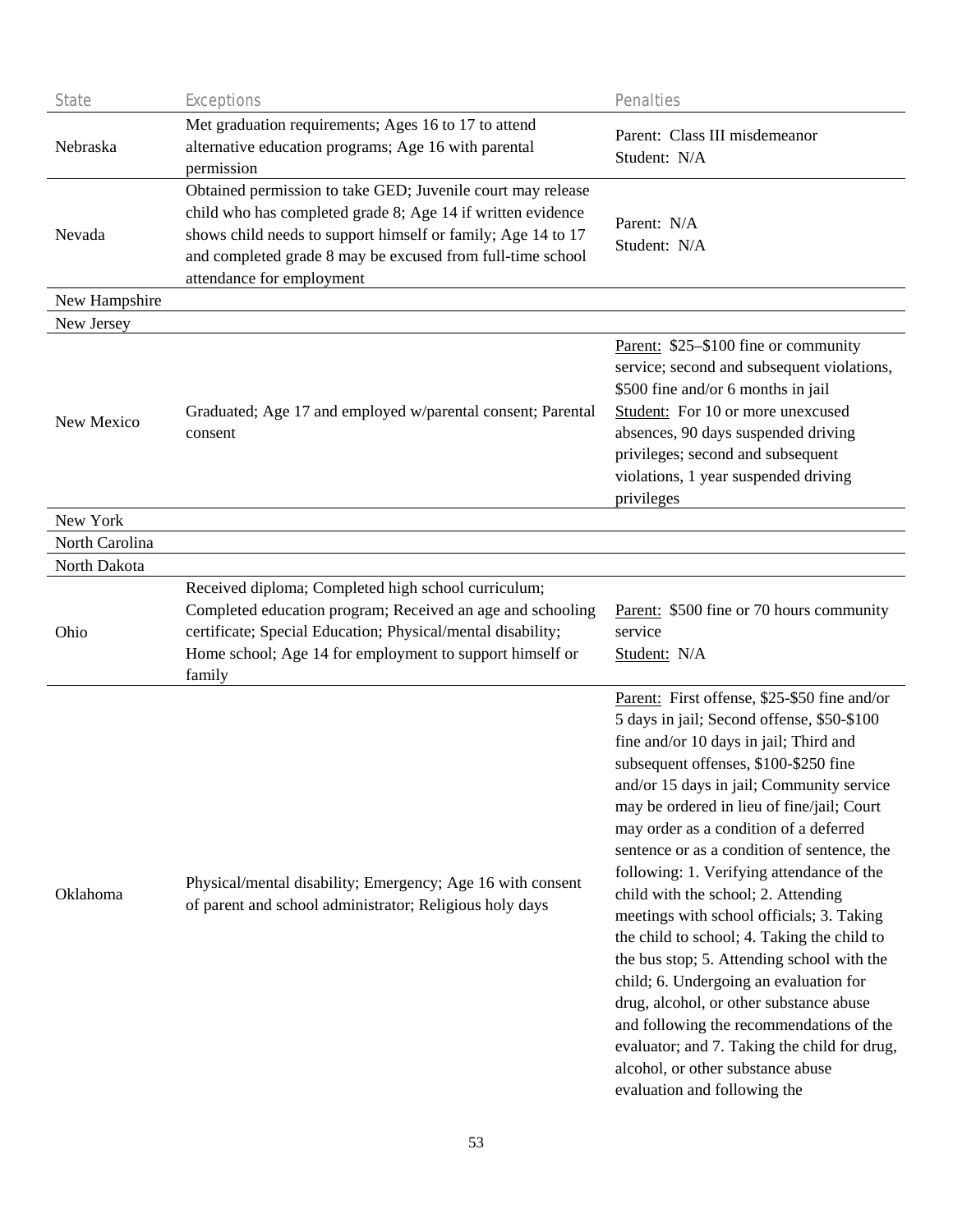| <b>State</b>   | <b>Exceptions</b>                                                                                                                                                                                                                                                                                                                                                                                                                                                                                                                                                    | <b>Penalties</b>                                                                                                                                                                                |
|----------------|----------------------------------------------------------------------------------------------------------------------------------------------------------------------------------------------------------------------------------------------------------------------------------------------------------------------------------------------------------------------------------------------------------------------------------------------------------------------------------------------------------------------------------------------------------------------|-------------------------------------------------------------------------------------------------------------------------------------------------------------------------------------------------|
|                |                                                                                                                                                                                                                                                                                                                                                                                                                                                                                                                                                                      | recommendations of the evaluator, unless<br>excused by the court.<br>Student: N/A                                                                                                               |
| Oregon         | Acquired equivalent study of grades 1–12; Home school;<br>Legal; Age 16-17 for employment, community college or<br>alternative education; Emancipated minors                                                                                                                                                                                                                                                                                                                                                                                                         | Parent: Class C Violation<br>Student: N/A                                                                                                                                                       |
| Pennsylvania   | Physical/mental disability; Home school; Age 16 and<br>employed; Age 15 and engaged in farm work/domestic<br>service; Age 14 and engaged in farm work/domestic service<br>and completed elementary school; Resides two miles from<br>nearest public highway                                                                                                                                                                                                                                                                                                          | Parent: \$300 fine or parent education<br>program or 5 days in jail; 6 months<br>community service<br>Student: Age 13 and absent 3 or more<br>days, \$300 fine; suspended driving<br>privileges |
| Rhode Island   | 2007 Legislature changed to 18 years of age                                                                                                                                                                                                                                                                                                                                                                                                                                                                                                                          |                                                                                                                                                                                                 |
| South Carolina | Graduated; Received equivalent high school education;<br>Physical/mental disability; Completed grade 8 and employed<br>for necessity of home; Pregnancy/parenthood; Age 17 and<br>disruptive/unproductive/not in best interest-court determined                                                                                                                                                                                                                                                                                                                      | Parent: \$50 fine or 30 days in jail<br>Student: N/A                                                                                                                                            |
| South Dakota   |                                                                                                                                                                                                                                                                                                                                                                                                                                                                                                                                                                      |                                                                                                                                                                                                 |
| Tennessee      | Received diploma/certificate; Enrolled/completed GED<br>courses; Home school; Parent withdraws; Physical/mental<br>disability; Age 17 and detriment to good order/discipline of<br>other students                                                                                                                                                                                                                                                                                                                                                                    | Parent: Class C misdemeanor; Fines<br>placed in public school fund<br>Student: N/A                                                                                                              |
| Texas          | Enrolled in special education; Physical/mental disability;<br>Expelled; Age 17 and attending GED courses, required by<br>court to attend course, established residence apart from<br>parents, homeless or received GED/equivalent; Age 16 and<br>attending GED courses if court ordered or enrolled in Job<br>Corps; Enrolled in Texas Academy of Mathematics and<br>Science/Texas Academy of Leadership in the<br>Humanities/Texas Academy of Mathematics and Science at<br>The University of Texas at Brownsville/Texas Academy of<br><b>International Studies</b> | Parent: N/A<br>Student: N/A                                                                                                                                                                     |
| Utah           | Age 16 and completed grade 8 for employment-partial<br>release; Completed graduation requirements; Physical/mental<br>disability; Employment; Age 16 and negative attitude toward<br>school/unprofitable experience; Home school                                                                                                                                                                                                                                                                                                                                     | Parent: Class B misdemeanor<br>Student: N/A                                                                                                                                                     |
| Vermont        |                                                                                                                                                                                                                                                                                                                                                                                                                                                                                                                                                                      |                                                                                                                                                                                                 |
| Virginia       | Age 16 to 18 in adult correctional facility attending GED<br>classes; Obtained high school diploma/equivalent; Religion;<br>Students who cannot benefit from education at school;<br>Children suffering from contagious/infectious diseases;<br>Children without immunizations against communicable<br>diseases; Age 10 and live more than one mile from public<br>transportation to school; Age 10 to 17 and live more than 1.5                                                                                                                                     | Parent: Class 3 misdemeanor; Subsequent<br>offenses and offenses committed<br>knowingly and willingly constitute Class 2<br>misdemeanor<br>Student: N/A                                         |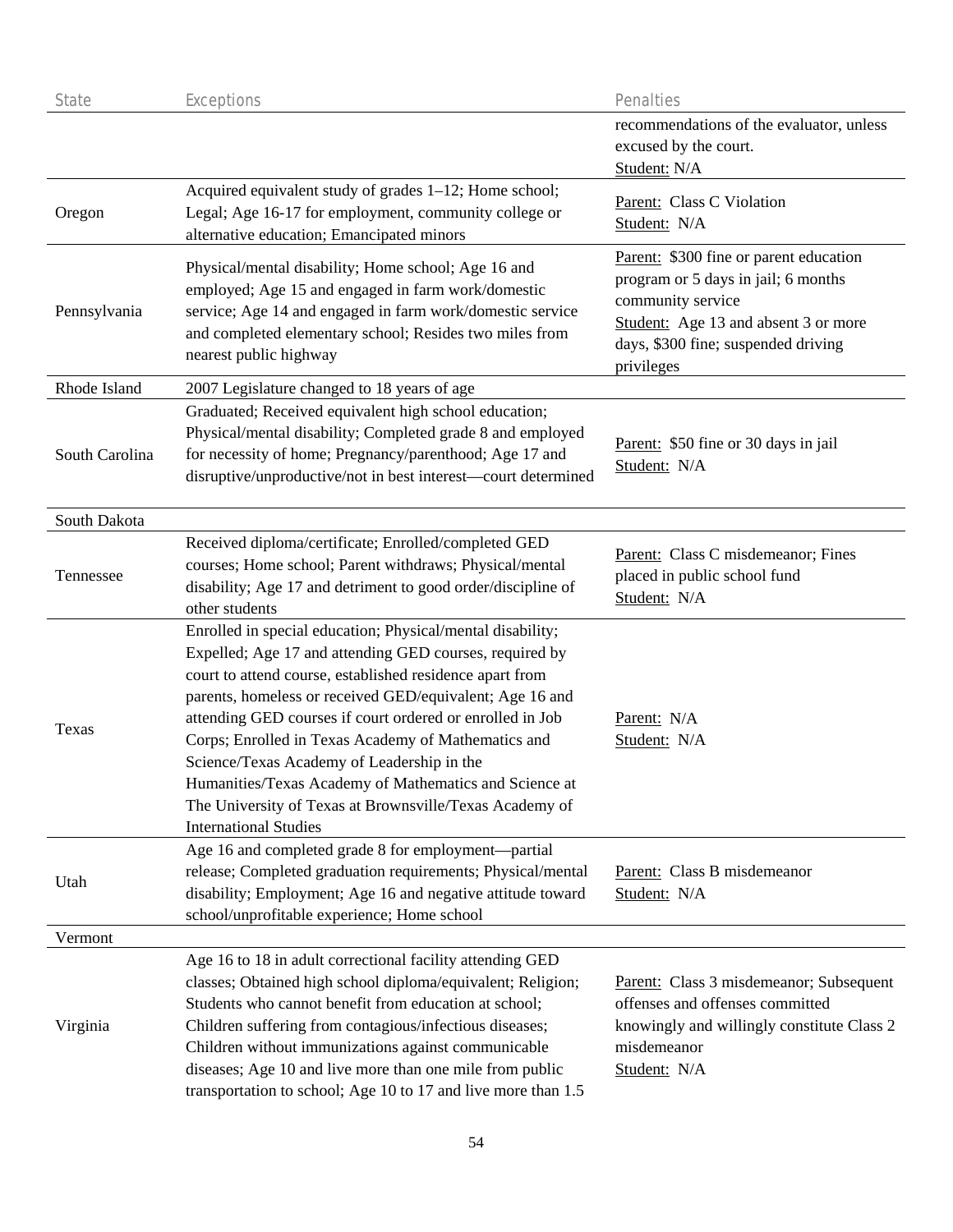| <b>State</b>  | <b>Exceptions</b>                                                                                                                                                                                                                                                                                                                                                                                                                                                                                                                     | <b>Penalties</b>                                                                                                                                                                                                                                                                                                                                                                                       |
|---------------|---------------------------------------------------------------------------------------------------------------------------------------------------------------------------------------------------------------------------------------------------------------------------------------------------------------------------------------------------------------------------------------------------------------------------------------------------------------------------------------------------------------------------------------|--------------------------------------------------------------------------------------------------------------------------------------------------------------------------------------------------------------------------------------------------------------------------------------------------------------------------------------------------------------------------------------------------------|
|               | miles from public transportation to school                                                                                                                                                                                                                                                                                                                                                                                                                                                                                            |                                                                                                                                                                                                                                                                                                                                                                                                        |
| Washington    | Home school; Physical/mental disability; Age 16 and<br>employed with parent consent, met graduation requirements,<br>or received certificate of educational competence                                                                                                                                                                                                                                                                                                                                                                | Parent: N/A<br>Student: N/A                                                                                                                                                                                                                                                                                                                                                                            |
| West Virginia |                                                                                                                                                                                                                                                                                                                                                                                                                                                                                                                                       |                                                                                                                                                                                                                                                                                                                                                                                                        |
| Wisconsin     | Age 16 to 17 and attending technical college or GED courses<br>with written parental consent and written agreement with<br>school board agreeing to completion of high school—part<br>time; Age 17 in juvenile correctional facility completing GED<br>courses; Physical/mental disability; Written parental consent;<br>Home school; Parent may request board-approved<br>modification, including but not limited to: work training/study<br>program, alternative education, private school, home school,<br>school outside district | Parent: First offense, \$500 fine and/or 30<br>days in jail; Second and subsequent<br>offense, \$1,000 fine and/or 90 days in jail;<br>Community service; Counseling; Attend<br>school with child<br>Student: N/A<br>Other: Any school district administrator,<br>principal, teacher, or school attendance<br>officer who violates this section shall<br>forfeit not less than \$5 nor more than \$25. |

Wyoming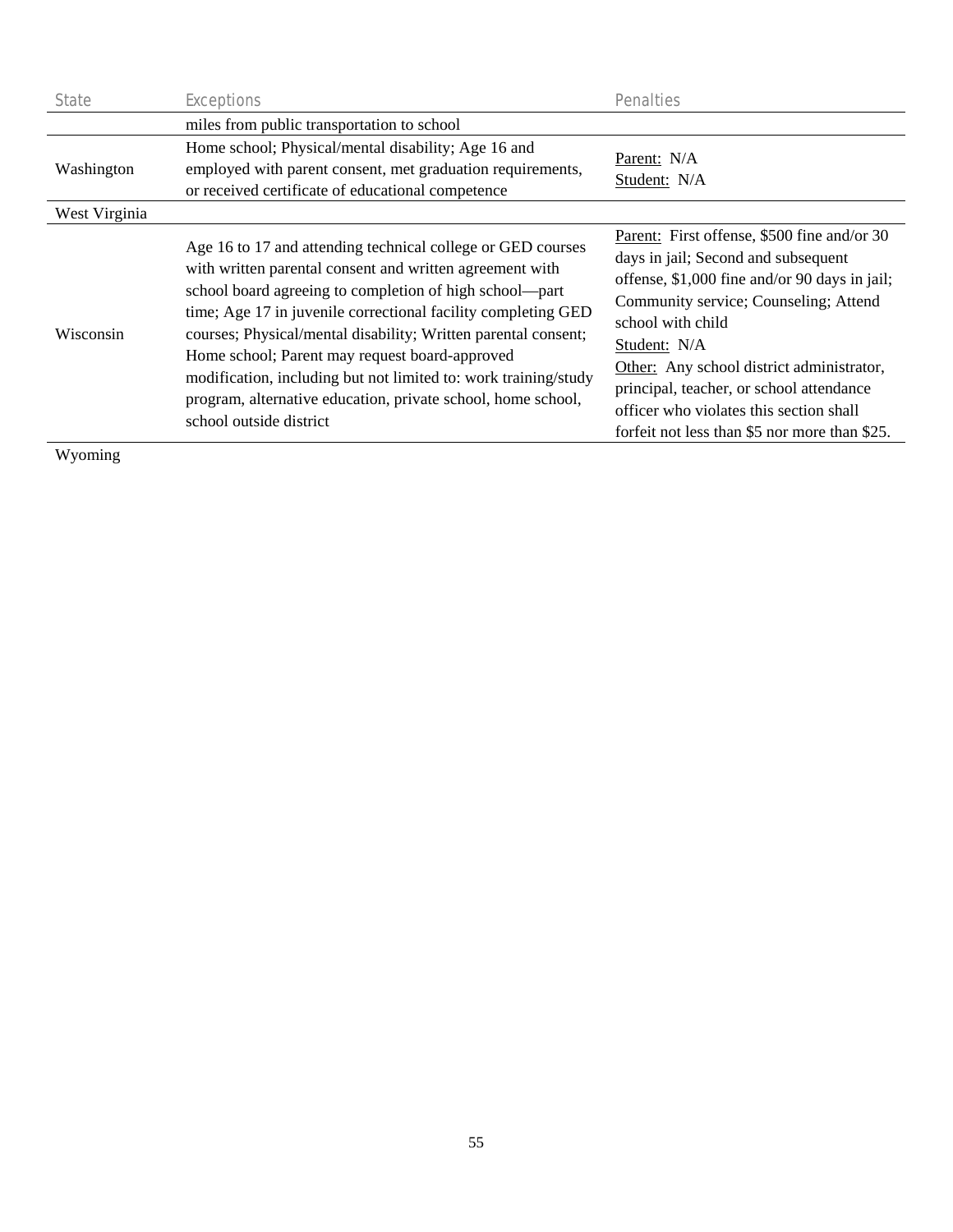## **Bibliography**

- Administrative Office of the Courts of North Carolina. (2001). *Truancy court keeps kids in school*. Retrieved October 26, 2007, from: http://www.aoc.state.nc.us/www/ public/aoc/pr/truancy.htm
- Bonczar, T. P. (2003). Prevalence of imprisonment in the U.S. population, 1974-2001. *Bureau of Justice Statistics Special Report*. (NCJ 197976). Washington DC: U.S. Bureau of Justice.
- Bridgeland, J., DiJulio, J. and Morison, K.B. (2006). The silent epidemic: Perspectives of high school dropouts. Washington, DC: Civic Enterprises.
- Burton, T. (2003, September 1). Judge urges schools to use truancy court. *Lansing State Journal*. Retrieved October 26, 2007, from: http://www.lsj.com/news/schools/ 030901\_truancy\_4b.html
- Dynarski, M. (2001). *Making do with less: Interpreting the evidence from recent federal evaluations of dropout-prevention programs*. Paper presented at the Dropouts: Implications and Findings conference, Harvard University, Cambridge, MA.
- Harlow, C. W. (2003). Education and correctional populations. *Bureau of Justice Statistics Special Report*. Washington, DC: U.S. Department of Justice. Retrieved from www.ojp.usdoj.gov/bjs/pub/pdf/ecp.pdf
- Heckman, J. J. (2000). Policies to foster human capital. *Research in Economics.*
- Hess, G. A. Jr., et. al. (1987). Where's room 185? How schools can reduce their dropout problem*. Education and Urban Society, 19/3*, 330-355.
- Legters, N. & Kerr, K. (2001). *Easing the transition to high school: An investigation of reform practices to promote ninth grade success.* Center for Social Organization of Schools, Johns Hopkins University. Prepared for a forum convened by The Civil Rights Project at Harvard University's Graduate School of Education and Achieve, Inc.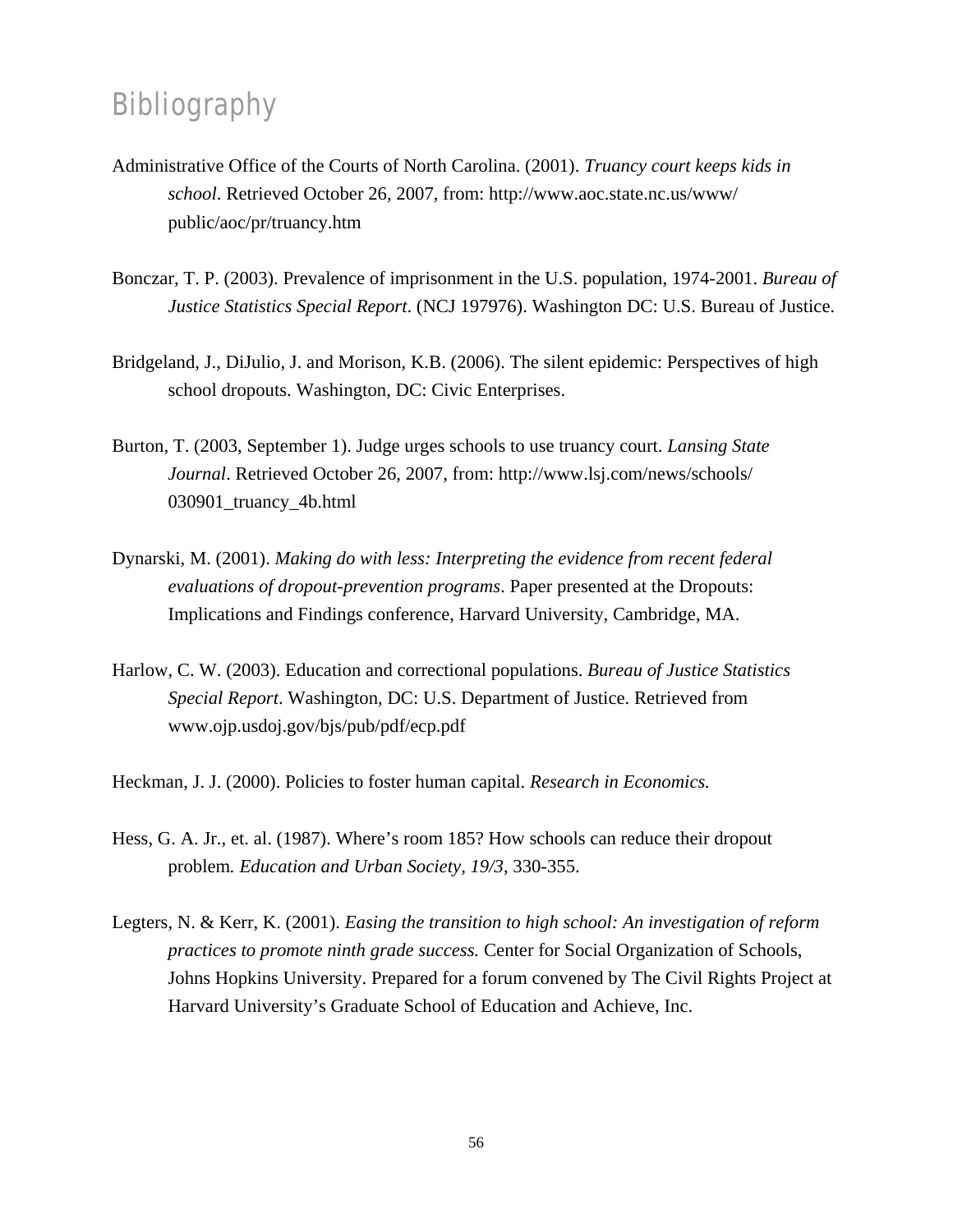- Levin, H., Belfield, C., Muenning, P., & Rouse, C. (2007). *The cost and benefits of an excellent education for all of America's children.* Center for Benefit-Cost Studies of Education at Teachers College, Columbia University.
- Macallair, D. (2002). *From classrooms to cell blocks: A national perspective*. Center on Juvenile and Criminal Justice. Retrieved October 14, 2007, from: http://www.cjcj.org/pubs/ higher/highernational.html
- Mariani, M. (1999). High-earning workers who don't have a bachelor's degree. *Occupational Outlook Quarterly*, Fall, 9-15.
- Maryland Department of Juvenile Services. (2004). *Gap analysis report.* Retrieved from: http://www.djs.state.md.us/pdf/gap/gap\_analysis.html
- Maryland State Department of Education. (2006). *The fact book 2005-2006: A statistical handbook.* Retrieved October 14, 2007, from http://marylandpublicschools.org/NR/rdonlyres/FCB60C1D-6CC2-4270-BDAA-153D67247324/12105/FACTBOOK2007.pdf
- Mizelle, N.B. (1999). Helping middle school students make the transition into high school. *ERIC Digest*, EDO-PS-99-11.
- National Center for Education Statistics. (2000). *Dropout rates in the United States: 1999.*  (NCES 2001022). Washington, DC: U.S. Department of Education, Office of Educational Research and Improvement.
- National Center for Education Statistics. (2006). *Dropout rates in the United States: 2002 and 2003.* (NCES 2006-062). Washington, DC: U.S. Department of Education, Office of Educational Research and Improvement.
- National Education Association. *Reducing the nation's dropout rate fact sheet*. Retrieved October 14, 2007, from the National Education Association Web site: http://www.nea.org/presscenter/actionplanfacts.html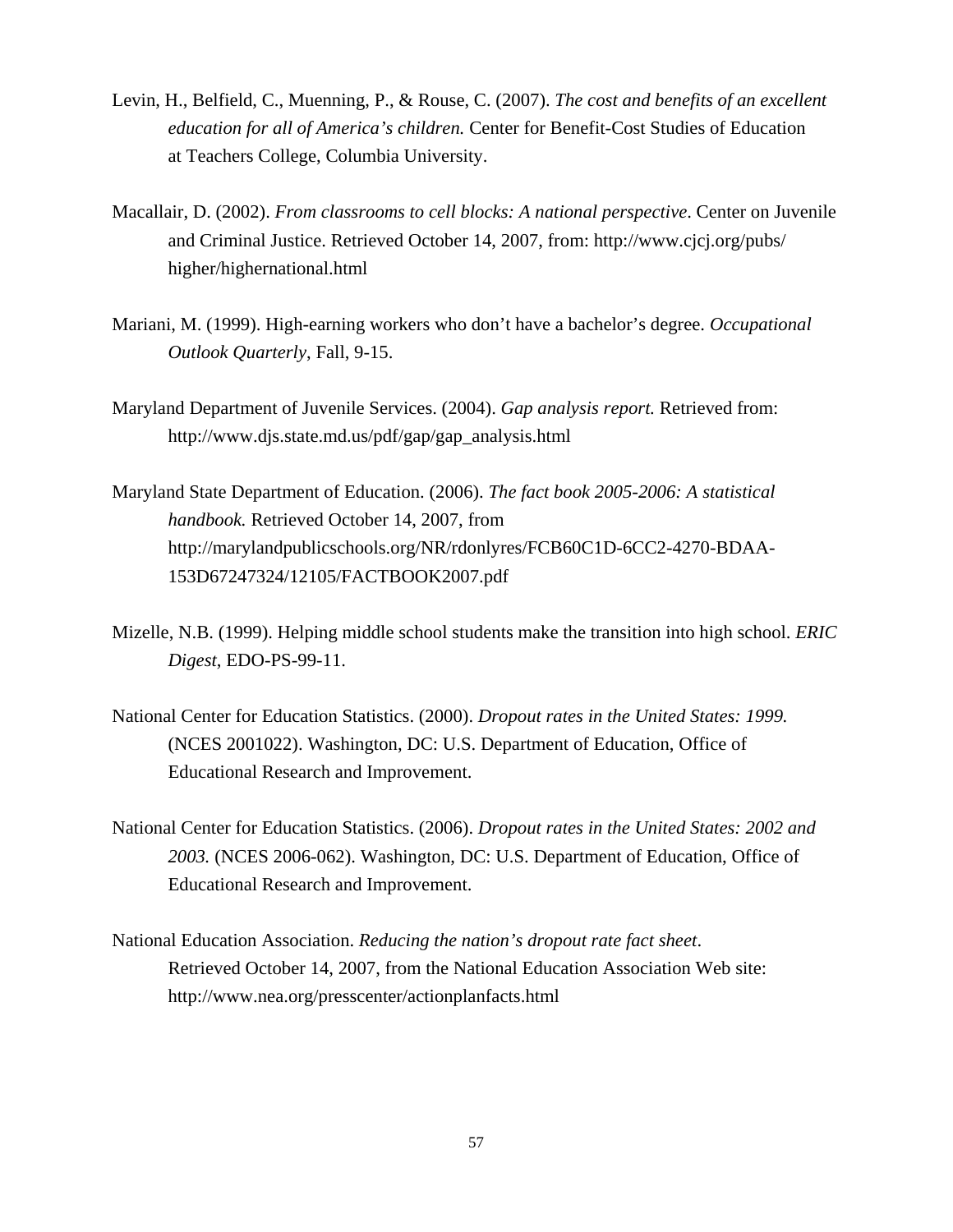- Reyhner, J. (1992). *Plans for Dropout prevention and special school support services for American Indian and Alaska Native students.* Commissioned by the U.S. Department of Education's Indian Nations at Risk Task Force. Retrieved October 14, 2007, from: http://jan.ucc.nau.edu/~jar/INAR.html
- Rosenthal, B.S. (1998). Nonschool correlates of dropout: An integrated review of the literature. *Children & Youth Services Review.*
- St. Louis County Truancy Court. (2005). *Schools, Families and Courts Working Together to Improve Student Attendance*. Retrieved October 26, 2007, from: http://www.co.stlouis.mo.us/circuitcourt/truancy.html
- Schargel, F.P., & Smink, J. (2001). *Strategies to help solve our school dropout problem.*  Larchmont, NY: Eye on Education.
- Slavin, R. E. & Fashola, O. S. (1998). *Show me the evidence! Proven and promising programs for America's schools.* Baltimore, MD: Center for Research on the Education of Students Placed At Risk. (ERIC Document Reproduction Service No. ED 421488).
- Smink, J. & Cash T. (2006). *Promising Universal Dropout Prevention Strategies*. Presentation at the 2006 National State Education Agency Forum, Clemson, South Carolina. Retrieved October 14, 2007, from: http://www.ndpc-sd.org/resources/docs/SEAForum2006/ Smink\_Cash--Universal\_Strategies.pdf
- Smink, J., Drew, S. & Duckenfield, M. (2006). Every nine seconds. *Clemson University Alumni Magazine.* Retrieved October 14, 2007, from: http://www.clemson.edu/ clemsonworld/archive/2006/fall06/feature2.htm
- State of Delaware Justice of the Peace Court. (2003). *Truancy Court Annual Report 2002-2003*. Retrieved October 26, 2007, from: http://courts.delaware.gov/Courts/ Justice%20of%20the%20Peace%20Court/?2003truancyreport.pdf
- U.S. Census Bureau. (2005). *Educational attainment in the United States: 2004.* Washington, DC: Author. Retrieved from: [http://www.census.gov/population/socdemo/](http://nces.ed.gov/transfer.asp?location=www.census.gov/population/socdemo/education/cps2004/tab08-1.pdf)  [education/cps2004/tab08-1.pdf](http://nces.ed.gov/transfer.asp?location=www.census.gov/population/socdemo/education/cps2004/tab08-1.pdf).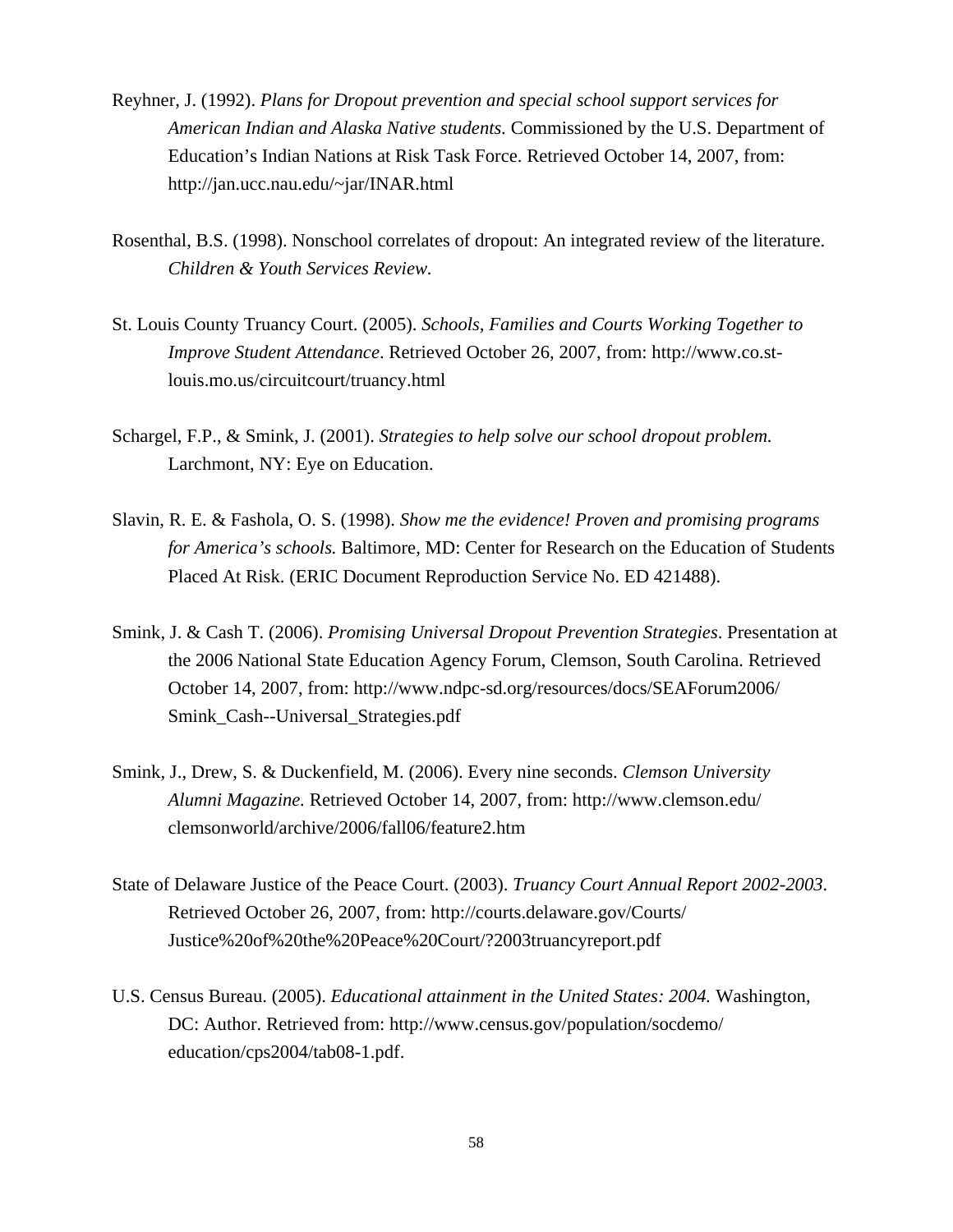- U.S. Census Bureau. (2005). *Current population survey (CPS)*. Washington D.C.: Author.
- U.S. Department of Education, Office of Special Education and Rehabilitative Services. (2003). *Twenty-fifth annual report to Congress on the implementation of the Individuals with Disabilities Education Act*. Retrieved October 14, 2007, from: http://www.ed.gov/about/ reports/annual/osep/2003/index.html
- U.S. Department of Labor, Bureau of Labor Statistics. (2004). *Monthly Labor Review, May*.
- U.S. Department of Labor. Bureau of Labor Statistics. (2006). College enrollment and work activity of 2005 high school graduates. *Bureau of Labor Statistics News.*
- Woods, G. E. (2001). *Reducing the Dropout Rate*. Northwest Regional Educational Laboratory.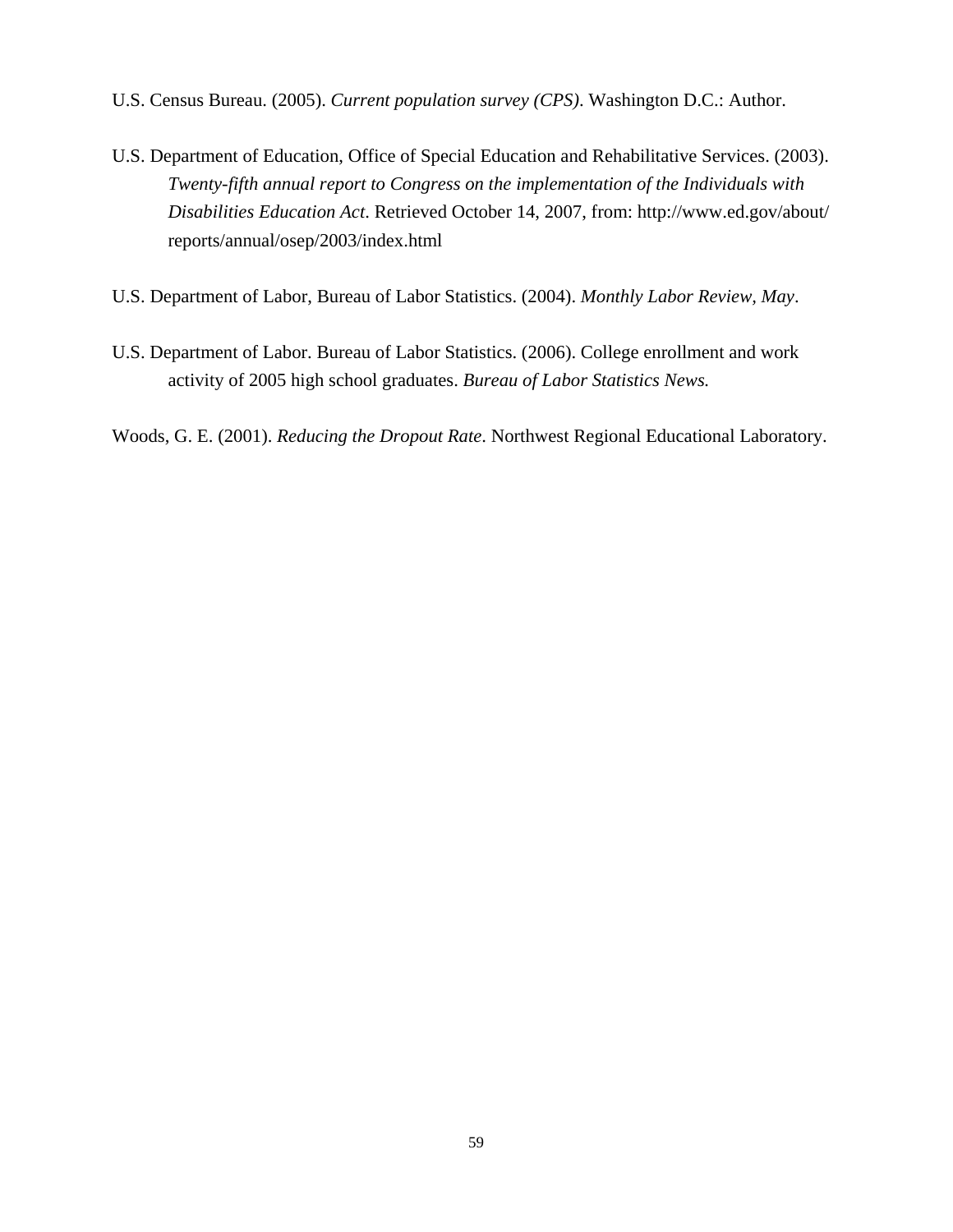## Subcommittee Two: Maryland Programs and Motivation/ Engagement Strategies

## Subcommittee Charge

Subcommittee Two was charged with generating recommendations to ensure students stay in and complete school. The recommendations were developed as a result of Subcommittee members' review of literature, surveys, and student feedback.

The Subcommittee had one area of focus from House Bill 36: "(e) (3) project the impact on student attendance and achievement outcomes, and assess the fiscal and social benefits to the students and the State, of raising the compulsory public school attendance age to 18."

Throughout the recommendations are references to risk and protective factors for students at risk of dropping out. Other states have raised the compulsory attendance age with some retention success; however, they have added community services for students at risk of dropping out.

## **Findings**

The recommendations presented by the subcommittee evolved through a process that included information gathering, surveys, brainstorming, and reaching consensus. Through a facilitated process, the subcommittee was able to engage in a meaningful and candid dialogue on the topic. Surveys were submitted to a variety of local school systems, local management boards, social service agencies, and the court system. In addition, numerous articles, journals, and reports were used to determine what the best course of action is to provide extra supports and safety nets for those students at risk of dropping out.

In the 2005–06 school year, Maryland had 11,058 dropouts (Maryland State Department of Education, 2006). The problem of school dropouts disproportionately affects African-American males. The problem also disproportionately affects urban youth, with the two most urban districts in the state (Baltimore City and Prince George's County) ranking first and second respectively in terms of dropout rates. Several large-scale longitudinal studies have shown that dropping out significantly increases the risk for subsequent economic (unemployment), behavioral (crime, drug involvement), and social (family instability) problems. Consequently, dropout prevention is a significant priority, both locally and nationally.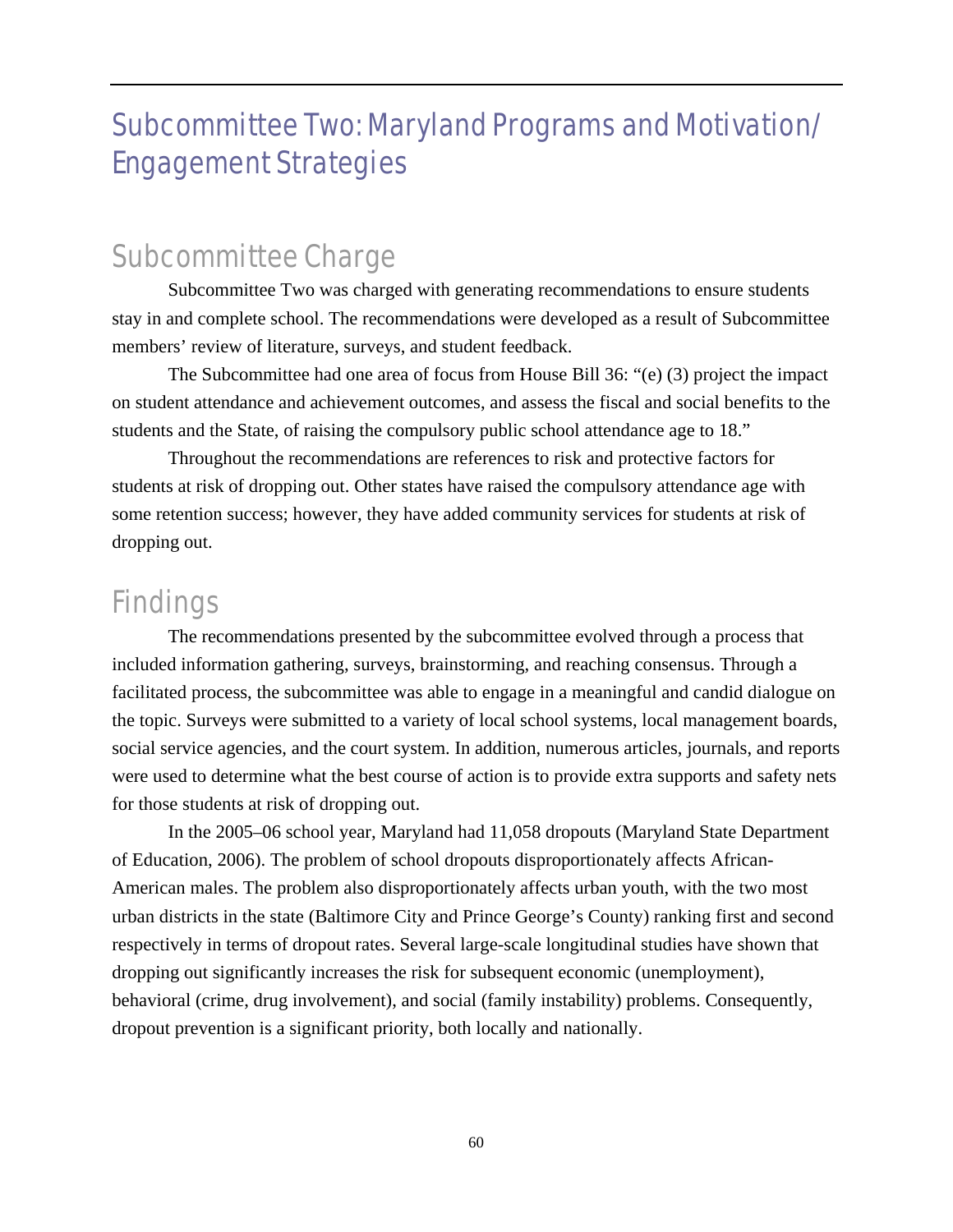Dropping out is not a single event, but a process that is often triggered by disengagement from school and early academic problems. There are multiple factors at different levels (individual, family, community, school) which contribute to a student's withdrawal from school. Below we briefly summarize some of the most commonly cited risk factors for dropout.

A study of school dropouts found that the most commonly cited reason for dropping out of school is disliking school, followed by poor academic performance, and the availability of work opportunities. Students who feel disconnected from others in the school are at greater risk for dropping out of school. Similarly, students who feel disengaged from the educational process tend to receive lower grades and have less positive attitudes toward school—two predictors of school dropout.

A related risk factor for early school leaving is lacking interest in school and low motivation for education attainment. In the survey done for the "Silent Epidemic" report for the Bill and Melinda Gates Foundation (Bridgeland, DiJulio, & Morison, 2006), 69 percent of the respondents cited they were not motivated or inspired to work hard, 80 percent did one hour or less of homework each day in high school, 66 percent would have worked harder if more was demanded of them (higher academic standards and more studying and homework) Furthermore, several of the students who dropped out of school reported that their classes were not interesting and that they did not understand the relevance of their coursework to the real world. Other studies indicate that youth who drop out of school tend to perceive that they have limited control over their future, set only short-term professional goals, and have a difficult time planning for the future. They also tend to make poor decisions related to their future and are more interested in immediate rather than long-term rewards.

Truancy is another common risk factor for early school leaving. Truancy is defined by the State of Maryland as a student meeting the following criteria:

1) The student was between the ages of 5 and 20 during the school year;

2) The student was in membership in a school for 91 or more days;

 3) The student was unlawfully absent for 20 percent or more of the school days in membership.

Truant students miss the opportunity to gain fundamental skills necessary to successfully navigate the educational system. Many truancy problems can be traced back to disengagement in education, poor academic achievement, and grade retention in elementary school.

Another related risk factor for dropping out is academic problems. Findings from a recent study of Chicago Public Schools (Roderick, 2006) indicate that students who failed a core course, such as Algebra or English, had an 80 percent chance of dropping out of school. Academic problems can lead to frustration and disengagement from school. A recent report about Boston Public Schools ("Too Big to Be Seen," 2006) reported that many youth cited the pace of instruction (not feeling challenged, falling behind) or not being on track to graduate as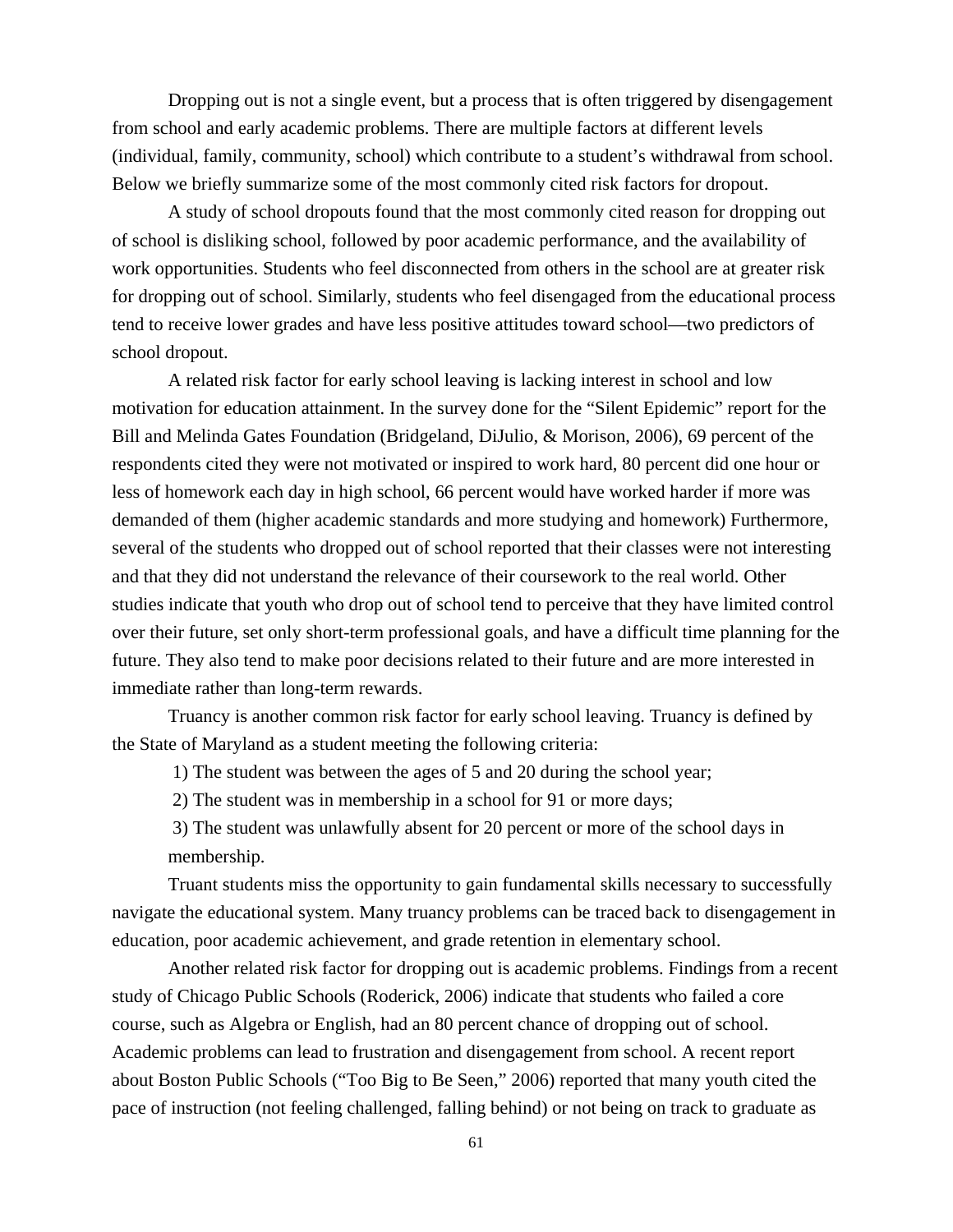primary reasons for leaving schools. Interestingly, some students reported that they felt frustrated by too slow a pace, while others were frustrated because they were so far behind they could not catch up.

Youth with a history of behavior problems are at increased risk for displaying problems in school and leaving school early. More specifically, youth with substance abuse problems and who are involved in gang or other criminal activity are at risk for dropping out of school. These behavior problems can also contribute to disciplinary problems at school, such as office discipline referrals and suspensions, both of which are also risk factors for dropping out. Similarly, affiliation with deviant peers has also been identified as a precursor to academic failure and early dropout (Battin-Pearson et al., 2000).

Common family-level risk factors include parents' low expectations for their children's success and lack of parental engagement in the educational process. Other family risk factors include low parental monitoring and poor parental discipline. Furthermore, youth who lack positive adult role models—family or non-family—tend to be at greater risk for delinquent behaviors, including dropping out. Family demographic factors that are associated with an increased risk for early school leaving include poverty, parents' educational history (i.e. dropout), and parental unemployment (Marcus & Sanders-Reio, 2001).

# Subcommittee Recommendations

### RECOMMENDATION ONE

Maryland will provide adequate financial support to raise the age of compulsory attendance to age 18 in FY 2011.

### RATIONALE

Providing adequate financial support will reduce the societal costs of incarceration, social services, and other services. The "opportunity cost" to implement and manage the increased student population in Maryland high schools may initially be significant. Nevertheless, the longterm return on this investment is discernable. Increased tax revenues from a more educated workforce will be evident. Past reports indicate that the "lower annual earnings of dropouts cost the federal government \$158 billion or more in lost revenue each year" (U.S. Department of Commerce, 2002). Based on research from Moretti (2005) and Muenning (2005), Melville tells us in "The School Dropout Crisis" (2006) that "a one-percent reduction in the dropout rates would reduce the number of crimes by 100,000 annually. Increasing graduation rates by 10 percent would correlate with a 20 percent reduction in murder and assault rates." Moreover, the impact of high school dropouts on crime statistics is considerable: "Each youth who drops out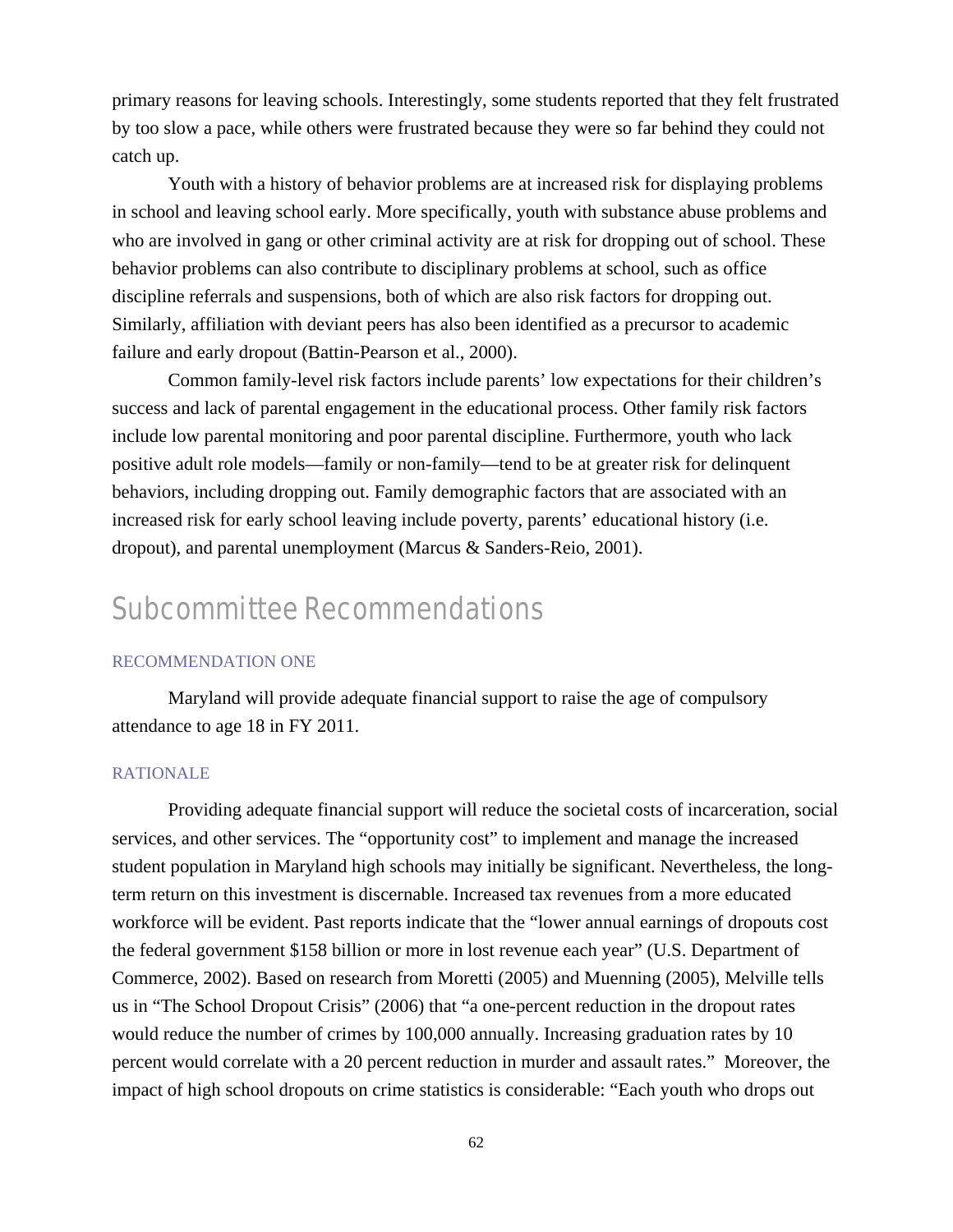and enters a life of drugs and crime costs the nation between  $$1.7 - 2.3$  million dollars in crime control and health expenditures."

### RECOMMENDATION TWO

Students passing the GED will become completers of Maryland high school graduation requirements and will not be counted as dropouts; MSDE will monitor districts to ensure that GED rates reflect appropriate use of this alternative path to a diploma.

#### RATIONALE

Since GED counts as a diploma, students passing the GED should receive the same opportunities and benefits that accrue to persons holding a diploma, at a lesser cost to the local school systems. However, we believe that completion of a comprehensive high school program provides social and educational benefits beyond those available via the completion of the GED. After careful review, this Subcommittee supports raising the compulsory school attendance age from 16 to 18, or until graduation requirements are met. Students should be expected to follow the standard academic programs until age 16; however, from ages 16 to 18 the local school system may offer other program options for earning a high school diploma or GED tailored to meet individual students' needs. A legitimate effort must be made to ensure student success in earning a high school diploma and offering options to those students aged 16 to 18 who need added flexibility and options. The most significant aspect of the success of any new opportunity is leadership. Leadership provides the framework for developing a vision, making the commitment needed for success, and ensuring the shared responsibility for student success. Local school systems should develop diploma options that will allow all students the opportunity to earn a high school diploma. Maryland State Department of Education personnel should support local school systems' efforts and assist with the coordination of professional development for teachers and administrators.

Many school systems in Maryland have supports and programs currently in place to serve high school students who are not successful in the regular school program. Systems responded to a survey regarding such supports and programs. These include alternative programs, individual academic success plans, and career centers. A summary of these is listed in the Appendix to the Subcomittee report.

Currently, students completing a GED program earn a Maryland high school diploma. However, to participate, they must first drop out of school. The GED is a viable option for some students, and participation in this program should not first require students to drop out of high school. Eleven states have implemented the GED Option, including New York and Virginia. It is designed to target a subgroup of students who have the ability to complete high school requirements, but are behind in the credits needed to graduate with their class. The GED Option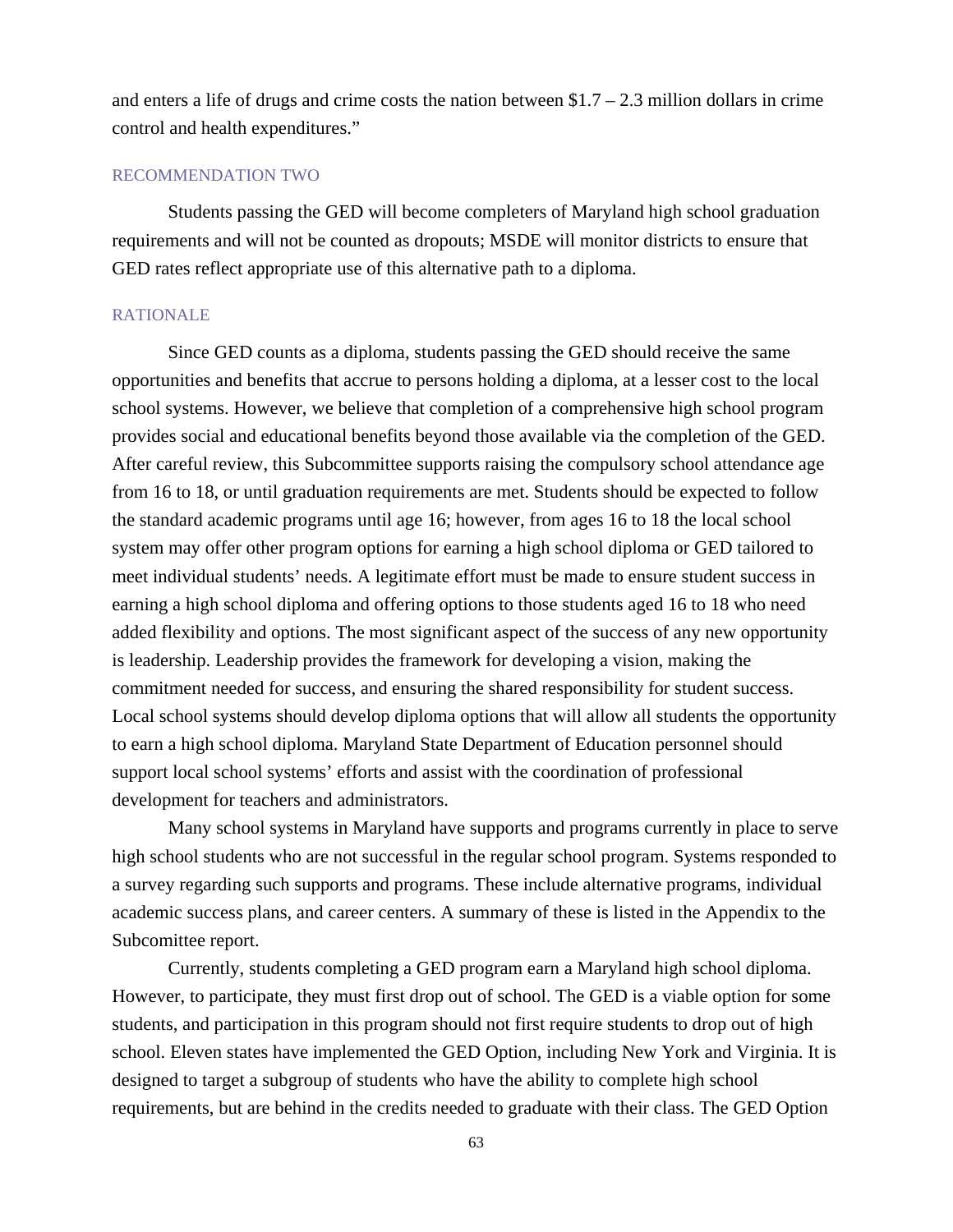involves the student remaining enrolled, attending high school, and receiving a minimum of fifteen hours of instruction per week. This instruction includes not only GED preparation, but also workforce development skills and/or career and technology education. To implement the GED Option program, COMAR Regulations must be amended to recognize the GED as an approved program leading to a Maryland high school diploma.

The impact of increasing the age of compulsory school attendance will vary from district to district, school system size, location, and current dropout rate. Smaller, more rural systems may be limited in the number and types of options they can offer. Larger school systems may be significantly impacted by the increase in the high school population.

Changing the compulsory attendance age should have a positive effect upon student achievement as measured by the attainment of a Maryland high school diploma or GED. The longer students are required to remain in school, the more likely they will complete their education. More students earning this credential will result in a better trained workforce, improved potential for participation in post-secondary education and/or training, and the development of lifelong learners. A more educated populace will result in more involved and active citizenry.

#### RECOMMENDATION THREE

Public and private local school systems share resources and collaborate to support at-risk youth, improve dropout prevention and intervention programs and services, address risk and protection factors, and use strategies associated with effective dropout prevention programs.

#### RATIONALE

An example of effective intervention is the alternative education program. Many students who are sent to alternative learning environments enjoy an atmosphere that is conducive to learning and improve academically. Students in alternative education schools report higher levels of satisfaction and confidence that their schools will meet their needs than do students in traditional schools (Smith, Gregory, & Pugh, 1981). Students are encouraged by the staff-tostudent ratio, and the structure allows students to build productive and positive relationships with adults. As has been seen with most studies on dropouts, the need to feel like there is one adult in the school that you can talk to and that will advocate for you is immense and cannot be devalued.

Alternative education students excel behaviorally and academically because they are a part of a smaller community. Staff are sensitive to the environment and subsequently can be hyper-vigilant about safety and security. Alternative schools report reduced discipline problems and violence (Butchart, 1986). Students feel safe and can focus on their class work or focus on their behavior issues through an assigned therapist or social worker. A recent study done by the State of Oklahoma (Storm & Storm) addressed the success of its alternative schools. Students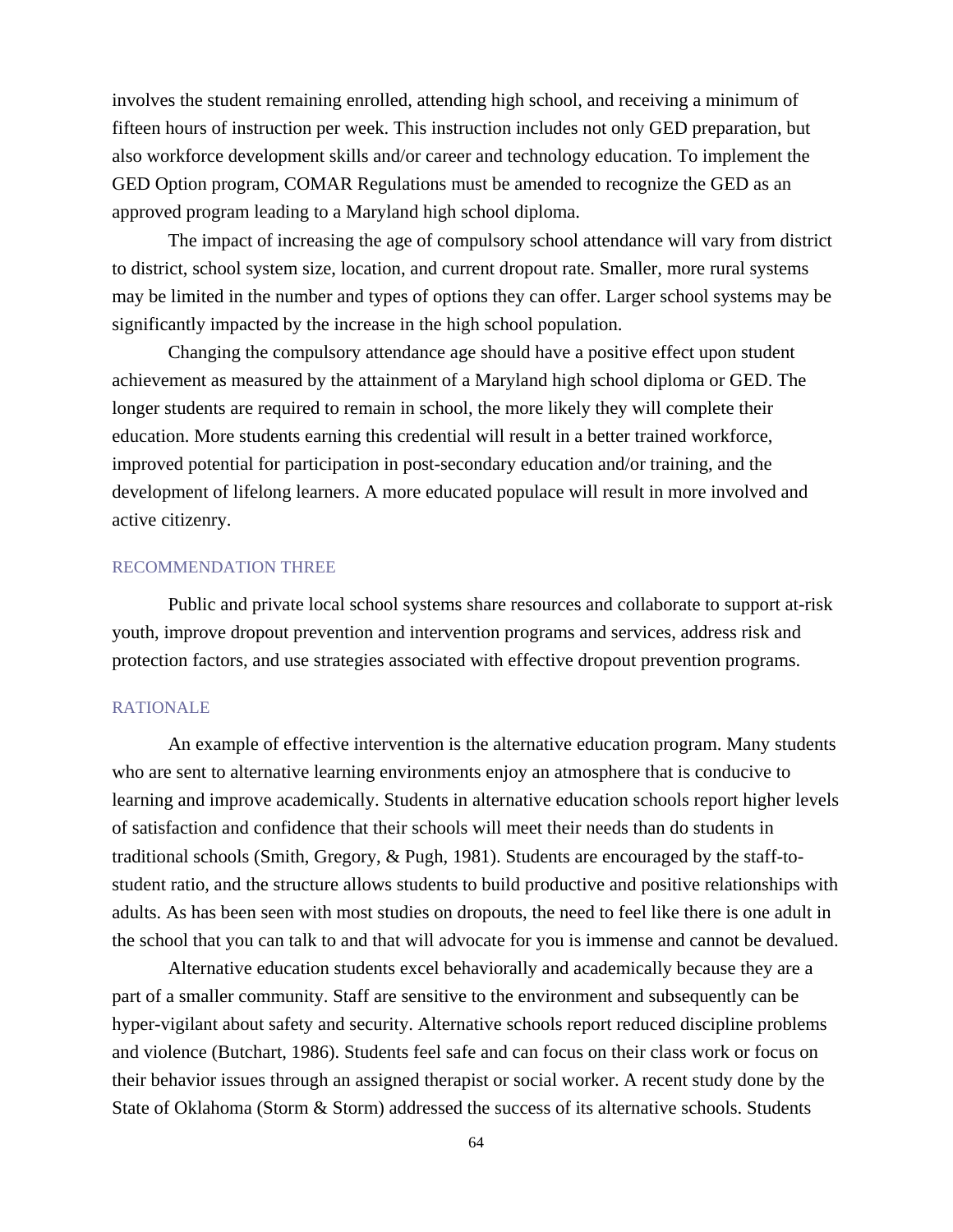responded to the survey question, "What is the best thing about alternative school?" Comments included:

- 1. "Teachers care about us."
- 2. "The class sizes are smaller."
- 3. "You can get the help you need."
- 4. "I feel safe here, while I didn't at the other school."

Alternative programs have smaller student-to-staff ratios that allow teachers to focus on specific interventions and targeted instruction for students lacking the basic skills necessary to compete in today's global economy. Smaller classrooms and program sizes also allow the teacher or staff member to target specific behavioral interventions to behavioral challenges. Smaller program and classroom sizes permit the teachers and program staff to provide different learning opportunities and experiences for students.

### **SUMMARY**

Our subcommittee believes in supporting the increase in raising the compulsory attendance age from 16 to 18 years of age; however, it is imperative that if the law is changed, there are resources devoted to its success. The education of children is a broad experience from the home, community, and schoolhouse. That experience must be made relevant and substantial for all students.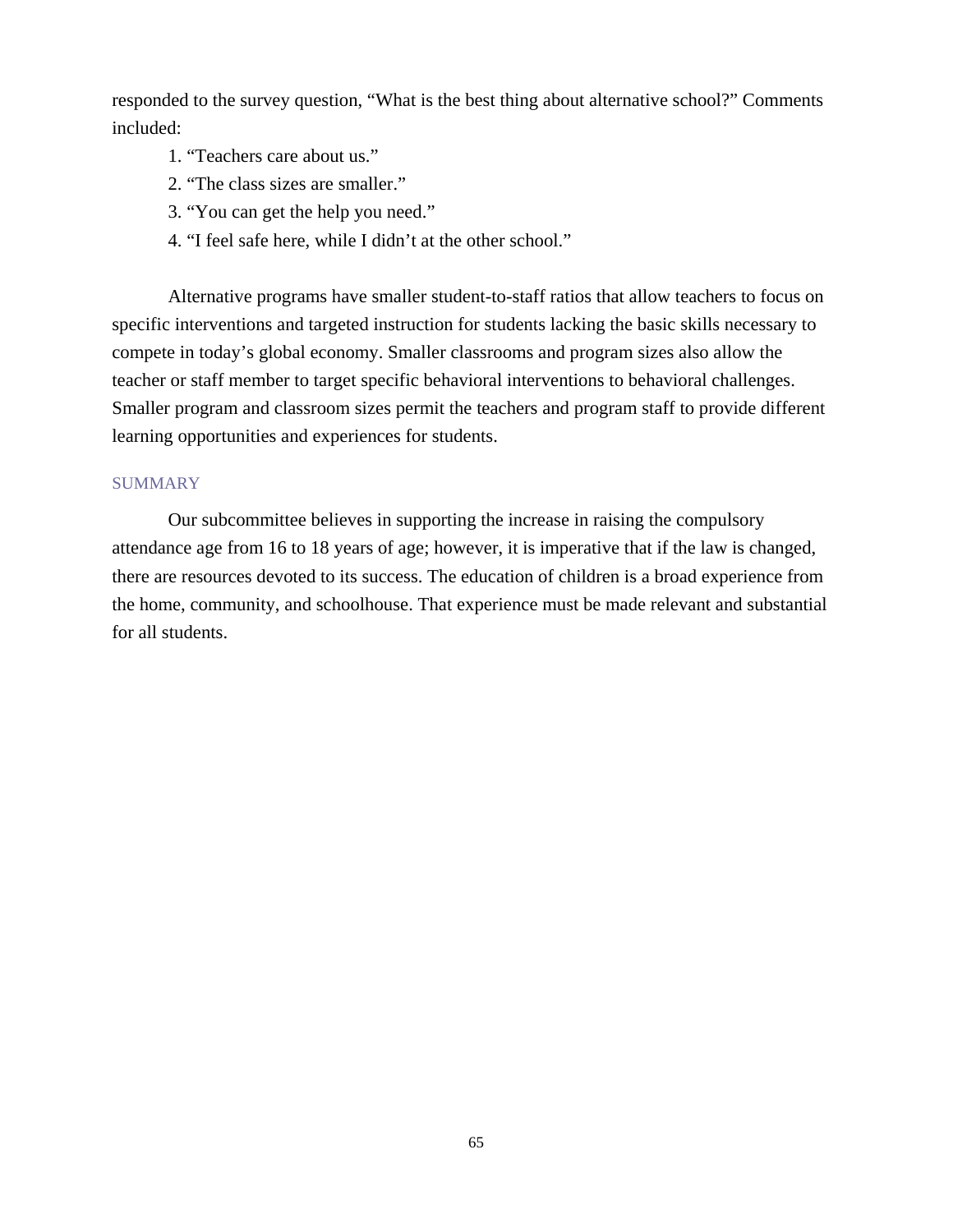# Appendix: Maryland Programs

## Anne Arundel County

| <i><b>AIIIIC AI UIIUCI COUIILY</b></i>                                     |                                                    |
|----------------------------------------------------------------------------|----------------------------------------------------|
| Program                                                                    | <b>Population served</b>                           |
| Attendance Contracts: Developed by counselors and administrators           | Students with attendance concerns                  |
| for students with attendance concerns.                                     |                                                    |
| Attendance Letters: Sent to parents of students with excessive             |                                                    |
| absences.                                                                  | Students with excessive absences                   |
| Attendance Review Committee: Committee composed of                         |                                                    |
| administrators, counselors, school psychologists, pupil personnel          |                                                    |
| workers, school nurses, and other assigned staff. The committee meets      |                                                    |
| on a regular basis to discuss, monitor, and work with students with        | Students with excessive absences, both excused     |
| excessive absences. They also gather teacher input and meet at the         | and unexcused                                      |
| end of each semester to determine whether students will be granted         |                                                    |
| credit for courses taken.                                                  |                                                    |
| Closing the Gap Action Plan: Based on ASCA domains, standards              |                                                    |
| and competencies are developed and implemented. Activities are             | Targets groups of at risk and/or minority student  |
| delivered through classroom, small group, and individual counseling.       | populations                                        |
| Evening High School: Alternative instructional program offered in the      | Targeted groups of at risk and/or minority student |
| evening at four county high schools.                                       | populations                                        |
| Summer School Program: Offered in various locations throughout the         | All students needing to make up classes            |
| county during the month of July.                                           |                                                    |
| Twilight School: After-school credit recovery opportunity offered at       | Ninth-graders in all high schools                  |
| each high school.                                                          |                                                    |
| Procedures for Prevention and Notification of Senior Failures:             |                                                    |
| Prescribed steps taken by counselors, teachers, and administrators in      |                                                    |
| working with juniors and seniors. Steps include meeting with and           |                                                    |
| reviewing the credits of every student; providing every senior a copy      |                                                    |
| of his/her transcript and the High School Graduation Notification          |                                                    |
| Agreement during the month of September; reviewing student interim         |                                                    |
| reports and meeting with students in danger of failing classes needed      | Juniors and seniors in all high schools            |
| for graduation; contacting by phone and mail the parents of seniors in     |                                                    |
| danger of failing classes needed for graduation; arranging parent/         |                                                    |
| teacher conferences; and meeting with all seniors in need of               |                                                    |
| interventions and/or alternative programs in order to meet graduation      |                                                    |
| requirements.                                                              |                                                    |
|                                                                            |                                                    |
| Smaller Learning Communities (SLC): Restructure four high schools          |                                                    |
| into smaller units called career clusters. The goals of the project are to |                                                    |
| enhance academic achievement, increase academic rigor, and create a        | Implemented for ninth graders at selected schools  |
| better school climate. The SLC schools include Arundel, Glen Burnie,       |                                                    |
| Meade, and Old Mill high schools.                                          |                                                    |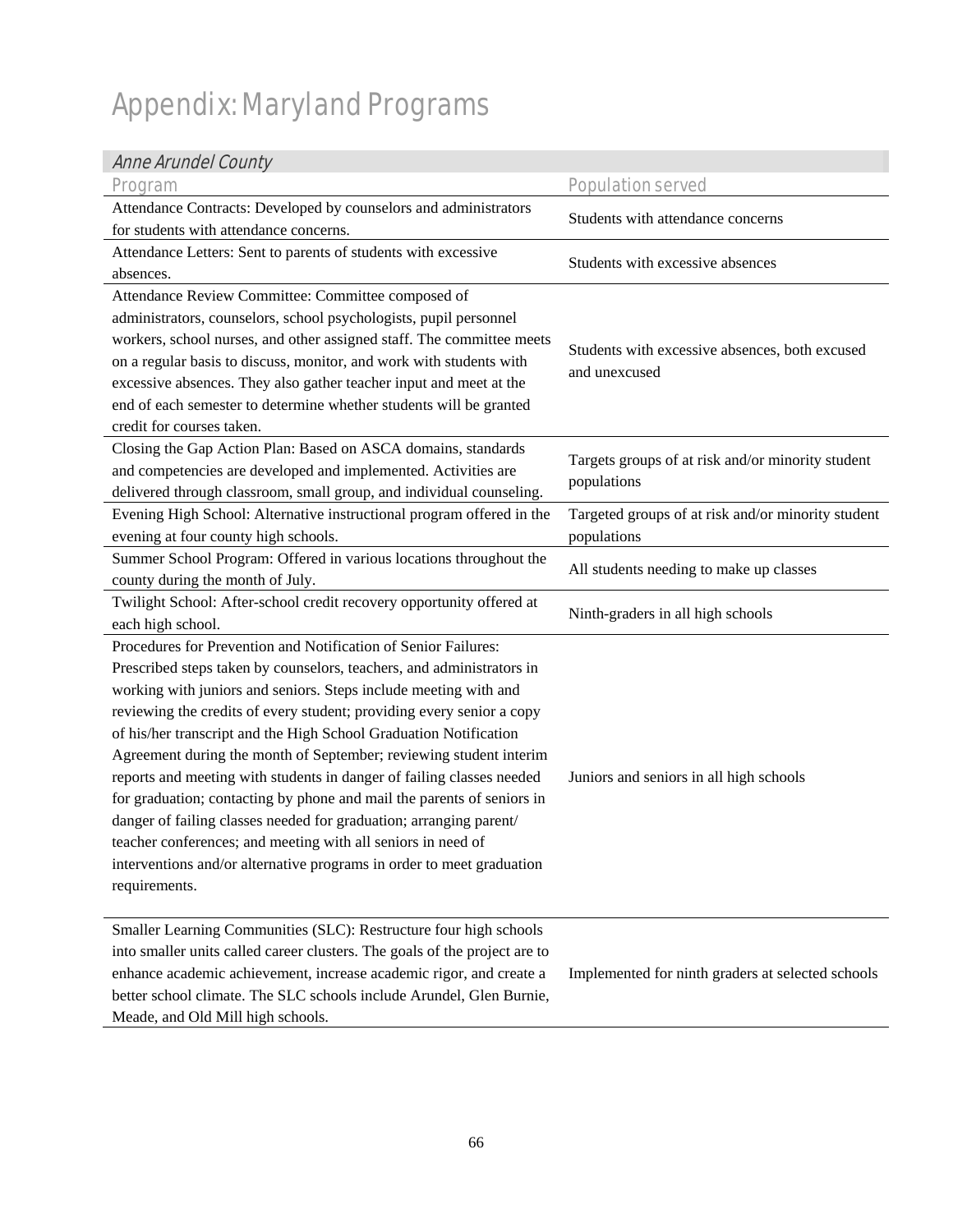| Anne Arundel County Public Schools pays for all students, grades 9<br>through 11, to take the PSAT. This gives students access to<br>personalized college and career planning with My Road. Advanced<br>Placement potential data is a tool used to facilitate the enrollment of<br>students in rigorous classes.                                                                                                                                                                                                                                                                                                                                          | All high school students, grades 9 through 11                                                      |
|-----------------------------------------------------------------------------------------------------------------------------------------------------------------------------------------------------------------------------------------------------------------------------------------------------------------------------------------------------------------------------------------------------------------------------------------------------------------------------------------------------------------------------------------------------------------------------------------------------------------------------------------------------------|----------------------------------------------------------------------------------------------------|
| Centers of Applied Technology North and South: Vocational-<br>technical centers that provide students the opportunity to earn a high<br>school diploma while gaining skills, employment, and certification in<br>over 20 career programs in the areas of engineering and mechanical<br>technology, health and human services, and information technology.                                                                                                                                                                                                                                                                                                 | Students in all county high schools who apply,<br>meet criteria, and are accepted into the program |
| Mentorship Programs: Variety of programs offered at each high<br>school to address the needs of the student population. Mentors include<br>staff members who volunteer to work with individual students<br>referred to them and students, who include peer helpers, mediators,<br>and tutors. Programs are organized by the individual high schools.<br>Some schools also work with community agencies to provide<br>mentorship opportunities                                                                                                                                                                                                             | Students who request the services or who have<br>been referred by staff members                    |
| Teacher Advisory Programs: Offered at most high schools on a daily,<br>weekly, or monthly basis depending on the school. Teacher advisory<br>lessons are developed and implemented to meet the needs of students<br>in each grade level. Teacher advisors present the lessons and serve as<br>another adult to assist students in their school adjustment success.                                                                                                                                                                                                                                                                                        | All high school students                                                                           |
| Consent Form: A form authorizing Anne Arundel County Public<br>Schools to provide public/nonprofit programs or agencies directory<br>information for students planning to withdraw from school. These<br>agencies will provide students with information on education and<br>career opportunities to assist them in completing their high school<br>diploma, earning a GED, or gaining skills for employment.                                                                                                                                                                                                                                             | Students withdrawing from school                                                                   |
| Alternative Education Programs through Home and Hospital<br>Teaching: The Office of Home and Hospital Teaching provides<br>alternative education services for a variety of reasons in different<br>locations, including the student's home, a hospital, or alternative sites.<br>*The Teen Parent Alternative program provides instructional services<br>at two sites to girls who have given birth and are in need of childcare<br>in order to attend school.<br>*Pathways Drug Treatment Center provides educational services to<br>students throughout the state.<br>*Anne Arundel County Detention Centers receive services for<br>confined students. | All students in need of services                                                                   |
| Mary E. Moss Academy: Works with families and communities to<br>provide academic and behavioral support services to students who<br>have not met with success in their previous academic setting.<br>Phoenix Center: A regional special education center for students who<br>have been diagnosed with the disability "Emotionally Disturbed."<br>Staff conveys realistic behavioral expectations, models and teaches<br>age-appropriate social skills, and prepares students for transition to                                                                                                                                                            | Referred students<br>"Emotionally Disturbed" students K-12                                         |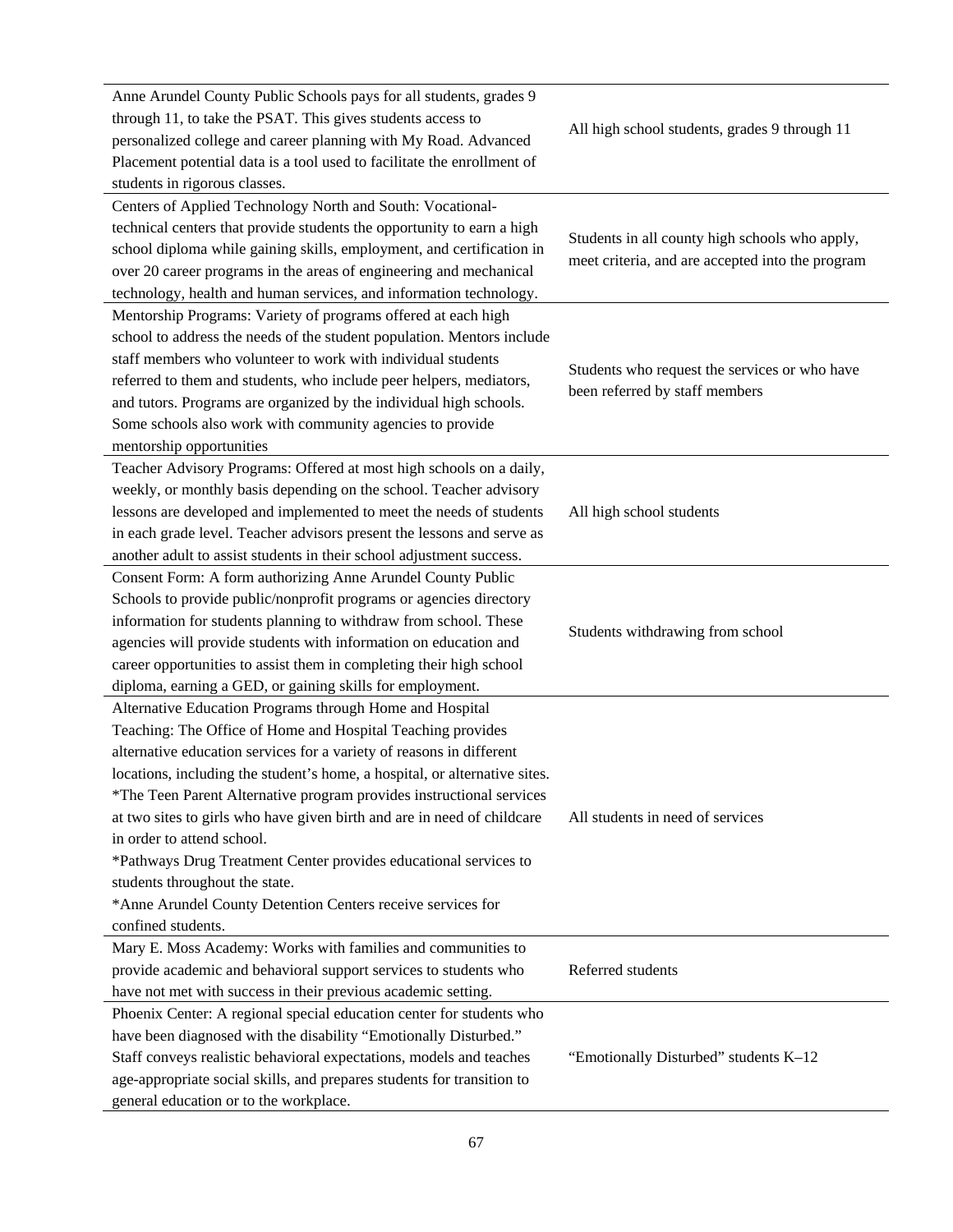| Evening High School: Credit recovery and original program for<br>students presently in comprehensive schools, transfer students from<br>day school, and assigned students on extended suspension or<br>expulsion. Evening High School hours are 3 to 9 p.m.                                  | Serves grades 10 to 12 if the student is over 16,<br>unless he/she is assigned for discipline sanction.<br>Evening High School is a diploma-granting<br>school serving an increasing number of non-<br>concurrent, full-time Evening High School<br>students.                                      |
|----------------------------------------------------------------------------------------------------------------------------------------------------------------------------------------------------------------------------------------------------------------------------------------------|----------------------------------------------------------------------------------------------------------------------------------------------------------------------------------------------------------------------------------------------------------------------------------------------------|
| Summer School: Credit recovery with a small number of original<br>credits.                                                                                                                                                                                                                   | Serves grades 6 to 12 for four and a half weeks<br>each summer. Summer school primarily gives<br>students remediation opportunities so they can<br>move on to the next grade and make progress<br>toward graduation.                                                                               |
| Twilight School: Credit-recovery program for ninth graders and<br>seniors; organized by each school with the support of the principal of<br>Evening High School. Twilight school hours are usually 2 to 3:30<br>p.m.                                                                         | Each semester, twilight school offers remedial<br>opportunities for courses not passed the previous<br>semester. Helps ninth graders with difficulty<br>acclimating to high school and seniors needing<br>credit recovery to support graduation.<br>Students in grade 10 English and Algebra 1 who |
| Prep Programs: Tutoring programs offered to high schools with large<br>numbers of students failing tested area courses. Prep programs are run<br>by individual schools with the support of the principal of Evening<br>High School. Hours are from 2 to 3:30 p.m.                            | do not pass the first marking period, and other<br>students as determined by the school. Runs<br>continuously through the school year up to the<br>May administration of the High School<br>Assessments.                                                                                           |
| Annapolis High School Attendance Supports: School social worker<br>conducts home visits, contacts families, leads support counseling<br>groups, encourages students to share contact information with each<br>other and provides incentives for improved attendance.                         | High school students with truancy and school<br>absences                                                                                                                                                                                                                                           |
| Community Ambassadors: Engages professionals in the Annapolis<br>community to assist selected students with attendance, behavior, and<br>academic difficulties.                                                                                                                              |                                                                                                                                                                                                                                                                                                    |
| Positive Behavioral Intervention Strategies (PBIS): Schoolwide<br>behavioral intervention program at Old Mill High School.<br>Old Mill High School FBA/BIP Process-A psychologist works with<br>implementing behavioral interventions.                                                       | Secondary students at risk of dropping out due to<br>academic and behavior difficulties<br>Individual counseling and behavioral intervention<br>programming for Old Mill High School students                                                                                                      |
| Ninth Grade Academy: To increase probability for promotion, ninth<br>graders are grouped into smaller learning communities, and teachers<br>are grouped into interdisciplinary teams, rather than by subject area.<br>Two staff people address improved family and school communication.     | Ninth-grade students with a goal of promotion to<br>grade 10                                                                                                                                                                                                                                       |
| Schools participate in attendance communities. Should social or<br>emotional concerns be "uncovered" during those meetings, the school<br>psychologists and social worker become involved                                                                                                    | Secondary students with emotional needs                                                                                                                                                                                                                                                            |
| Alternative Evening Mid-School (3 sites in high school): Social<br>workers provide direct counseling services and consult with teachers<br>about students' learning profiles. A social worker advises students<br>about behavior changes to be successful upon return to the home<br>school. | Students with disabilities placed on extended<br>suspension or expulsion                                                                                                                                                                                                                           |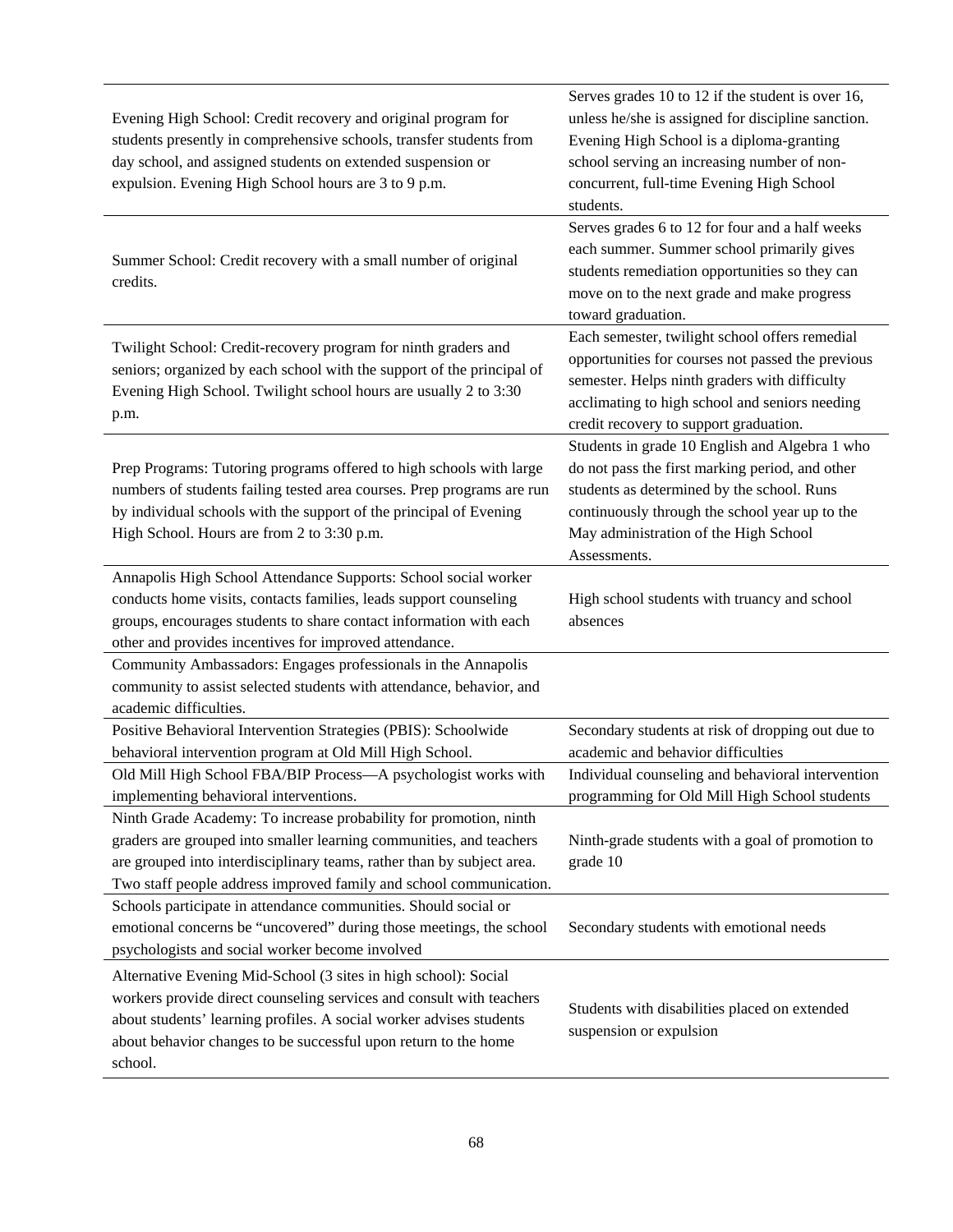| NCHS Recovery Program: Academic and clinical interventions. Two<br>designated teachers and one social worker. Academic intervention in<br>reading and math recovery in one-on-one contacts and small groups.<br>Social workers meet individually to discuss low grades and non-<br>attendance, develop behavioral incentives, review progress sheets,<br>work on organizational skills, communicate with parents, teachers,<br>and staff.<br>Project Attend: Multi-agency program that aims to reduce the absence | Students at risk of failing; first-time ninth<br>graders; "yellow zone" kids with grades of high E<br>through C<br>Chronically truant students under the age of 16                                                                                                                                                                                                     |
|-------------------------------------------------------------------------------------------------------------------------------------------------------------------------------------------------------------------------------------------------------------------------------------------------------------------------------------------------------------------------------------------------------------------------------------------------------------------------------------------------------------------|------------------------------------------------------------------------------------------------------------------------------------------------------------------------------------------------------------------------------------------------------------------------------------------------------------------------------------------------------------------------|
| rate of chronically truant students.                                                                                                                                                                                                                                                                                                                                                                                                                                                                              |                                                                                                                                                                                                                                                                                                                                                                        |
| Collaborative Supervision and Focused Enforcement (CSAFE): A<br>collaborative effort between state and local public safety agencies to<br>reduce crime and ensure public safety.                                                                                                                                                                                                                                                                                                                                  | Identified students in areas that contribute to the<br>most significant crime levels                                                                                                                                                                                                                                                                                   |
| <b>Allegany County</b>                                                                                                                                                                                                                                                                                                                                                                                                                                                                                            |                                                                                                                                                                                                                                                                                                                                                                        |
| Program                                                                                                                                                                                                                                                                                                                                                                                                                                                                                                           | <b>Population served</b>                                                                                                                                                                                                                                                                                                                                               |
| Project Y.E.S. (Youth Experiencing Success)                                                                                                                                                                                                                                                                                                                                                                                                                                                                       | Students in grades 8, 9, and 10 identified by the<br>Pupil Services Team as at risk for dropping out<br>(based on grades, attendance, home<br>environment). Eleventh and twelfth graders<br>monitored.                                                                                                                                                                 |
|                                                                                                                                                                                                                                                                                                                                                                                                                                                                                                                   | Sixth- to 12th-grade students are placed on a<br>community work site when suspended from<br>school. Students work five hours and are tutored<br>for two hours each day they are suspended.<br>Placed through Board of Education hearing or by<br>school administrator. Students are not on streets<br>unsupervised and return to school with<br>assignments completed. |
| Academic Village                                                                                                                                                                                                                                                                                                                                                                                                                                                                                                  | Sixth- to 12th-grade students are placed with a<br>certified teacher when attendance, grades, or<br>behavior prevents them from working<br>successfully in a regular classroom. They work<br>their way back into the regular schedule.                                                                                                                                 |
| Math School                                                                                                                                                                                                                                                                                                                                                                                                                                                                                                       | Grades 6-8                                                                                                                                                                                                                                                                                                                                                             |
| Algebra School                                                                                                                                                                                                                                                                                                                                                                                                                                                                                                    | Grades 9-11                                                                                                                                                                                                                                                                                                                                                            |
| <b>SRA Corrective Reading</b>                                                                                                                                                                                                                                                                                                                                                                                                                                                                                     | Grades 9 and 10                                                                                                                                                                                                                                                                                                                                                        |
| HSA Preparation for High School                                                                                                                                                                                                                                                                                                                                                                                                                                                                                   | Grades 9 and 10                                                                                                                                                                                                                                                                                                                                                        |
| <b>Extended Learning Opportunities</b><br>Co-teaching                                                                                                                                                                                                                                                                                                                                                                                                                                                             |                                                                                                                                                                                                                                                                                                                                                                        |
| Alternative School                                                                                                                                                                                                                                                                                                                                                                                                                                                                                                | Grades 7-12                                                                                                                                                                                                                                                                                                                                                            |
| Pregnant/Parenting Program at YMCA                                                                                                                                                                                                                                                                                                                                                                                                                                                                                | Grades 8-12                                                                                                                                                                                                                                                                                                                                                            |
| General Education and Special Education Cohesive Programming                                                                                                                                                                                                                                                                                                                                                                                                                                                      | Grades 6-12                                                                                                                                                                                                                                                                                                                                                            |
| <b>Baltimore County Public Schools</b>                                                                                                                                                                                                                                                                                                                                                                                                                                                                            |                                                                                                                                                                                                                                                                                                                                                                        |
| Program                                                                                                                                                                                                                                                                                                                                                                                                                                                                                                           | <b>Population served</b>                                                                                                                                                                                                                                                                                                                                               |
| Afternoon Middle School Learning Centers                                                                                                                                                                                                                                                                                                                                                                                                                                                                          | Students in grades 6 to 8 who are on expulsion,<br>administrative transfer, or program review status<br>when alternative schools are at capacity                                                                                                                                                                                                                       |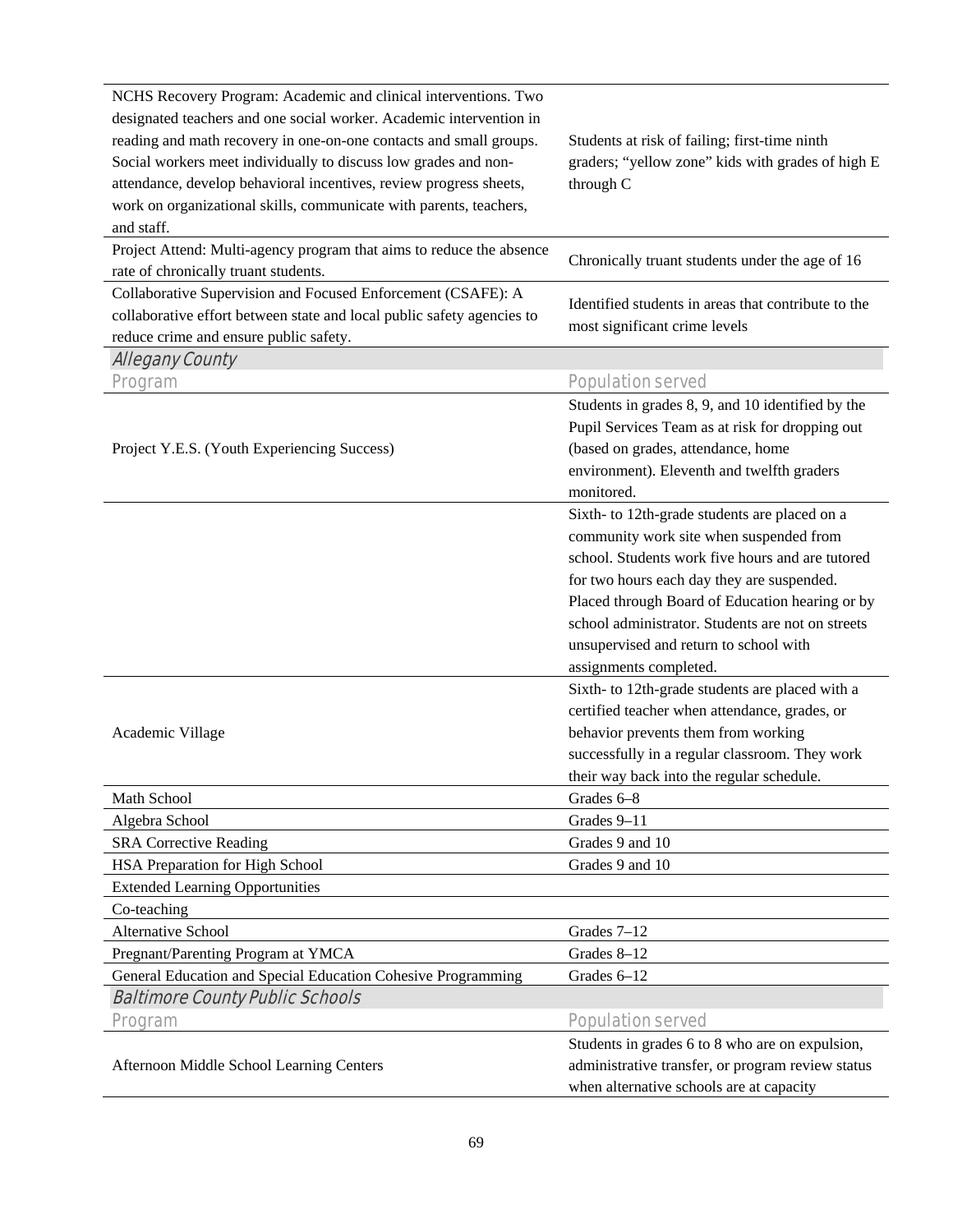| Alternative Middle and High Schools provide innovative curriculum,<br>counseling, and social skills to assist students when returning to<br>comprehensive schools.                                                                              | Students in grades 6 to 12 who are on expulsion<br>administrative transfer, or program review status                                                                                   |
|-------------------------------------------------------------------------------------------------------------------------------------------------------------------------------------------------------------------------------------------------|----------------------------------------------------------------------------------------------------------------------------------------------------------------------------------------|
| Evening/Saturday High School Program offers courses to continue<br>credit classes and/or accelerate credit programs. A graduation<br>ceremony is held for students who complete their graduation<br>requirements.                               | High school students and individuals between 16<br>and 21 years of age (students in grades 9 through<br>12 who are on expulsion, administrative transfer,<br>or program review status) |
| Life Works program offers support to alternative school students in<br>grades 11 and 12. Focus is on assistance with transitioning back to<br>their home school, finding employment, and graduating.                                            | Students in alternative school (Rosedale Center)<br>in grades 11 and 12                                                                                                                |
| Home and Hospital services students restricted for reasons of physical<br>or emotional health. The students are taught either by distance<br>learning or individual instruction in the home, hospital, or therapeutic<br>center.                | Students in grades K-12 (regular education) or<br>ages 3 to 21 (special education), who are unable<br>to attend school for reasons of physical or<br>emotional health                  |
| Home Teaching provides individualized instruction at the home or a<br>community location.                                                                                                                                                       | When appropriate, students in grades K-12 who<br>are on expulsion, administrative transfer, or<br>program review status                                                                |
| Maryland's Tomorrow/Advance Path Academy is an in-school<br>alternative program that provides a flexible schedule and curriculum<br>based on technology.                                                                                        | Students in grades 9-12 who are at risk of<br>dropping out of school.                                                                                                                  |
| Maryland's Tomorrow program's primary goal is to increase the<br>number of students who graduate from high school. This program is<br>offered in targeted high schools.                                                                         | Students in grades 9-12 who are at risk of<br>dropping out of school                                                                                                                   |
| Neglected and Delinquent Youth Grant provides instruction to<br>incarcerated youth, 21 and under, to assist their return to a<br>comprehensive school or to help prepare them to pass the GED.                                                  | Youth 21 and under who are incarcerated at the<br>Baltimore County Detention Center (must be an<br>Adult Center)                                                                       |
| Summer School program offers specific, grade-level instruction in<br>preparation for the Maryland School Assessment and High School<br>Assessments.                                                                                             | Students in grades 3-12 who are in need of help<br>with acceleration, promotion, or credits                                                                                            |
| Therapeutic Services program offers individual, family, and group<br>counseling, home visits, and case management services to qualified<br>students and families.                                                                               | Selected students based on need and/or<br>recommendation                                                                                                                               |
| Secondary Academic Intervention Model (SAIM) focuses on<br>academic and behavioral intervention to address the needs of students<br>who are the lowest academic performers, most disruptive, and at<br>greatest risk of dropping out of school. | Grades $6-10$                                                                                                                                                                          |
| Bridge Center provides support for secondary students transitioning<br>into Baltimore County Public Schools.                                                                                                                                    | Students who are entering or returning to BCPS<br>after a long absence, being released from<br>incarceration, or in foster care                                                        |
| <b>Baltimore City Public Schools</b>                                                                                                                                                                                                            |                                                                                                                                                                                        |
| Program                                                                                                                                                                                                                                         | <b>Population served</b>                                                                                                                                                               |
| Novell Credit Recovery program offers review credit opportunities<br>during and after school to help students recover credits from courses<br>they have previously failed.                                                                      | High school students in grades 9–12 who have<br>failed courses required for graduation                                                                                                 |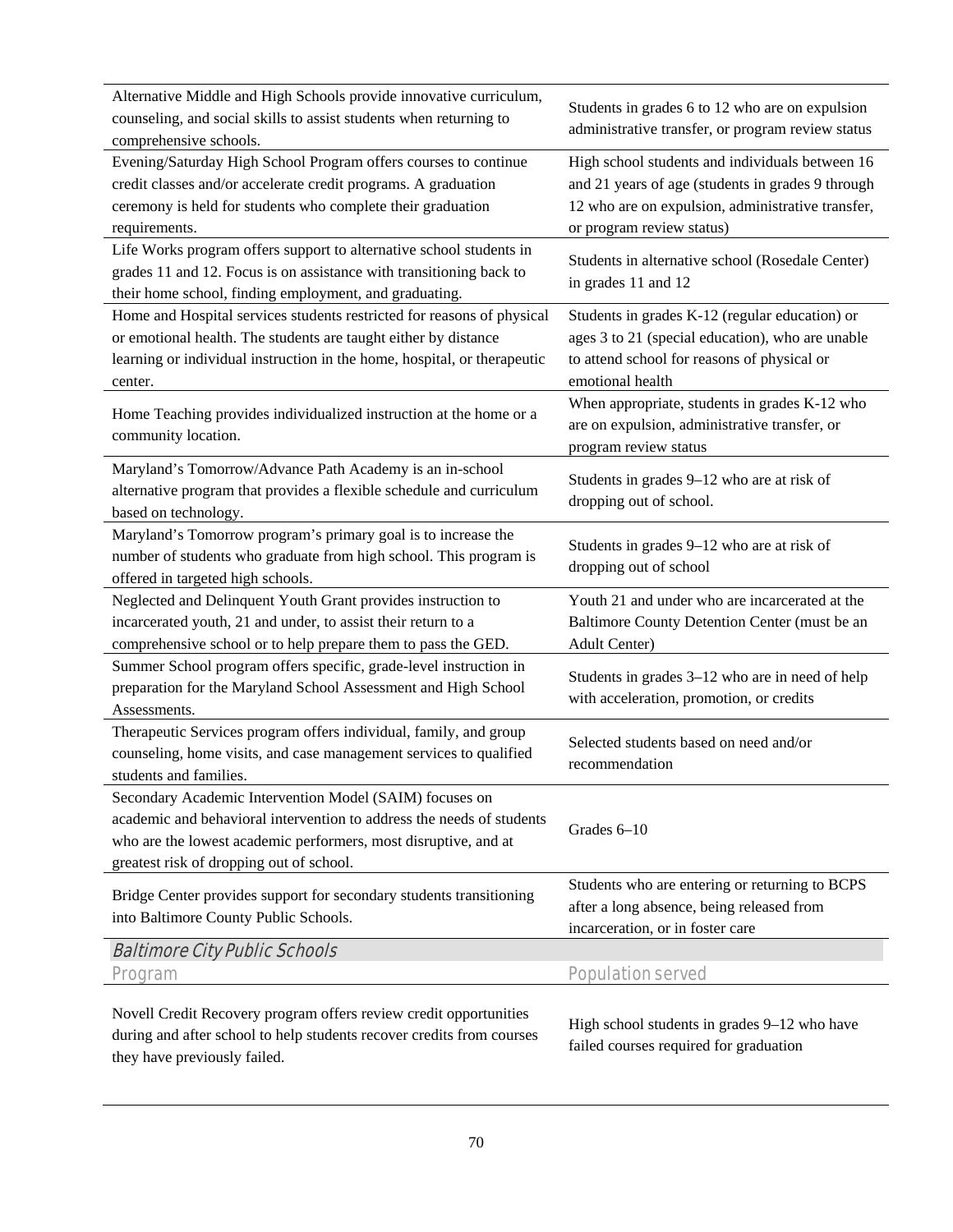| <b>Calvert County Public Schools</b>                                                                                                                                                                                                                                                                       |                                                                                                                                                                                                                                                                                                          |
|------------------------------------------------------------------------------------------------------------------------------------------------------------------------------------------------------------------------------------------------------------------------------------------------------------|----------------------------------------------------------------------------------------------------------------------------------------------------------------------------------------------------------------------------------------------------------------------------------------------------------|
| Program                                                                                                                                                                                                                                                                                                    | <b>Population served</b>                                                                                                                                                                                                                                                                                 |
| Calvert County Alternative School offers students an opportunity to<br>continue education services toward graduation in a non-traditional<br>setting.                                                                                                                                                      | Middle school students, grades 6-8, who need an<br>alternative setting as a result of disciplinary<br>action or special education needs<br>High school students, grades 9-12, who need<br>additional support through disciplinary actions,<br>special education services, or behavioral<br>interventions |
| Alternative programs are located in each of the county's four high<br>schools and two regional programs housed in the county's middle<br>schools. The programs serve as an intervention for students with<br>various needs that are struggling in a regular education setting.                             | Grades 6-8: Regional programs at two of six<br>middle schools assist students who require an<br>alternative setting to meet their educational needs<br>Grades 9-12: High school students who need an<br>alternative setting to continue with high school<br>courses toward graduation                    |
| Twilight School focuses on students who need extra support to<br>complete coursework toward graduation. The intervention is focused<br>on state-assessed courses.                                                                                                                                          | Grades 9-12: High school students who are in<br>danger of failing a state-assessed course needed<br>for graduation                                                                                                                                                                                       |
| Ninth Grade Academy is used to assist with transitioning of students<br>from middle school to high school and to focus on small learning<br>communities that address students' individual needs.                                                                                                           | Grade 9-High school students that are involved<br>in the standard curriculum are placed in cohorts<br>with a core group of teachers to assist with the<br>transitioning to high school.                                                                                                                  |
| Sixth-grade teams assist the fifth graders in transitioning to middle<br>school with a focus on small learning communities with the same core<br>of teachers.                                                                                                                                              | Grade 6-Middle schools work with students in<br>cohorts with a group of teachers to assist with<br>academic, social, and emotional needs of<br>transitioning students.                                                                                                                                   |
| Saturday for Middle School is a program in middle schools that works<br>with students who need additional academic support. Enrichment<br>programs are offered to allow students to explore additional<br>information and points of interest.                                                              | 6th-8th graders are involved in the program to<br>work on academic remediation and enrichment.                                                                                                                                                                                                           |
| Saturday School for High School program provides additional<br>opportunities for students to get academic assistance in core courses.                                                                                                                                                                      | 9th-12th graders can be assigned or volunteer to<br>come and receive academic assistance.                                                                                                                                                                                                                |
| Algebra Enhancement program provides remediation to enhance<br>students' Algebra skills in preparation for the High School<br>Assessments.                                                                                                                                                                 | 9th-12th graders will receive instruction based on<br>the skills and content covered on the High School<br>Assessments.                                                                                                                                                                                  |
| <b>Cecil County Public Schools</b>                                                                                                                                                                                                                                                                         |                                                                                                                                                                                                                                                                                                          |
| Program                                                                                                                                                                                                                                                                                                    | <b>Population served</b>                                                                                                                                                                                                                                                                                 |
| Detour: Offers after-school tutorial, anger-management counseling,<br>career guidance, drug/alcohol counseling, and community referral.<br>ASP (Alternative Suspension Program): Provides for suspension<br>reduction through community services, anger-management<br>counseling, and schoolwork recovery. | Grades 8-12, students referred through school,<br>agency, or family<br>Grades 6-12, students referred by school<br>administrator and parent                                                                                                                                                              |
| Cecil Alternative Program is an alternative school for students<br>referred for inappropriate behaviors and those entering from a<br>nonpublic placement.                                                                                                                                                  | Grades 6-12                                                                                                                                                                                                                                                                                              |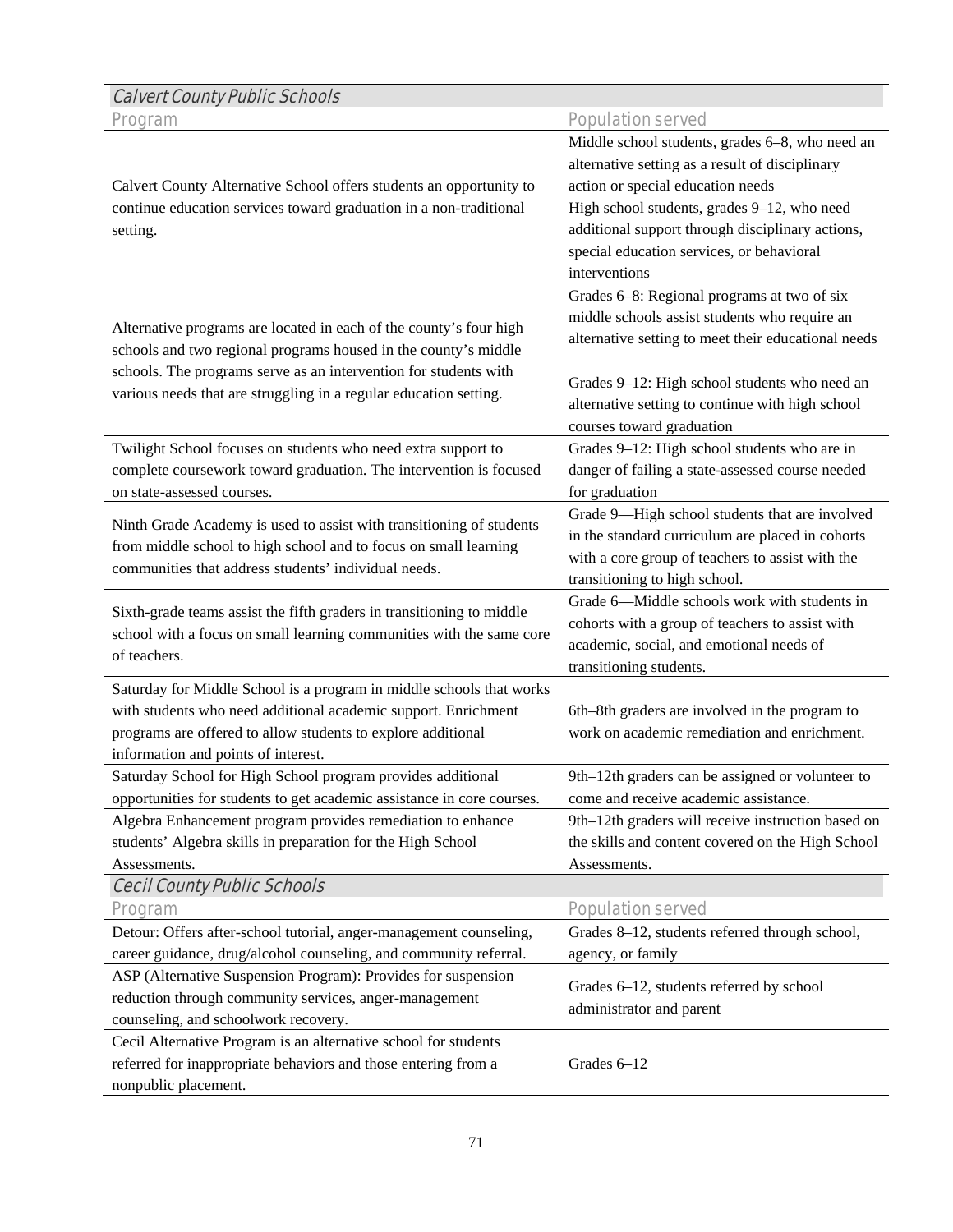| High School After School is a grade recouping program that offers<br>students failing core subjects the opportunity of tutorial instruction | Grades 9–12. Students who are failing core<br>classes may stay after school for instruction and                       |
|---------------------------------------------------------------------------------------------------------------------------------------------|-----------------------------------------------------------------------------------------------------------------------|
| and test retaking.                                                                                                                          | test retaking.                                                                                                        |
| Evening High School offers review credit as well as original credit.                                                                        | Grades 9-12. Students may enroll in Evening<br>High School to pick up additional or review<br>credits for graduation. |
| High Roads School is a nonpublic day program for emotionally                                                                                |                                                                                                                       |
| disturbed students with a credit program and behavior intervention.                                                                         | Grades 6-12                                                                                                           |
| High School Academic Intervention Team: An in-school team that                                                                              |                                                                                                                       |
| provides academic intervention to identified students. Provides direct                                                                      | Grades 9-12                                                                                                           |
| and referral services.                                                                                                                      |                                                                                                                       |
| <b>Charles County Public Schools</b>                                                                                                        |                                                                                                                       |
| Program                                                                                                                                     | <b>Population served</b>                                                                                              |
| Case Management Pilot Project at Henry Lackey High School:                                                                                  |                                                                                                                       |
| Individualized interventions are being developed by case managers at                                                                        | Special education students at risk for dropping                                                                       |
| a pilot high school to retain special education students at risk of                                                                         | out                                                                                                                   |
| dropping out of school.                                                                                                                     |                                                                                                                       |
| Check and Connect Pilot Project at General Smallwood Middle                                                                                 |                                                                                                                       |
| School: Students are assigned mentors who monitor engagement with                                                                           | Students who exhibit dropout indicators,                                                                              |
| school, then intervene to reestablish connections and enhance social                                                                        | including low academic performance, poor                                                                              |
| and academic competencies.                                                                                                                  | attendance, and unproductive behaviors                                                                                |
|                                                                                                                                             | Malcolm neighborhood students in grades 3-12                                                                          |
| 21st Century Community Learning Center at Malcolm is a once                                                                                 | who exhibit dropout indicators, including: low                                                                        |
| weekly after-school mentoring program.                                                                                                      | academic performance, poor attendance, or                                                                             |
|                                                                                                                                             | unproductive behaviors                                                                                                |
|                                                                                                                                             | Students who are experiencing difficulty                                                                              |
| Maryland's Tomorrow offers academic support and encouragement                                                                               | maintaining a satisfactory level of academic                                                                          |
| throughout the high school experience. Assistance is geared toward                                                                          | performance, and identified by their 8th grade                                                                        |
| improving attendance, academic performance, and career objectives.                                                                          | guidance counselor as at risk of dropping out of                                                                      |
|                                                                                                                                             | school                                                                                                                |
| Student Support Teams function in each school to identify students                                                                          |                                                                                                                       |
| who are not being successful academically or socially.                                                                                      | $K-12$                                                                                                                |
| Summer Youth Achievement program is designed to meet the needs                                                                              |                                                                                                                       |
| of at-risk middle school students. Summer school students, alternative                                                                      |                                                                                                                       |
| school students, and students referred by outside agencies in grades                                                                        | At-risk middle school students (approximately                                                                         |
| 6,7, and 8 are eligible to participate. Students receive academic                                                                           | 100 students)                                                                                                         |
| assistance, social skills training, recreational trips, and planned field                                                                   |                                                                                                                       |
| trips.                                                                                                                                      |                                                                                                                       |
| Freshman Seminar is designed to promote a successful transition from                                                                        |                                                                                                                       |
| eighth to ninth grade and to promote academic and social success for                                                                        |                                                                                                                       |
| all students. Freshman seminar will examine skills all students need                                                                        | Entering ninth graders                                                                                                |
| for success in school and life. This course will provide students with                                                                      |                                                                                                                       |
| opportunities to develop skills and knowledge.                                                                                              |                                                                                                                       |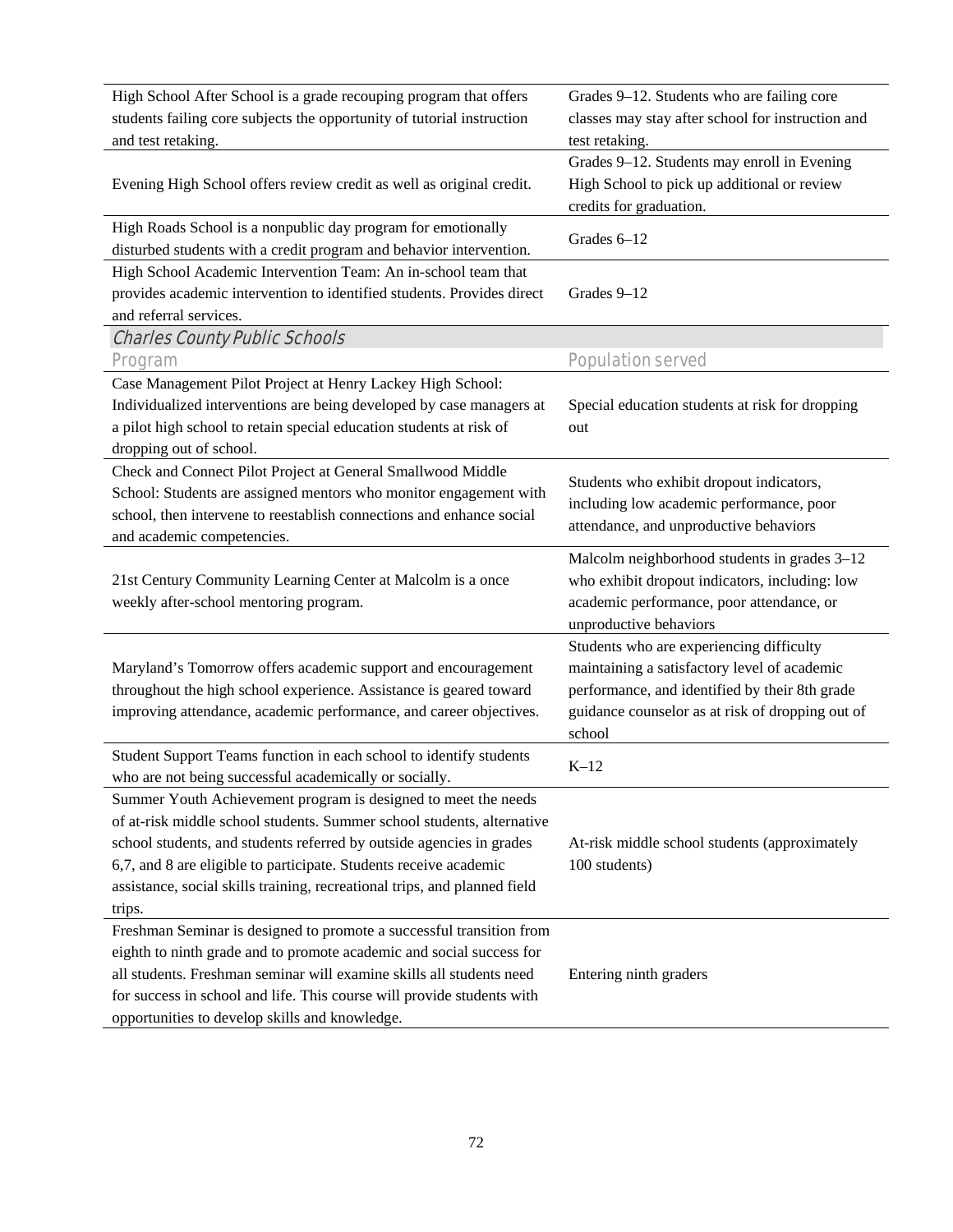| Positive Behavioral Interventions and Supports (PBIS) is a system-     |                                                     |
|------------------------------------------------------------------------|-----------------------------------------------------|
| based approach to enhancing the capacity of schools to educate all     | PBIS impacts all students K through 12 with a       |
| children by developing research-based schoolwide and classroom         | strong focus on students exhibiting difficulties in |
| discipline systems. The process focuses on improving a school's        | social and academic development.                    |
| ability to teach and support positive behavior.                        |                                                     |
| Behavior Education Program: The Check-IN/Check-Out program is a        |                                                     |
| school-based program providing daily support and monitoring for        |                                                     |
| students who are at risk of developing serious, chronic behaviors. It  | Students who demonstrate persistent patterns of     |
| incorporates core principles of positive behavior support and enhances | problem behavior K through 12                       |
| communicating among teachers, improves school climate, increases       |                                                     |
| consistency among staff, and helps teachers feel supported.            |                                                     |
| Southern Maryland College Access Network: Academic support             | Serving La Plata High School students (and one      |
| provided through weekly individual meetings with a trained site        | high school from each adjoining southern            |
| advisor, as well as group activities aimed at increasing academic      | Maryland county) who are identified as low          |
| success, encouraging career exploration, and planning for college      | income and minority, to encourage college           |
| admissions and the financial aid process.                              | preparation and attendance                          |
| College of Southern Maryland's Education Talent Search program:        |                                                     |
| Academic support, along with high school and college orientation and   | Available to all Charles County middle and high     |
| advisement. College tours and assistance with college admissions       | school students                                     |
| procedures are also provided.                                          |                                                     |
| STAY program assures that all students develop the necessary social,   |                                                     |
| behavioral, and academic skills to become responsible members of       |                                                     |
| society. Consistency, setting high behavioral standards, and expecting | Serving children, both regular and special          |
| positive outcomes for each student accomplish these goals. Individual, | education, grades K-8, whose behavioral needs       |
| group, and family therapy/parent training are essential components of  | have not been within their home school setting      |
| the program. Collaboration between home, school, and community         |                                                     |
| service providers is critical to each student's success.               |                                                     |
| Juvenile Intervention Officer (JIO) develops and serves in the role of |                                                     |
| the law enforcement liaison to assigned primary and secondary          |                                                     |
| schools in Charles County that include enforcement, intelligence       |                                                     |
| gathering, prevention and intervention strategies. The role also       | All middle and high schools                         |
| includes serving as a student mentor which has proven to be a very     |                                                     |
| positive influence for many students in both middle and high school.   |                                                     |
| <b>Garrett County Public Schools</b>                                   |                                                     |
| Program                                                                | <b>Population served</b>                            |
| Evening High School provides opportunity for students to enroll in     |                                                     |
| classes in which they have lost credit.                                | High school students                                |
| J-ROTC provides the opportunity to gain leadership and achievement     |                                                     |
| skills by students.                                                    | High school students                                |
| Freshman Seminar provides instruction in various skills needed by      |                                                     |
| high school students.                                                  | 9th graders                                         |
| Academic Remediation/After school Tutoring provides the                |                                                     |
| opportunity for tutoring and remediation in challenge subjects.        | $K-12$                                              |
| Maryland's Tomorrow provides classes and interventions for             |                                                     |
| identified students.                                                   | High school, at-risk students                       |
| Back to School is a re-entry program for returning students.           | High school students who re-enroll                  |
| Family Worker/STAR/PBIS -Student-family, school intervention           | K-12, at-risk students                              |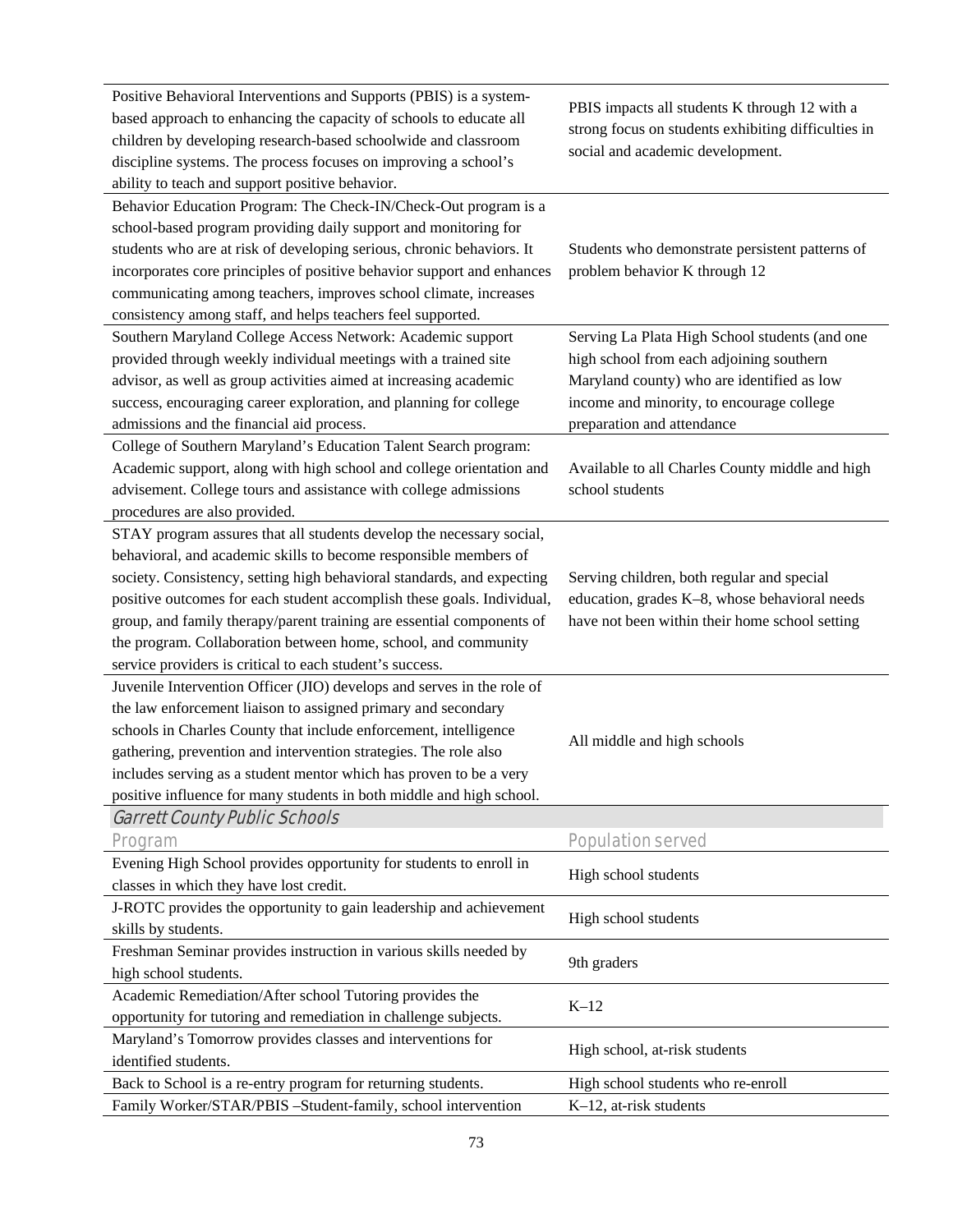| Drop-out prevention case managers                                       | Grades 6-12, at-risk students                           |
|-------------------------------------------------------------------------|---------------------------------------------------------|
| Instructional Consultation Teams provide review and intervention for    |                                                         |
| students experiencing academic or behavioral difficulty.                | K-8 students                                            |
| <b>Harford County Public Schools</b>                                    |                                                         |
| Program                                                                 | <b>Population served</b>                                |
| Online Credit Recovery System uses an assessment and curriculum         |                                                         |
| generation tool to produce an individualized prescriptive remediation   | High school students who have failed courses            |
| specific to each student.                                               | required for graduation                                 |
| PBIS is a schoolwide system of support that includes proactive          |                                                         |
| strategies for defining, teaching, and supporting appropriate student   | Students in the Alternative Education Programs          |
| behaviors to create positive school environments.                       |                                                         |
| Reconnecting Youth and Techs Bridge                                     | Students who have already dropped out of high<br>school |
| Math and reading intervention programs, intervention specialists, after |                                                         |
| school programs, and home visitors (Title 1 schools) are various        | All eligible students                                   |
| academic interventions designed to assist at-risk students.             |                                                         |
| Capturing Kids' Hearts and other grade 9 Freshman Academy               |                                                         |
| strategies focus on adults and their developing relationships with      | All 9th grade students                                  |
| students in order to help them make strong connections in high          |                                                         |
| schools.                                                                |                                                         |
| Peer Helpers program: Leadership training program in all secondary      |                                                         |
| schools. Peer helpers are available to help new students, provide       | All middle and high school students                     |
| tutoring, facilitate mediation, and assist their fellow students.       |                                                         |
| Student 2 Student is a specific type of peer-helper program focusing    |                                                         |
| on transitioning military students, supported by the military child     | Aberdeen High School and Edgewood High                  |
| education coalition (MCEC) and a partnership with Aberdeen Proving      | School students                                         |
| Ground.                                                                 |                                                         |
| <b>Howard County Public Schools</b>                                     |                                                         |
| Program                                                                 | <b>Population served</b>                                |
| In School Alternative Education Programs (AEPs) provide behavioral      |                                                         |
| and academic support, parent outreach services, and intensive case      |                                                         |
| management for students at risk of school failure. These entry-level    | K-12 students exhibiting significant behavioral         |
| alternative education programs are designed to provide resources that   | and academic difficulties in school                     |
| allow students with challenging behaviors to remain in their districted |                                                         |
| school.                                                                 |                                                         |
| Maryland's Tomorrow is a high school dropout-prevention program.        | High school students exhibiting significant             |
| Facilitators employed at five high schools work in tandem with AEP      | difficulties, inconsistent attendance, and low          |
| staff to provide academic tutoring and supplementary instruction to     | motivation to succeed in school                         |
| students at risk of dropping out of school.                             |                                                         |
| Gateway High School is one of the programs that comprise the            |                                                         |
| Homewood Center. Homewood is a countywide alternative learning          |                                                         |
| center. Gateway provides behavioral and academic support services to    | High school students exhibiting significant             |
| students whose needs exceed what can be provided at the districted      | difficulties whose needs cannot be met in their         |
| schools. Gateway provides a more individualized approach to             | districted schools                                      |
| teaching and learning, counseling, and socio-emotional support and a    |                                                         |
| high level of structure and supervision for participating students.     |                                                         |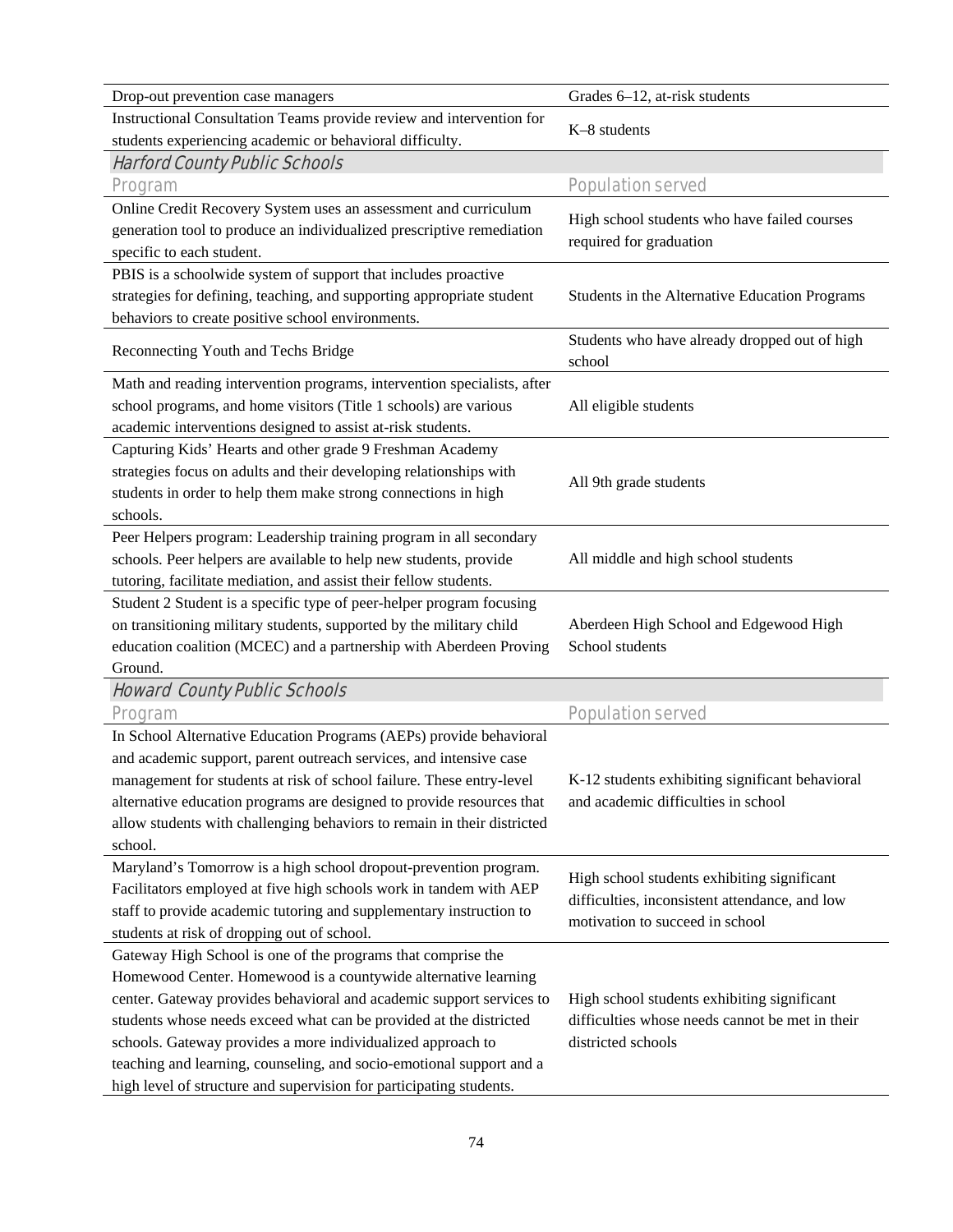| Evening School program provides academic and behavioral support<br>services for students in the middle and high schools who exhibit<br>behaviors that require their removal from the districted school. Some<br>students may attend by choice.                                                                                                                                                                                                                                                          | Middle and high school students serving extended<br>suspensions or who are expelled but continue to<br>qualify for educational services; High school<br>students that elect to attend original credit courses<br>in lieu of or in addition to attending classes<br>during regular school hours; Students 18 years of<br>age or older who have dropped out and then<br>request re-enrollment |
|---------------------------------------------------------------------------------------------------------------------------------------------------------------------------------------------------------------------------------------------------------------------------------------------------------------------------------------------------------------------------------------------------------------------------------------------------------------------------------------------------------|---------------------------------------------------------------------------------------------------------------------------------------------------------------------------------------------------------------------------------------------------------------------------------------------------------------------------------------------------------------------------------------------|
| Teen Parenting and Childcare is a teen parenting program that<br>provides academic guidance, support, childcare, and counseling for<br>teens and their children. The program enables pregnant and parenting<br>teens to complete their high school education while receiving<br>instruction, job skills, and daycare services. Pregnant and parenting<br>teens are able to attend school fulltime.                                                                                                      | High school students; Outreach component of the<br>program serves pregnant and parenting teens at<br>middle and high school levels                                                                                                                                                                                                                                                          |
| Other Academic Intervention Services include extended day, extended<br>week, and extended year programs, the Black Student Achievement<br>Program, and Community Based Learning Centers. These programs<br>are designed to implement effective practices to accelerate the<br>achievement of students performing below grade level. High school<br>programs enable students to score at the proficient level or higher on<br>the Maryland School Assessment and to pass the High School<br>Assessments. |                                                                                                                                                                                                                                                                                                                                                                                             |
| <b>Montgomery County Public Schools</b>                                                                                                                                                                                                                                                                                                                                                                                                                                                                 |                                                                                                                                                                                                                                                                                                                                                                                             |
| Program                                                                                                                                                                                                                                                                                                                                                                                                                                                                                                 | <b>Population served</b>                                                                                                                                                                                                                                                                                                                                                                    |
| Pupil Personnel Workers (PPWs): Each school has an assigned PPW<br>to monitor students with absentee rates of 20 percent or greater. PPWs<br>work with school staff and families to investigate these cases and to<br>provide supports and resources to improve school attendance.                                                                                                                                                                                                                      | $K-12$                                                                                                                                                                                                                                                                                                                                                                                      |
| HAPIT (Honors Advanced Placement Identification Tool) was<br>developed locally to examine a variety of data points for each high<br>school student to determine/verify the appropriateness of course<br>levels. Not only does this assist staff in determining when more<br>rigorous coursework is appropriate, it allows staff to ensure that<br>struggling students receive more interventions and supports.                                                                                          | All students grades 9-12                                                                                                                                                                                                                                                                                                                                                                    |
| Reading and Mathematics Interventions: Programs, including Read<br>180 and Challenge Reading, to help students who are struggling with<br>reading.                                                                                                                                                                                                                                                                                                                                                      | Students grades 3–12 who are in need of<br>academic support                                                                                                                                                                                                                                                                                                                                 |
| Extended Day/Extended Year Programs: Individual schools are<br>provided funding to offer extended day and school year programs for<br>students who are struggling with academics, have failed courses, or<br>are at risk of not passing assessments required for graduation. These<br>programs offer low student-to-teacher ratios and make use of<br>research-based programs proven to positively impact learning. At the<br>high school level credit-recovery programs are being piloted.             | Students grades 3–12 on Saturday mornings                                                                                                                                                                                                                                                                                                                                                   |
| George B. Thomas Learning Academy: The mission of this tutoring<br>and mentoring program is to accelerate student mastery of academics,<br>specifically reading, language arts, and mathematics.                                                                                                                                                                                                                                                                                                        | Students grades 1–12 on Saturday mornings                                                                                                                                                                                                                                                                                                                                                   |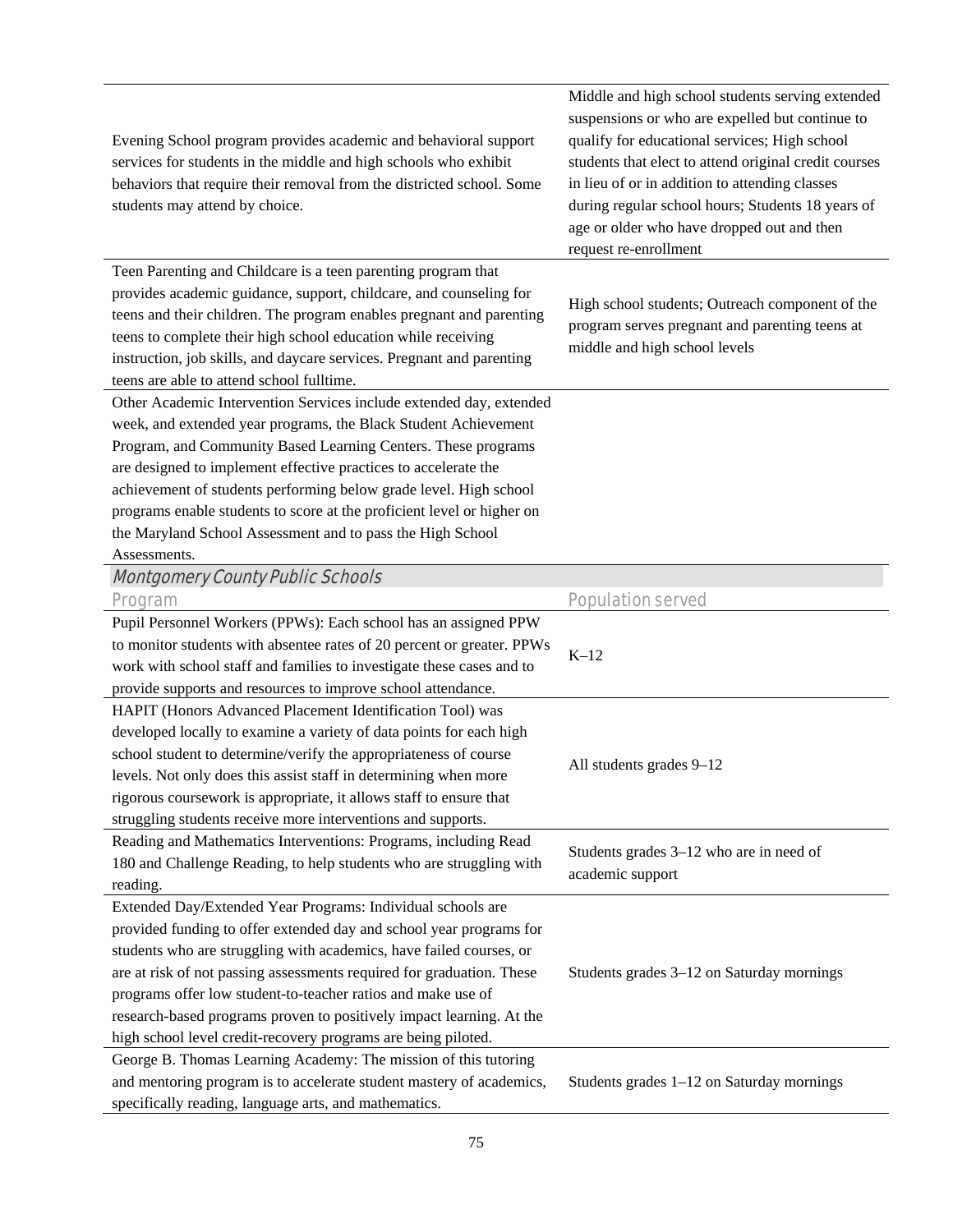| Alternative Programs: MCPS operates a continuum of intervention<br>services for middle and high school students who are unsuccessful in<br>their home schools. Level 1 programs are provided in every secondary<br>school. These programs provide intervention strategies and supports<br>to students in their home schools. Level 2 programs are available for<br>students who are successful in their home schools, even with the<br>support of a Level 1 program. Each of these programs provides<br>academic instruction as well as behavioral and social skills<br>instruction. The goal of Level 2 programs is to provide students with<br>the skills needed to successfully return to their home schools. Level 3<br>programs are available to students in lieu of expulsion. | Students grades 6–12 who are unsuccessful in<br>their home schools                                                    |
|--------------------------------------------------------------------------------------------------------------------------------------------------------------------------------------------------------------------------------------------------------------------------------------------------------------------------------------------------------------------------------------------------------------------------------------------------------------------------------------------------------------------------------------------------------------------------------------------------------------------------------------------------------------------------------------------------------------------------------------------------------------------------------------|-----------------------------------------------------------------------------------------------------------------------|
| Gateway to College is a program at Montgomery College for high<br>school students who have stopped attending MCPS high schools and<br>for whom high school completion is at risk. The program gives<br>students an opportunity to earn a high school diploma while<br>transitioning to a college campus. Students may simultaneously<br>accumulate high school and college credits, earning their high school<br>diploma while progressing toward an associate degree or certificate.                                                                                                                                                                                                                                                                                                | 16- to 20-year-olds who have stopped attending<br>MCPS high schools and for whom high school<br>completion is at risk |
| Student Withdrawal Interview: School staff contact parents and<br>interview any student who wishes to withdraw from school after age<br>16, but prior to graduation. During the interview, school staff presents<br>instructional interventions and alternatives available to encourage the<br>student to remain in school. All information is documented on a<br>MCPS form specifically designed for this purpose.                                                                                                                                                                                                                                                                                                                                                                  | Any student over age 16 considering withdrawal<br>from school prior to graduation                                     |
| Interagency Truancy Review Board: The purpose of the Truancy<br>Review Board hearing is to motivate parents of habitually truant<br>students to send their children to school. The hearing is essentially an<br>"end stage" strategy when a sequence of interventions implemented<br>by the school has failed to gain results.                                                                                                                                                                                                                                                                                                                                                                                                                                                       | Students through age 15 who are habitually truant                                                                     |
| Queen Anne's County Public Schools                                                                                                                                                                                                                                                                                                                                                                                                                                                                                                                                                                                                                                                                                                                                                   |                                                                                                                       |
| Program<br>Alternative Program at the Learning Center, Queen Anne's County<br><b>High School</b>                                                                                                                                                                                                                                                                                                                                                                                                                                                                                                                                                                                                                                                                                     | <b>Population served</b><br>Grades 9-12 in county high schools                                                        |
| Midshore Alternative Program Collaboration with Caroline County<br>Public Schools                                                                                                                                                                                                                                                                                                                                                                                                                                                                                                                                                                                                                                                                                                    | Grades 6-8                                                                                                            |
| Saturday School                                                                                                                                                                                                                                                                                                                                                                                                                                                                                                                                                                                                                                                                                                                                                                      | 9-12th grade students in lieu of in-school<br>suspension                                                              |
| Character Counts! is a joint effort of the Local Management Board<br>and Board of Education of Queen Anne's County to promote a<br>program of character education to all students. Embedding character<br>education into curriculum and the language of the school makes a<br>difference in the school climate.                                                                                                                                                                                                                                                                                                                                                                                                                                                                      | All grade levels in all QACPS                                                                                         |
| Positive Behavioral Intervention Supports (PBIS) is a schoolwide<br>system of support that includes proactive strategies for defining,<br>teaching, and supporting appropriate student behaviors to create<br>positive school environments.                                                                                                                                                                                                                                                                                                                                                                                                                                                                                                                                          | $K-12$                                                                                                                |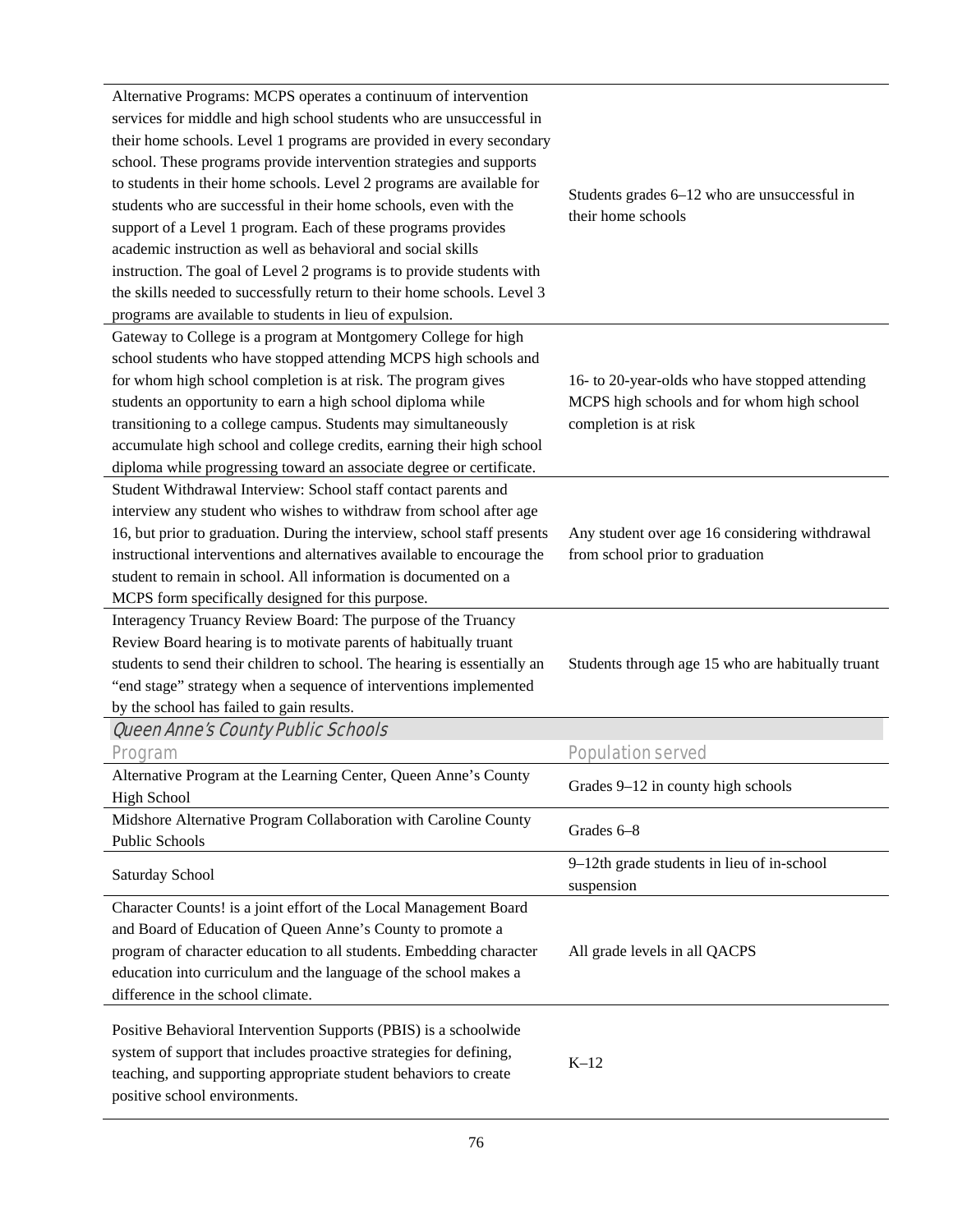| <b>St. Mary's County Public Schools</b>                                                                                                                                                                                                                                                                                                                          |                                                                                                                                                                                                                                                                                          |
|------------------------------------------------------------------------------------------------------------------------------------------------------------------------------------------------------------------------------------------------------------------------------------------------------------------------------------------------------------------|------------------------------------------------------------------------------------------------------------------------------------------------------------------------------------------------------------------------------------------------------------------------------------------|
| Program                                                                                                                                                                                                                                                                                                                                                          | <b>Population served</b>                                                                                                                                                                                                                                                                 |
| Credit Recovery Program allows students to recover credits for                                                                                                                                                                                                                                                                                                   |                                                                                                                                                                                                                                                                                          |
| classes they previously failed.                                                                                                                                                                                                                                                                                                                                  | 9-12th graders who have failed a course                                                                                                                                                                                                                                                  |
| Evening High School offers students the opportunity to receive<br>original credit for courses previously failed or for courses that could<br>not be taken during the school day.                                                                                                                                                                                 | 9-12th graders who have failed required courses<br>for graduation receiving a percentage grade of 44<br>percent or below<br>9-12th graders who need original credit for<br>required courses for graduation but cannot fit<br>courses into their schedule during the normal<br>school day |
| Baby Talk offers students with children, infants up to age 3, daycare<br>within the student's high school during school hours.                                                                                                                                                                                                                                   | 9-12th graders who have infants and toddlers and<br>are in need of daycare in order to remain in<br>school                                                                                                                                                                               |
| Evening Counseling Center offers free counseling services to public<br>school students who are struggling with issues that impact their ability<br>to be successful in school.                                                                                                                                                                                   | K-12 students struggling with personal issues<br>that negatively impact their ability to be<br>successful at school                                                                                                                                                                      |
| School Counseling program: High school counselors and pupil service<br>team members meet with 9-12th grade students at risk of dropping<br>out and develop individual intervention plans.                                                                                                                                                                        | 9-12th graders who demonstrate excessive<br>absences, fail multiple courses, or are not<br>scheduled to graduate within the four-year time<br>frame                                                                                                                                      |
| <b>Talbot County Public Schools</b>                                                                                                                                                                                                                                                                                                                              |                                                                                                                                                                                                                                                                                          |
| Program                                                                                                                                                                                                                                                                                                                                                          | <b>Population served</b>                                                                                                                                                                                                                                                                 |
| Educational Options Computer Curriculum offers independent study<br>courses for a variety of subjects. This program is used in several<br>different situations.                                                                                                                                                                                                  | Middle and high school students                                                                                                                                                                                                                                                          |
| Independent study classes are part of the regular school day during the<br>second, third, and fourth periods.                                                                                                                                                                                                                                                    | Students who have failed a number of courses to<br>recover credit                                                                                                                                                                                                                        |
| Extended day program runs two hours after the regular school day.                                                                                                                                                                                                                                                                                                | Students who have failed a number of courses to<br>recover credit                                                                                                                                                                                                                        |
| Adult High School Diploma program is offered four nights a week at<br>two locations and five days a week during the day.                                                                                                                                                                                                                                         | Students 16 years of age and in lieu of dropping<br><b>OUT</b>                                                                                                                                                                                                                           |
| Talbot Family Support Center provides daycare.                                                                                                                                                                                                                                                                                                                   | Students who have children                                                                                                                                                                                                                                                               |
| Alternative Educational Center (AEC): Extended services for<br>chronically disruptive students beyond existing programs and in-<br>school programs.                                                                                                                                                                                                              | Students of any age are scheduled for a morning<br>and afternoon session                                                                                                                                                                                                                 |
| Tutoring                                                                                                                                                                                                                                                                                                                                                         | Available to all students participating in the<br>program                                                                                                                                                                                                                                |
| <b>Washington County Public Schools</b>                                                                                                                                                                                                                                                                                                                          |                                                                                                                                                                                                                                                                                          |
| Program                                                                                                                                                                                                                                                                                                                                                          | <b>Population served</b>                                                                                                                                                                                                                                                                 |
| High School Dropout Prevention Program: Develop caseload of<br>students most at-risk for dropping out; build positive relationships;<br>develop strategies and provide intervention; Student Support Team;<br>Maintain and analyze academic, behavioral, and demographic data in<br>order to target appropriate students and provide meaningful<br>intervention. | All WCPS high school students who are at risk of<br>dropping out                                                                                                                                                                                                                         |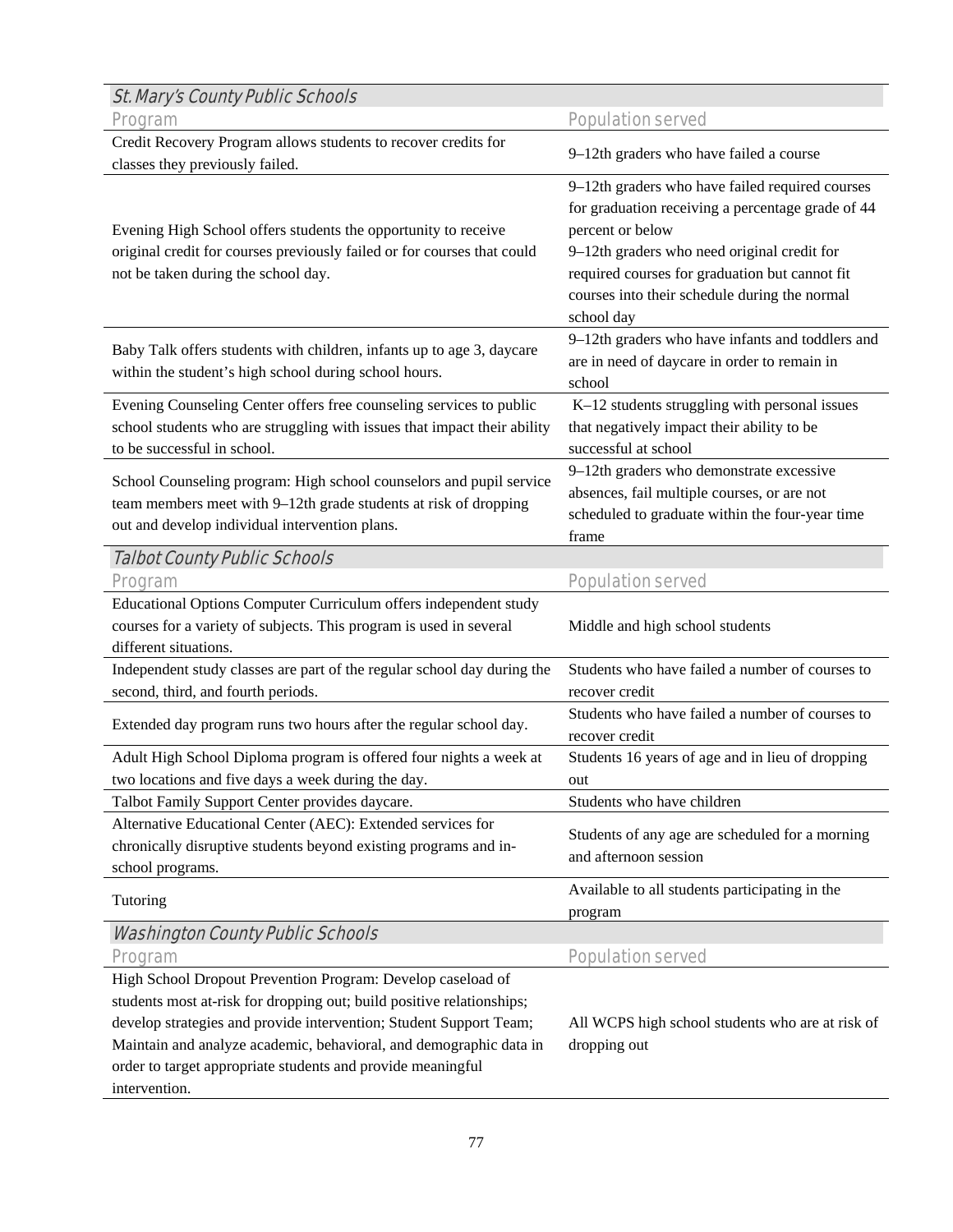| Middle School Dropout Prevention Program: Develop caseload of<br>students most at-risk for dropping out; build positive relationships;<br>develop strategies and provide intervention; Student Support Team;<br>maintain and analyze academic, behavioral, and demographic data in<br>order to target appropriate students and provide meaningful<br>intervention. Work to ensure effective transition to high schools. | All WCPS middle school students                                                                                                                                           |
|-------------------------------------------------------------------------------------------------------------------------------------------------------------------------------------------------------------------------------------------------------------------------------------------------------------------------------------------------------------------------------------------------------------------------|---------------------------------------------------------------------------------------------------------------------------------------------------------------------------|
| Washington County Family Center administers a high school credit<br>program for pregnant and parenting students, provides case<br>management, childcare, and parenting instruction.                                                                                                                                                                                                                                     | Parenting students                                                                                                                                                        |
| WC Evening High School (WCEHS) is an alternative high school<br>educational program that offers up to two courses each semester,<br>original and credit recovery; dual enrollment at home high school and<br>WCEHS.                                                                                                                                                                                                     | WCPS high school students                                                                                                                                                 |
| Nova Net Computer/Web-based Instruction: Provides credit recovery<br>and original credit in non-assessed courses; serves selected students at<br>WCEHS, Antietam Academy Alternative Learning Center, and<br>Washington Family Center.                                                                                                                                                                                  | 15 to 30 at-risk high school students                                                                                                                                     |
| <b>Wicomico County Public Schools</b>                                                                                                                                                                                                                                                                                                                                                                                   |                                                                                                                                                                           |
| Program                                                                                                                                                                                                                                                                                                                                                                                                                 | <b>Population served</b>                                                                                                                                                  |
| Mentoring Project: Matches a student and an adult to meet one hour<br>per week in the school setting.                                                                                                                                                                                                                                                                                                                   | Students K-12 who are identified by<br>administration as at risk of failure due to<br>attendance, behavior, or academics                                                  |
| Evening High School enables students to recover credits for                                                                                                                                                                                                                                                                                                                                                             | Students 16 or older who have not passed a                                                                                                                                |
| promotion or to maintain credit count. Can be used as original credit.                                                                                                                                                                                                                                                                                                                                                  | course                                                                                                                                                                    |
| Dropout Reduction: Work with students on a daily basis to offer<br>assistance on grades, attendance, conduct issues, and other matters<br>that affect student performance and advancement.                                                                                                                                                                                                                              | 9-12th grade high school students who have<br>failed courses required for graduation; suggested<br>rising eighth graders who are at risk of struggling<br>in high schools |
| HSA Remediation: Assist students in areas of weakness in preparation<br>for retaking the test.                                                                                                                                                                                                                                                                                                                          | Students who fail to pass a required course or test                                                                                                                       |
| College Tutors offer in-class tutoring for students during the school<br>day to help students get caught up with work and increase their<br>understanding of core subjects.                                                                                                                                                                                                                                             | Volunteer students who feel they need additional<br>help in core subject areas                                                                                            |
| Middle School Visits to High School gives middle school students an<br>opportunity to visit Career Technology Educational Center to<br>experience firsthand the types of crafts/careers that are offered.<br>(Motivation to keep students in school to be able to attend one of<br>these programs.)                                                                                                                     | 8th grade middle school students                                                                                                                                          |
| After School Tutoring program offers individual and group assistance<br>after school to help students work on core and elective courses that<br>they are experiencing difficulty with.                                                                                                                                                                                                                                  | High school students                                                                                                                                                      |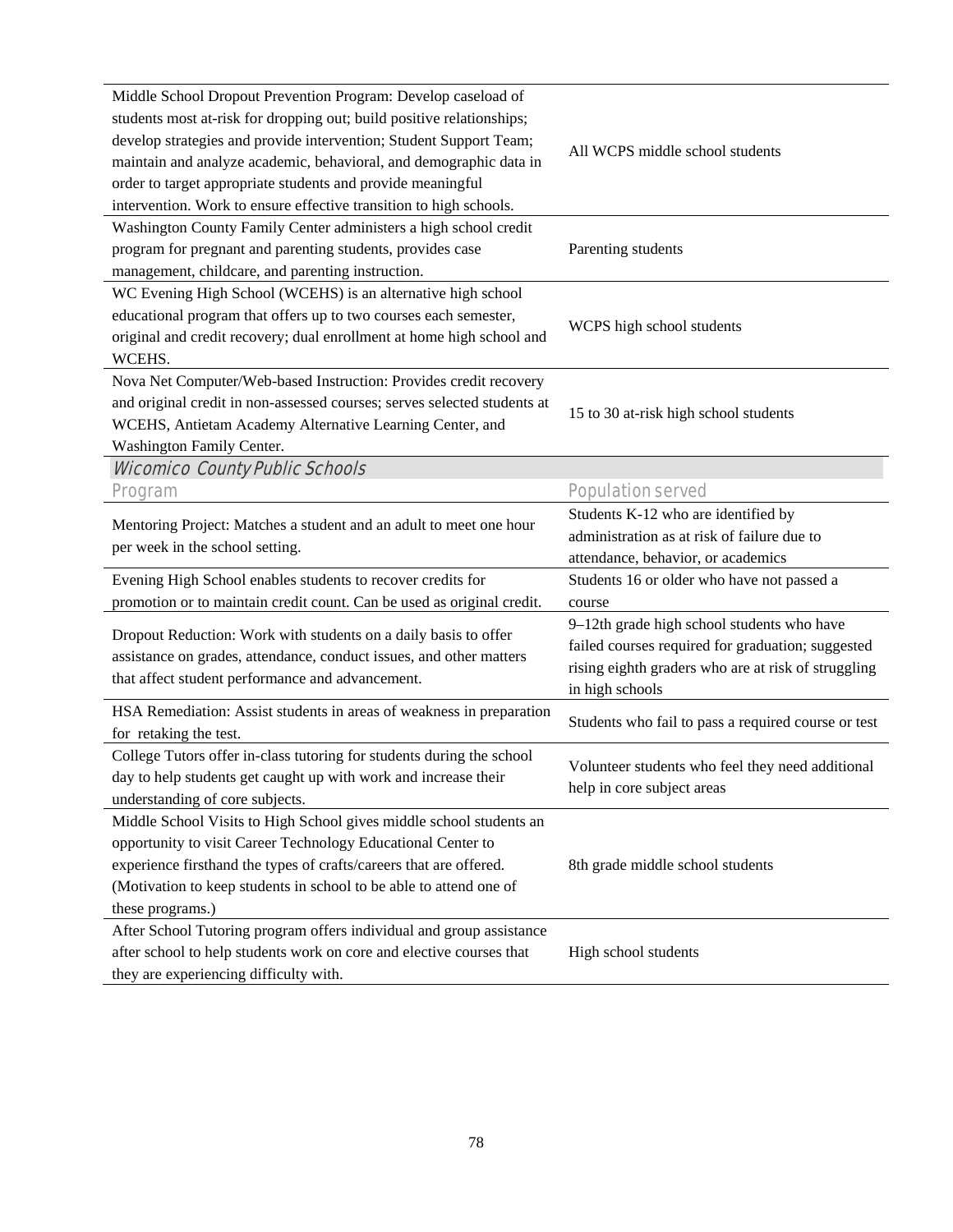# **Bibliography**

- Aron.L. (2006). *An overview of alternative education*. Urban.Institute. Retrieved October 15, 2007, from http://www.urban.org/url.cfm?ID=411283
- Balfanz, R., & Legters, N. (2004). *Locating the dropout crisis.* Center for Social Organization of Schools, John Hopkins University. Retrieved October 15, 2007, from: [http://www.csos.jhu.edu/tdhs/rsch/Locating\\_Dropouts.pdf](http://www.csos.jhu.edu/tdhs/rsch/Locating_Dropouts.pdf).
- Battin-Pearson, S., Newcomb, M.D., Abbott, R.T., Hill, F.G., Catalano, R.F., & Hawkins, D. J. (2000). Predictors of Early High School Dropout: A Test of Five Theories. *Journal of Educational Psychology*, 568-582.
- Bridgeland, J., DiJulio, J. & Morison, K.B. (2006). *The silent epidemic: Perspectives of high school dropouts*. Washington, DC: Civic Enterprises.
- Butchart, R. E. (1986). *Dropout prevention through alternative high schools: A study of the national experience.* New York: Elmira Board of Cooperative Services.
- Cheeseman Day, J. & Newberger, E.C. (2001). The big payoff: Educational attainment and synthetic estimates of work-life earnings, *Current Population Reports*, p. 23-210. Washington, DC: U.S. Census Bureau.
- Greene, J. P. (2002). *High school graduation rates in the United States: Revised*. Paper Prepared for the Black Alliance for Educational Options. New York, NY: The Manhattan Institute for Policy Research. Retrieved October 15, 2007 from http://www.manhattaninstitute.org/html/cr\_baeo.htm
- Jerald, C. (2006). *Identifying potential dropouts: Key lessons for building an early warning data system.* Washington, DC: Achieve, Inc.
- Levin, H., Belfield, C., Muenning, P., & Rouse, C. (2007). *The cost and benefits of an excellent education for all of America's children.* Center for Benefit-Cost Studies of Education at Teachers College, Columbia University.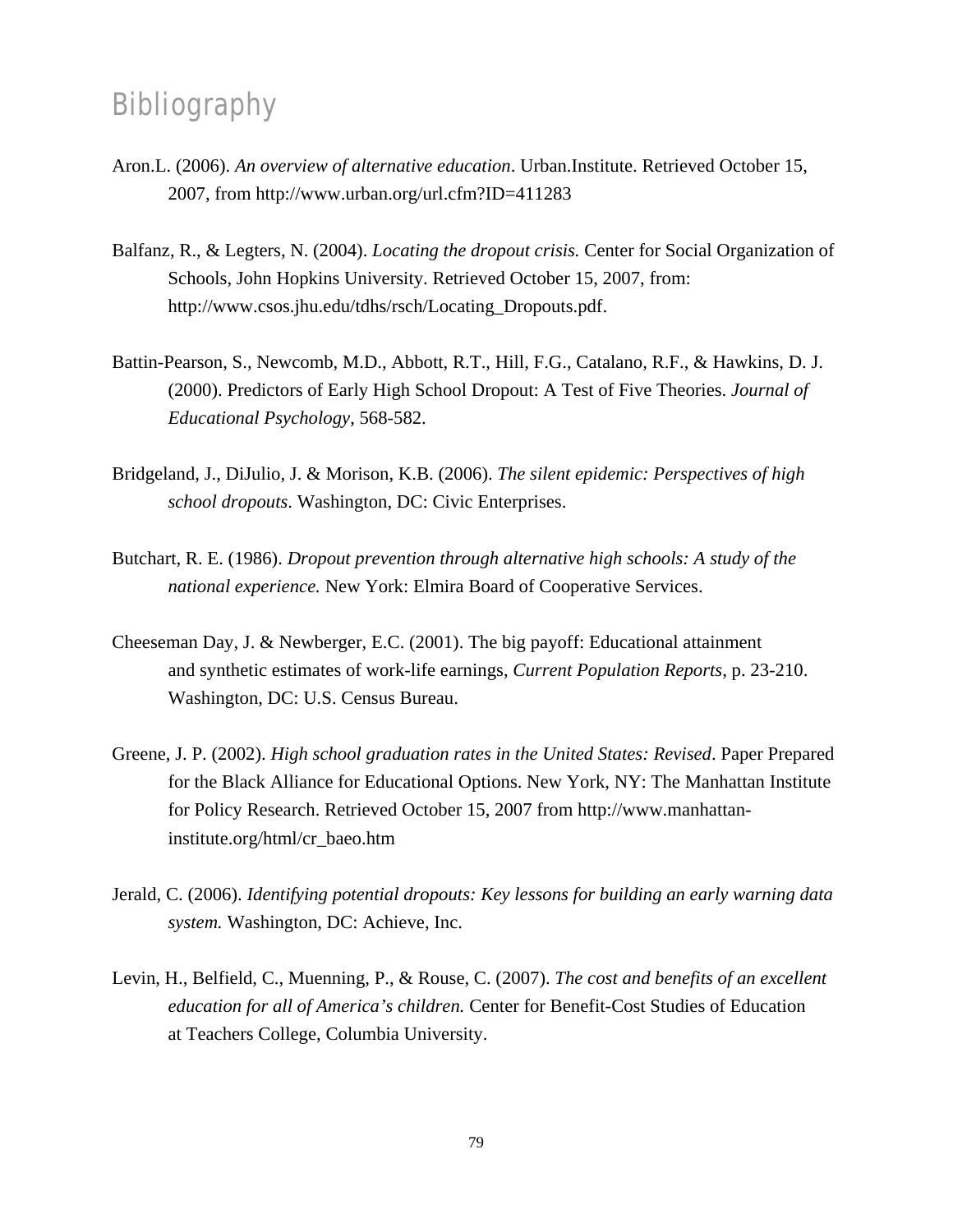- Lochner, L. & Moretti, E. (2004). The effect of education on crime: Evidence from prison inmates, arrests, and self-reports. *The American Economic Review*.
- Marcus, R.F. & Sanders-Reio, J. (2001). The influence of attachment on social completion. *School Psychology Quarterly*, 427-444.
- Maryland State Department of Education, Division of Accountability and Assessment. (2006). *Summary of attendance, Maryland public schools, 2005-2006.* Retrieved October 17, 2007, from: http://marylandpublicschools.org/MSDE/divisions/planningresultstest/2005- 2006+Student+Publications.htm
- Melville, K. (2006). *The school dropout crisis.* The University of Richmond Pew Partnership for Civic Change. Retrieved October 14, 2007, from: http://www.pewpartnership.org/pdf/dropout\_overview.pdf.
- Moretti, E. (2005). *Does education reduce participation in criminal activities?* Paper presented at the symposium on the social costs of inadequate education. Teachers College, Columbia University, New York, NY.
- Muenning, P. (2005). *Health returns to education interventions.* Paper presented at the symposium on the social costs of inadequate education. Teachers College, Columbia University, New York, NY.
- Patterson G. (2003). Continuity of parenting practices across generations in at-risk sample: A prospective comparison of direct and mediated associations. *Journal of Abnormal Child Psychology, 31*.
- Roderick, M. (2006). *Aligning dropout prevention approaches with efforts to raise achievement and improve high school performance: Evidence from Chicago public schools.* School of Social Service Administration and the Consortium on Chicago School Research, University of Chicago.
- Search Institute. *40 building blocks of healthy development that help young people grow up healthy, caring, and responsible.* Retrieved October 15, 2007, from http://www.searchinstitute.org/assets/forty.html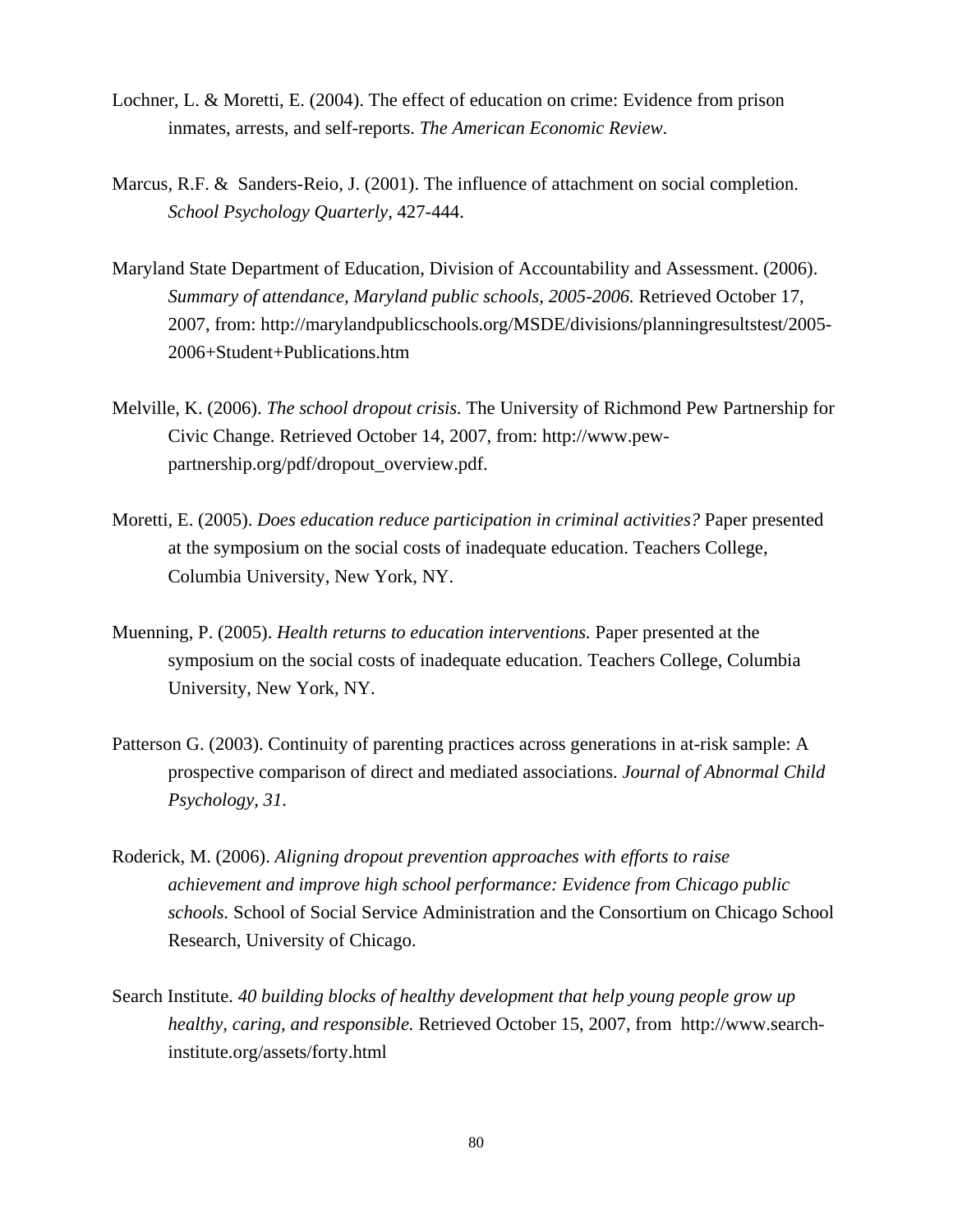- Smith, G., Gregory, T., & Pugh, R., 1981. Meeting student needs: Evidence of the superiority of alternative schools. *Phi Delta Kappan, 62*, 561-564
- Steinberg, A., Johnson, C., & Pennington, H. (2006). *Addressing America's dropout challenge: State efforts to boost graduation rates require federal support.* Center for American Progress and Jobs for the Future. Retrieved October 15, 2007, from: http://www.americanprogress.org/issues/2006/11/graduation.html
- Storm, M. & Storm, R. (n.d.). *Evaluation of the Oklahoma Alternative Program*. Retrieved October 15, 2007, from: gwired.gwu.edu/hamfish/merlin-cgi/p/downloadFile/ d/16863/n/off/other/1/name/25Stormpdf
- *Too big to be seen: The invisible dropout crisis in Boston and America.* (2006). Report of the Boston Youth Transitions Task Force. Retrieved October 15, 2007, from http://www.bostonpic.org/youth/Too\_Big\_To\_Be\_Seen.pdf
- *Tough Choices or Tough Times: The Report of the New Commission on the Skills of the American Workforce.* (2007). National Center on Education and The Economy.
- U.S. Department of Education. *School dropout prevention program.* Retrieved October 15, 2007, from http://www.ed.gov/programs/dropout/index.html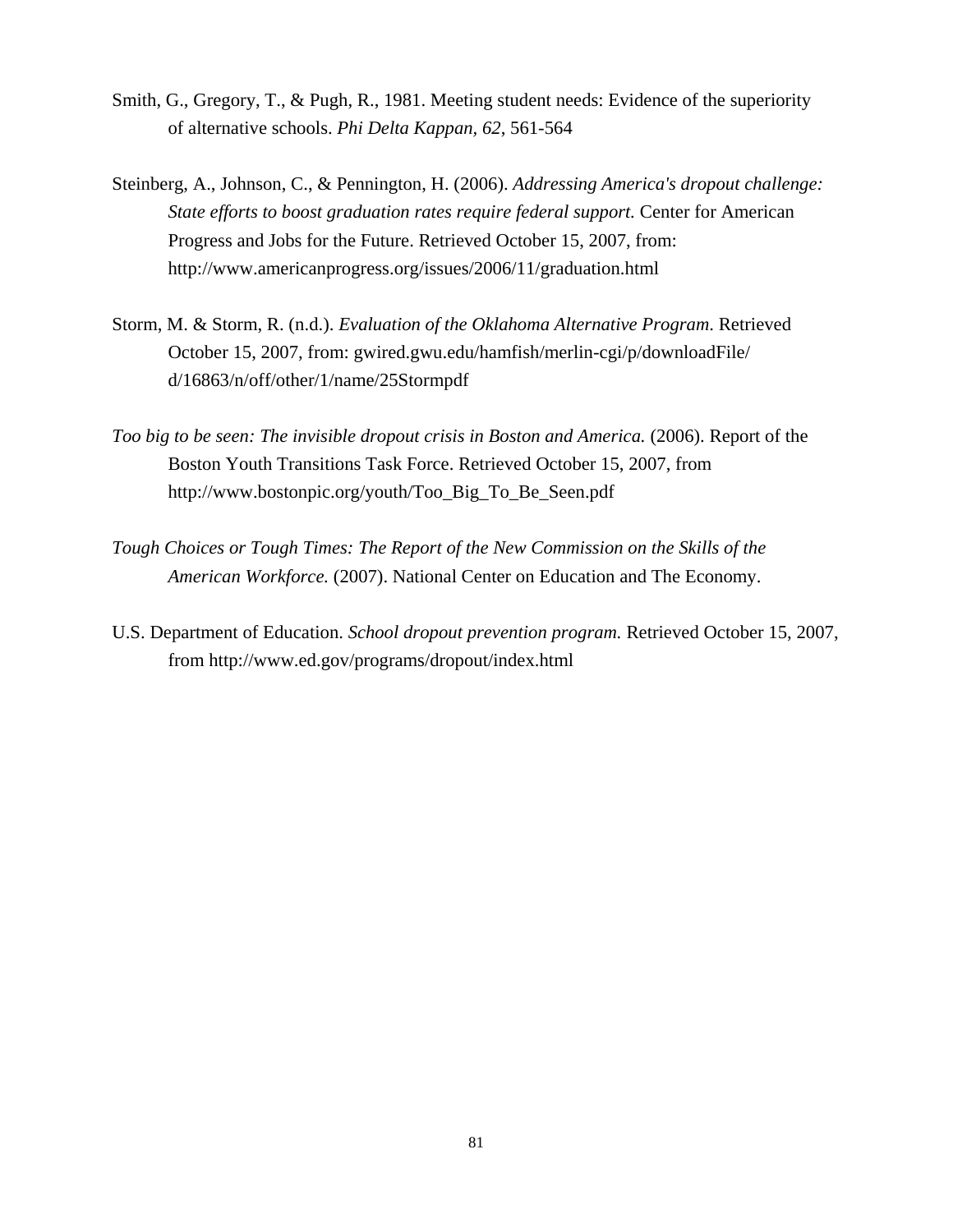# Subcommittee Three: Practical Implications and **Resources**

# Subcommittee Charge

Task Force Subcommittee Three was charged with examining the adequacy of resources for and developing an action plan to accomplish the implementation of an initiative to raise the compulsory age of attendance. Assessing the fiscal impact on the State and local governments seems imperative as families, business leaders, politicians, and educators consider raising the compulsory age of attendance from 16 to 18 years of age. The appropriateness of mandating students return to or continue to attend educational settings from which they desire to drop out is the primary charge of other subcommittees. Our charge is to clarify the fiscal impact of continuing education for an additional two years without changing the instructional program, class size, mode of delivery, or length of the school day/year.

# **Findings**

### ADEQUACY OF RESOURCES

To examine the adequacy of resources we collected current information and data on dropouts, statewide enrollment projections, high school state rated capacity, costs per pupil belonging, and estimated construction costs for permanent construction of additional classrooms and costs for portable classrooms. A projection was made to determine the number of students who would potentially return to school buildings by the change in the age of compulsory attendance. The resources required by these additional students and the projected fiscal impact of these additional students in Maryland schools were extrapolated from this data.

To this end, the Subcommittee's research included determining:

- The additional number of students who would be continuing for at least two years;
- An analysis of present classroom capacity to accommodate the additional students and the funding necessary to provide additional classrooms;
- The additional funding necessary to staff schools to accommodate these additional students and to purchase necessary textbooks and instructional supplies.

To calculate the fiscal impact on the State and local school systems, we made certain critical assumptions. An initial assumption is that these students will be returning to the same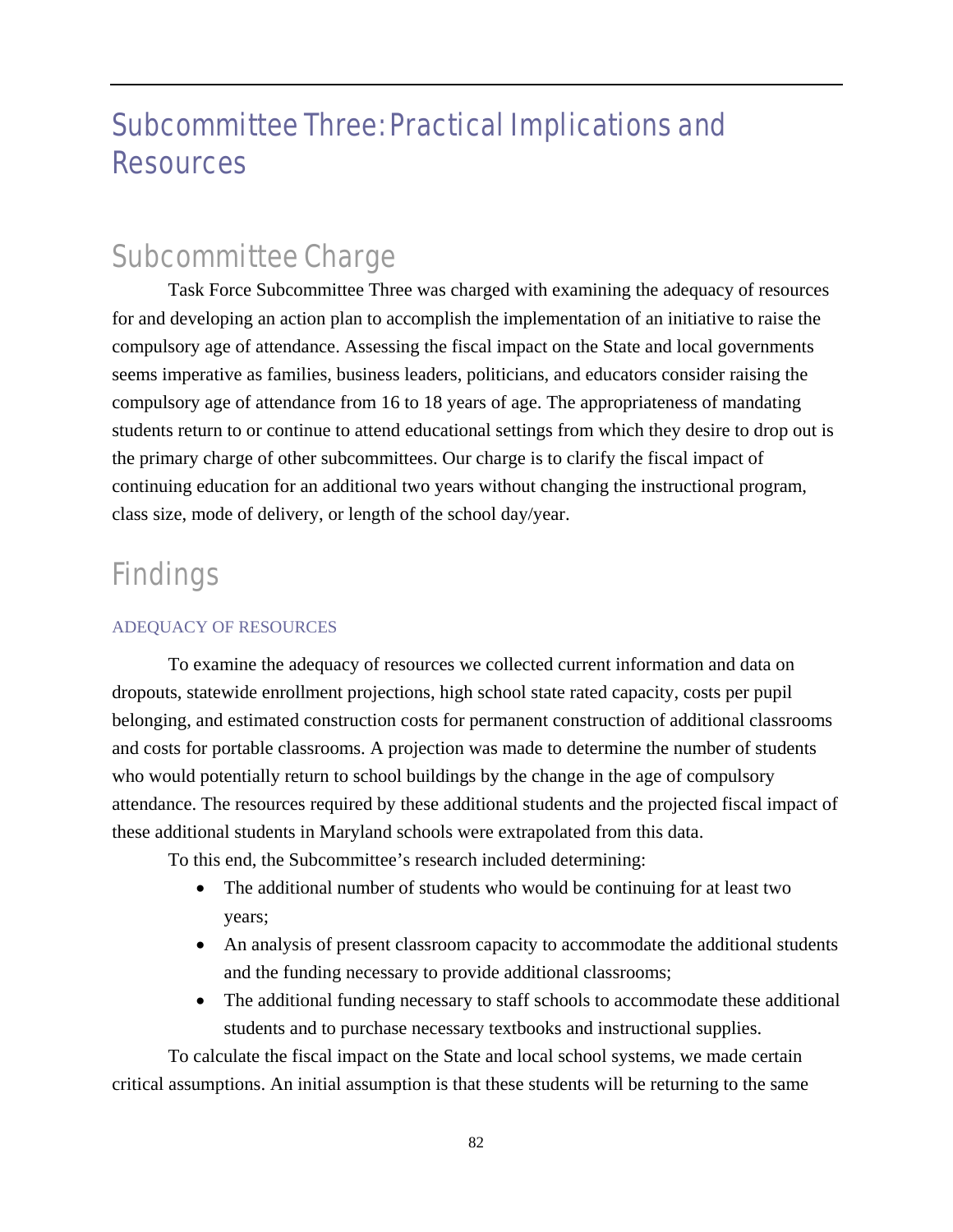schools from which they dropped out. This assumption would allow for a base price cost estimate for returning students without any change in staffing ratio, program, resources, or length of instructional day/year. Based on figures from the Maryland State Department of Education, the average number of students dropping out of Maryland's public schools each year is approximately 10,500. For calculation purposes we projected that this number would remain unchanged so that a two-year total would be approximately 21,000 students. Facility analysis was based on an assumption that students would return to a typical classroom with 20 to 25 students. Based on the present Public School Construction Program facilities capacity formula (25 students per teaching station at 85 percent utilization), we assumed 21.25 students per classroom. The committee took into account each system's present overall high school capacity without regard for the fact that some geographical areas of a local school system might be more heavily impacted by returning students than other neighborhoods. Statewide usage capacity is already at 100 percent with 11 systems above 100 percent. The number of high school students is projected to decline in the state through 2014, but the total public school enrollment in Maryland in 2015 is trending up. To calculate the staffing needs, we used the statewide average of one instructor for every 19 students. Recognizing that "new construction" often takes years to come to fruition, the subcommittee decided to provide both the cost to provide newly constructed classroom space and the cost to provide portable classrooms to expand facility capacity in the short term. New construction costs and portable classroom costs are based on current Public School Construction Program budget estimates. New construction was calculated at \$247 per square foot. The purchase and installation of portable classrooms is estimated at \$80,000 per unit. The more likely approach of purchasing portable classrooms to accommodate the additional 21,000 students totals approximately \$46 million. Additional space is required in 15 of the 24 school systems.

The total additional costs for providing educational and related services to the additional students are approximately \$200 million per year. This figure varies in the projected impact on local jurisdictions from a low of \$385,000 in Talbot County to a high of \$60 million in Baltimore City. See tables 1-6 for specific district information and table 7 for a state summary.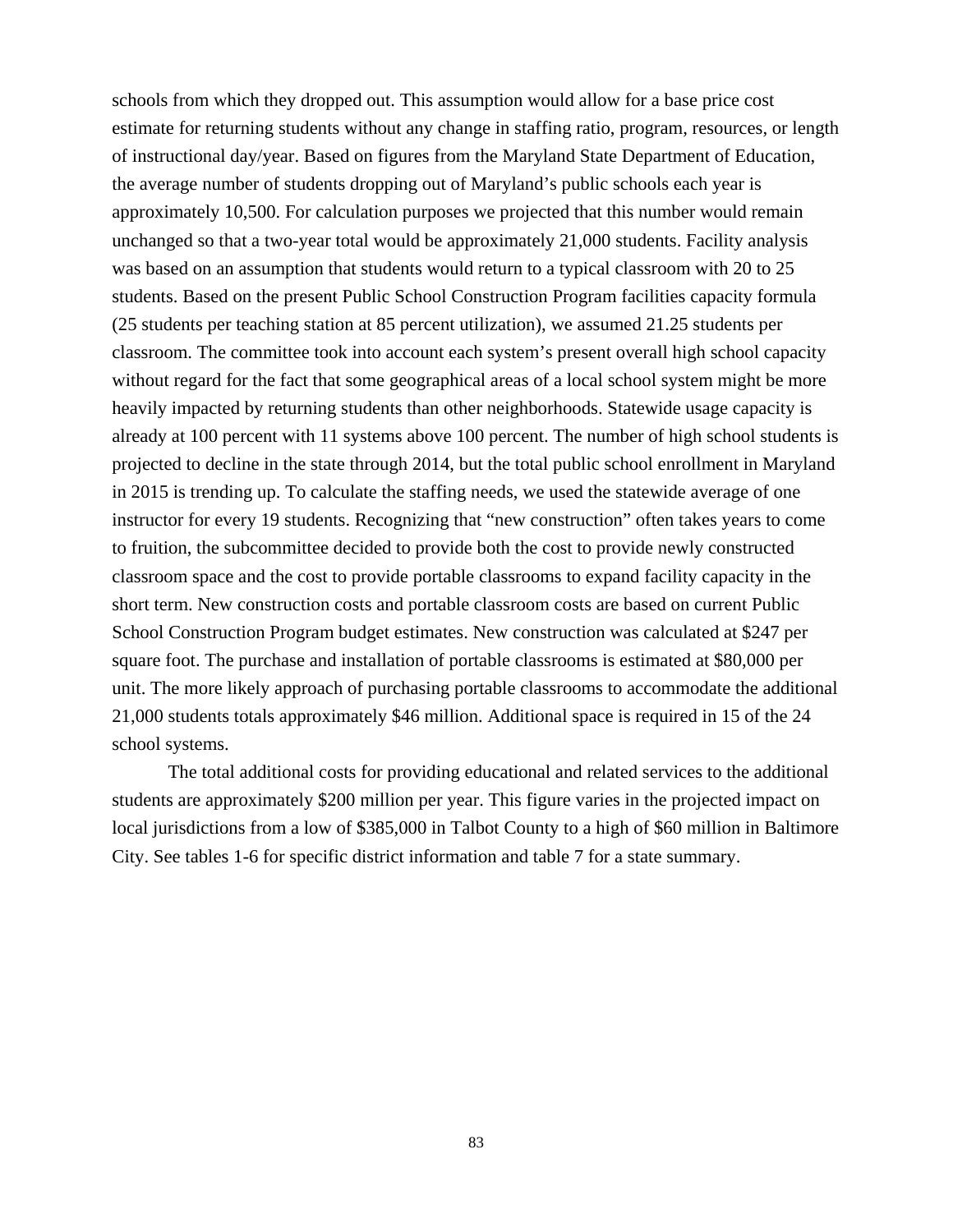| Local<br>School<br>System | 2003-<br>2004 | 2004-<br>2005 | 2005-<br>2006 | <b>Average</b><br>Last 3<br>yrs |
|---------------------------|---------------|---------------|---------------|---------------------------------|
| Allegany                  | 111           | 91            | 116           | 106                             |
| Anne Arundel              | 1,208         | 577           | 503           | 763                             |
| <b>Baltimore City</b>     | 3,229         | 3,212         | 2,898         | 3,113                           |
| <b>Baltimore</b>          | 1,591         | 1,662         | 1,569         | 1,607                           |
| Calvert                   | 131           | 123           | 134           | 129                             |
| Caroline                  | 70            | 42            | 53            | 55                              |
| Carroll                   | 130           | 123           | 139           | 131                             |
| Cecil                     | 243           | 221           | 235           | 233                             |
| Charles                   | 329           | 325           | 317           | 324                             |
| Dorchester                | 91            | 104           | 98            | 98                              |
| Frederick                 | 86            | 93            | 102           | 94                              |
| Garrett                   | 49            | 37            | 33            | 40                              |
| Harford                   | 336           | 409           | 442           | 396                             |
| Howard                    | 220           | 231           | 231           | 227                             |
| Kent                      | 36            | 45            | 27            | 36                              |
| Montgomery                | 814           | 838           | 990           | 881                             |
| Prince George's           | 1,305         | 1,668         | 1,863         | 1,612                           |
| Queen Anne's              | 64            | 81            | 87            | 77                              |
| St. Mary's                | 124           | 157           | 217           | 166                             |
| Somerset                  | 46            | 49            | 67            | 54                              |
| Talbot                    | 25            | 18            | 21            | 21                              |
| Washington                | 144           | 129           | 155           | 143                             |
| Wicomico                  | 202           | 189           | 153           | 181                             |
| Worcester                 | 26            | 51            | 31            | 36                              |
| <b>State Total</b>        | 10,610        | 10,475        | 10,481        | 10,522                          |

# High School Dropouts and Retentions, Grades 9-12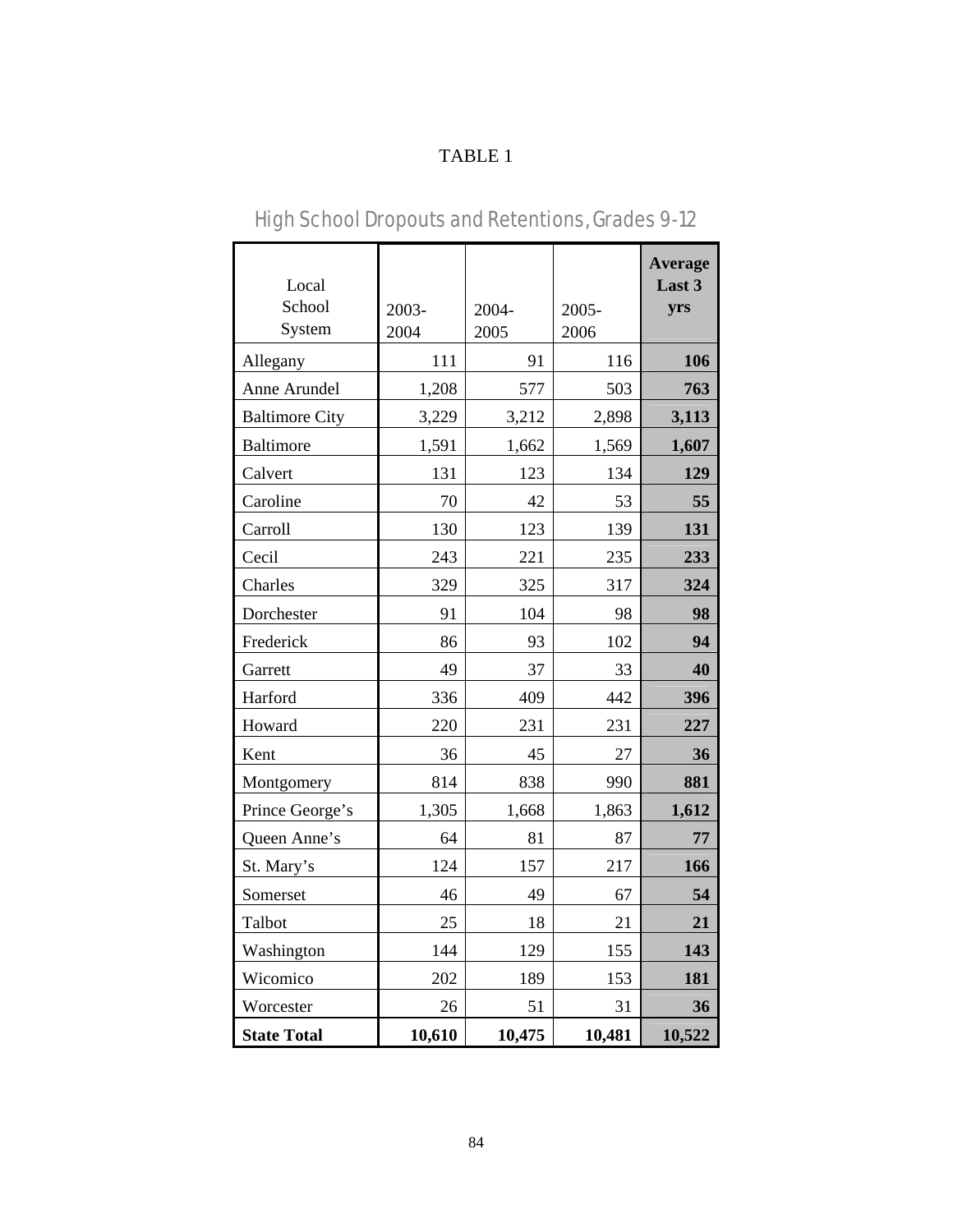| Local                 | State    | Enrollment | Utilization | <b>Seats</b> | Classrooms               |
|-----------------------|----------|------------|-------------|--------------|--------------------------|
| School                | Rated    | SY05-06    | Rate        | Available    | Available                |
| System                | Capacity |            |             | (Needed)     | (Needed)                 |
| Allegany              | 3,491    | 2,835      | 81%         | 656          | 31                       |
| Anne Arundel          | 24,309   | 23,151     | 95%         | 1,158        | 54                       |
| <b>Baltimore City</b> | 26,592   | 15,452     | 58%         | 11,140       | 524                      |
| <b>Baltimore</b>      | 30,662   | 31,381     | 102%        | (719)        | (34)                     |
| Calvert               | 5,556    | 5,761      | 104%        | (205)        | (10)                     |
| Caroline              | 2,125    | 1,819      | 86%         | 306          | 14                       |
| Carroll               | 9,891    | 9,806      | 99%         | 85           | $\overline{\mathcal{A}}$ |
| Cecil                 | 5,432    | 5,552      | 102%        | (120)        | (6)                      |
| Charles               | 7,086    | 8,437      | 119%        | (1, 351)     | (64)                     |
| Dorchester            | 2,115    | 1,988      | 94%         | 127          | 6                        |
| Frederick             | 10,978   | 10,934     | 100%        | 44           | 2                        |
| Garrett               | 1,520    | 1,478      | 97%         | 42           | $\overline{2}$           |
| Harford               | 11,886   | 12,311     | 104%        | (425)        | (20)                     |
| Howard                | 13,539   | 15,578     | 115%        | (2,039)      | (96)                     |
| Kent                  | 1,195    | 835        | 70%         | 360          | 17                       |
| Montgomery            | 38,750   | 43,954     | 113%        | (5,204)      | (245)                    |
| Prince George's       | 35,859   | 40,870     | 114%        | (5,011)      | (236)                    |
| Queen Anne's          | 2,314    | 2,510      | 108%        | (196)        | (9)                      |
| St. Mary's            | 1,560    | 1,065      | 68%         | 495          | 23                       |
| Somerset              | 5,445    | 5,191      | 95%         | 254          | 12                       |
| Talbot                | 1,786    | 1,605      | 90%         | 181          | 9                        |
| Washington            | 7,040    | 6,607      | 94%         | 433          | 20                       |
| Wicomico              | 3,811    | 4,375      | 115%        | (564)        | (27)                     |
| Worcester             | 2,408    | 2,305      | 96%         | 103          | 5                        |
| <b>State Total</b>    | 255,350  | 255,800    | 100%        | (450)        | (21)                     |

High School Capacity School Year 2005-06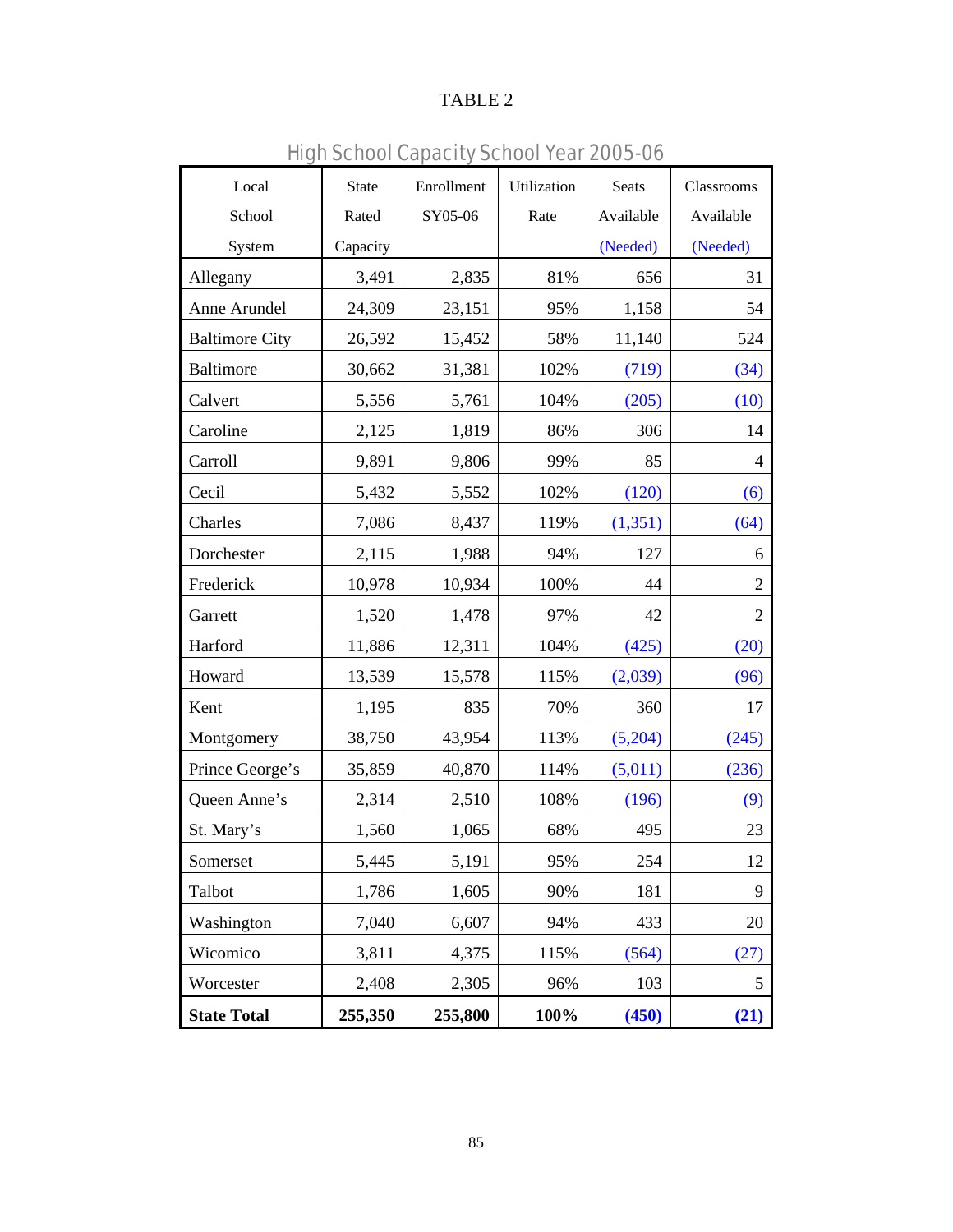| PTOIECLEO FIION SCNOOL CADACTLY WILN AUDILIONAL PUDIIS |            |            |              |              |              |            |                         |  |
|--------------------------------------------------------|------------|------------|--------------|--------------|--------------|------------|-------------------------|--|
|                                                        |            |            |              |              |              |            | Additional              |  |
| Local                                                  | Additional | Classrooms | Total        | Utilization  | <b>Seats</b> | Classrooms | Classrooms              |  |
| School                                                 | Pupils     | needed for | Enrollment   | Rate         | Available    | Available  | Needed for              |  |
| svstem                                                 |            | Additional | w/Additional | w/Additional |              |            | <b>Total Enrollment</b> |  |

Projected High School Capacity With Additional Pupils

Additional

| Local                 | Additional | Classrooms     | Total        | Utilization  | Seats     | Classrooms     | Classrooms              | Classrooms         |
|-----------------------|------------|----------------|--------------|--------------|-----------|----------------|-------------------------|--------------------|
| School                | Pupils     | needed for     | Enrollment   | Rate         | Available | Available      | Needed for              | Needed for         |
| System                |            | Additional     | w/Additional | w/Additional |           |                | <b>Total Enrollment</b> | <b>Addl Pupils</b> |
|                       |            | Pupils         | Pupils       | Pupils       | (Needed)  | (Needed)       |                         | Only               |
| Allegany              | 212        | 10             | 3,047        | 87%          | 444       | 21             | $\boldsymbol{0}$        | $\overline{0}$     |
| Anne Arundel          | 1,525      | 72             | 24,676       | 102%         | (367)     | (17)           | 17                      | 17                 |
| <b>Baltimore City</b> | 6,226      | 293            | 21,678       | 82%          | 4,914     | 231            | $\boldsymbol{0}$        | $\boldsymbol{0}$   |
| <b>Baltimore</b>      | 3,215      | 151            | 34,596       | 113%         | (3,934)   | (185)          | 185                     | 151                |
| Calvert               | 259        | 12             | 6,020        | 108%         | (464)     | (22)           | 22                      | 12                 |
| Caroline              | 110        | 5              | 1,929        | 91%          | 196       | 9              | $\overline{0}$          | $\boldsymbol{0}$   |
| Carroll               | 261        | 12             | 10,067       | 102%         | (176)     | (8)            | $8\,$                   | $8\,$              |
| Cecil                 | 466        | 22             | 6,018        | 111%         | (586)     | (28)           | 28                      | $22\,$             |
| Charles               | 647        | 30             | 9,084        | 128%         | (1,998)   | (94)           | 94                      | $30\,$             |
| Dorchester            | 195        | $\overline{9}$ | 2,183        | 103%         | (68)      | (3)            | $\overline{3}$          | $\mathfrak{Z}$     |
| Frederick             | 187        | 9              | 11,121       | 101%         | (143)     | (7)            | $\overline{7}$          | $\tau$             |
| Garrett               | 79         | 4              | 1,557        | 102%         | (37)      | (2)            | $\overline{c}$          | $\sqrt{2}$         |
| Harford               | 791        | 37             | 13,102       | 110%         | (1,216)   | (57)           | 57                      | 37                 |
| Howard                | 455        | 21             | 16,033       | 118%         | (2, 494)  | (117)          | 117                     | 21                 |
| Kent                  | 72         | 3              | 907          | 76%          | 288       | 14             | $\boldsymbol{0}$        | $\boldsymbol{0}$   |
| Montgomery            | 1,761      | 83             | 45,715       | 118%         | (6,965)   | (328)          | 328                     | 83                 |
| Prince George's       | 3,224      | 152            | 44,094       | 123%         | (8,235)   | (388)          | 388                     | 152                |
| Queen Anne's          | 155        | 7              | 2,665        | 115%         | (351)     | (17)           | 17                      | $\tau$             |
| St. Mary's            | 332        | 16             | 1,397        | 90%          | 163       | 8              | $\boldsymbol{0}$        | $\boldsymbol{0}$   |
| Somerset              | 108        | 5              | 5,299        | 97%          | 146       | $\overline{7}$ | $\overline{0}$          | $\boldsymbol{0}$   |
| Talbot                | 43         | $\overline{c}$ | 1,648        | 92%          | 138       | $\tau$         | $\boldsymbol{0}$        | $\mathbf{0}$       |
| Washington            | 285        | 13             | 6,892        | 98%          | 148       | $\overline{7}$ | $\overline{0}$          | $\overline{0}$     |
| Wicomico              | 363        | 17             | 4,738        | 124%         | (927)     | (44)           | 44                      | 17                 |
| Worcester             | 72         | $\overline{3}$ | 2,377        | 99%          | 31        | $\mathbf{1}$   | $\overline{0}$          | $\mathbf{0}$       |
| <b>State Total</b>    | 21,044     | 990            | 276,844      | 108%         | (21, 494) | (1,011)        | 1316                    | 571                |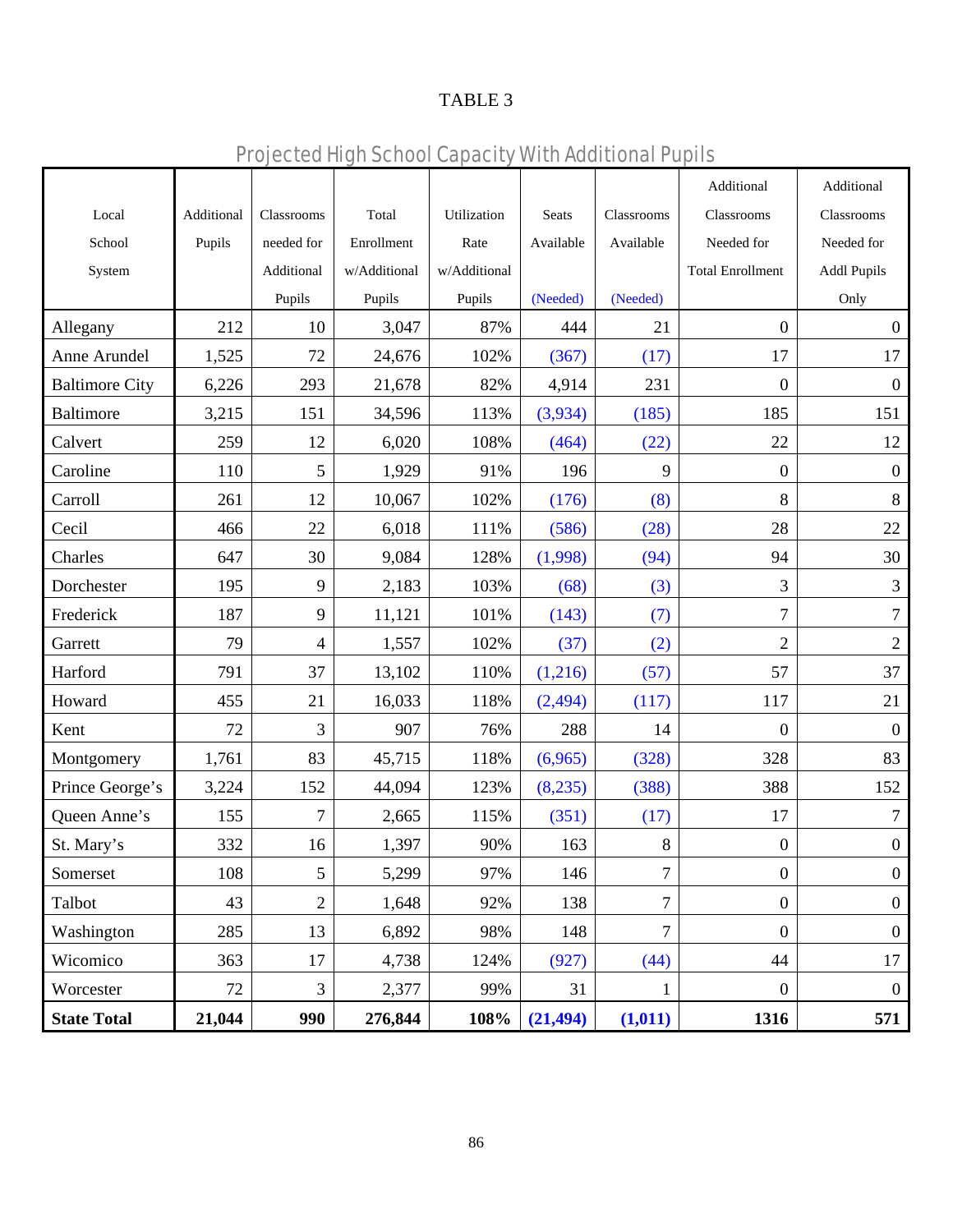| Local                 | Additional | Additional            |
|-----------------------|------------|-----------------------|
| School                | Pupils     | Instructional         |
| System                |            | <b>Staff Required</b> |
| Allegany              | 212        | 11                    |
| Anne Arundel          | 1,525      | 80                    |
| <b>Baltimore City</b> | 6,226      | 328                   |
| <b>Baltimore</b>      | 3,215      | 169                   |
| Calvert               | 259        | 14                    |
| Caroline              | 110        | 6                     |
| Carroll               | 261        | 14                    |
| Cecil                 | 466        | 25                    |
| Charles               | 647        | 34                    |
| Dorchester            | 195        | 10                    |
| Frederick             | 187        | 10                    |
| Garrett               | 79         | $\overline{4}$        |
| Harford               | 791        | 42                    |
| Howard                | 455        | 24                    |
| Kent                  | 72         | 4                     |
| Montgomery            | 1,761      | 93                    |
| Prince George's       | 3,224      | 170                   |
| Queen Anne's          | 155        | 8                     |
| St. Mary's            | 332        | 17                    |
| Somerset              | 108        | 6                     |
| Talbot                | 43         | $\mathfrak{D}$        |
| Washington            | 285        | 15                    |
| Wicomico              | 363        | 19                    |
| Worcester             | 72         | 4                     |
| <b>State Total</b>    | 21,044     | 1,108                 |

Instructional Staff Needed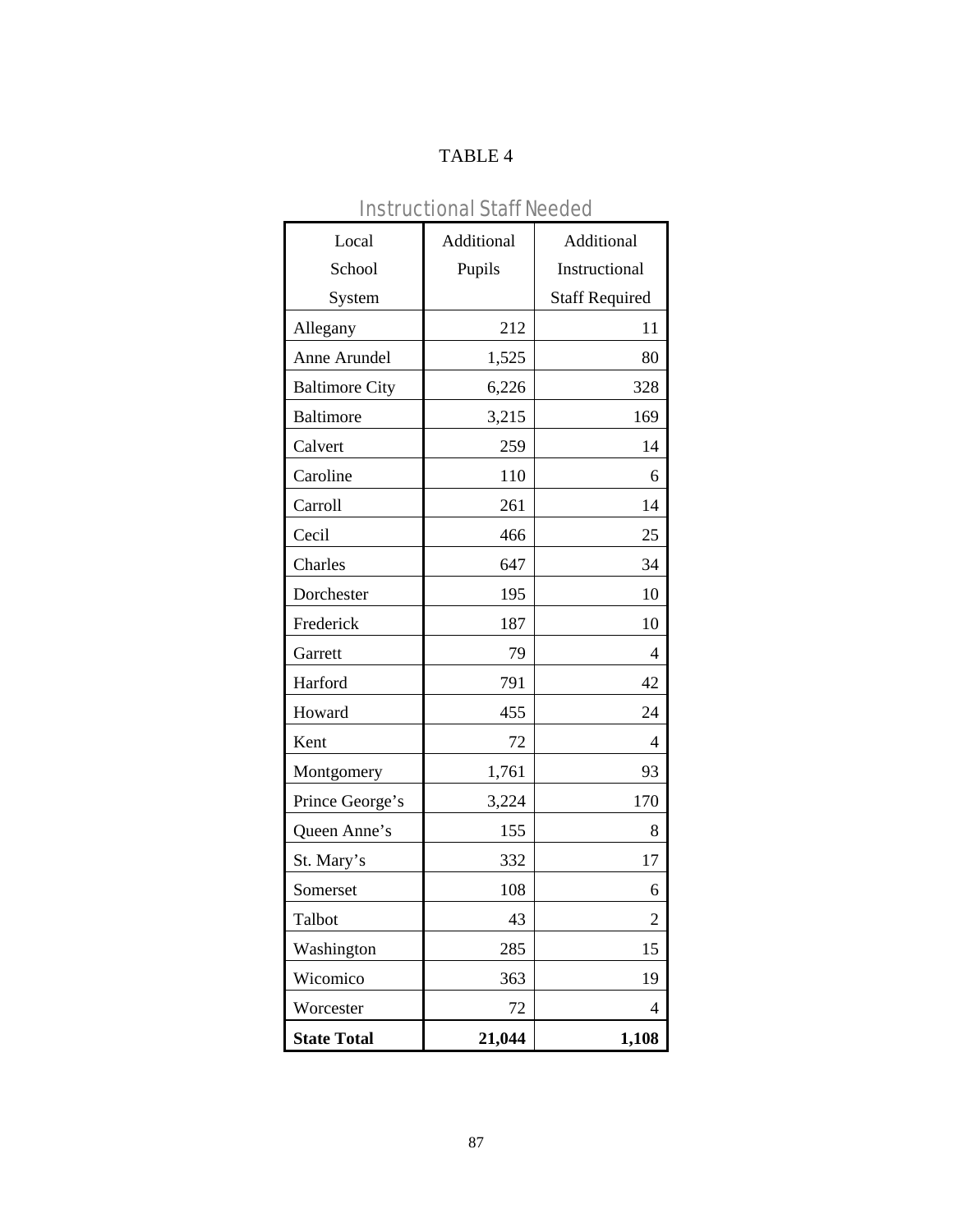## Estimated Costs

| Local                 | Additional | <b>FY05</b>    | Cost for                 | One Time Cost                    | One Time Cost              |
|-----------------------|------------|----------------|--------------------------|----------------------------------|----------------------------|
| School                | Pupils     | Cost per Pupil | <b>Additional Pupils</b> | Perm. Construction<br>Classrooms | <b>Portable Classrooms</b> |
| System                |            | Belonging      | (Annual)                 | (Additional Pupils Only)         | (Additional Pupils Only)   |
| Allegany              | 212        | \$9,194        | \$1,949,128              | \$0                              | \$0                        |
| Anne Arundel          | 1,525      | \$9,275        | \$14,147,467             | \$4,269,710                      | \$1,382,902                |
| <b>Baltimore City</b> | 6,226      | \$9,603        | \$59,788,278             | \$0                              | \$0                        |
| <b>Baltimore</b>      | 3,215      | \$9,439        | \$30,346,385             | \$37,369,647                     | \$12,103,529               |
| Calvert               | 259        | \$9,224        | \$2,385,941              | \$3,006,620                      | \$973,804                  |
| Caroline              | 110        | \$8,568        | \$942,480                | \$0                              | \$0                        |
| Carroll               | 261        | \$8,708        | \$2,275,691              | \$2,049,616                      | \$663,843                  |
| Cecil                 | 466        | \$8,701        | \$4,054,666              | \$5,416,565                      | \$1,754,353                |
| Charles               | 647        | \$8,535        | \$5,524,990              | \$7,524,298                      | \$2,437,020                |
| Dorchester            | 195        | \$9,358        | \$1,827,929              | \$794,275                        | \$257,255                  |
| Frederick             | 187        | \$8,650        | \$1,620,433              | \$1,666,039                      | \$539,608                  |
| Garrett               | 79         | \$9,195        | \$729,470                | \$433,945                        | \$140,549                  |
| Harford               | 791        | \$8,237        | \$6,518,213              | \$9,198,086                      | \$2,979,137                |
| Howard                | 455        | \$10,585       | \$4,812,647              | \$5,284,831                      | \$1,711,686                |
| Kent                  | 72         | \$10,422       | \$750,384                | \$0                              | \$0                        |
| Montgomery            | 1,761      | \$11,740       | \$20,678,053             | \$20,472,910                     | \$6,630,902                |
| Prince George's       | 3,224      | \$9,103        | \$29,348,072             | \$37,474,259                     | \$12,137,412               |
| Queen Anne's          | 155        | \$8,720        | \$1,348,693              | \$1,797,773                      | \$582,275                  |
| St. Mary's            | 332        | \$8,903        | \$2,955,796              | \$0                              | \$0                        |
| Somerset              | 108        | \$10,390       | \$1,122,120              | \$0                              | \$0                        |
| Talbot                | 43         | \$9,024        | \$385,024                | \$0                              | \$0                        |
| Washington            | 285        | \$8,522        | \$2,431,611              | \$0                              | \$0                        |
| Wicomico              | 363        | \$8,998        | \$3,263,275              | \$4,215,467                      | \$1,365,333                |
| Worcester             | $72\,$     | \$11,228       | \$808,416                | \$0                              | \$0                        |
| <b>State Total</b>    | 21,044     | \$9,661        | \$200,015,162            | \$140,974,039                    | \$45,659,608               |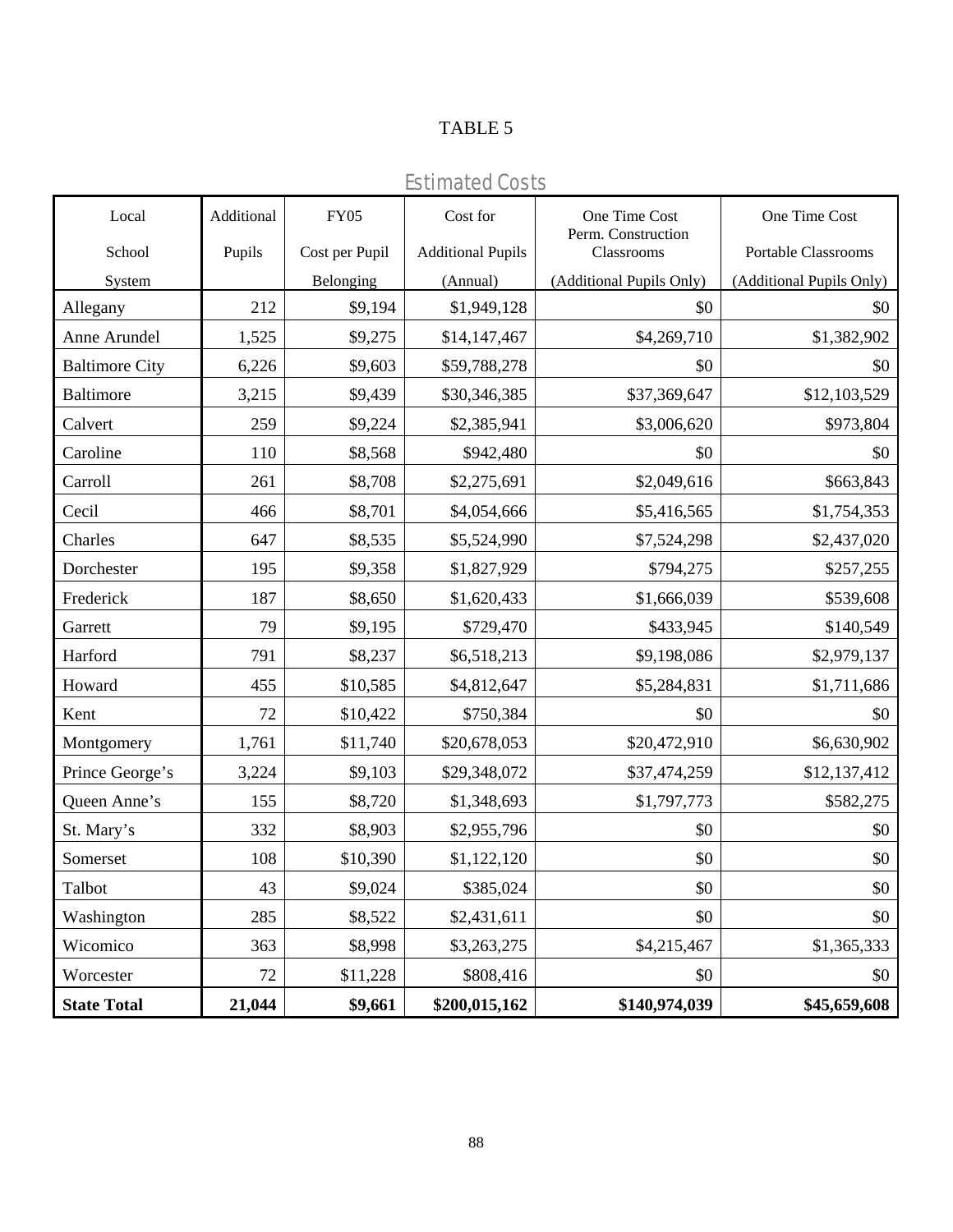## Summary by Local School System

| Local<br>School System | Additional<br>Pupils | Additional<br>Instructional<br>Staff<br>Required | Additional<br>Classrooms<br>Needed for<br>Additional<br>Pupils Only | Cost for<br>Additional<br>Pupils<br>(Annual) | One Time Cost<br><b>Portable Classrooms</b><br>(Additional Pupils<br>Only) |
|------------------------|----------------------|--------------------------------------------------|---------------------------------------------------------------------|----------------------------------------------|----------------------------------------------------------------------------|
| Allegany               | 212                  | 11                                               | $\boldsymbol{0}$                                                    | \$1,949,128                                  | \$0                                                                        |
| Anne Arundel           | 1525                 | 80                                               | 17                                                                  | \$14,147,467                                 | \$1,382,902                                                                |
| <b>Baltimore City</b>  | 6226                 | 328                                              | $\boldsymbol{0}$                                                    | \$59,788,278                                 | \$0                                                                        |
| <b>Baltimore</b>       | 3215                 | 169                                              | 151                                                                 | \$30,346,385                                 | \$12,103,529                                                               |
| Calvert                | 259                  | 14                                               | 12                                                                  | \$2,385,941                                  | \$973,804                                                                  |
| Caroline               | 110                  | 6                                                | $\boldsymbol{0}$                                                    | \$942,480                                    | \$0                                                                        |
| Carroll                | 261                  | 14                                               | 8                                                                   | \$2,275,691                                  | \$663,843                                                                  |
| Cecil                  | 466                  | 25                                               | 22                                                                  | \$4,054,666                                  | \$1,754,353                                                                |
| Charles                | 647                  | 34                                               | 30                                                                  | \$5,524,990                                  | \$2,437,020                                                                |
| Dorchester             | 195                  | 10                                               | 3                                                                   | \$1,827,929                                  | \$257,255                                                                  |
| Frederick              | 187                  | 10                                               | $\overline{7}$                                                      | \$1,620,433                                  | \$539,608                                                                  |
| Garrett                | 79                   | 4                                                | $\overline{c}$                                                      | \$729,470                                    | \$140,549                                                                  |
| Harford                | 791                  | 42                                               | 37                                                                  | \$6,518,213                                  | \$2,979,137                                                                |
| Howard                 | 455                  | 24                                               | 21                                                                  | \$4,812,647                                  | \$1,711,686                                                                |
| Kent                   | 72                   | $\overline{4}$                                   | $\boldsymbol{0}$                                                    | \$750,384                                    | \$0                                                                        |
| Montgomery             | 1761                 | 93                                               | 83                                                                  | \$20,678,053                                 | \$6,630,902                                                                |
| Prince George's        | 3224                 | 170                                              | 152                                                                 | \$29,348,072                                 | \$12,137,412                                                               |
| Queen Anne's           | 155                  | 8                                                | 7                                                                   | \$1,348,693                                  | \$582,275                                                                  |
| St. Mary's             | 332                  | 17                                               | $\boldsymbol{0}$                                                    | \$2,955,796                                  | \$0                                                                        |
| Somerset               | 108                  | 6                                                | $\boldsymbol{0}$                                                    | \$1,122,120                                  | \$0                                                                        |
| Talbot                 | 43                   | $\overline{c}$                                   | $\boldsymbol{0}$                                                    | \$385,024                                    | \$0                                                                        |
| Washington             | 285                  | 15                                               | $\boldsymbol{0}$                                                    | \$2,431,611                                  | \$0                                                                        |
| Wicomico               | 363                  | 19                                               | 17                                                                  | \$3,263,275                                  | \$1,365,333                                                                |
| Worcester              | 72                   | 4                                                | $\boldsymbol{0}$                                                    | \$808,416                                    | \$0                                                                        |
| <b>State Total</b>     | 21044                | 1108                                             | 571                                                                 | \$200,015,162                                | \$45,659,608                                                               |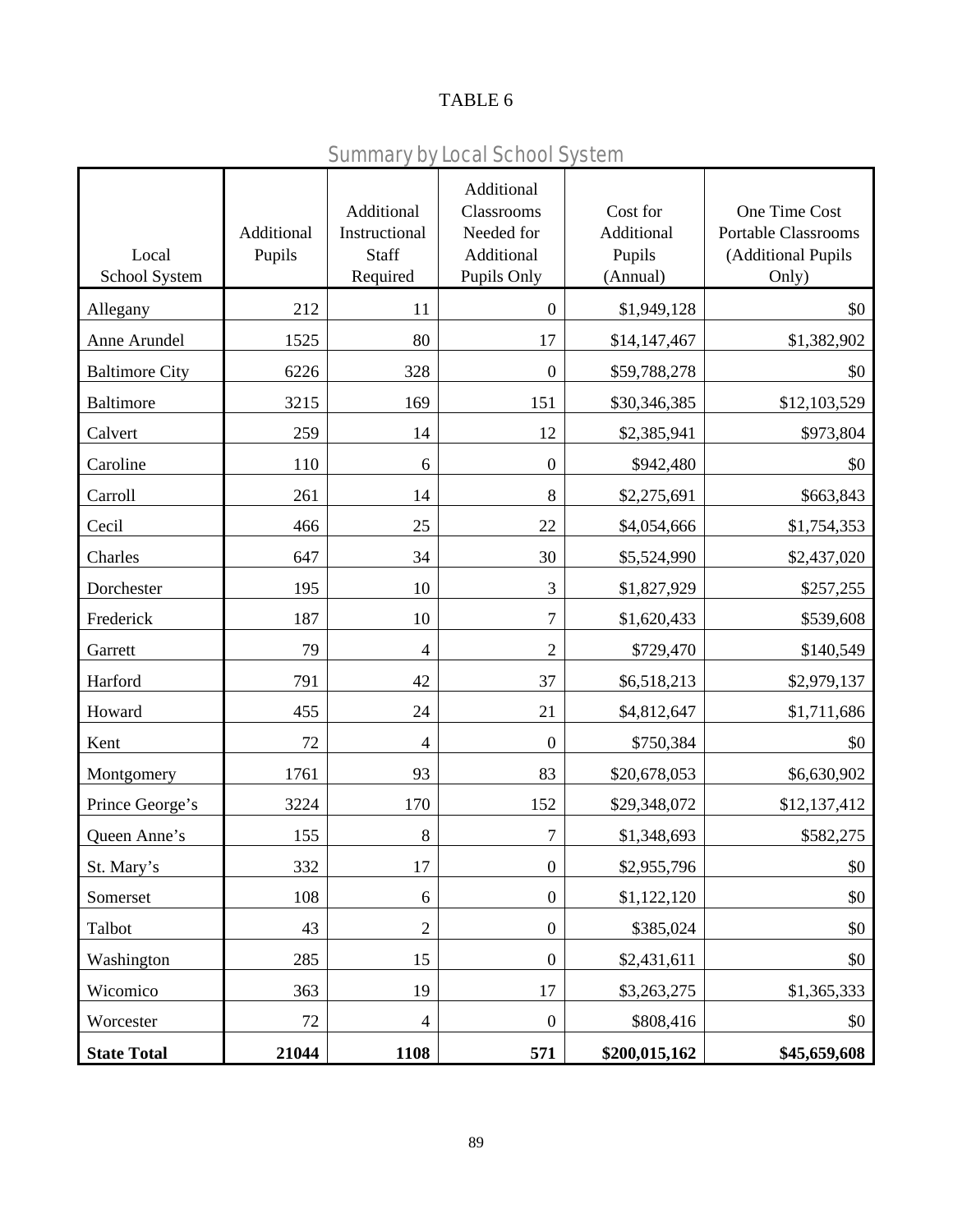### STATE SUMMARY

| <b>Additional Pupils</b>                       | 21,044        |
|------------------------------------------------|---------------|
| <b>Additional Instructional Staff</b>          | 1,108         |
| <b>Additional Classrooms Needed</b>            | 571           |
| Cost for Additional Pupils (rounded, annual)   | \$200,015,000 |
| <b>Cost for Additional Portable Classrooms</b> |               |
| (rounded, one time)                            | \$45,660,000  |

#### ACTION PLAN, PROFESSIONAL DEVELOPMENT, AND PARTNERSHIPS

Task Force Subcommittee Three was also charged with making recommendations that would support successful implementation of an initiative to raise the compulsory public school attendance age from 16 to 18 across Maryland. The Subcommittee had three primary areas of focus: an action plan, professional development that would assure success of the action plan, and partnerships that would enhance opportunities for students to successfully complete high school.

According to the National Youth Employment Coalition (2005), nearly one third of the students in the United States are not completing high school in four years. The result of this failure to complete high school means that approximately 5.4 million young people between the ages of 16 and 24 are out of school and out of work in this country.

In order to develop an action plan for the implementation of such an initiative, infrastructure must be constructed. That infrastructure must be based on what the students need, rather than on what schools traditionally have offered in a new location or with new labels.

Researchers and educational writers differ markedly about what students need to keep them in school and to earn a diploma. Rather than sift through conflicting opinions, the Subcommittee found it most useful to explore the question of why students drop out in the first place. Knowing those reasons will dictate program design.

In a survey (Bridgeland, Dijulio, & Morison, 2006) of nearly 470 dropouts throughout the country, nearly 50 percent said they left school because their classes were boring and not relevant to their lives or career aspirations. A majority said schools did not motivate them to work hard, and more than half dropped out with just two years or less to complete their high school education.

Two-thirds of those surveyed said they would have worked harder to graduate if their schools had demanded more of them and provided the necessary academic and personal supports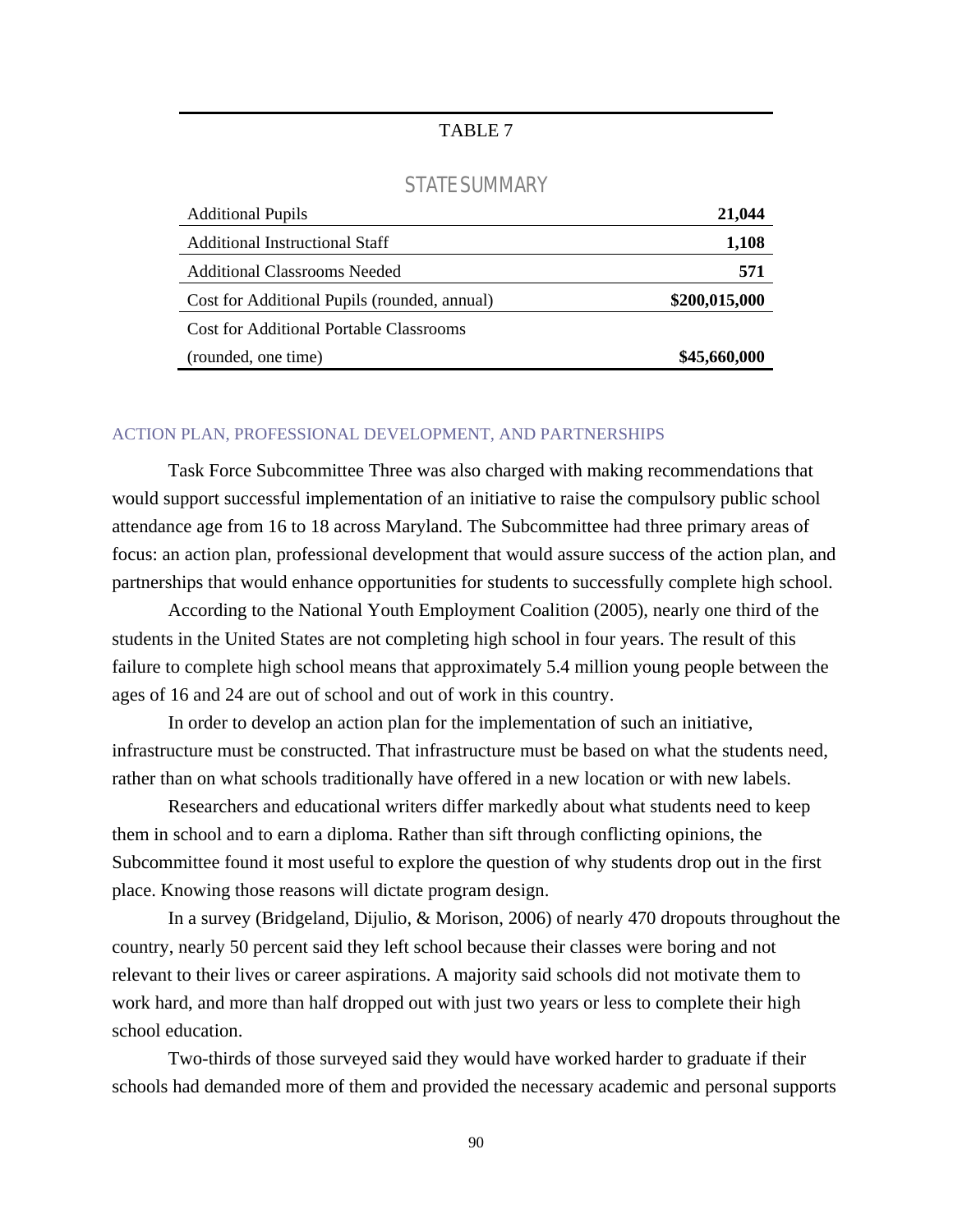to help them succeed. Others said that as they grew older, increased freedom and other distractions drew them away from school. Sixty-two percent reported they had grades of C's or better when they left school; 70 percent were confident they could have met their school's graduation requirements; and 74 percent would have stayed in school if they had to do it over again. Significant reasons given by students for dropping out included not being sufficiently challenged, and feeling unmotivated, bored, and unsupported. Other, more personal reasons, were also significant: needing a job, becoming a parent, taking care of a sick family member.

"Most students don't wake up on a single morning and decide to drop out of school. Rather, dropping out is the end of a long-term process of disengagement, as students find school to be disconnected from—even at odds with—the rest of their lives," said Geoff Garin, President of Peter D. Hart Research Associates.

While these former students accept some responsibility for not completing high school, they say that there are "supports" that can be provided at school and at home. More than 70 percent believe that the problem could be addressed through better teachers, real world learning opportunities, smaller classes, increased supervision, and improved communication between parents and schools.

"As we work to improve our nation's high schools for all students, it is vital for us to consider the insights and reflections of the young people who were failed by our schools," said Jim Shelton, Education Divison Program Director at the Bill and Melinda Gates Foundation. "Our education system needs to respond by ensuring all students—no matter where they go to school—have access to the challenging, relevant and supportive education to ensure their success in this tough new economy." (Bridgeland et al., 2006).

The Subcommittee reviewed current practices and programs, collected data from school systems on existing programs, analyzed the evidence shared by districts, and examined the findings of national longitudinal dropout studies in order to consider the most effective responses to the questions of implementation of action plans, professional development and the fostering of partnerships. From our examination of practices in Maryland we found:

- There is significant discrepancy among districts in what is identified as an alternative education or dropout-prevention program.
- A lot of programs exist in the name of dropout prevention, yet one-third of entering high school students leave high school before graduation with no viable options for gaining their diploma or equivalent.
- The data evaluating these programs are inconsistent.
- It is difficult, if not impossible, to compare the costs per student of these programs.
- While Maryland's demographics may mirror the national demographics to some extent, there are unique factors in Maryland's data; a significant number of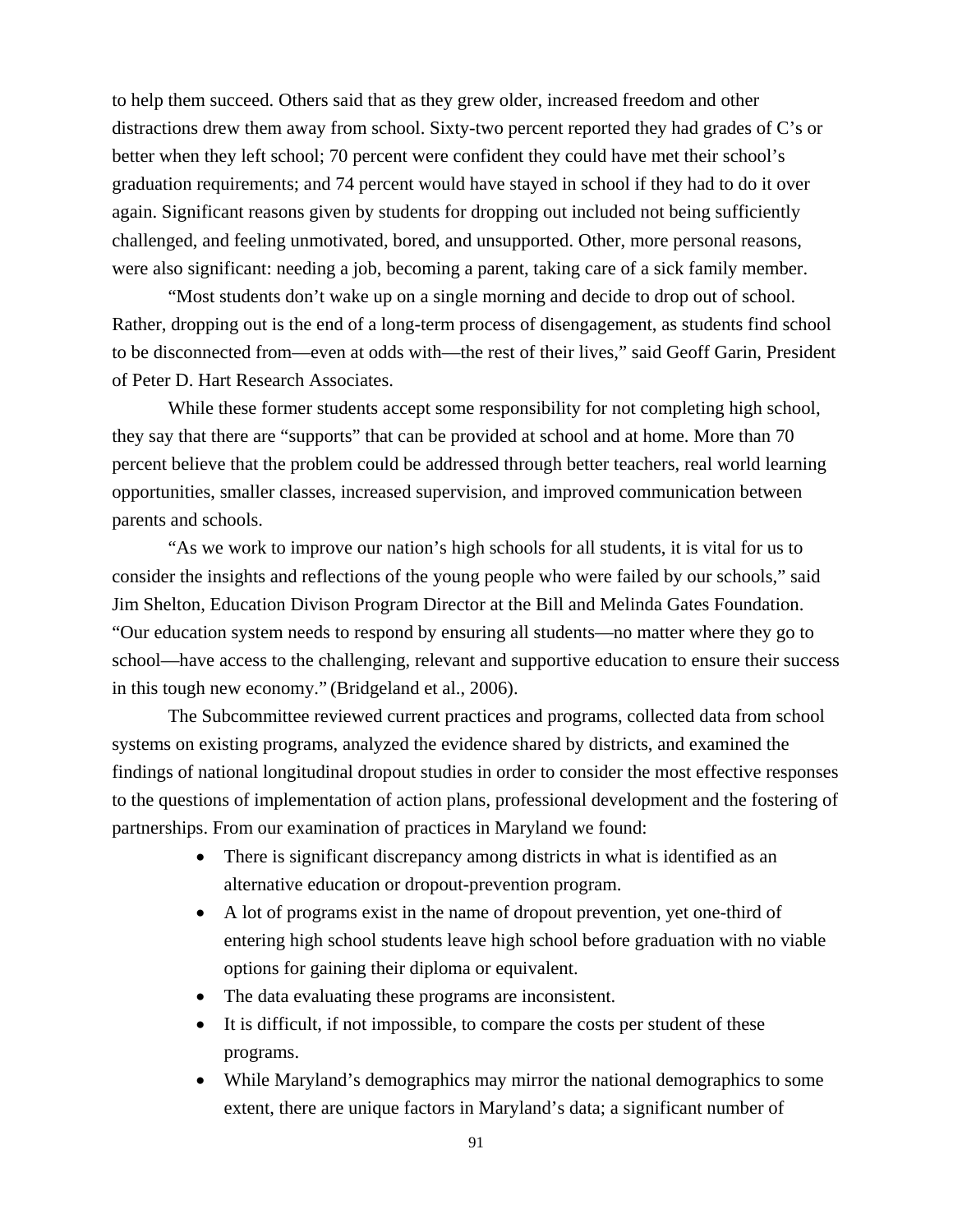Maryland's dropouts are not members of the traditional subgroups. The majority (more than 60 percent) of students dropping out in Maryland are students of color. Only 40 percent of the dropouts are in subgroups of special education, FARMS, LEP, migrant, or 504.

- Structures to engage the families of potential dropouts appear to be insufficient based on the review of program information from districts.
- There is recognition that meeting the needs of students who are most likely to drop out is not the same as preventing students from dropping out of school by changing the compulsory age of attendance.

School climate, adult expectations, scaffolding for learning, and content relevance have much to do with the student's decision to drop out. These points constitute the design principles for an action plan to keep students moving toward a diploma until their eighteenth year.

### ACTION PLAN

Following the design principles itemized above, an action plan to keep youth productively engaged in working toward a diploma would be something other than more of what schools offer now. After all, if schools do the same things, why should we expect different results?

An action plan to accomplish the goal could do any combination of things to support positive climate, high expectations, scaffold learning, and relevant content for students.

According to the National Youth Employment Coalition (2005), students between the ages of 16 and 18 who are likely to drop out will need some support to stay engaged in school. The support these students will need is often identified as alternative education.

Currently, the State of Maryland has no formal definition of alternative education. Such a definition is found, however, in several other states, Wisconsin for one. Too often, alternative education programs have developed a reputation in their respective communities as programs for "bad kids." This view must be changed as an infrastructure is put into place. While much of the work to prevent students from dropping out of school must be done in pre-kindergarten through grade nine, the question of how to best serve those students who leave school when they reach the age of 16 must be addressed. A review of the literature and current practices across the nation indicates the following:

#### **Alternative education programs can be:**

- A separate room or teacher within a comprehensive high school where additional services are provided;
- A school within a comprehensive high school; or,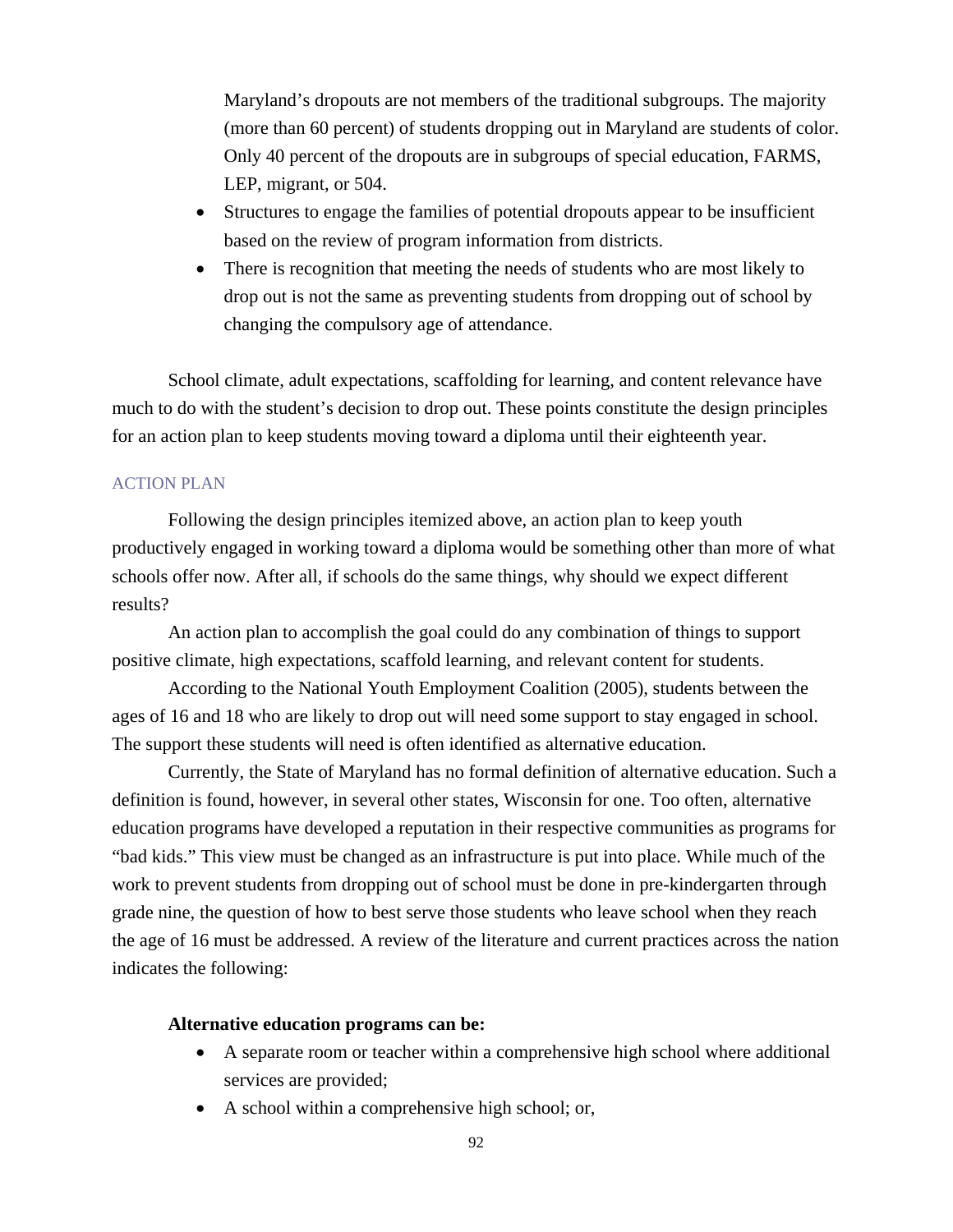• A separate facility.

(Source: State of Wisconsin, Department of Public Instruction)

### **Elements of Quality Practice and Programming:**

- Offer low student/teacher ratio
- Are accredited
- Grant credentials (High School Diplomas or GED)
- Offer credit recovery
- Hire certified teachers
- Provide flexible scheduling
- Negotiate strong relationships at the local level
- Secure private funding

(Source: State of Wisconsin, Department of Public Instruction)

Models of Alternative Education need to offer anger management; small group instruction; some individualized instruction; computerized, self-paced instruction; guidance services; and study skills. Strong, consistent, and persistent support services are critical to these students' success.

### PROFESSIONAL DEVELOPMENT

Any professional development discussion related to dropouts must address two separate areas: ongoing growth of all staff who meet and teach students throughout their public school experiences, and the fine-tuned professional development of staff devoted to alternative programming focused on those students least likely to earn a diploma.

Professional teaching staff as well as administrative staff are at a premium due to national shortages in both work forces. Before considering professional development needs, the Subcommittee recognized initially that adequate staff may not be available for a plan of this scope, even if funding would be.

According to the Maryland Teacher Staffing Report 2006–2008 (Maryland State Department of Education, 2006), the State is experiencing a critical shortage of non-classroom positions: principal, reading specialist, and speech/language pathologist. Also in short supply are teachers who are: male, members of minority groups, and certified in critical content areas (including mathematics, science, ESOL, foreign language, career and technology, and special education).

Each of Maryland's 24 school systems is projected to have a shortage of certified teachers. This continuing employee shortage, coupled with a successful plan to keep students in school, suggests a need for alternate approaches to teaching certification and for alternative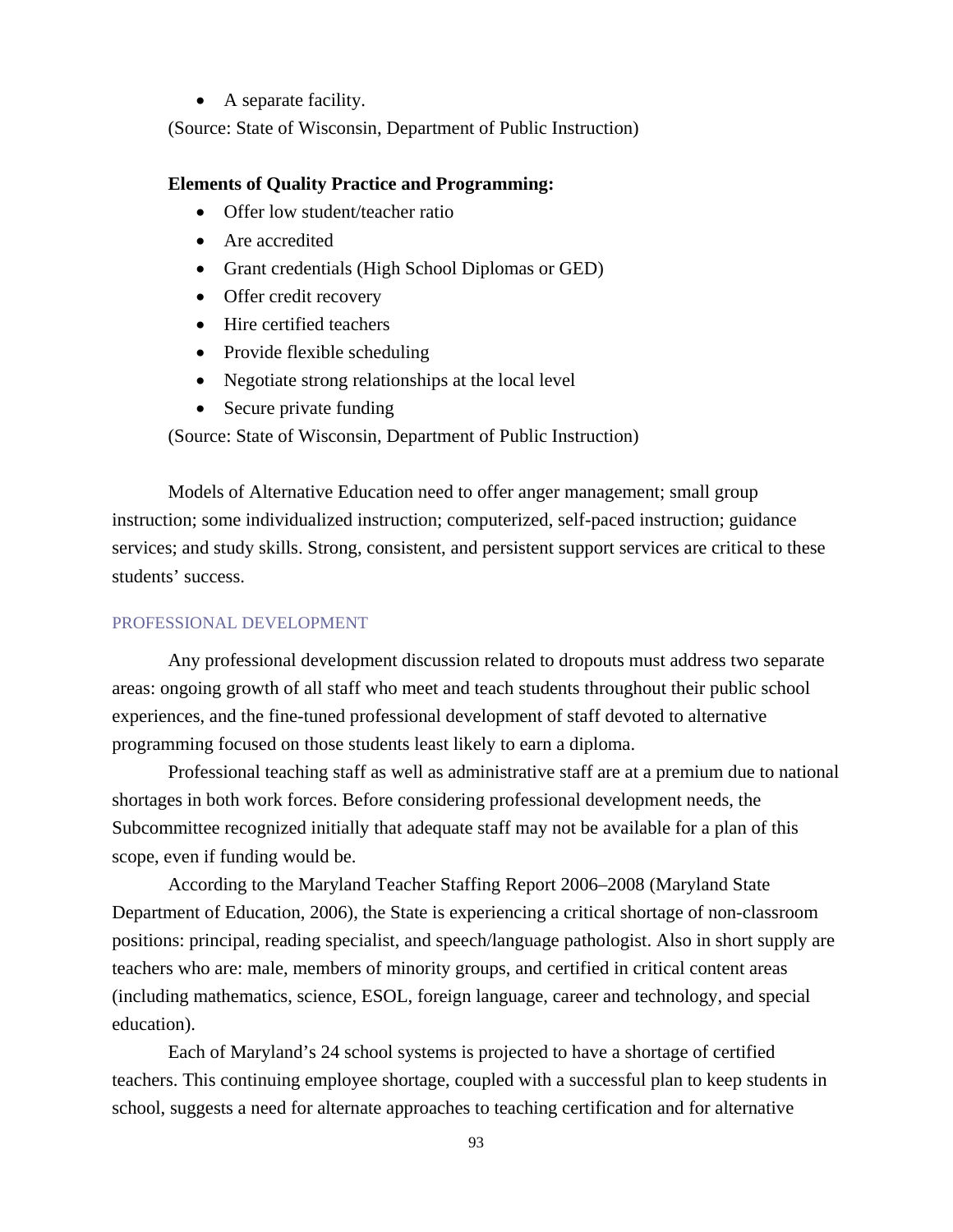delivery of instruction as well. While it is not the purview of this report to suggest restructuring of Maryland Higher Education, it is also true that Maryland must begin to move toward producing more certified teachers to meet the instructional needs of its students. At the same time, Maryland must implement strategies to welcome college graduates with relevant job skills and experiences to instruct our most vulnerable youth at risk of not earning a high school diploma. In light of continuing high-stakes requirements for a diploma in Maryland, alternative programming for youth who currently drop out is a complex issue. Those youth must meet the same High School Assessment and graduation requirements as all other students, so their program is not a difference of content as much as it is a difference of delivery. Finding adequate numbers of staff who can fulfill this requirement during a time of shortage is more than a professional development question.

### PARTNERSHIPS

In order to ensure the success of an initiative to meet the needs of students who are in the age range of 16 to 18 years, and who, for whatever reason, have been unable to complete high school, an extensive and sophisticated network of interagency collaboration needs to be in place. Critical guiding principles to consider include these from the National Youth Employment Coalition (Mala & Henry, 2005):

- Partner with community-based organizations and higher education for the good of all students;
- Access multiple funding streams to protect programming;
- Provide support services, such as case management and counseling, to assure continued student attendance;
- Provide contextual, applied, experiential, and project-based learning to engage the learner;
- Offer a personalized learning environment embedded in youth development principles; and
- Integrate community service and service-learning opportunities which offer connections to employment, training, and postsecondary education.

Without a solid foundation of well articulated and established partnerships, the initiative has a greatly diminished possibility for success. Certainly, the school systems have a great deal of responsibility for providing the most appropriate service to all students. However, the federal, state and local governments, a multitude of social service agencies and the private sector all share in this responsibility. Each in some way provides support and acts as a barrier to providing appropriate programming and experiences for the students who are not completing high school.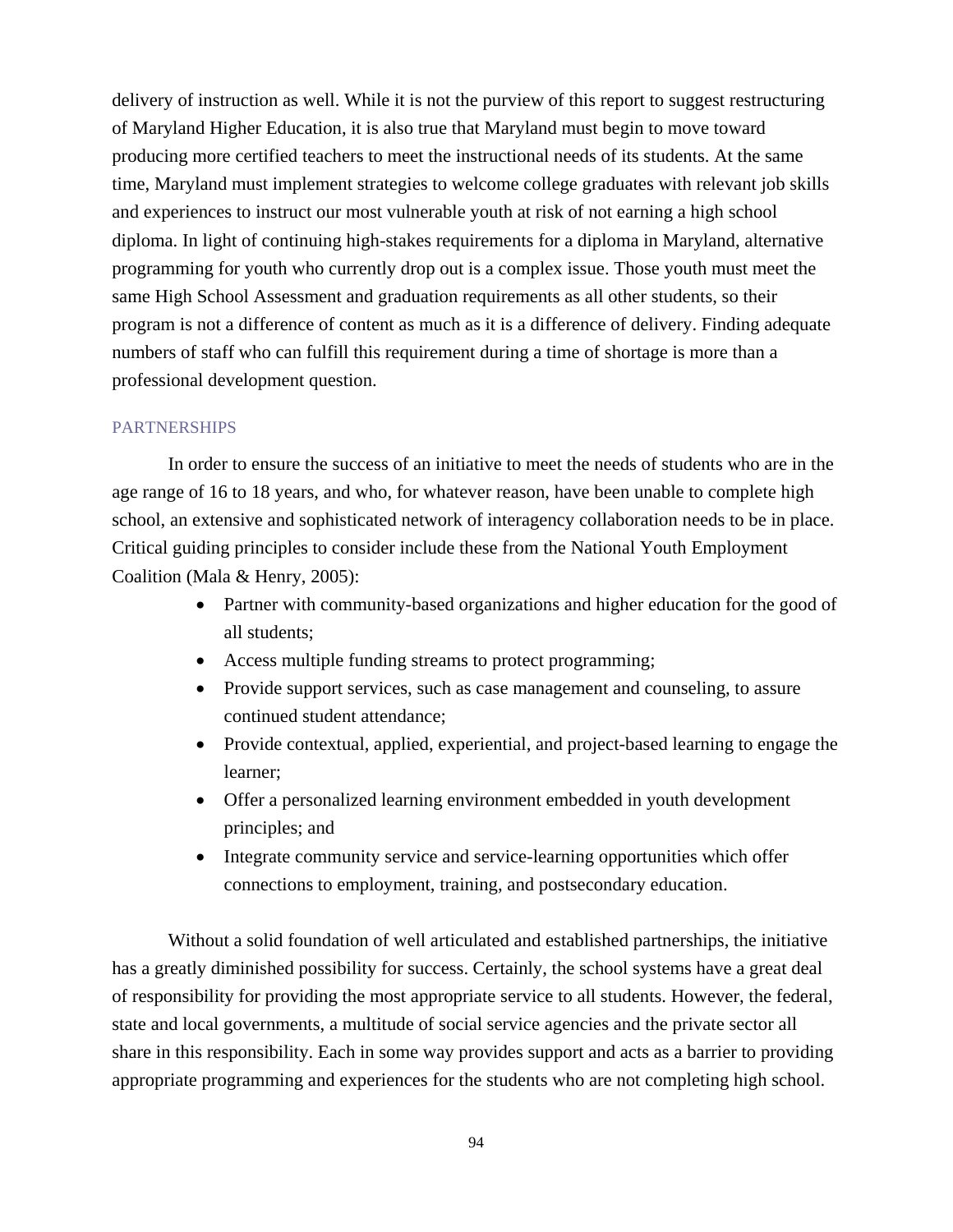In reviewing the current state of America's dropouts, the National Youth Employment Coalition (Mala & Henry, 2005) addressed the issue of dropouts by observing:

- Given the new economy and global competition, the goal for the American High School must be to graduate the overwhelming majority of students with proficient skills.
- School districts and the State will need to develop a portfolio of secondary school options—all having the highest standards—while customizing to the needs of a diverse population.
- Funding and policy must be realigned to support the re-invention of the American High School, which would include expansion of educational options. While the American High School works for about two-thirds of all students, it clearly does not work for a large section of the student population.

According to the National Longitudinal Study conducted by the U.S. Department of Education Statistics (Kaufman et al., 1999), the key reasons why eighth- to tenth-grade students dropped out were school-related: did not like school (51 percent), could not get along with teachers (35 percent), and were failing school (39 percent). While some reasons were job-related or family-related, the primary reasons resided in the structure, pacing, time of instructional delivery, and the overall feeling about being in school. To stay in school, some of our students need a different type of school experience.

# Subcommittee Recommendations

### RECOMMENDATION ONE

Factors other than age must be addressed in any program or legislation that attempts to reduce the dropout rate.

### RECOMMENDATION TWO

A definition of alternative education must be developed by the State Board that addresses different modes of instruction and age-appropriate implementation of strategies targeted to the population likely to, or who has already, voluntarily dropped out of school.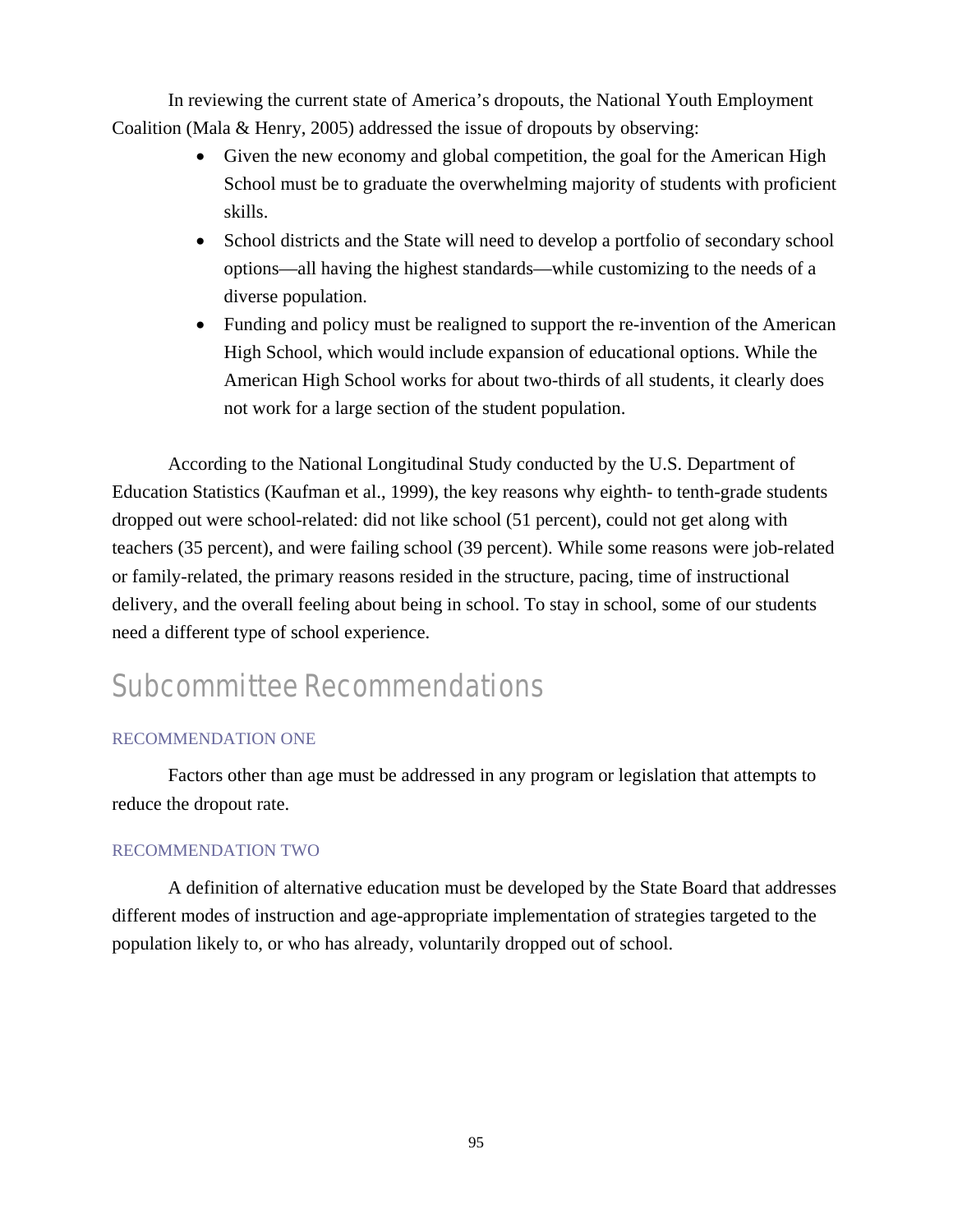#### RECOMMENDATION THREE

Establish a state-wide initiative that will:

- a) Be flexible while providing a consistent philosophy of approach in addressing the needs of 16- to 18-year-old dropouts regardless of where they live or attended school;
- b) Establish and evaluate pilot programs based on proven or promising approaches prior to statewide implementation. Consideration should be given to geographic location, size, and diversity of school systems.
- c) Provide an infrastructure (people, organization, time of day, location, resources, community and family involvement) and identify reallocation of funding and new funding that guarantees effective services that are interagency and assures increased numbers of students who stay in school and graduate;
- d) Examine articulation and funding agreements and formulas among agencies and institutions to determine which of these enhance students' opportunities and which serve as barriers.

### RECOMMENDATION FOUR

Expand the data collection work on existing dropout prevention and re-entry programs that has been done, and design and implement a program to analyze the effectiveness of these dropout prevention programs.

### RECOMMENDATION FIVE

Use what has been learned in previous studies (African American Males, AEMMS, MPAC report) to address the disproportionate rate of dropouts in minority populations and the need for greater parental involvement.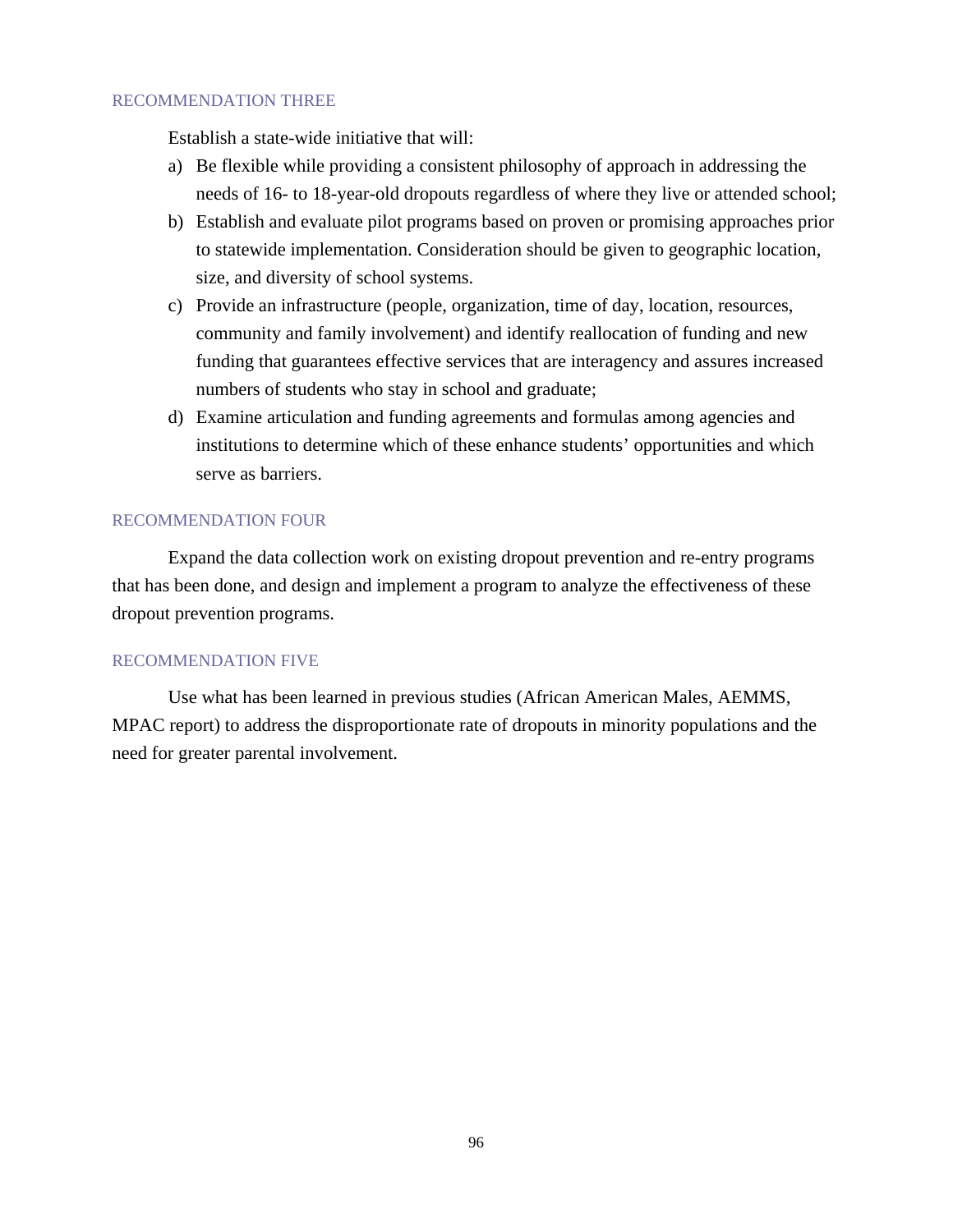## References

- Bridgeland, J., DiJulio, J., & Morison, K.B. (2006). *The silent epidemic: Perspectives of high school dropouts*. Washington, DC: Civic Enterprises.
- Mala, T. & Henry, K. (2005). *Financing alternative education pathways: Profiles and policy*. Washington, DC: National Youth Employment Coalition.
- Maryland State Department of Education. (2006). *Maryland teacher staffing report: 2006- 2008*. Retrieved November 1, 2007, from: http:// marylandpublicschools.org/NR/ rdonlyres/F3F5D904-0F5E-4FC7-87CE-464FC17DABB5/11225/ TeacherStaffing20062008final.pdf
- Kaufman, P., Kwon, J., Klein, S., & Chapman, C. (1999). *Dropout Rates in the United States: 1998*. U.S. Department of Education, National Center for Education Statistics. NCES 2000-022.
- State of Wisconsin, Department of Public Instruction. (n.d.). Teacher Education, Professional Development and Licensing (TEPDL) home page, http: dpi.wi.gov:80/tepdl/index.html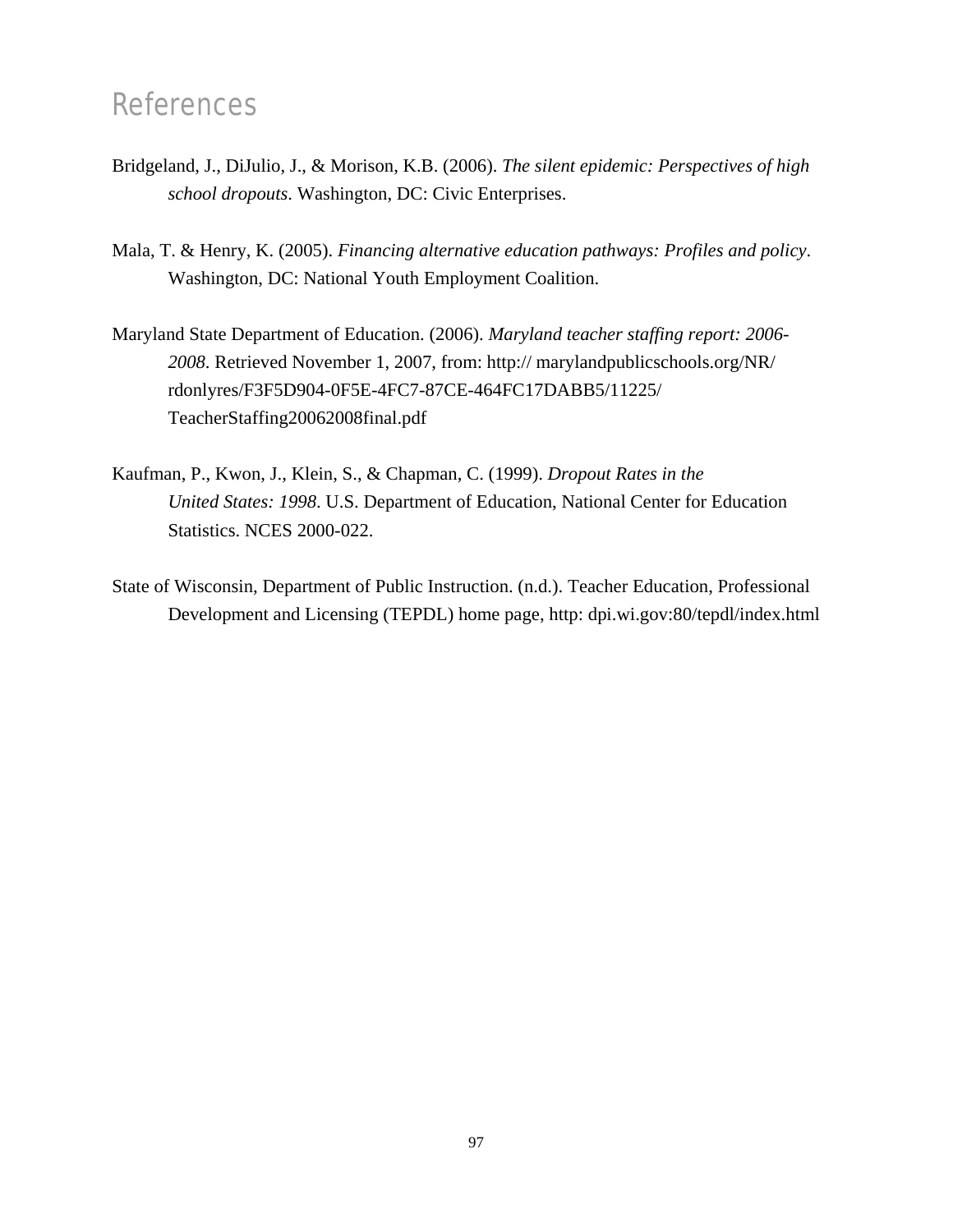# Subcommittee Four: Special Populations

# Subcommittee Charge

Subcommittee Four was to address Subsection (e)(5) of House Bill 36: "Examine the implications for raising the compulsory public school attendance age to 18 on standards-based outcomes, students with disabilities, and students with limited English proficiency."

The Subcommittee examined carefully the impact of any change in the compulsory public school attendance age on special population students, specifically on students with disabilities receiving special education and students with limited English proficiency (LEP). Students with disabilities receive special education and related services that are specifically designed to meet the unique needs of the student. These services and specialized instruction are provided to the student at no cost to the parents. The Individuals with Disabilities Education Act (IDEA 2004) is the federal law that mandates that all children residing in the state with disabilities are entitled to a free appropriate public education (FAPE) between the ages of 3 and 21.

Limited English Proficient students are students who have a primary or home language other than English, and who have been assessed as having limited or no ability to understand, speak, read, or write English. Those LEP students are also entitled to a public education between the ages of 3 and 21 (COMAR 13A.01.04.02 (11)). As described in the Findings section of this report, some research and data indicate that being entitled to FAPE until age 21 does not necessarily result in a higher rate of school completion for these special populations.

Both the Individuals with Disabilities Education Act of 2004 and the No Child Left Behind Act of 2001 have established goals that will improve the education and preparation of young adults for employment and independence upon exiting school. The success of these legislative initiatives depends on change, i.e. change in educational standards, student expectations, instruction, and assessments. According to Knokey (2006), "What happens in classrooms every day is what students experience directly and it is the mechanism through which educational interventions are most likely to produce the desired changes in improved student achievement." To meet the needs of this diverse subgroup of students, appropriate educational program options, services, and supports are necessary.

For consistency of understanding throughout this report, definitions of special education participant/student with disabilities, Limited English Proficient, Dropout, and Graduation, as defined by the Maryland Report Card (2007) are listed in Appendix A.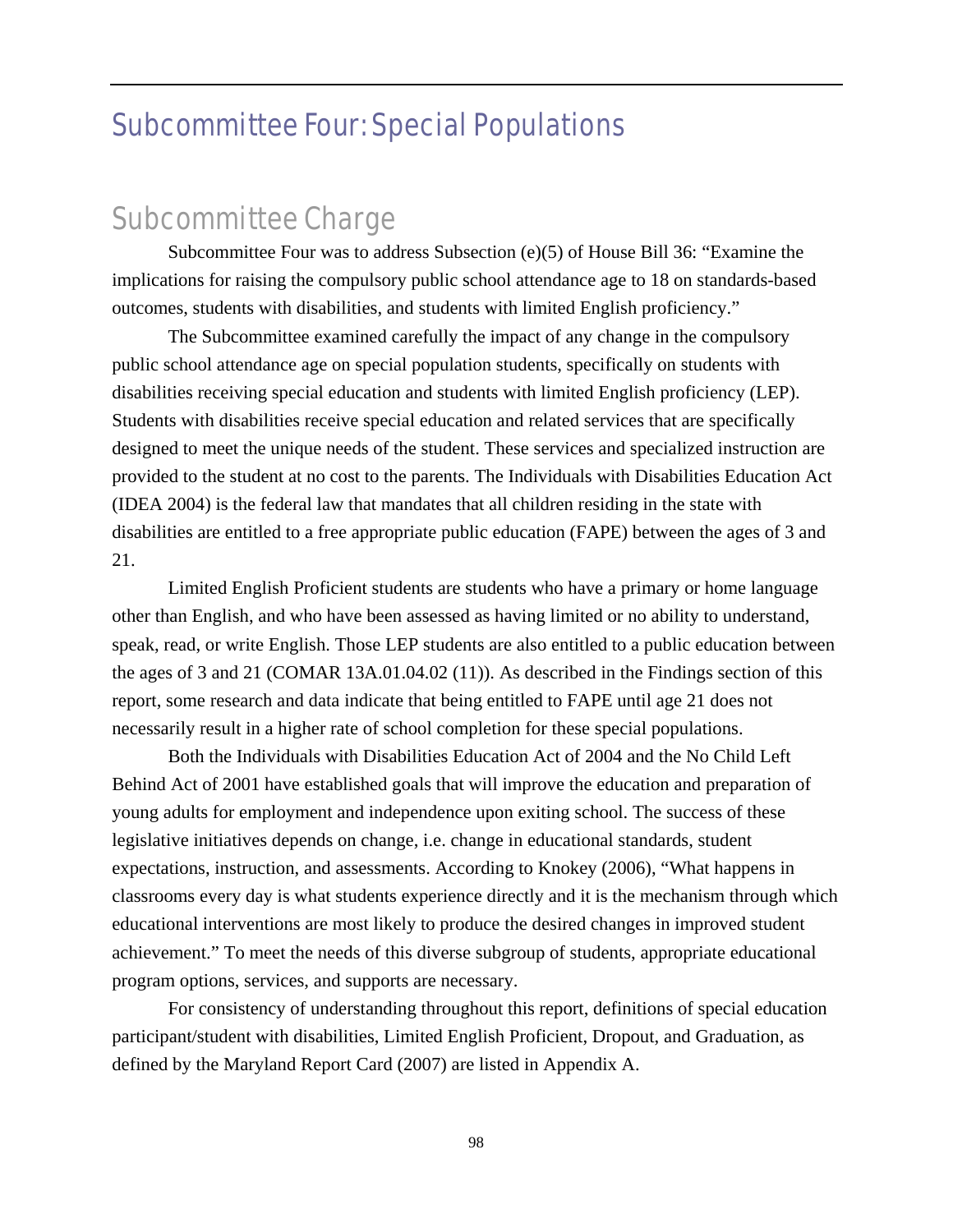To accomplish its assigned task, the subcommittee reviewed and discussed research and data regarding:

- Current federal and State law pertaining to Special Education and non-English proficient/limited English proficient (NEP/LEP) students;
- Graduation and dropout rates for the identified subgroups;
- Factors contributing to student dropout;
- Existing and potential alternate educational opportunities to meet the needs of the identified subgroups; and,
- Post school outcomes of the students in the identified subgroups.

# Findings

The IDEA 2004 emphasizes that post school success is the ultimate outcome of the FAPE guaranteed to students with disabilities by declaring that its purpose is "To ensure that all children with disabilities have available to them a FAPE that emphasizes special education and related services designed to meet their unique needs and prepare them for further education or, employment, and/or independent living." To determine if services provided to students with disabilities are effectively preparing them to meet the goals of IDEA, the Maryland State Department of Education, Division of Special Education/Early Intervention Services has been conducting the Maryland Longitudinal Transition Study (MD LTS). It is a parallel study of the National Longitudinal Transition Study – 2 (NLTS2) being conducted by the U.S. Department of Education, Office of Special Education Programs. These two studies began in 2000 and will conclude in 2009. The Maryland study began with 1000 students with disabilities with Individualized Education Programs (IEPs) between the ages of 13 and 18. The MD LTS has been divided into Waves, or sections, focusing on student school age experiences and bands of post school year outcomes. The first Wave looked at students while in school, concentrating on educational instruction and support along with out-of-school activities such as home life, parttime employment, recreational activities, and social relationships. The MD LTS Wave 1 and Wave 2 Final Report is included as Appendix B to the Subcomitte's report.

All data and findings are weighted estimates of the total population of youth who received special education support during their public education. The MD LTS includes both youth who exited school with a diploma or a certificate of program completion, and those who dropped out.

Wave 2 is the first look at the post-school activities of the participants. Those participants have been out of school for up to two years. The majority are male, 18 or 19 years of age. The following table provides information on the modes of post school engagement of the study participants (Cameto, 2006).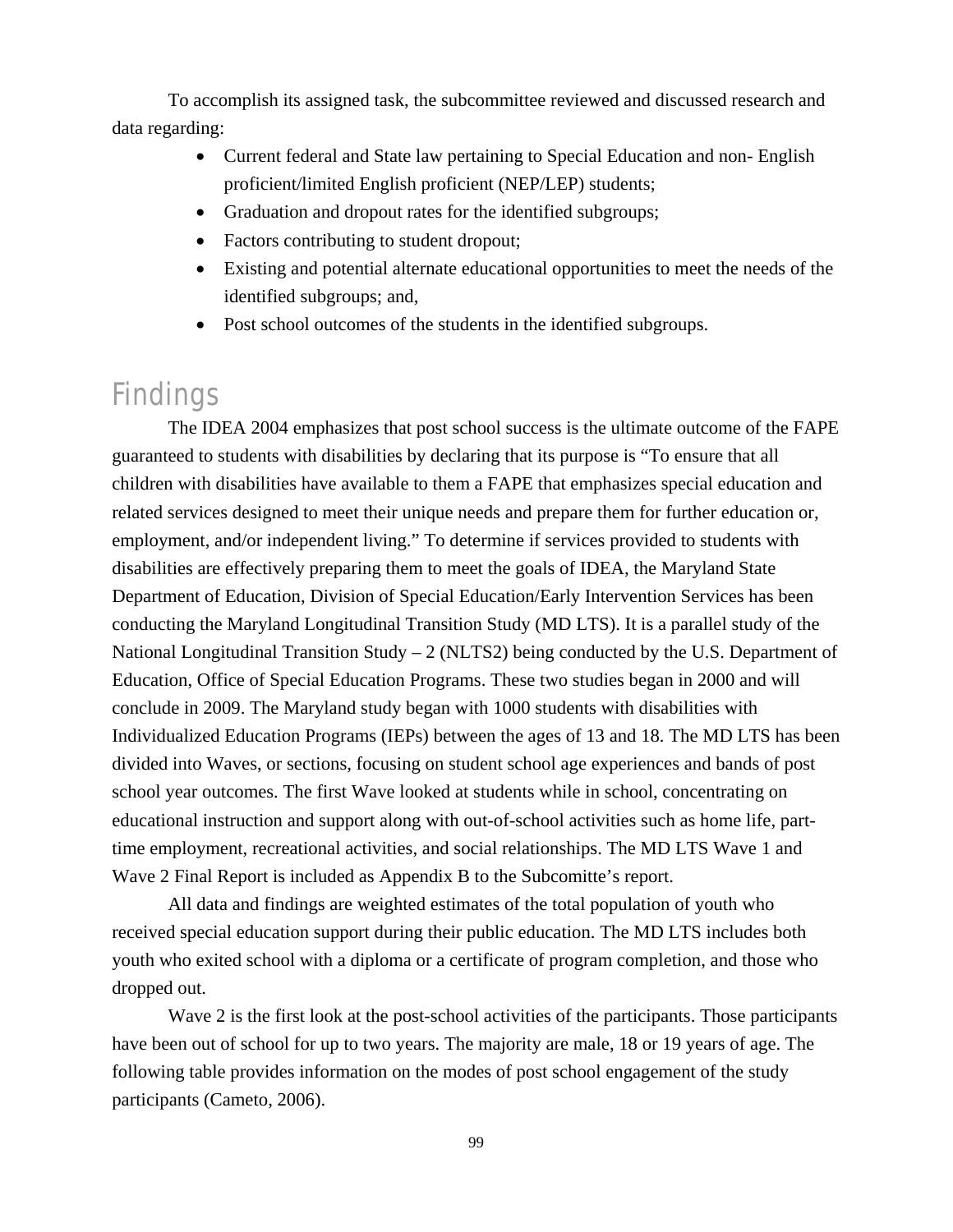| from wave 2 of the maryland Longulation Franshion Stuay |                      |                |  |
|---------------------------------------------------------|----------------------|----------------|--|
| Activity                                                | Graduate/Certificate | <b>Dropout</b> |  |
| <b>Employment Only</b>                                  | 42.8%                | 46.6%          |  |
| Postsecondary Education Only                            | 4.8%                 | 0%             |  |
| <b>Job Training Only</b>                                | 11.4%                | 11.1%          |  |
| <b>Employment and Postsecondary</b>                     | 29.8%                | 18.8%          |  |
| Education                                               |                      |                |  |

TABLE 1 Post School Engagement Activities *from Wave 2 of the Maryland Longitudinal Transition Study* 

While it is important to keep in mind that these students have only been out of school for up to two years, it is alarming that the number of young adults engaged in post school activities is so low. Responses listed in the chart above do not equal 100 percent since respondents could check off more than one activity, or could indicate that none of the options were applicable. Therefore, the data indicate that approximately 50 percent of "school leavers" in this subcategory (students with disabilities) were engaged in employment, job training, and/or postsecondary education at the time of the report.

The rate of students with disabilities completing their education programs proved to be a concern to the Subcommittee. The following tables summarize trend data for dropout and graduation rates for the school years 2001-02 to 2005-06. Based on these data, it becomes obvious that few young adults with disabilities are engaged in postsecondary activities.

TABLE 2 Maryland Dropout Data—Students with Disabilities *Summary of trend data for the 2001-02 to 2005-06 school year* 

| bource. mar junia neport cara |                          |                          |                   |
|-------------------------------|--------------------------|--------------------------|-------------------|
| Year                          | <b>Special Education</b> | <b>Regular Education</b> | <i>Difference</i> |
| 2006                          | 5.65%                    | 3.38%                    | $+2.27%$          |
| 2005                          | 5.13%                    | 3.50%                    | $+1.63%$          |
| 2004                          | 4.12%                    | 3.81%                    | $+0.31%$          |
| 2003                          | 4.10%                    | 3.30%                    | $+0.8%$           |
| 2002                          | 3.71%                    | 3.68%                    | $+0.03%$          |

*Source: Maryland Report Card*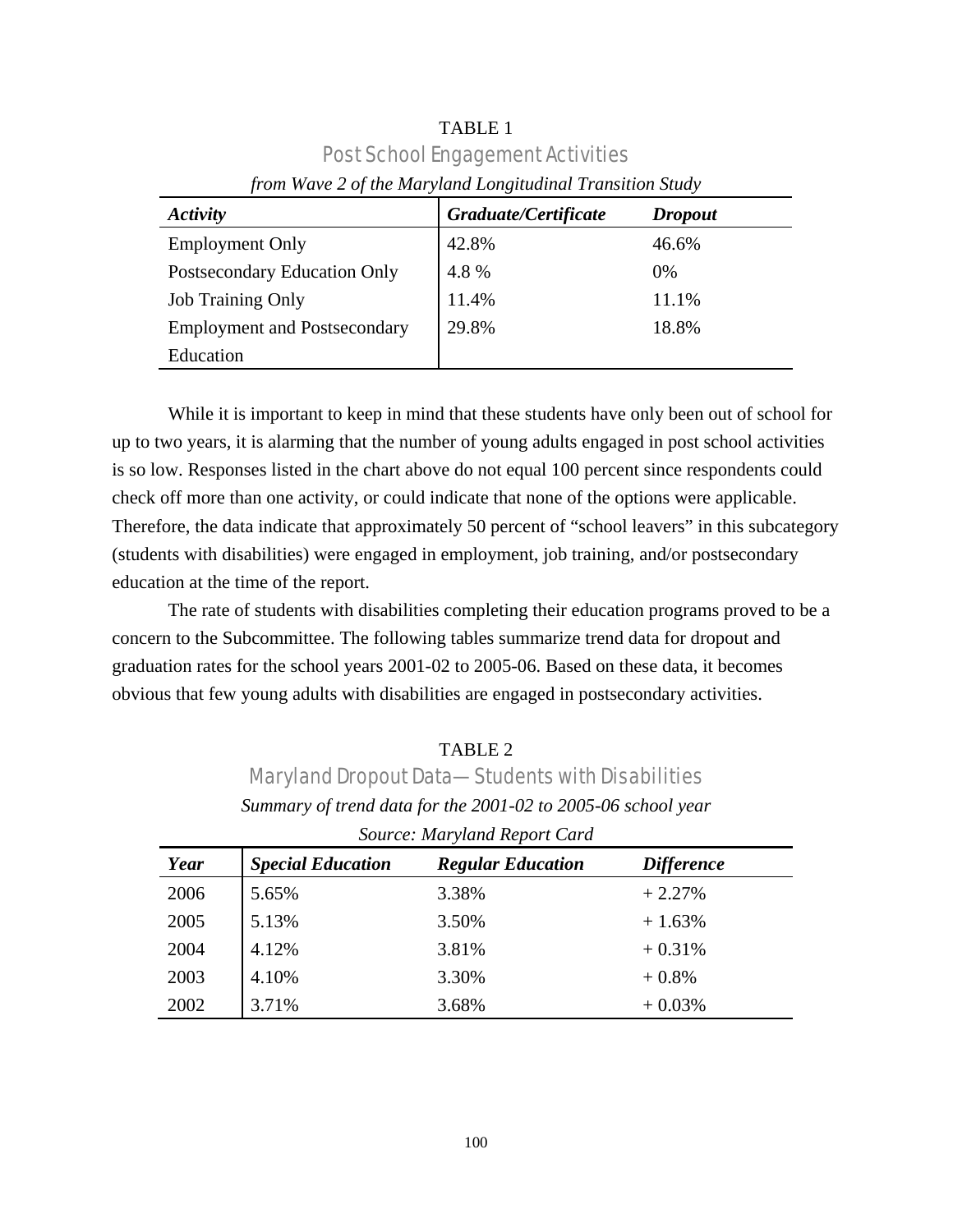# TABLE 3 Maryland Graduation Rate Data—Special Education *Summary of trend data for the 2001-02 to 2005-06 school years Source: Maryland Report Card*

| Year | <b>Special Education</b> | <b>Regular Education</b> | <b>Difference</b> |
|------|--------------------------|--------------------------|-------------------|
| 2006 | 76.77%                   | 86.21%                   | $-9.44\%$         |
| 2005 | 77.56%                   | 85.47%                   | $-7.91\%$         |
| 2004 | 77.56%                   | 84.89%                   | $-7.33\%$         |
| 2003 | 78.35%                   | 85.20%                   | $-6.85%$          |
| 2002 | 80.71%                   | 84.08%                   | $-3.37%$          |

For Limited English Proficient (LEP) students, several factors were identified that may explain the striking differences between rates of drop out and graduation compared to students with disabilities. One important difference is the extreme diversity of students comprising the total LEP population. Local school system personnel who are actively engaged with these students and their families note that there are subgroups that choose to migrate to Maryland specifically for the educational opportunities available and who have high expectations for their children's academic achievement. There are also subgroups that migrate to Maryland for employment opportunities and, due to economic necessity, may be forced to work for long hours to meet their family's basic needs, leaving less opportunity to focus on their children's academic progress. While these are just two simplistic explanations, those factors do not negate the fact that dropout and graduation rates are significant issues for LEP students.

# TABLE 4 Maryland Dropout Data—Limited English Proficient *Summary of trend data for the 2001-02 to 2005-06 school years*

| Year | <b>Limited English</b> | <b>Regular Education</b> | <b>Difference</b> |
|------|------------------------|--------------------------|-------------------|
|      | <b>Proficient</b>      |                          |                   |
| 2006 | 1.22 percent           | 3.38%                    | $-2.16%$          |
| 2005 | 1.44%                  | 3.50%                    | $-2.06%$          |
| 2004 | 1.13%                  | 3.81%                    | $-2.68%$          |
| 2003 | 1.03%                  | 3.30%                    | $-2.27%$          |
| 2002 | 1.79%                  | 3.68%                    | $-1.89%$          |

*Source: Maryland Report Card*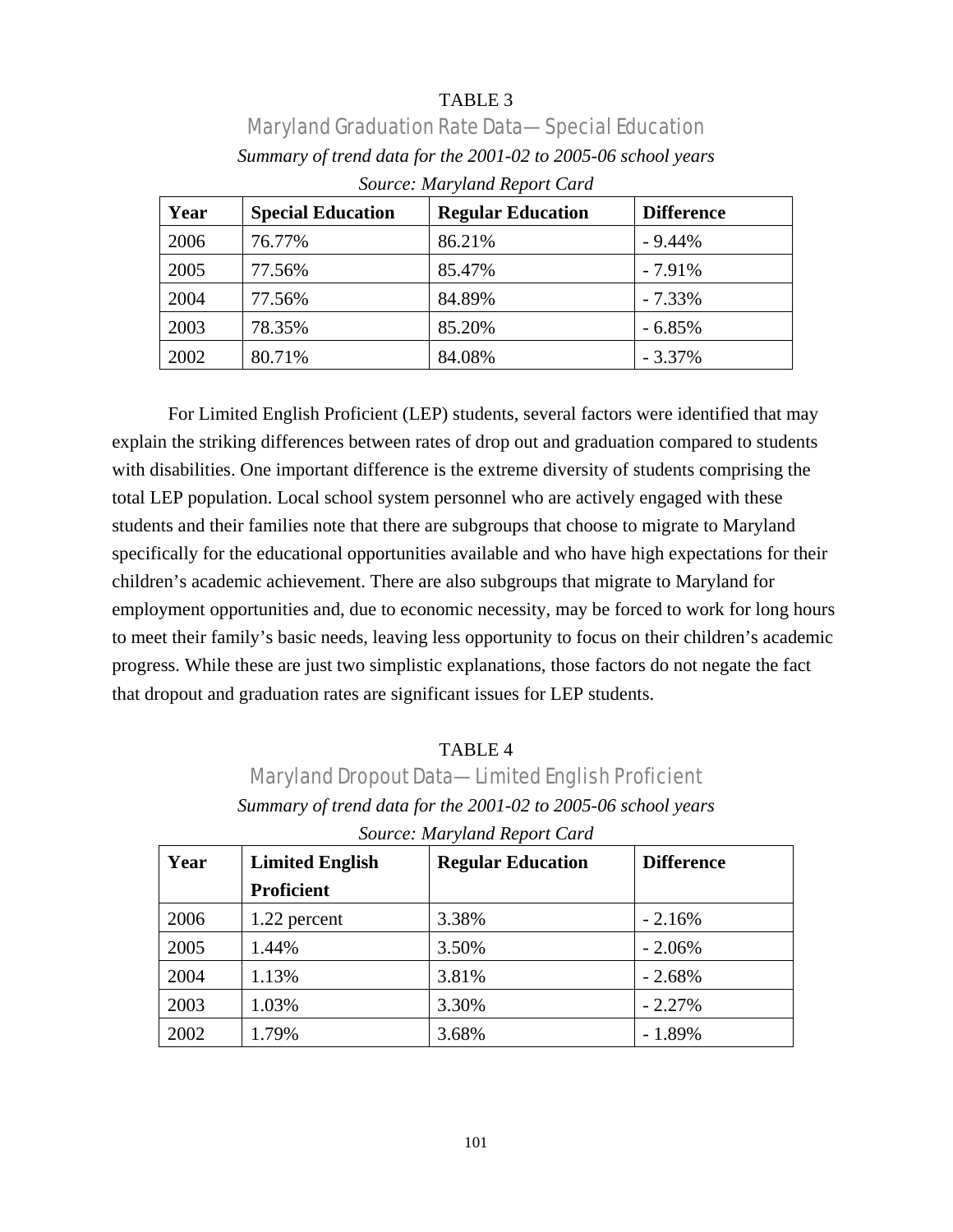# TABLE 5 Maryland Graduation Rate Data—Limited English Proficient *Summary of trend data for the 2001-02 to 2005-06 school years Source: Maryland Report Card*

| Year | <b>Limited English</b> | <b>Regular Education</b> | <b>Difference</b> |
|------|------------------------|--------------------------|-------------------|
|      | <b>Proficient</b>      |                          |                   |
| 2006 | 85.41%                 | 86.21%                   | $-0.8\%$          |
| 2005 | 91.74%                 | 85.47%                   | $+6.27%$          |
| 2004 | 86.41%                 | 84.89%                   | $+1.52%$          |
| 2003 | 82.57%                 | 85.20%                   | $-2.63%$          |
| 2002 | 88.61%                 | 84.08%                   | $+4.53%$          |

Dropping out of high school is related to a number of negative outcomes:

- The median income of high school dropouts age 18 and older was \$12,184 in 2003 (U.S. Census Bureau, 2005).
- The median income for those who completed their education was \$20,431 (U.S. Census Bureau, 2005).
- Dropouts make up a disproportionately high percentage of the nation's prison inmate population (Harlow, 2003).

Dropping out of high school is not a sudden act, but a gradual process of disengagement. Most students drop out because of significant academic challenges, lack of connection to school community, a belief that school is boring, the need to get a job, pregnancy, or the necessity to care for a family member. There are many warning signs that a student has begun the process of school disengagement. Signs may include:

- Downward spiral of grades;
- Poor attendance:
- Increase in discipline referrals;
- Lack of participation in classes; and,
- Non-adherence to school policies.

One Maryland school system conducted a survey of young adults who dropped out of school during recent years. The survey included, but was not limited to, students with disabilities and LEP students. The following chart provides concrete examples that reflect national research listed above. (For purposes of this survey, similar and repeated responses were combined.)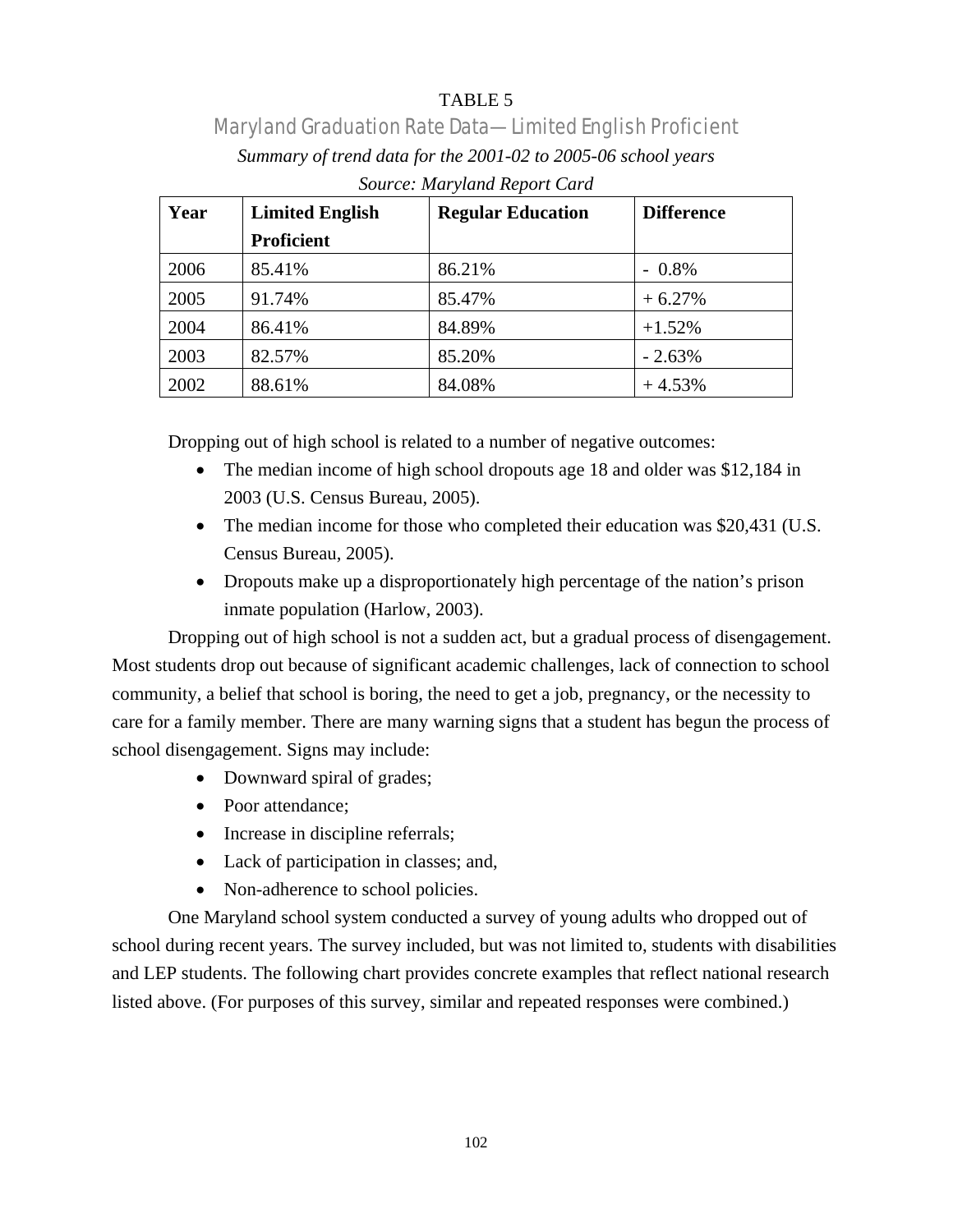| <i><b>Question</b></i>     | <b>Responses</b>                     |
|----------------------------|--------------------------------------|
| Why did you leave school?  | Family conflict                      |
|                            | Hate school                          |
|                            | Medical issues                       |
|                            | Quicker to get GED                   |
|                            | Bullied by others                    |
|                            | Drugs                                |
|                            | Boy issues                           |
|                            | Attendance failure                   |
|                            | Just wanted out                      |
|                            | Split home                           |
|                            | Teachers don't like me               |
|                            | Wanted to work                       |
|                            |                                      |
| What kept you from         | Did not want to repeat a grade       |
| succeeding in your school  | Pregnancy                            |
| program?                   | Need more one-on-one                 |
|                            | Did not try                          |
|                            | Did not feel comfortable             |
|                            | Needed too many credits              |
|                            | Hard to sit still                    |
|                            | No math help                         |
|                            | Always in trouble                    |
|                            |                                      |
| What did you like about    | Nothing                              |
| school?                    | No idea                              |
|                            | Helping out                          |
|                            | Everything                           |
|                            | Office staff                         |
| What courses or programs   | Smaller classes                      |
| could we have offered that | Shorter or later day                 |
| would have caused you to   | Flexible schedule for medical issues |
|                            |                                      |
| stay in school?            | Nothing                              |

TABLE 6 Results of Maryland School System Survey of Recent Dropouts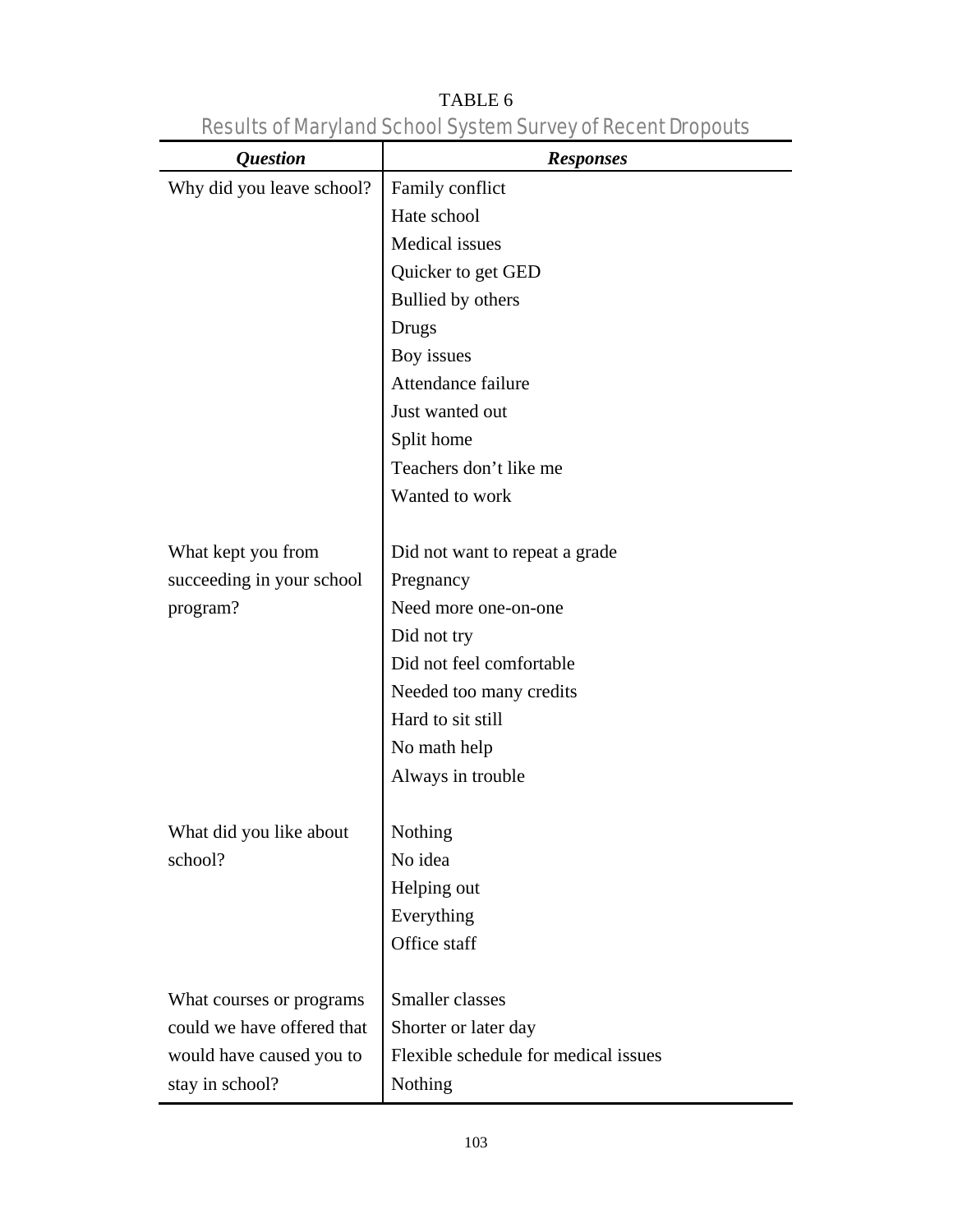|                         | Vo-Tech in grade 8                                |
|-------------------------|---------------------------------------------------|
|                         | Classes are not the issue                         |
|                         | Special education                                 |
|                         | Accelerated diploma                               |
|                         | Free night school                                 |
|                         | None                                              |
| What are you doing now? | Nothing                                           |
|                         | <b>GED</b> class                                  |
|                         | Trying to save money                              |
|                         | Waiting for an opening at the Bridges Program     |
|                         | Two month waiting list for the GED program        |
|                         | Looking for a job                                 |
|                         | Going to court                                    |
|                         | Working                                           |
|                         |                                                   |
| What do you like about  | Being on my own                                   |
| what you are doing now? | Freedom                                           |
|                         | Making money                                      |
|                         | <b>Finished GED</b>                               |
|                         | Don't have to deal with the drama and immaturity  |
|                         |                                                   |
|                         | Don't have to get up until 10:00 and GED class is |
|                         | over at 2:00                                      |
|                         | Will finish GED faster than getting a diploma     |
|                         | Taking care of my baby                            |
|                         | Nothing                                           |

# Recommendations

#### RECOMMENDATION

The Subcommittee recommends that the age of compulsory attendance be increased along with an earlier starting age. Compulsory attendance should begin at age 4 and end at age 18. Research is proving that early education/intervention leads to greater success.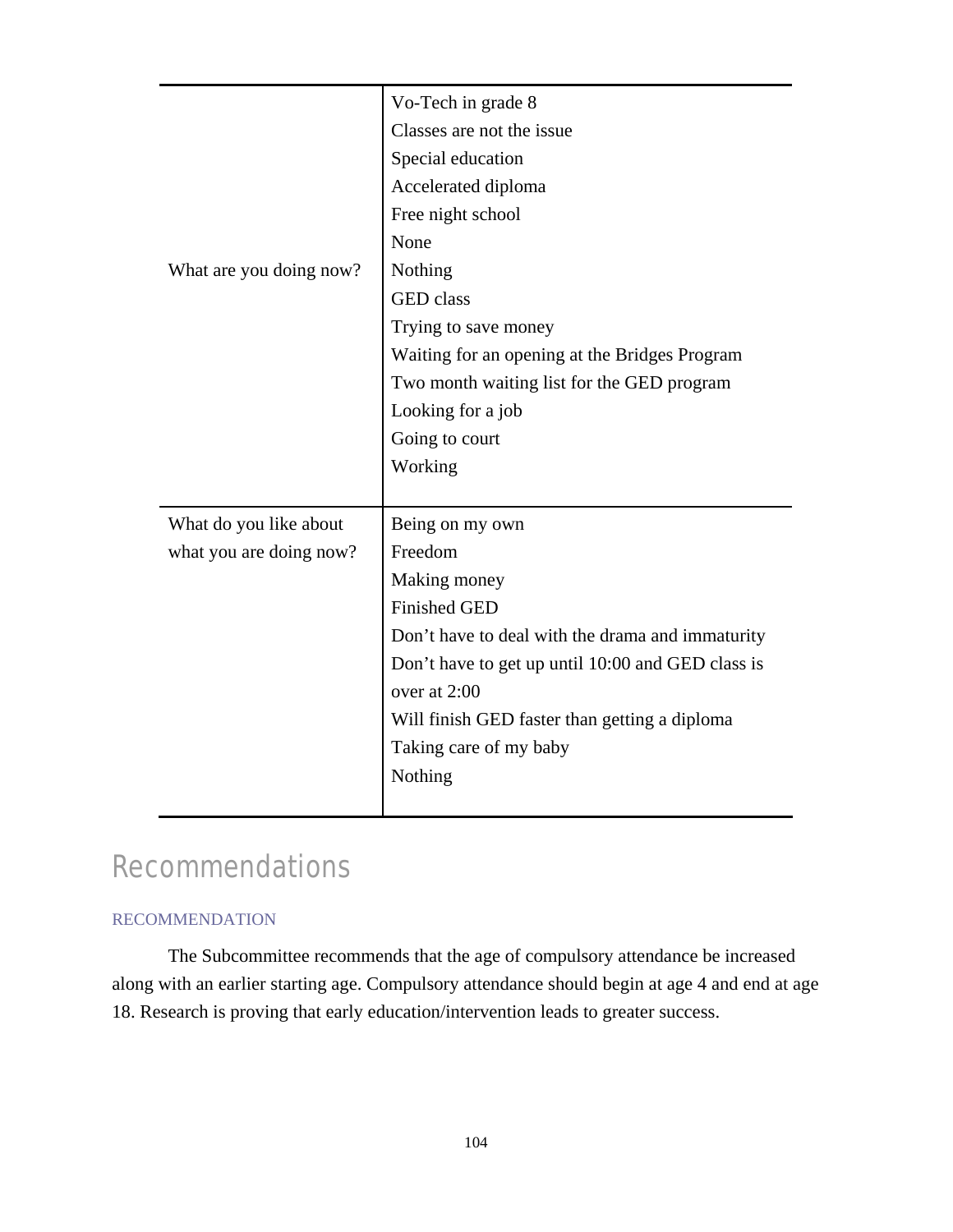#### RATIONALE

The No Child Left Behind Act of 2001 and the 2004 reauthorization of IDEA have placed new focus on educational outcomes. This focus provides Maryland with the opportunity to reexamine how education is delivered. The Maryland Report Card is providing us with annual data on the progress of children to meet these desired outcomes using existing educational frameworks. Dr. Ruby Payne, in her body of work on "Understanding and Working with Students and Adults from Poverty" (1996), strongly advocates beginning formal education at age 4. Building a solid educational and social foundation will lead to students achieving their desired post school outcomes. As stated earlier, federal and State law requires public education be available at age 3 for children with disabilities and LEP children. Because of this entitlement, children are meeting with much greater success. The opportunity to begin education earlier should be made available to all children. The additional years at the end of public education will provide the opportunity for the establishment of five-year high school programs and alternative formats for delivering instruction.

#### FIVE YEAR HIGH SCHOOL PROGRAMS.

An additional year of high school could be used to address some of the reasons given by students for dropping out of school in the survey discussed earlier, such as:

- Students could receive additional help in academic subjects;
- Work-study could be more easily built into student schedules beginning at an earlier age;
- Additional time would be available to meet graduation requirements, including the High School Assessments.

#### ALTERNATIVE FORMATS FOR THE DELIVERY OF INSTRUCTION.

Alternative formats for instructional delivery may enable students to complete their education. For example:

- Schedules may use part-time day classes;
- Schedules may combine part-time day classes in combination with night school;
- Schedules could include work study and technical and/or post-secondary education.

The increased age of compulsory attendance would allow LEP students to enroll at an older age. Many families immigrating have children ages 16 and older. Too often they are discouraged from enrolling because of their age and lack of prior schooling.

Students could be provided with activities that demonstrate the importance of their coursework, such as internships and cooperative education opportunities.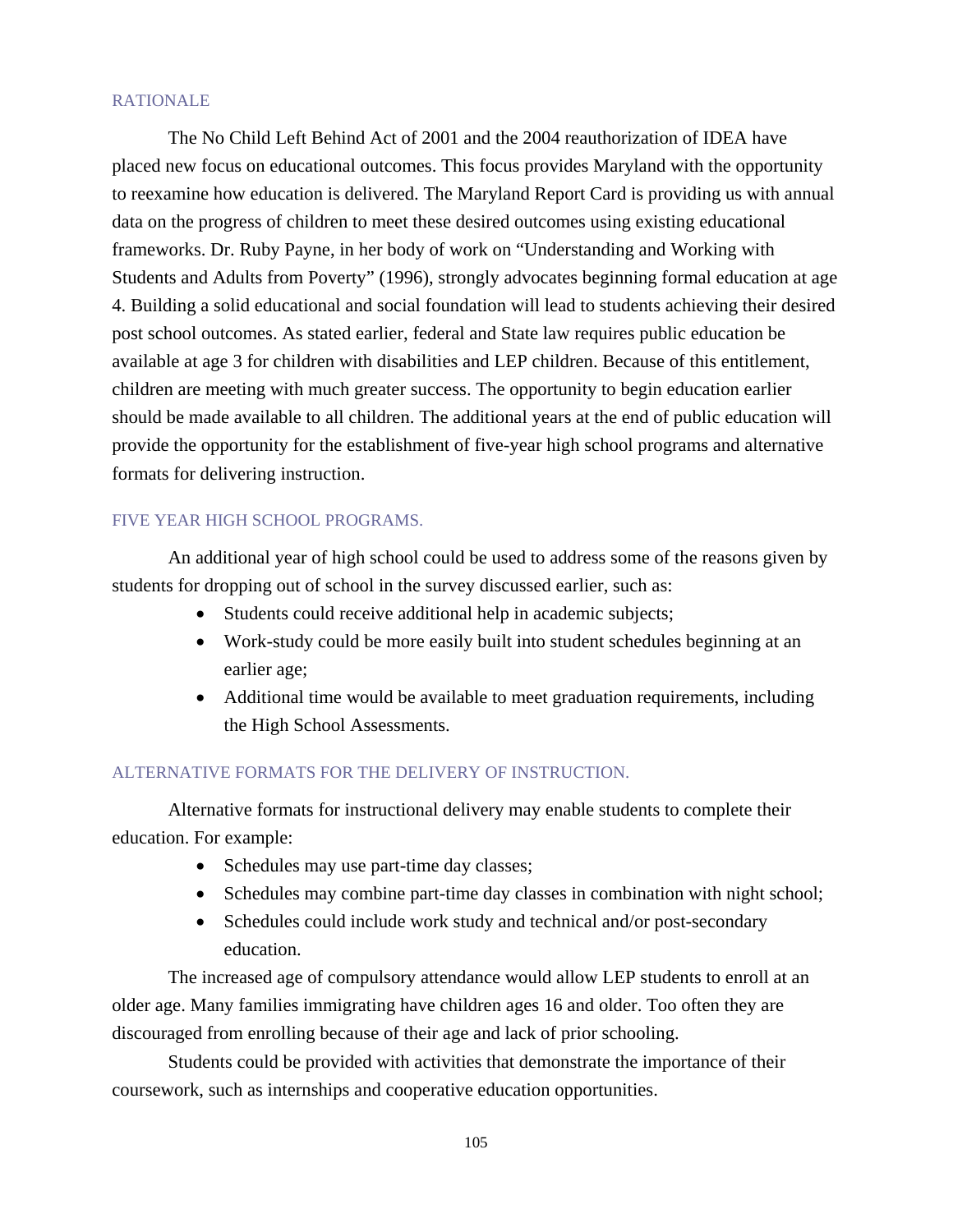# Appendix A: Maryland Report Card Definitions

From http://mdreportcard.org

**Special Education Program Participants**: The number and percentage of special education program participants—students with disabilities who have current Individualized Education Plans (IEPs).

**Limited English Proficient (LEP) Program Participants:** LEP students have a primary or home language other than English and have been assessed as having limited or no ability to understand, speak, read, or write English.

**Graduation Rate:** The percentage of students who receive a Maryland high school diploma during the reported school year. This is an estimated cohort group. It is calculated by dividing the number of high school graduates by the sum of the dropouts for grades 9 through 12, respectively, in consecutive years, plus the number of high school graduates.

**Dropout Rate:** The percentage of students dropping out of school in grades 9 through 12 in a singular year.

The number and percentage of students who leave school for any reason, except death, before graduation or completion of a Maryland-approved educational program, and who are not known to enroll in another school or State-approved program during the current school year. The year is defined as July through June and includes students dropping out over the summer and students dropping out of evening high school and other alternative programs. The dropout rate is computed by dividing the number of dropouts by the total number of students in grades 9–12 served by the school.

Note—Students who re-enter school during the same year in which they dropped out of school are not counted as dropouts.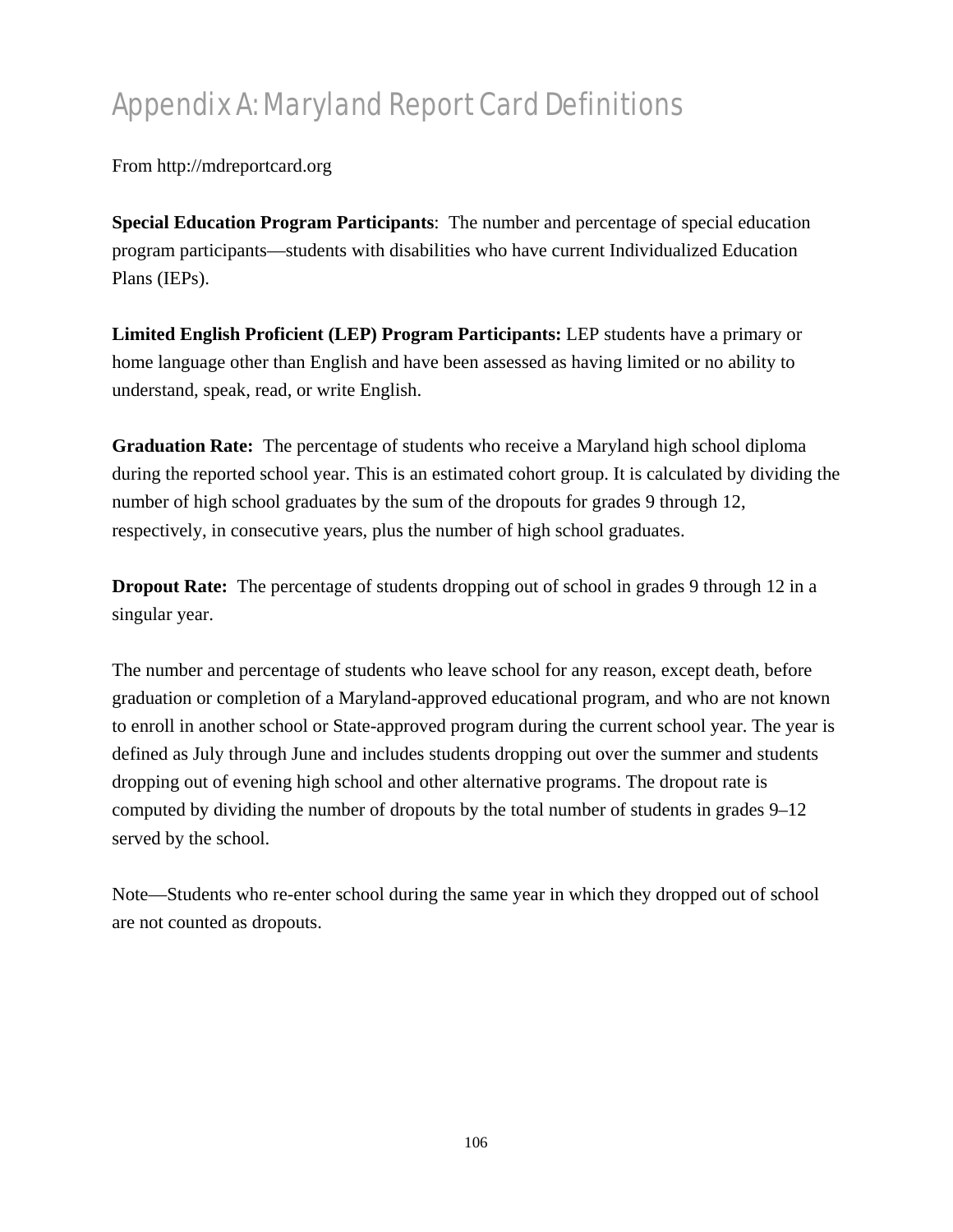# Appendix B: Maryland Longitudinal Transition Study, Wave 1, Components 1 and 2, Final Report Summary, April 13, 2004

#### BACKGROUND

As part of a comprehensive longitudinal research related to the Individuals with Disabilities Education Act (IDEA), the National Longitudinal Transition Study (NLTS2) is being conducted by SRI International. SRI is conducting this study under contract with the U.S. Department of Education. Baltimore City, Baltimore County, and Allegany County students and their families are taking part in the study. OSEP asked that states be offered the opportunity to augment the sample of students selected for the NLTS2 with additional students to conduct a state-level companion study. The Maryland State Department of Education elected to participate and is conducting the Maryland Longitudinal Transition Study (MD LTS). 1,200 students, their parents/guardians, teachers, and school administrators from 9 local school systems are participating in the Maryland Longitudinal Transition Study (MD LTS). These students were ages 13 through 16 on December 1, 2000. The sample includes enough youth in the following disability categories to report findings for them separately: learning disabilities, speech/language impairments, mental retardation, emotional disturbance, other health impairments, autism and multiple disabilities.

The framework of the MD LTS is the same as the NLTS2. There are to be 5 components within this wave. Component 1 of the study is a look at the characteristics of students with disabilities and their households. The demographic characteristics shall depict the diversity of the students. The second component addresses the extracurricular activities of the students. It looks at all out of school activities. Component 3 and 4 focus on the school. Component 3 summarizes findings regarding the characteristics of schools attended by secondary school-age students with disabilities. Component 4 will focus on the school programs of students, including courses taken, placements, and access to the general education curriculum. Component 5 will address student achievement in multiple domains such as: academic achievement in the general curriculum, areas of independence, and employment. Component 5 will also report on absenteeism and dropout.

The nearly 1,200 MD-LTS students represent **all** students in Maryland who were ages 13 through 16 on December 1, 2000, and receiving special education services. All of the descriptive statistics presented are weighted estimates of the population of students with disabilities. We should also be cautious when interpreting the results due to the low actual number of youth in a given group, e.g., disability category or racial/ethnic group.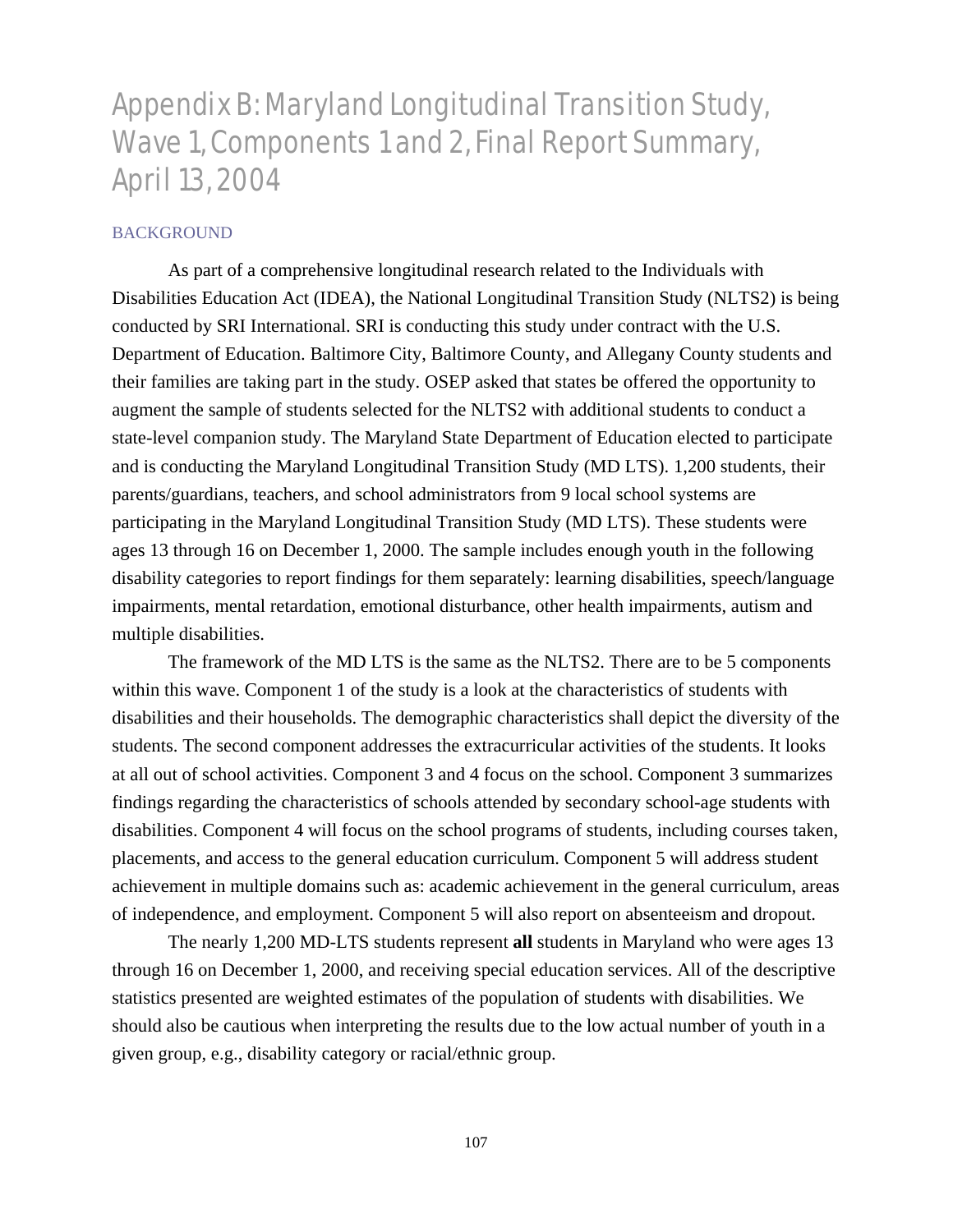The MD LTS was initiated in August 2001 and will conclude in August 2010. Maryland has now received the report for Wave 1, Components 1 and 2. This is a summary of these two reports.

#### WAVE 1 COMPONENT 1: INDIVIDUAL AND HOUSEHOLD CHARACTERISTICS

Component 1 addresses key questions regarding the characteristics of students with disabilities and their households. The demographic characteristics will depict the diversity of the population of students with disabilities. A detailed description of their functional abilities and their prior service histories will illustrate what students bring to their educational experiences. A thorough understanding of the characteristics of students and their households is the foundation for effective policy and practice. The data for this component was reported by parents using telephone interviews and from school data reports. Five areas are discussed in Component 1 of the MD LTS.

#### **1. Demographic characteristics of youth with disabilities**

• The distribution of youth with disabilities in the MD LTS differs from that of the nation as a whole, as represented in the NLTS2.

|                              | NLTS <sub>2</sub> | <b>MDLTS</b> |
|------------------------------|-------------------|--------------|
| <b>Learning Disability</b>   | 62%               | 54%          |
| <b>Mental Retardation</b>    | 12%               | 8%           |
| Speech/language Imp.         | 4%                | 9%           |
| <b>Emotional disturbance</b> | 11%               | 14%          |
| Multiple disabilities        | 2%                | 14%          |

- 71 percent of youth with disabilities in the MD LTS age range were male.
- 91 percent of youth with autism were males.
- Maryland youth with disabilities represented by MD LTS differed only slightly from the general state population in terms of their racial/ethnic backgrounds. These findings are contrary to considerable evidence that "disability has long been linked to the conditions of poverty, family structure, and minority status."
- English is the predominate language.

#### **2. Characteristics of Students' Households**

- Living arrangements of students with disabilities closely mirrored those of the general population in the U.S.
- Only about half of youth with mental retardation or emotional disturbance lived in two-parent households, where as 61 to 71 percent of youth in most other categories of disabilities were living with two parents.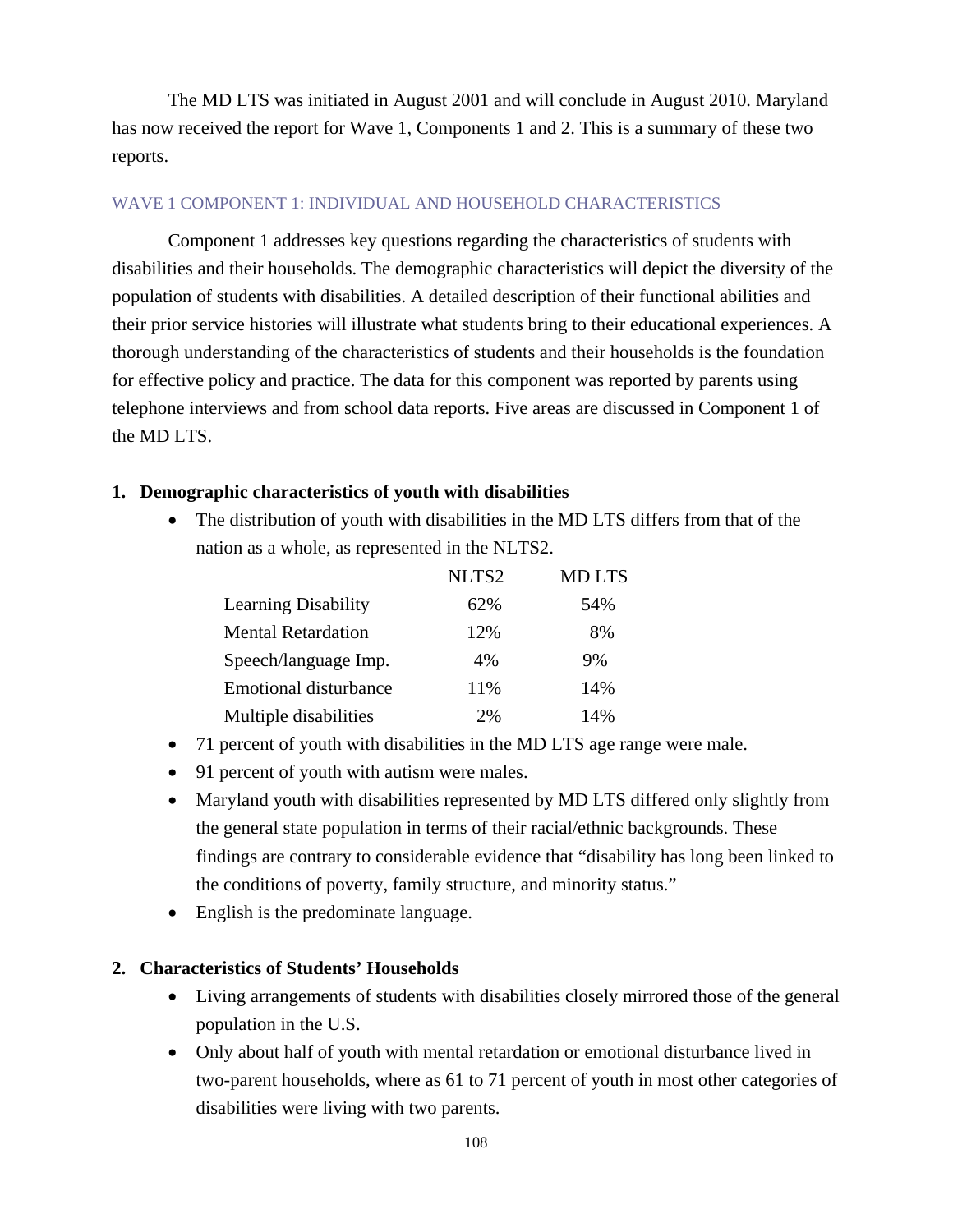- Among youth with disabilities, 53 percent who lived with their parents lived in households in which another individual was reported to have a disability or special need.
- 12 percent of youth with disabilities had mothers without high school diplomas compared with 18 percent of youth in general population.
- 49 percent of youth with disabilities have private health insurance and 19 percent have government insurance.
- One in nine youth with disabilities were receiving SSI and four percent were in households receiving TANF.
- Youth with mental retardation stand out as being among the most disadvantaged.
- 15 percent of parents reported that their insurance had refused to cover some type of service needed by the youth.

# **3. Disability Profiles**

- This data was reported by the parents, and in many cases reports of disabilities did not include the primary disability classification identified by schools.
- Parents of more then 40 percent of youth reported that they had attention deficit or attention deficit / hyperactivity disorder. Although there is much debate concerning the true prevalence of an appropriate diagnosis of these conditions, the rate at which parents perceived them as part of students' disability profile is telling and may be unaccounted for in the way school staff interact with youth with disabilities.

## **4. Functional Abilities**

- 10 percent or fewer of youth with disabilities were reported to have difficulties in mobility, vision, or hearing.
- 25 percent of youth reported to have problems in one or more of the areas related to conversing, speaking, or understanding others.

## **5. Daily Living and Social Skills**

- There were considerable ranges in parents' perception of students' daily living, social abilities, and strengths.
- Males were more likely to take on household responsibilities.
- Females were more likely to excel at the performing arts.

## WAVE 1 COMPONENT 2: LIFE OUTSIDE THE CLASSROOM FOR YOUTH WITH DISABILITIES

Although school is a critically important learning environment for children and youth, the majority of their time is spent at home with family, interacting with peers, taking part in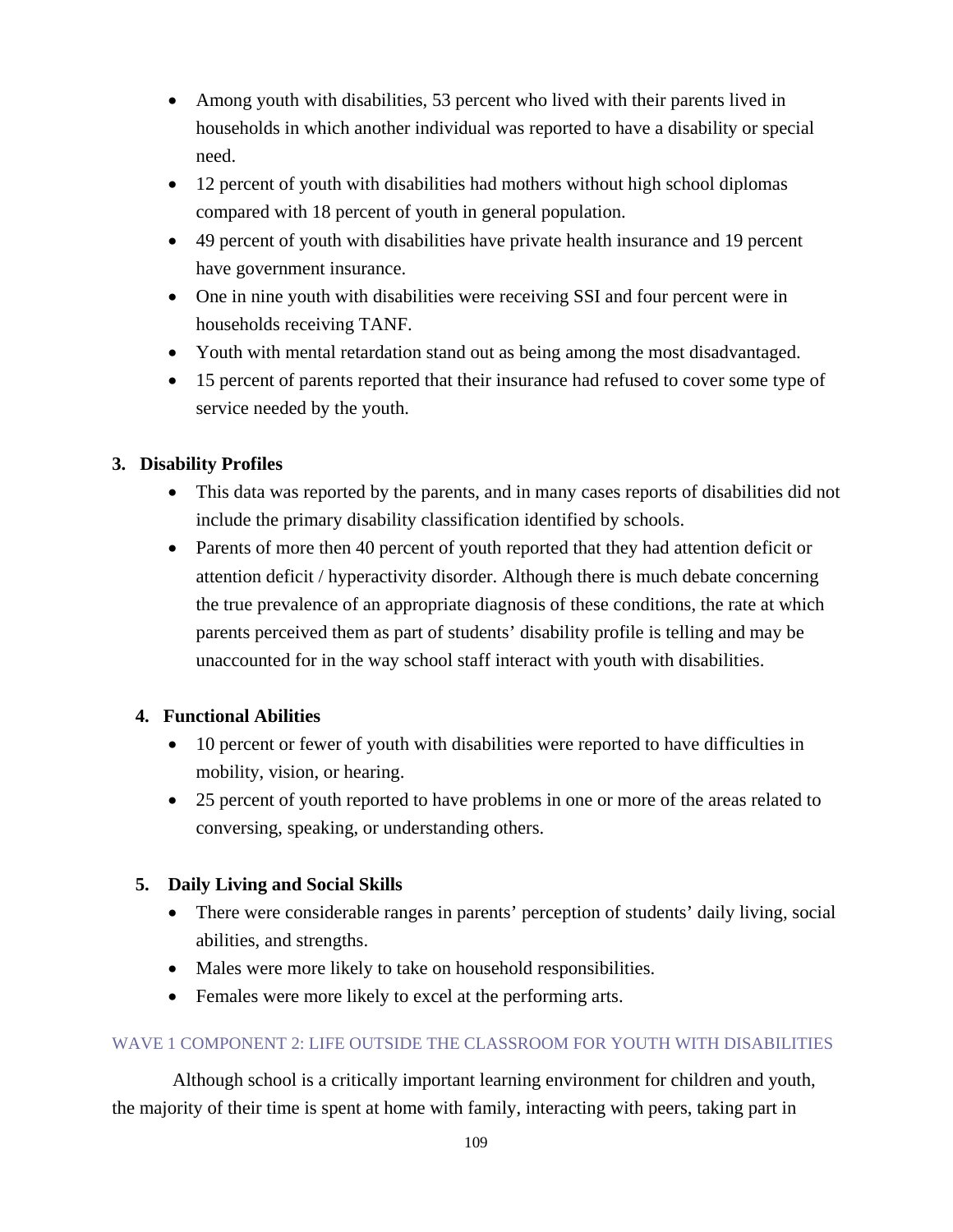extracurricular activities, pursuing individual interests or various forms of recreation. These activities provide opportunities for learning through real life experiences. The choices youth make about how they spend their time outside of school can reap important benefits or result in serious negative consequences, both of which may affect their transition to adulthood. Component 2 describes the lives of youth with disabilities in their non-school time, focusing on the following aspects of their experiences: a broad look at the use of free time, interaction with friends, participation in extracurricular activities, and employment. Analyses also explore the question of how participation in friendships, extracurricular activities, and employment relate to the level of social skills youth possessed as reported by parents.

#### **1. Use of Free Time**

- The activities listed by parents were very typical of young teenagers. The activities ranged from playing on computers to hanging out to listening to music.
- For youth with mental retardation, autism, or multiple disabilities, watching television was the most commonly named activity.
- Using the computer was the most commonly named activity for youth with learning disabilities.

#### **2. Interaction with Friends**

- 90 percent of youth with disabilities visited with friends outside of school at least once a week. (We do not know if these are friends with or without disabilities.)
- 80 percent of youth with access to a computer used it to communicate with friends.
- There are differences in the social activities associated with primary disability categories, which demonstrate how functional limitations can have significant effects on social interactions. Youth with learning disabilities tended to be the most socially active. Youths with autism or multiple disabilities have less frequent contacts with friends; approximately 20 percent of them had none of the interactions with friends that were investigated.

## **3. Participation in Extracurricular Activities**

- 80 percent of youth with disabilities had participated in extracurricular activities and programs through which they could explore interests, learn skills, develop friendships, and participate actively as members of their school and community.
- Youth with learning disabilities, speech impairments, or mental retardation were the most likely to participate in volunteer activities.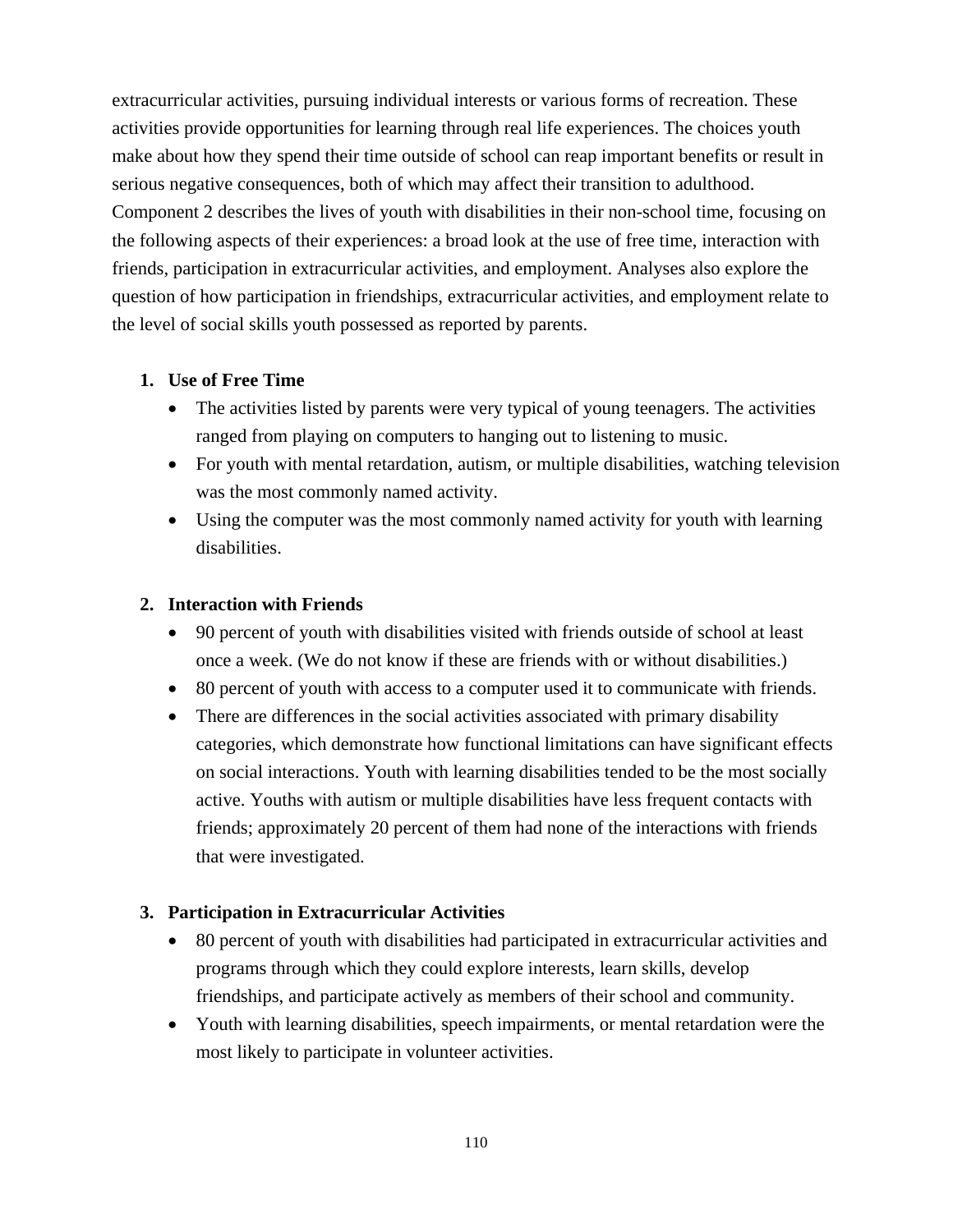## **4. Employment**

- Employment was broken into two categories: work-study and non-school related.
- 18 percent of youth with disabilities had employment through work-study programs.
- 48 percent of students in work-study programs received school credit but no pay.
- 40 percent of youth with autism had work-study jobs.
- 2/3 of all students were employed in food services, maintenance, or personal care positions.
- 60 percent of youth with disabilities worked at 1 non-school job during a 12-month period spanning 2001 and 2002.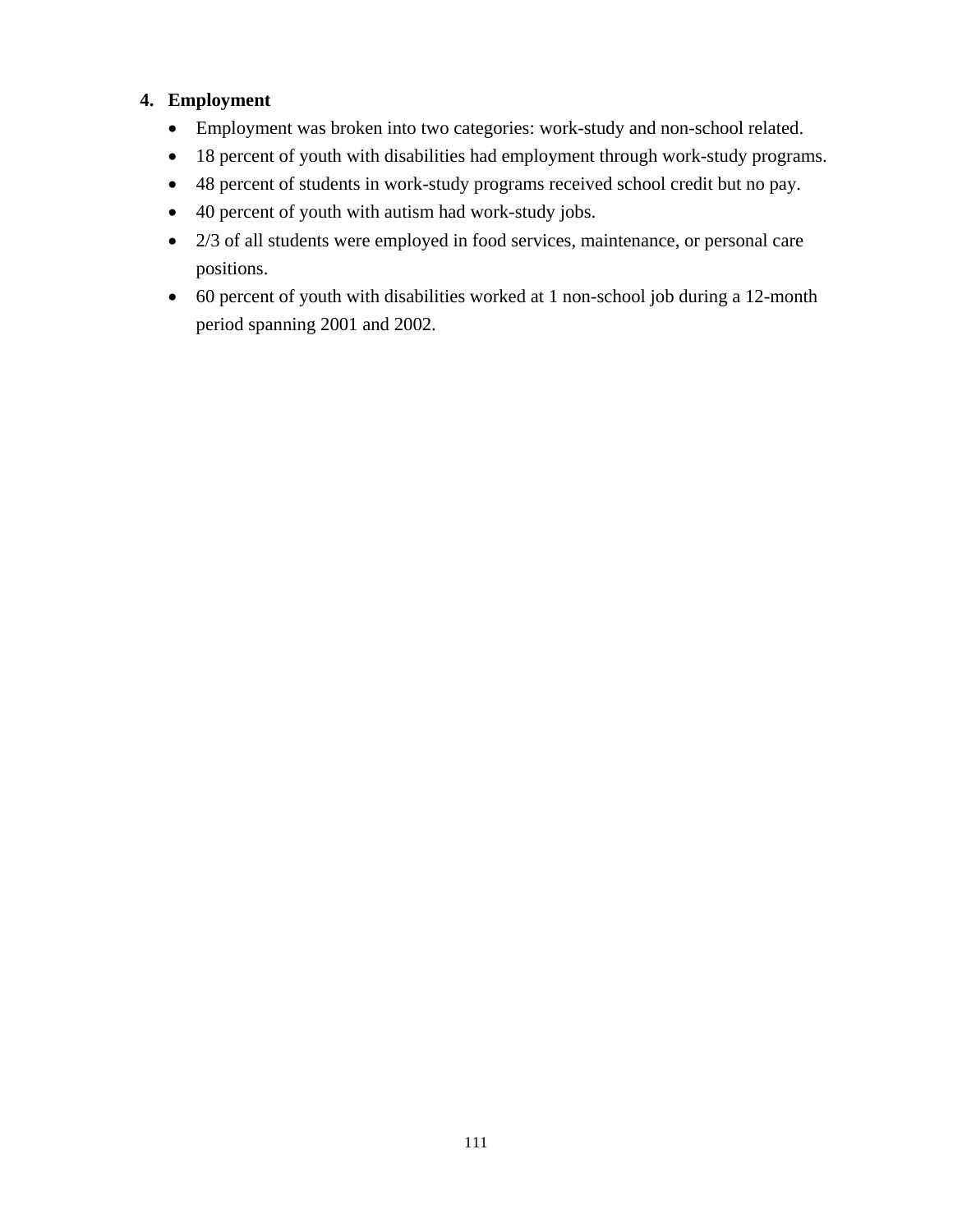# Bibliography

- Cameto, R. (2006). *After high school: A first look at the post school experiences of youth with disabilities.* Maryland Longitudinal Transition Study Wave 2 Report. Menlo Park, CA: SRI International.
- Harlow, C. W. (2003). Education and correctional populations. *Bureau of Justice Statistics Special Report*. Washington, DC: U.S. Department of Justice. Retrieved from www.ojp.usdoj.gov/bjs/pub/pdf/ecp.pdf

Individuals with Disabilities Education Act of 2004. http://idea.ed.gov/

Knokey, A.M. (2006). *National longitudinal transition study 2: A synthesis of three NLTS2 reports on going to school, youth achievement and service reports*. Prepared for the National Association of State Directors of Special Education.

Maryland Report Card 2007 Web site: http://mdreportcard.org

- Payne, R. (1996). *A Framework for Understanding Poverty: Understanding and working with students and adults from poverty.* Highlands, TX: aha! Process, Inc.
- U.S. Census Bureau. (2005). *Educational attainment in the United States: 2004.* Washington, DC: Author. Retrieved from: [http://www.census.gov/population/socdemo/](http://nces.ed.gov/transfer.asp?location=www.census.gov/population/socdemo/education/cps2004/tab08-1.pdf)  [education/cps2004/tab08-1.pdf](http://nces.ed.gov/transfer.asp?location=www.census.gov/population/socdemo/education/cps2004/tab08-1.pdf).